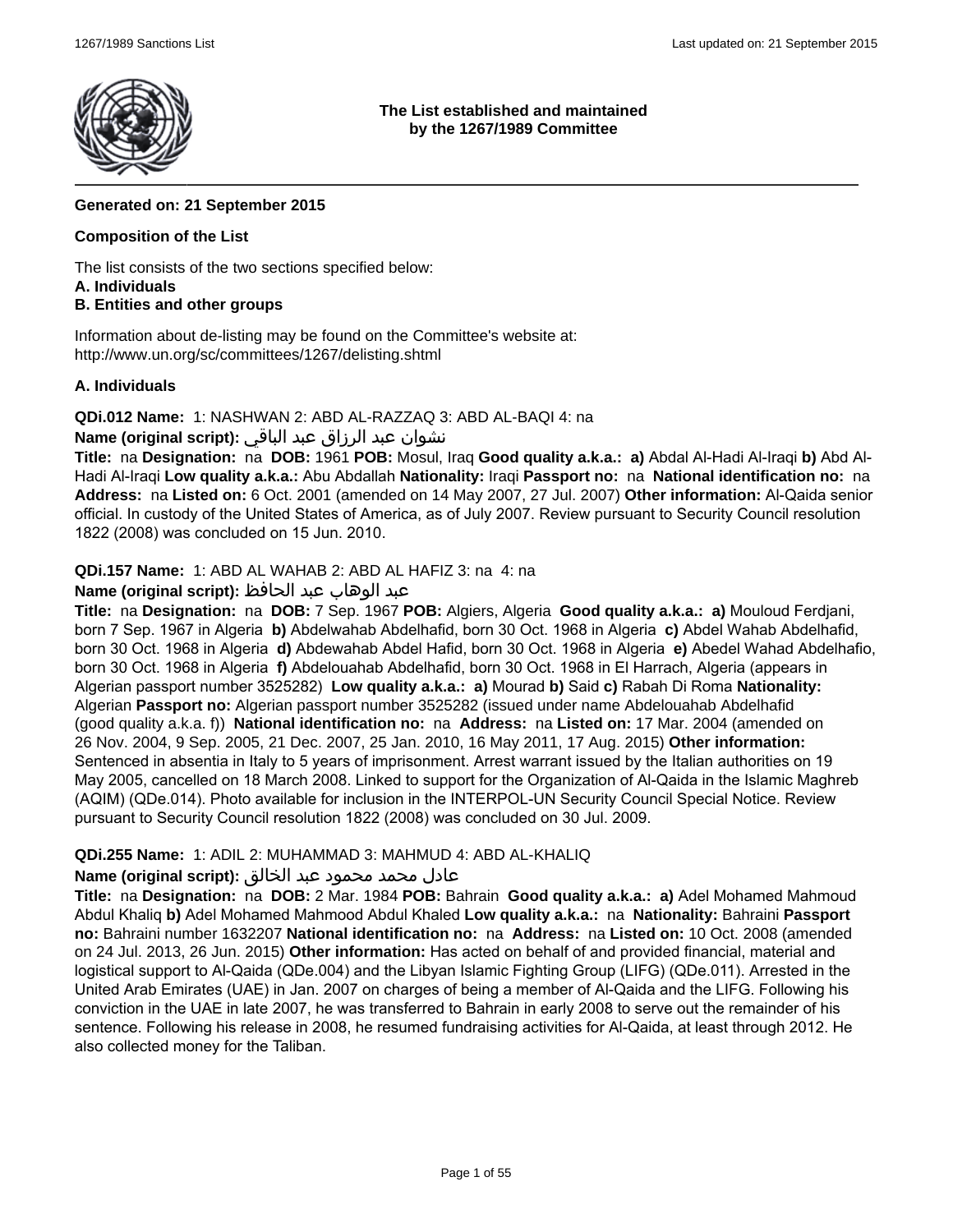## **QDi.289 Name:** 1: SAID JAN 2: 'ABD AL-SALAM 3: na 4: na

#### سعید جان عبد السلام **:(script original (Name**

**Title:** na **Designation:** na **DOB: a)** 5 Feb. 1981 **b)** 1 Jan. 1972 **POB:** na **Good quality a.k.a.: a)** Sa'id Jan 'Abdal-Salam **b)** Dilawar Khan Zain Khan, born 1 Jan. 1972 **Low quality a.k.a.: a)** Qazi 'Abdallah **b)** Qazi Abdullah **c)** Ibrahim Walid **d)** Qasi Sa'id Jan **e)** Said Jhan **f)** Farhan Khan **g)** Aziz Cairo **h)** Nangiali **Nationality:** Afghan **Passport no: a)** Afghan number OR801168, issued on 28 Feb. 2006 (expires 27 Feb. 2011, under name Said Jan 'Abd al-Salam) **b)** Pakistani number 4117921, issued on 9 Sep. 2008 (expires 9 Sep. 2013, issued under name Dilawar Khan Zain Khan) **National identification no:** (Kuwaiti Civil Identification number 281020505755, under name Said Jan 'Abd al-Salam) na **Address:** na **Listed on:** 9 Feb. 2011 **Other information:** In approximately 2005, ran a "basic training" camp for Al-Qaida (QDe.004) in Pakistan.

#### **QDi.192 Name:** 1: ABD ALLAH 2: MOHAMED 3: RAGAB 4: ABDEL RAHMAN

## عبد الله محمد رجب عبد الرحمن **:(script original (Name**

**Title:** na **Designation:** na **DOB:** 3 Nov. 1957 **POB:** Kafr Al-Shaykh, Egypt **Good quality a.k.a.: a)** Abu Al-Khayr **b)** Ahmad Hasan **c)** Abu Jihad **Low quality a.k.a.:** na **Nationality:** Egyptian **Passport no:** na **National identification no:** na **Address:** (Believed to be in Pakistan or Afghanistan) **Listed on:** 29 Sep. 2005 (amended on 13 Dec. 2011) **Other information:** Member of Egyptian Islamic Jihad (QDe.003). Review pursuant to Security Council resolution 1822 (2008) was concluded on 1 Jun. 2010.

#### **QDi.054 Name:** 1: MAJEED 2: ABDUL CHAUDHRY 3: na 4: na

**Title:** na **Designation:** na **DOB: a)** 15 Apr. 1939 **b)** 1938 **POB:** na **Good quality a.k.a.: a)** Majeed, Abdul **b)** Majeed Chaudhry Abdul **c)** Majid, Abdul **Low quality a.k.a.:** na **Nationality:** Pakistani **Passport no:** na **National identification no:** na **Address:** na **Listed on:** 24 Dec. 2001 **Other information:** Review pursuant to Security Council resolution 1822 (2008) was concluded on 1 Jun. 2010.

#### **QDi.109 Name:** 1: ZULKIFLI 2: ABDUL HIR 3: na 4: na

**Title:** na **Designation:** na **DOB: a)** 5 Jan. 1966 **b)** 5 Oct. 1966 **POB:** Muar Johor, Malaysia **Good quality a.k.a.: a)** Musa Abdul Hir **b)** Muslimin Abdulmotalib **c)** Salim Alombra **d)** Armand Escalante **e)** Normina Hashim **f)** Henri Lawi **g)** Hendri Lawi **h)** Norhana Mohamad **i)** Omar Salem **j)** Ahmad Shobirin **k)** Bin Abdul Hir Zulkifli **Low quality a.k.a.: a)** Abdulhir Bin Hir **b)** Hassan **c)** Hogalu **d)** Hugalu **e)** Lagu **f)** Marwan (prominently known as) **Nationality:** Malaysian **Passport no:** A 11263265 **National identification no: a)** 660105-01-5297 **b)** driver license D2161572, issued in California, USA **Address: a)** Seksyen 17, Shah Alam, Selangor, Malaysia (previous location) **b)** Maguindanao, the Philippines (as at Jan. 2015) **Listed on:** 9 Sep. 2003 (amended on 25 Jan. 2010, 6 Aug. 2015) **Other information:** The Court for the Northern District of California, USA, issued a warrant of arrest for him on 1 Aug. 2007. Confirmed to have died in Maguindanao, the Philippines in January 2015. Mother's name is Minah Binto Aogist Abd Aziz. Review pursuant to Security Council resolution 1822 (2008) was concluded on 19 Jun. 2009.

## **QDi.200 Name:** 1: DIEMAN 2: ABDULKADIR IZZAT 3: na 4: na

## ديمان عبد القادر عزت **:(script original (Name**

**Title:** na **Designation:** na **DOB:** 4 Jul. 1965 **POB:** Kirkuk, Iraq **Good quality a.k.a.:** Deiman Alhasenben Ali Aljabbari, born 4 Jul. 1965 **Low quality a.k.a.:** na **Nationality:** Iraqi **Passport no:** (German travel document ("Reiseausweis") A 0141062 (revoked as at Sep. 2012)) **National identification no:** na **Address:** Bavaria, Germany **Listed on:** 6 Dec. 2005 (amended on 25 Jan. 2010, 13 Dec. 2011, 15 Nov. 2012) **Other information:** Review pursuant to Security Council resolution 1822 (2008) was concluded on 30 Jul. 2009.

## **QDi.019 Name:** 1: ABDULLAH 2: AHMED 3: ABDULLAH 4: EL ALFI

## عبد الله احمد عبدالله الالفي **:(script original (Name**

**Title:** na **Designation:** na **DOB:** 6 Jun. 1963 **POB:** Gharbia, Egypt **Good quality a.k.a.:** na **Low quality a.k.a.: a)** Abu Mariam **b)** Al-Masri, Abu Mohamed **c)** Saleh **Nationality:** Egyptian **Passport no:** na **National identification no:** na **Address:** na **Listed on:** 17 Oct. 2001 (amended on 26 Nov. 2004) **Other information:** Afghanistan. Review pursuant to Security Council resolution 1822 (2008) was concluded on 21 Jun. 2010.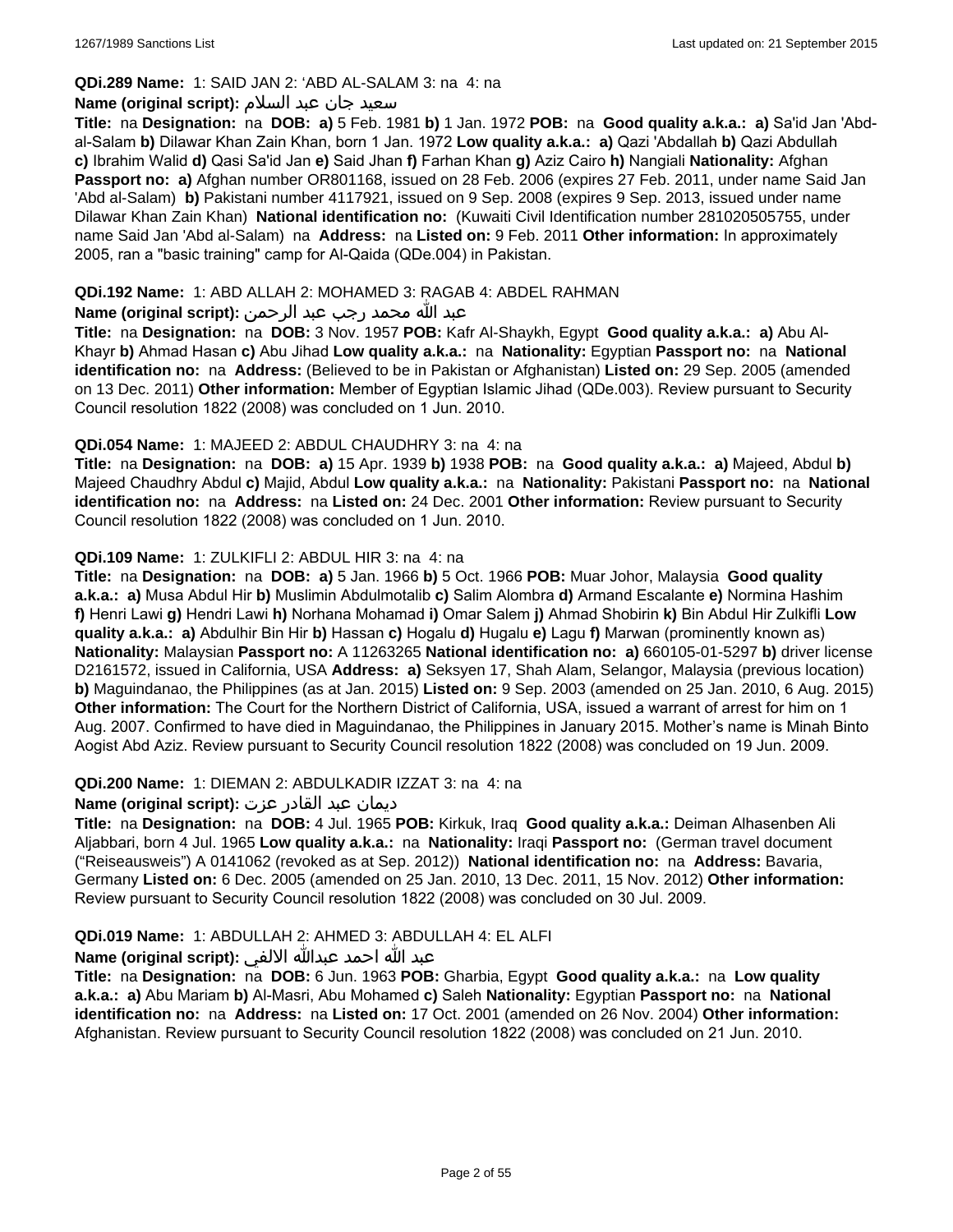## **QDi.018 Name:** 1: ABDUL MANAN AGHA 2: na 3: na 4: na

#### عبد المنان آغا **:(script original (Name**

**Title:** Haji **Designation:** na **DOB:** na **POB:** na **Good quality a.k.a.:** Abdul Manan **Low quality a.k.a.: a)** Abdul Man'am Saiyid **b)** Saiyid Abd al-Man (formerly listed as) **Nationality:** na **Passport no:** na **National identification no:** na **Address:** na **Listed on:** 17 Oct. 2001 (amended on 26 Jun. 2013) **Other information:** Pakistan. Review pursuant to Security Council resolution 1822 (2008) was concluded on 15 Jun. 2010.

#### **QDi.295 Name:** 1: MUHAMMAD 2: JIBRIL 3: ABDUL RAHMAN 4: na

**Title:** na **Designation:** na **DOB: a)** 28 May 1984 **b)** 3 Dec. 1979 **c)** 3 Mar. 1979 (from false passport) **POB:** East Lombok, West Nusa Tenggara, Indonesia **Good quality a.k.a.: a)** Mohammad Jibril Abdurrahman **b)** Muhammad Jibriel Abdul Rahman **c)** Mohammad Jibriel Abdurrahman **d)** Muhamad Ricky Ardhan, born 8 Aug. 1980 (appears in false Indonesian passport number S335026) **e)** Muhammad Ricky Ardhan bin Muhammad Iqbal **f)** Muhammad Ricky Ardhan bin Abu Jibril **Low quality a.k.a.: a)** Muhammad Yunus **b)** Heris Syah **Nationality:** Indonesian **Passport no:** na **National identification no: a)** Indonesian national identity card number 3219222002.2181558 **b)** Identification number 2181558 **Address: a)** Jalan M. Saidi RT 010 RW 001 Pesanggrahan, South Petukangan, South Jakarta, Indonesia **b)** Jalan Nakula of Witana Harja Complex Block C, Pamulang, Banten, Indonesia **Listed on:** 12 Aug. 2011 **Other information:** Senior member of Jemaah Islamiyah (QDe.092) directly involved in obtaining funding for terrorist attacks. Sentenced in Indonesia to five years in prison on 29 Jun. 2010. Father's name is Mohamad Iqbal Abdurrahman (QDi.086).

#### **QDi.229 Name:** 1: ALY 2: SOLIMAN 3: MASSOUD 4: ABDUL SAYED

**Title:** na **Designation:** na **DOB:** 1969 **POB:** Tripoli, Libyan Arab Jamahiriya **Good quality a.k.a.: a)** Ibn El Qaim **b)** Mohamed Osman **Low quality a.k.a.:** Adam **Nationality:** Libyan **Passport no:** Libyan Passport No. 96/184442 **National identification no:** na **Address:** Ghout El Shamal, Tripoli, Libyan Arab Jamahiriya **Listed on:** 8 Jun. 2007 (amended on 13 Dec. 2011) **Other information:** Member of Libyan Islamic Fighting Group (QDe.011). Review pursuant to Security Council resolution 1822 (2008) was concluded on 24 Nov. 2009.

#### **QDi.086 Name:** 1: MOHAMAD 2: IQBAL 3: ABDURRAHMAN 4: na

**Title:** na **Designation:** na **DOB: a)** 17 Aug. 1957 **b)** 17 Aug. 1958 **POB: a)** Korleko-Lombok Timur, Indonesia **b)** Tirpas-Selong Village, East Lombok, Indonesia **Good quality a.k.a.: a)** Rahman, Mohamad Iqbal **b)** A Rahman, Mohamad Iqbal **c)** Abu Jibril Abdurrahman **d)** Fikiruddin Muqti **e)** Fihiruddin Muqti **f)** Abdul Rahman, Mohamad Iqbal **Low quality a.k.a.:** na **Nationality:** Indonesian **Passport no:** na **National identification no:** 3603251708570001 **Address:** Jalan Nakula, Komplek Witana Harja III Blok C 106-107, Tangerang, Indonesia **Listed on:** 28 Jan. 2003 (amended on 26 Nov. 2004, 16 May 2011, 10 Jun. 2011) **Other information:** Review pursuant to Security Council resolution 1822 (2008) was concluded on 8 Jun. 2010.

#### **QDi.309 Name:** 1: ABDUR REHMAN 2: na 3: na 4: na

## **Name (original script):** الرحمن عبد

**Title:** na **Designation:** na **DOB:** 3 Oct. 1965 **POB:** Mirpur Khas, Pakistan **Good quality a.k.a.: a)** Abdul Rehman; Abd Ur-Rehman; Abdur Rahman **b)** السيندي الرحمن عبد) Abdul Rehman Sindhi; Abdul Rehman al-Sindhi; Abdur Rahman al-Sindhi; Abdur Rehman Sindhi; Abdurahman Sindhi) **c)** السندي عبدالله) Abdullah Sindhi) **Low quality a.k.a.:** Abdur Rehman Muhammad Yamin **Nationality:** Pakistani **Passport no:** (Pakistani passport number CV9157521, issued on 8 Sep. 2008, expires on 7 Sep. 2013) **National identification no:** (Pakistani national identity card number 44103-5251752-5) na **Address:** Karachi, Pakistan **Listed on:** 14 Mar. 2012 **Other information:** Has provided facilitation and financial services to Al-Qaida (QDe.004). Associated with Harakatul Jihad Islami (QDe.130), Jaish-I-Mohammed (QDe.019), and Al-Akhtar Trust International (QDe.121).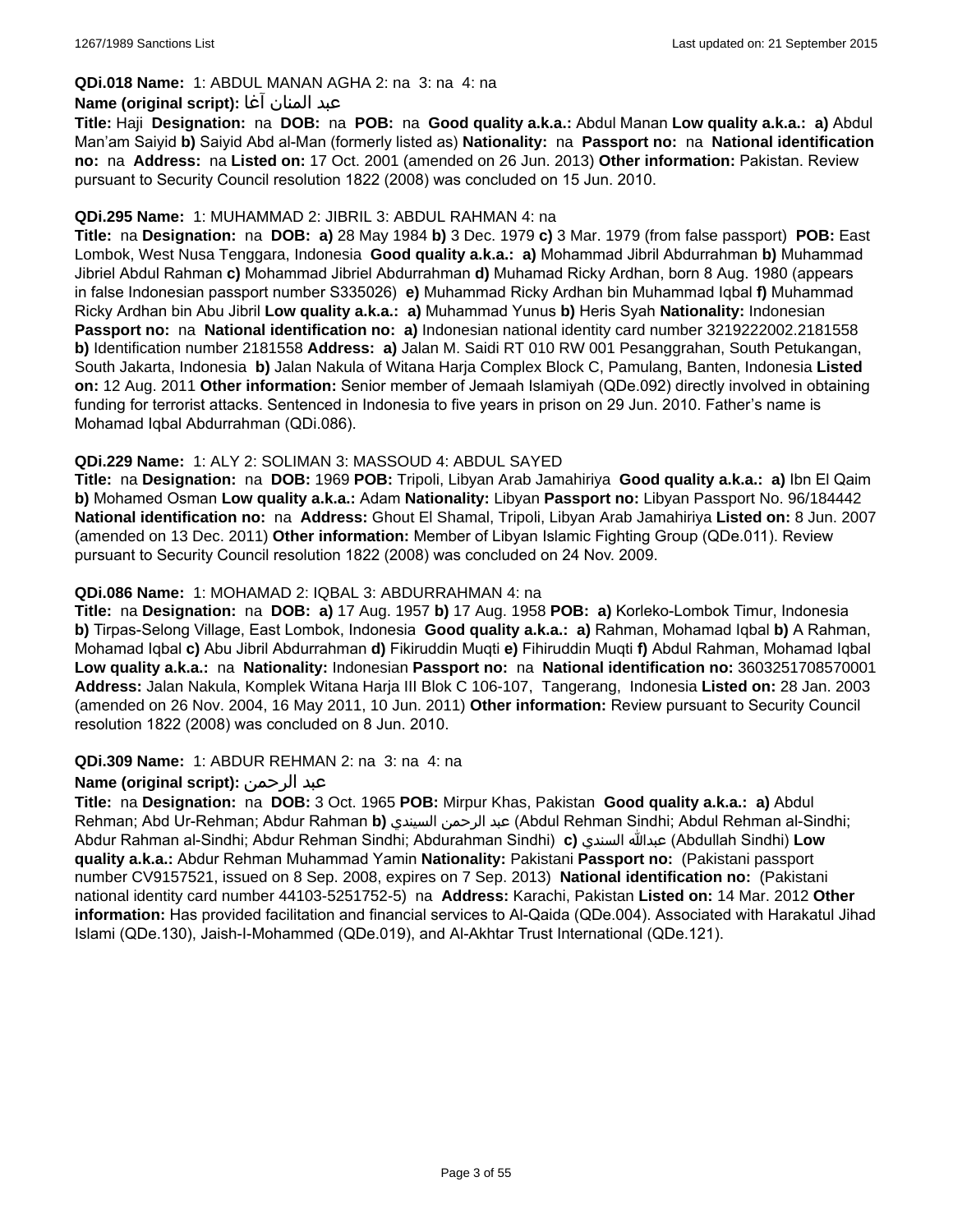#### **QDi.285 Name:** 1: MUHAMMAD 2: ABDALLAH 3: HASAN 4: ABU-AL-KHAYR

#### محمد عبدالله حسن أبو الخير **:Name (original script**)

**Title:** na **Designation:** na **DOB: a)** 19 Jun. 1975 **b)** 18 Jun. 1975 **POB:** Al-Madinah al-Munawwarah, Saudi Arabia **Good quality a.k.a.: a)** Mohammed Abdullah Hassan Abul-Khair **b)** Muhammad Abdallah Hasan Abu-al-Khayr **c)** Muhammad Bin- 'Abdullah Bin-Hamd Abu-al-Khayr **d)** Abdallah al-Halabi **e)** 'Abdallah al-Halabi al-Madani **f)** Abdallah al-Makki **g)** Abdallah el-Halabi **h)** Abdullah al-Halabi **i)** Abu 'Abdallah al-Halabi **Low quality a.k.a.: a)** Abu Abdallah al-Madani **b)** Muhannad al-Jaddawi **Nationality:** Saudi Arabian **Passport no:** Saudi Arabian number A741097, issued on 14 Nov. 1995 (and expired on 19 Sep. 2000.) **National identification no:** Saudi Arabian 1006010555 **Address:** na **Listed on:** 24 Aug. 2010 **Other information:** Appears on a 2009 list of 85 persons wanted by the government of Saudi Arabia.

## **QDi.130 Name:** 1: MOHAMED 2: GHASSAN 3: ALI 4: ABU DHESS

## محمد غسان علي أبو دهيس **:Name (original script**)

**Title:** na **Designation:** na **DOB:** 22 Jun. 1966 **POB:** Irbid, Jordan **Good quality a.k.a.: a)** Yaser Hassan, born 1 Feb. 1966 in Hasmija **b)** Abu Ali Abu Mohamed Dhees, born 1 Feb. 1966 in Hasmija **c)** Mohamed Abu Dhess, born 1 Feb. 1966 in Hashmija, Iraq **Low quality a.k.a.:** na **Nationality:** Jordanian **Passport no: a)** German International Travel Document 0695982 (expired) **b)** German International Travel Document 0785146 (valid until 8 Apr. 2004) **National identification no:** na **Address:** Germany **Listed on:** 23 Sep. 2003 (amended on 23 Dec. 2008, 11 Mar. 2010, 10 Jun. 2011) **Other information:** Father's name is Mouhemad Saleh Hassan. Mother's name is Mariam Hassan, neé Chalabia. Associated with Ismail Abdallah Sbaitan Shalabi (QDi.128), Djamel Moustfa (QDi.129) and Aschraf Al-Dagma (QDi.132). Review pursuant to Security Council resolution 1822 (2008) was concluded on 19 Jan. 2010.

#### **QDi.304 Name:** 1: MOCHAMMAD 2: ACHWAN 3: na 4: na

**Title:** na **Designation:** na **DOB: a)** 4 May 1948 **b)** 4 May 1946 **POB:** Tulungagung, Indonesia **Good quality a.k.a.: a)** Muhammad Achwan **b)** Muhammad Akhwan **c)** Mochtar Achwan **d)** Mochtar Akhwan **e)** Mochtar Akwan **Low quality a.k.a.:** na **Nationality:** Indonesian **Passport no:** na **National identification no:** (Indonesian National Identity Card Number 3573010405480001 under name Mochammad Achwan) na **Address:** Jalan Ir. H. Juanda 8/10, RT/RW 002/001, Jodipan, Blimbing, Malang, Indonesia **Listed on:** 12 Mar. 2012 **Other information:** Acting emir of Jemmah Anshorut Tauhid (JAT) (QDe.133). Associated with Abu Bakar Ba'asyir (QDi.217), Abdul Rahim Ba'aysir (QDi.293) and Jemaah Islamiyah (QDe.092).

## **QDi.316 Name:** 1: IYAD 2: AG GHALI 3: na 4: na

## اياد اغ غالي **:(script original (Name**

**Title:** na **Designation:** na **DOB:** 1958 **POB:** Abeibara, Kidal Region, Mali **Good quality a.k.a.:** Sidi Mohamed Arhali, born 1 Jan. 1958 in Bouressa, Bourem Region, Mali **Low quality a.k.a.:** na **Nationality:** Malian **Passport no:** Malian passport number A1037434 (issued on 10 Aug. 2001, expires on 31 Dec. 2014) **National identification no:** Malian birth certificate number 012546 **Address:** Mali **Listed on:** 25 Feb. 2013 (amended on 23 Sep. 2014) **Other information:** Founder and leader of Ansar Eddine (QDe.135). Member of the Tuareg Ifogas tribe. Linked to the Organization of Al-Qaida in the Islamic Maghreb (QDe.014) and Mouvement pour l'Unification et le Jihad en Afrique de l'Ouest (MUJAO) (QDe.134). Name of father is Ag Bobacer Arhali, name of mother is Rhiachatou Wallet Sidi.

## **QDi.203 Name:** 1: FARHAD 2: KANABI 3: AHMAD 4: na

## فرهاد كنابي أحمد :Name (original script)

**Title:** na **Designation:** na **DOB:** 1 Jul. 1971 **POB:** Arbil, Iraq **Good quality a.k.a.: a)** Kaua Omar Achmed **b)** Kawa Hamawandi (previously listed as) **Low quality a.k.a.:** na **Nationality:** Iraqi **Passport no:** (German travel document ("Reiseausweis") A 0139243 (revoked as at Sep. 2012)) **National identification no:** na **Address:** Iraq **Listed on:** 6 Dec. 2005 (amended on 31 Jul. 2006, 25 Jan. 2010, 13 Dec. 2011, 15 Nov. 2012) **Other information:** Released from custody in Germany on 10 Dec. 2010 and relocated to Iraq on 6 Dec. 2011. Review pursuant to Security Council resolution 1822 (2008) was concluded on 5 Oct. 2009.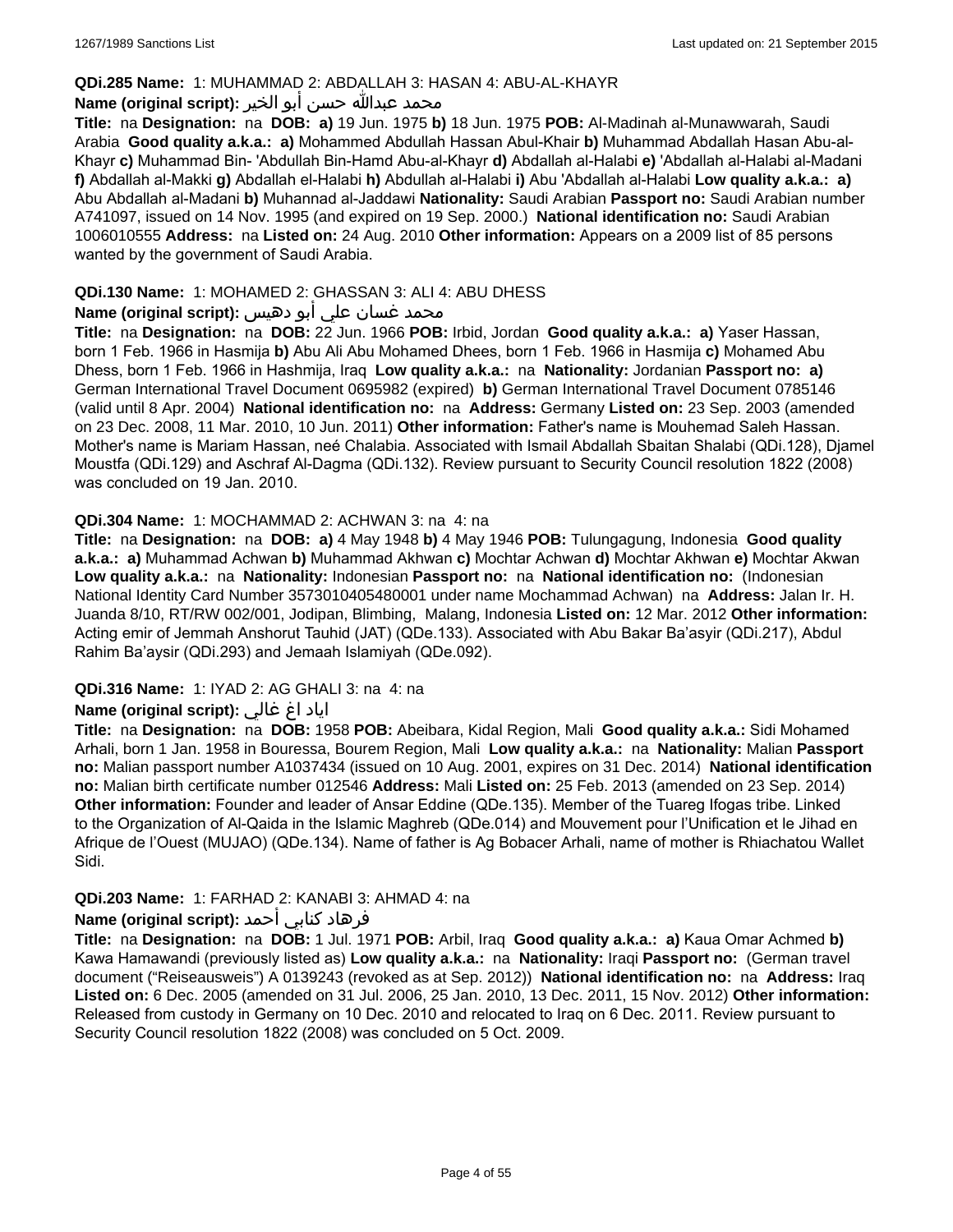#### **QDi.226 Name:** 1: NAJMUDDIN 2: FARAJ 3: AHMAD 4: na

**Title:** na **Designation:** na **DOB: a)** 7 Jul. 1956 **b)** 17 Jun. 1963 **POB:** Olaqloo Sharbajer, Al-Sulaymaniyah Governorate, Iraq **Good quality a.k.a.: a)** Mullah Krekar **b)** Fateh Najm Eddine Farraj **c)** Faraj Ahmad Najmuddin **Low quality a.k.a.:** na **Nationality:** Iraqi **Passport no:** na **National identification no:** na **Address:** Heimdalsgate 36-V, Oslo, 0578, Norway **Listed on:** 7 Dec. 2006 **Other information:** Review pursuant to Security Council resolution 1822 (2008) was concluded on 20 May 2010.

#### **QDi.237 Name:** 1: JABER 2: ABDALLAH 3: JABER 4: AHMAD AL-JALAHMAH

#### جابر عبد الله جابر أحمد الجلاهمة **:(script original (Name**

**Title:** na **Designation:** na **DOB:** 24 Sep. 1959 **POB:** Al-Khitan area, Kuwait **Good quality a.k.a.: a)** Jaber Al-Jalamah **b)** Abu Muhammad Al-Jalahmah **c)** Jabir Abdallah Jabir Ahmad Jalahmah **d)** Jabir 'Abdallah Jabir Ahmad Al-Jalamah **e)** Jabir Al-Jalhami **Low quality a.k.a.: a)** Abdul-Ghani **b)** Abu Muhammad **Nationality:** Kuwaiti **Passport no: a)** 101423404 **b)** Kuwaiti number 2541451 (valid until 16 Feb. 2017) **c)** Kuwaiti number 002327881 **National identification no:** Kuwaiti 259092401188 **Address:** Kuwait (residence as at March 2009 and at December 2013) **Listed on:** 3 Jan. 2014 **Other information:** Previously listed between 16 Jan. 2008 and 3 Jan. 2014 (amended on 1 Jul. 2008, 23 Jul. 2008, 25 Jan. 2010). Review pursuant to Security Council resolution 1822 (2008) was concluded on 14 Sep. 2009.

## **QDi.193 Name:** 1: ZAKI 2: EZAT 3: ZAKI 4: AHMED

## زكي عزت زكي احمد **:(script original (Name**

**Title:** na **Designation:** na **DOB:** 21 Apr. 1960 **POB: a)** Sharqiyah, Egypt **b)** Zaqaziq, Egypt **Good quality a.k.a.: a)** Rif'at Salim **b)** Abu Usama **Low quality a.k.a.:** na **Nationality:** Egyptian **Passport no:** na **National identification no:** na **Address:** (May be on the Pakistani-Afghan border) **Listed on:** 29 Sep. 2005 (amended on 13 Dec. 2011) **Other information:** Father's name is Ahmed Ezat Zaki. Member of Egyptian Islamic Jihad (QDe.003). Review pursuant to Security Council resolution 1822 (2008) was concluded on 1 Jun. 2010.

## **QDi.014 Name:** 1: TARIQ 2: ANWAR 3: EL SAYED 4: AHMED

## طاريق أنور السيد احمد **:(script original (Name**

**Title:** na **Designation:** na **DOB:** 15 Mar. 1963 **POB:** Alexandria, Egypt **Good quality a.k.a.: a)** Hamdi Ahmad Farag **b)** Amr Al-Fatih Fathi **c)** Tarek Anwar El Sayed Ahmad **Low quality a.k.a.:** na **Nationality:** Egyptian **Passport no:** na **National identification no:** na **Address:** na **Listed on:** 6 Oct. 2001 (amended on 26 Nov. 2004, 18 Jul. 2007, 16 May 2011) **Other information:** Reportedly deceased in October 2001. Review pursuant to Security Council resolution 1822 (2008) was concluded on 29 Jul. 2010.

#### **QDi.161 Name:** 1: FARID 2: AIDER 3: na 4: na

#### **Name (original script):** عيدر فريد

**Title:** na **Designation:** na **DOB:** 12 Oct. 1964 **POB:** Algiers, Algeria **Good quality a.k.a.: a)** Achour Ali **b)** Terfi Farid **Low quality a.k.a.:** Abdallah **Nationality:** Algerian **Passport no:** na **National identification no:**  na **Address:** na **Listed on:** 17 Mar. 2004 (amended on 26 Nov. 2004, 25 Jan. 2010, 16 May 2011) **Other information:** Italian Fiscal Code DRAFRD64R12Z301C. Sentenced in Italy in Mar. 2002 to 8 years of imprisonment. Arrest warrant issued by the Italian authorities on 16 Nov. 2007. Considered a fugitive from justice by the Italian authorities as of 14 Dec. 2007. Review pursuant to Security Council resolution 1822 (2008) was concluded on 30 Jul. 2009.

## **QDi.313 Name:** 1: DJAMEL 2: AKKACHA 3: na 4: na

#### **Name (original script):** عكاشة جمال

**Title:** na **Designation:** na **DOB:** 9 May 1978 **POB:** Rouiba, Algiers, Algeria **Good quality a.k.a.: a)** Yahia Abou el Hoummam **b)** Yahia Abou el Hammam **Low quality a.k.a.:** na **Nationality:** Algerian **Passport no:** na **National identification no:** na **Address:** Mali **Listed on:** 5 Feb. 2013 **Other information:** Father's name is Slimane. Mother's name is Akrouf Khadidja. Coordinator of groups associated with The Organisation of Al-Qaida in the Islamic Maghreb (QDe.014) in northern Mali.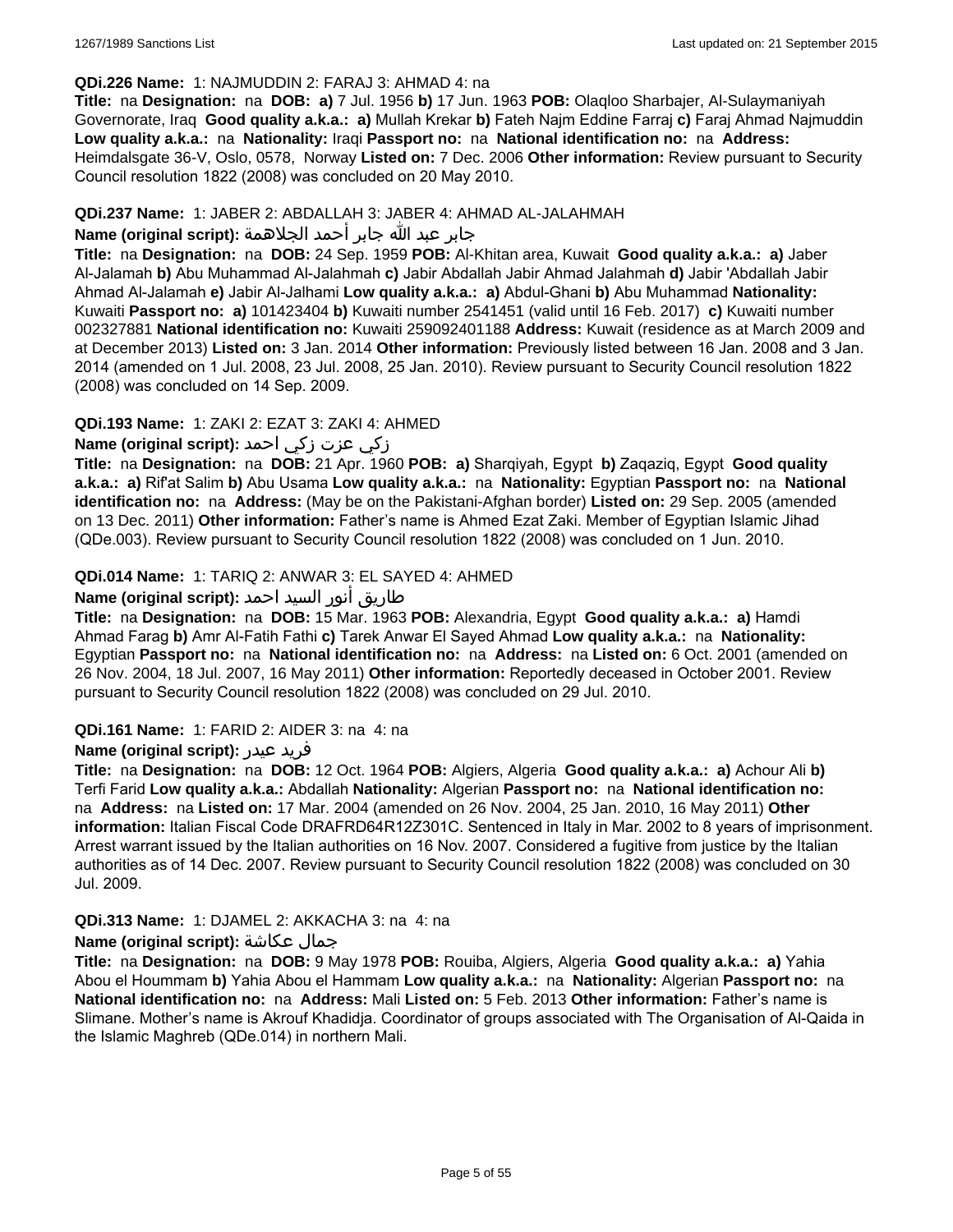#### **QDi.091 Name:** 1: MOHAMED 2: AMINE 3: AKLI 4: na

#### محمد أمين اكلي :**Name (original script)**

**Title:** na **Designation:** na **DOB:** 30 Mar. 1972 **POB:** Bordj el Kiffane, Algeria **Good quality a.k.a.: a)** Akli Amine Mohamed **b)** Killech Shamir **c)** Kali Sami **Low quality a.k.a.:** Elias **Nationality:** Algerian **Passport no:**  na **National identification no:** na **Address:** Algeria **Listed on:** 25 Jun. 2003 (amended on 12 Apr. 2006, 17 Oct. 2007, 16 May 2011) **Other information:** Father's name is Lounes. Mother's name is Kadidja. Inadmissible to the Schengen area. Deported from Spain to Algeria in Aug. 2009. Review pursuant to Security Council resolution 1822 (2008) was concluded on 15 Jun. 2010.

#### **QDi.325 Name:** 1: ABOU 2: MOHAMED 3: AL ADNANI 4:

**Title:** na **Designation:** na **DOB:** Approximately 1977 **POB:** Binnish, Syrian Arab Republic **Good quality a.k.a.: a)** Yaser Khalaf Nazzal Alrawi **b)** Jaber Taha Falah **c)** Abou Khattab **d)** Abou Sadeq Alrawi **e)** Tah al Binchi **f)** Abu Mohammed al-Adnani **g)** Taha Sobhi Falaha **h)** Yasser Khalaf Hussein Nazal al-Rawi **i)** Abu Baker al-Khatab **j)** Abu Sadek al-Rawi **k)** Taha al-Banshi **l)** Abu Mohamed al-Adnani **m)** Abu-Mohammad al-Adnani al-Shami **n)** Hajj Ibrahim **Low quality a.k.a.:** na **Nationality:** Iraqi **Passport no:** na **National identification no:** na **Address:**  na **Listed on:** 15 Aug. 2014 **Other information:** Official spokesman of Islamic State in Iraq and the Levant (ISIL), listed as Al-Qaida in Iraq (QDe.115), and emir of ISIL in Syria, closely associated with Abu Mohammed al-Jawlani (QDi.317) and Abu Bakr al-Baghdadi, listed as Ibrahim Awwad Ibrahim Ali al-Badri al-Samarrai (QDi.299).

#### **QDi.328 Name:** 1: HAJJAJ 2: BIN 3: FAHD 4: AL AJMI

**Title:** na **Designation:** na **DOB:** 10 Aug. 1987 **POB:** Kuwait **Good quality a.k.a.: a)** Hijaj Fahid Hijaj Muhammad Sahib al-Ajmi **b)** Hicac Fehid Hicac Muhammed Sebib al-Acmi **c)** Hajjaj bin-Fahad al-Ajmi **d)** Sheikh Hajaj al-Ajami **e)** Hajaj al-Ajami **f)** Ajaj Ajami **Low quality a.k.a.:** na **Nationality:** Kuwaiti **Passport no:** na **National identification no:** na **Address:** na **Listed on:** 15 Aug. 2014 **Other information:** A Kuwait-based facilitator in charge of the 'committee of zakat' and financier for Al-Nusrah Front for the People of the Levant (QDe.137).

#### **QDi.324 Name:** 1: ABDUL MOHSEN 2: ABDALLAH 3: IBRAHIM 4: AL CHAREKH

**Title:** na **Designation:** na **DOB:** 13 Jul. 1985 **POB:** Saqra, Saudi Arabia **Good quality a.k.a.: a)** Abdul Mohsen Abdullah Ibrahim Al-Sharikh **b)** Sanafi al Nasr **Low quality a.k.a.:** na **Nationality:** Saudi Arabian **Passport no:** na **National identification no:** na **Address:** na **Listed on:** 15 Aug. 2014 **Other information:** A long time facilitator and financier for Al-Qaida (QDe.004), appointed as a regional leader of Jabhat al-Nusrah, listed as Al-Nusrah Front for the People of the Levant (QDe.137).

#### **QDi.327 Name:** 1: ABDELRAHMAN 2: MOUHAMAD ZAFIR 3: AL DABIDI 4: AL JAHANI

**Title:** na **Designation:** na **DOB: a)** 4 Dec. 1971 **b)** 1977 **POB:** Kharj, Saudi Arabia **Good quality a.k.a.: a)** Abd Al-Rahman Muhammad Zafir Al-Dubaysi Al-Juhni **b)** Abd Al-Rahman Muhammad Zafir al-Dubaysi al-Jahni **c)** Abd Al-Rahman Muhammad Zafir al-Dubaysi al-Jahani **d)** Abd Al-Rahman Muhammad Zafir al-Dubaysi al-Juhani **e)** Abdulrhman Mohammed D. Aljahani **f)** Abu al-Wafa' **g)** Abu Anas **h)** Abd al-Rahman Muhammad Zafir al-Dabisi al-Jahani **i)** Abu Wafa al-Saudi **j)** Abu al-Wafa **k)** Abd al-Rahman Muhammad Thafir al-Jahni **l)** Abd al-Rahman Muhammad al-Juhani **m)** Abdelrahman Mouhamad Zafir al Dabissi Juhan **n)** Abdelrahman Mouhamad Zafir al Dabissi Juhani **Low quality a.k.a.:** Abou Wafa al Saoudi **Nationality:** Saudi Arabian **Passport no:** F508591 **National identification no:** Saudi Arabian national identification number 1027508157 **Address:** na **Listed on:** 15 Aug. 2014 **Other information:** A member and regional commander of Jabhat al-Nusrah, listed as Al-Nusrah Front for the People of the Levant (QDe.137) and a facilitator of foreign recruits for that group.

#### **QDi.338 Name:** 1: SHAFI 2: SULTAN 3: MOHAMMED 4: AL-AJMI

**Title:** Doctor **Designation:** na **DOB:** 1 Jan. 1973 **POB:** Warah, Kuwait **Good quality a.k.a.: a)** Shafi al-Ajmi **b)** Sheikh Shafi al-Ajmi **Low quality a.k.a.:** Shaykh Abu-Sultan **Nationality:** Kuwaiti **Passport no:** 0216155930 **National identification no:** na **Address:** Area 3, Street 327, Building 41, Al-Uqaylah, Kuwait **Listed on:** 23 Sep. 2014 **Other information:** Fundraiser for Al-Nusrah Front for the People of the Levant (QDe.137).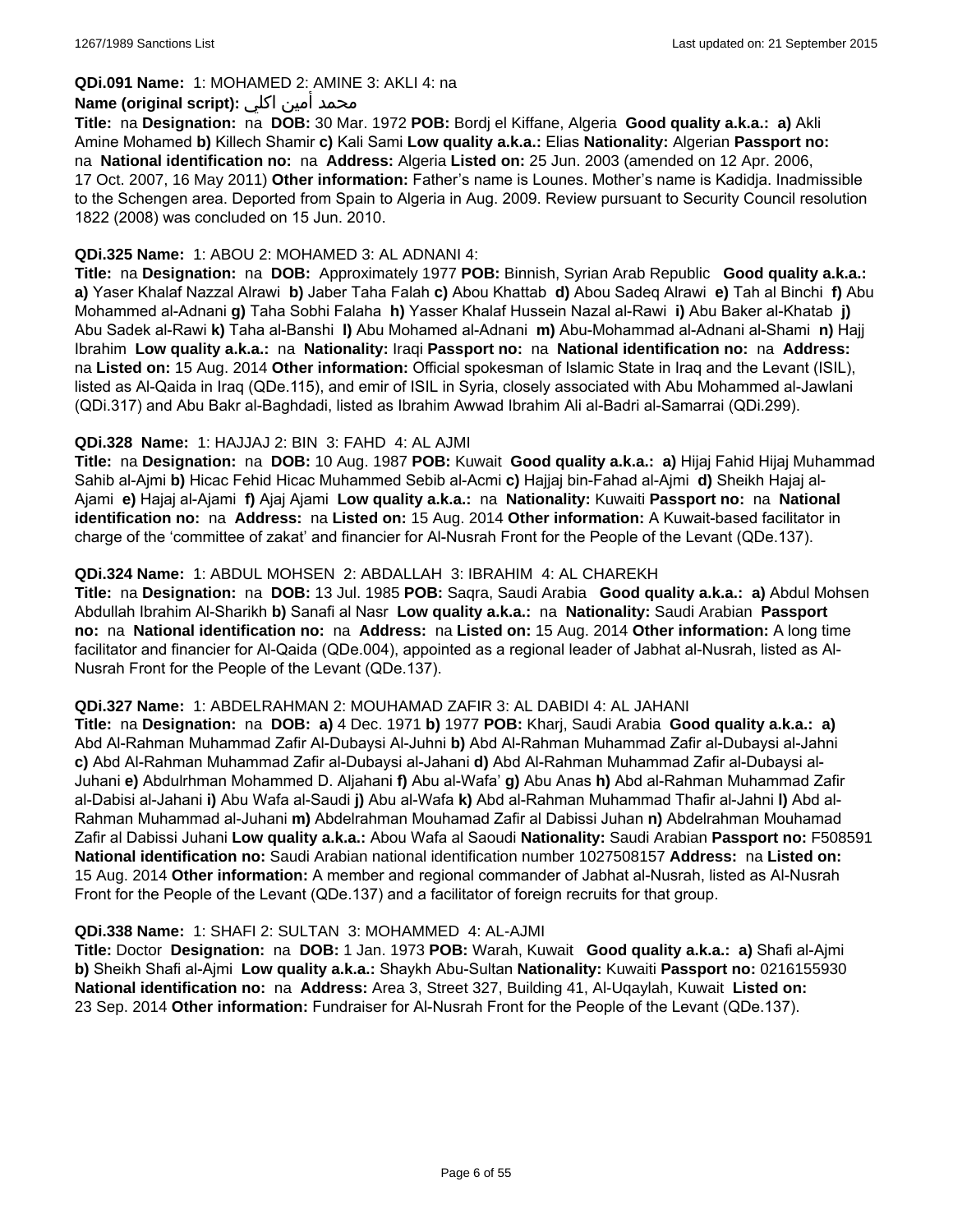#### **QDi.344 Name:** 1: IBRAHIM 2: 'ISA HAJJI 3: MUHAMMAD 4: AL-BAKR

## ابراهیم عیسی حاجي محمد البکر **:(script original (Name**

**Title:** na **Designation:** na **DOB:** 12 Jul. 1977 **POB:** Qatar **Good quality a.k.a.: a)** Ibrahim 'Issa Haji Muhammad al-Bakar **b)** Ibrahim 'Isa Haji al-Bakr **c)** Ibrahim Issa Hijji Mohd Albaker **d)** Ibrahim Issa Hijji Muhammad al-Baker **e)** Ibrahim 'Issa al-Bakar **f)** Ibrahim al-Bakr **Low quality a.k.a.:** Abu-Khalil **Nationality:** Qatari **Passport no:** 01016646, issued in Qatar **National identification no:** na **Address:** na **Listed on:** 23 Jan. 2015 **Other information:** Facilitator who provides financial support for and financial services to and in support of Al-Qaida (QDe.004).

## **QDi.379 Name:** 1: ABD AL-AZIZ 2: ADAY 3: ZIMIN 4: AL-FADHIL

## عبدالعزیز عدي زمین الفضیل **:(script original (Name**

**Title:** na **Designation:** na **DOB:** 27 Aug. 1981 **POB:** Kuwait **Good quality a.k.a.: a)** Abd al-Aziz Udai Samin al-Fadhli **b)** Abd al-Aziz Udai Samin al-Fadhl **c)** Abd al-Aziz Adhay Zimin al-Fadhli **d)** Abdalaziz Ad'ai Samin Fadhli al-Fadhali **Low quality a.k.a.:** na **Nationality:** na **Passport no:** na **National identification no:** 281082701081 **Address:** na **Listed on:** 21 Sep. 2015 **Other information:** Kuwait-based facilitator who provides financial services to, or in support of, Al-Nusrah Front for the People of the Levant (QDe.137) and Al-Qaida in the Arabian Peninsula (AQAP) (QDe.129).

#### **QDi.332 Name:** 1: IBRAHIM 2: SULEIMAN 3: HAMAD 4: AL-HABLAIN

**Title:** na **Designation:** na **DOB:** 17 Dec. 1984 **POB:** Buraidah, Saudi Arabia **Good quality a.k.a.:** Barahim Suliman H. al Hblian **Low quality a.k.a.: a)** Abu Jabal **b)** Abu-Jabal **Nationality:** Saudi Arabian **Passport no:** Saudi Arabian passport number F800691 **National identification no:** na **Address:** na **Listed on:** 23 Sep. 2014 **Other information:** Explosives expert and operative for the Abdallah Azzam Brigades (AAB) (QDe.144). Wanted by the Saudi Arabian Government for terrorism. Physical description: eye colour: dark; hair colour: dark; complexion: olive. Speaks Arabic. Photo available for inclusion in the INTERPOL-UN Security Council Special Notice.

#### **QDi.337 Name:** 1: MAYSAR ALI 2: MUSA 3: ABDALLAH 4: AL-JUBURI

**Title:** Amir **Designation:** na **DOB:** 1 Jun. 1976 **POB: a)** Al-Shura, Mosul, Iraq **b)** Harara, Ninawa Province, Iraq **Good quality a.k.a.: a)** Muyassir al-Jiburi **b)** Muyassir Harara **c)** Muyassir al-Shammari **d)** Muhammad Khalid Hassan **Low quality a.k.a.: a)** Al-Shammari **b)** Mus'ab al-Qahtani **c)** Abu Maria al-Qatani **Nationality:** Iraqi **Passport no:** na **National identification no:** na **Address:** na **Listed on:** 23 Sep. 2014 **Other information:** Sharia amir of Al-Nusrah Front for the People of the Levant (QDe.137) as of early 2014.

#### **QDi.382 Name:** 1: SA'D 2: BIN SA'D 3: MUHAMMAD SHARIYAN 4: AL-KA'BI

#### سعد بن سعد محمد شریان الكعبي **:(script original (Name**

**Title:** na **Designation:** na **DOB:** 15 Feb. 1972 **POB:** na **Good quality a.k.a.: a)** Sa'd bin Sa'd Muhammad Shiryan al-Ka'bi **b)** Sa'd Sa'd Muhammad Shiryan al-Ka'bi **c)** Sa'd al-Sharyan al-Ka'bi **Low quality a.k.a.: a)** Abu Haza' **b)** Abu Hazza' **c)** Umar al-Afghani **d)** Abu Sa'd **e)** Abu Suad **Nationality:** Qatari **Passport no:** Qatari passport number 00966737 **National identification no:** na **Address:** na **Listed on:** 21 Sep. 2015 **Other information:** Qatar-based facilitator who provides financial services to, or in support of, Al-Nusrah Front for the People of the Levant (QDe.137).

# **QDi.380 Name:** 1: ABD AL-LATIF 2: BIN ABDALLAH 3: SALIH MUHAMMAD 4: AL-KAWARI

## عبداللطیف بن عبدلله صالح محمد الكواري **:(script original (Name**

**Title:** na **Designation:** na **DOB:** 28 Sep. 1973 **POB:** na **Good quality a.k.a.: a)** Abd-al-Latif Abdallah Salih al-Kawari **b)** Abd-al-Latif Abdallah Salih al-Kuwari **c)** Abd-al-Latif Abdallah al-Kawwari **d)** Abd-al-Latif Abdallah al-Kawari **e)** Abu Ali al-Kawari **Low quality a.k.a.:** na **Nationality:** Qatari **Passport no: a)** Qatari passport number 01020802 **b)** Qatari passport number 00754833, issued on 20 May 2007 **c)** Qatari passport number 00490327, issued on 28 Jul. 2001 **National identification no:** Qatari identity card number 27363400684 **Address:** Al-Laqtah, Qatar **Listed on:** 21 Sep. 2015 **Other information:** Qatar-based facilitator who provides financial services to, or in support of, Al-Qaida (QDe.004).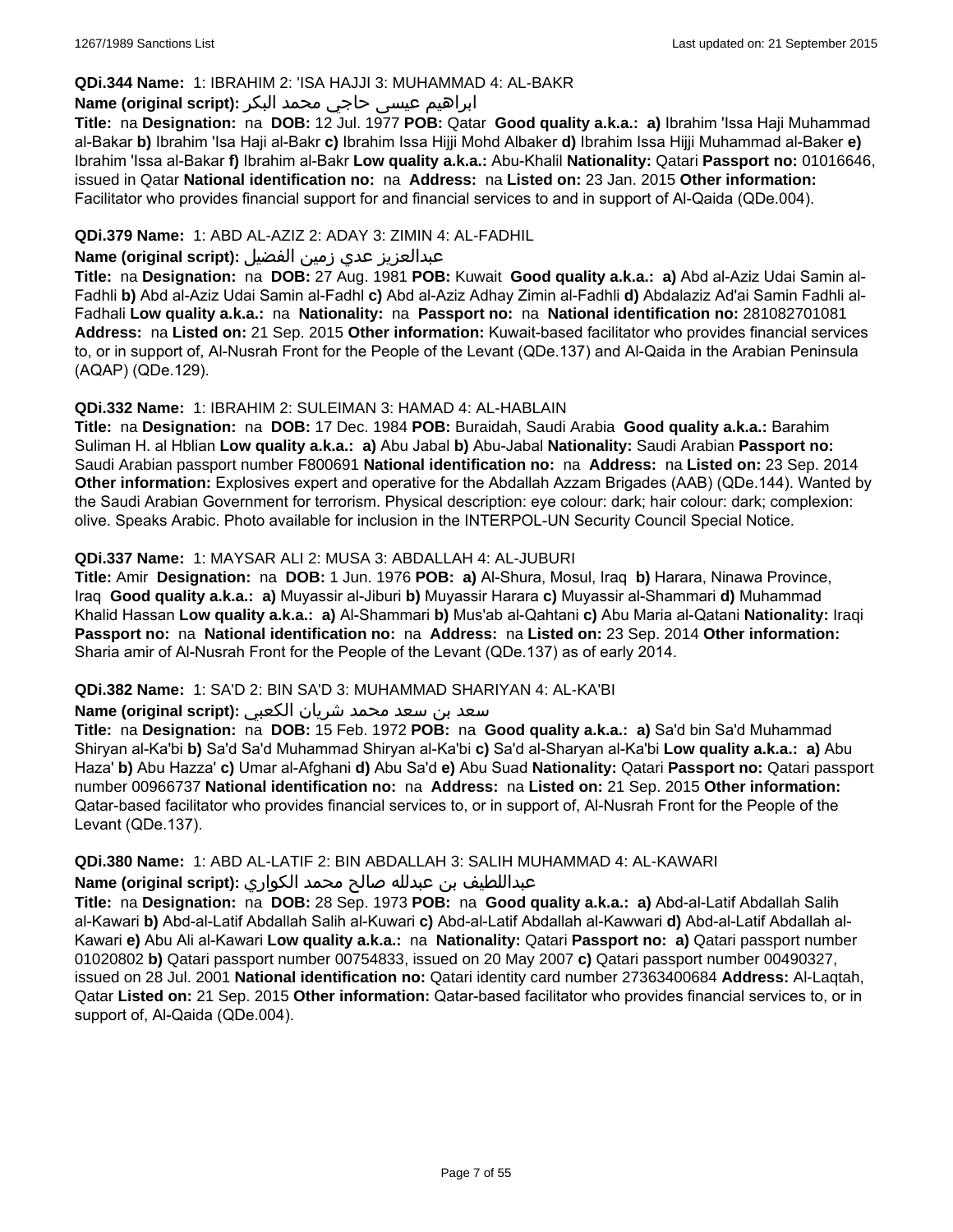#### **QDi.330 Name:** 1: AZZAM 2: ABDULLAH 3: ZUREIK 4: AL-MAULID AL-SUBHI

**Title:** na **Designation:** na **DOB:** 12 Apr. 1976 **POB:** Al Baraka, Saudi Arabia **Good quality a.k.a.: a)** Mansur al-Harbi **b)** Azzam al-Subhi **c)** Azam Abdallah Razeeq al Mouled Alsbhua **d)** Abu Muslem al-Maky **e)** Abu Suliman al-Harbi **f)** Abu Abdalla al-Harbi **g)** Azam A.R. Alsbhua **Low quality a.k.a.:** na **Nationality:** Saudi Arabian **Passport no:** na **National identification no:** na **Address:** na **Listed on:** 23 Sep. 2014 **Other information:** Has ties to numerous senior Al-Qaida (QDe.004) leaders. Wanted by the Saudi Arabian Government for terrorism. Father's name is Abdullah Razeeq al Mouled al Sbhua. Physical description: eye colour: dark; hair colour: dark; complexion: dark. Speaks Arabic. Photo available for inclusion in the INTERPOL-UN Security Council Special Notice.

#### **QDi.334 Name:** 1: 'ABD AL-RAHMAN 2: BIN 'UMAYR 3: AL-NU'AYMI 4:

**Title:** na **Designation:** na **DOB:** 1954 **POB:** na **Good quality a.k.a.: a)** Abd al-Rahman bin 'Amir al-Na'imi **b)** 'Abd al-Rahman al-Nu'aimi **c)** 'Abd al-Rahman bin 'Amir al-Nu'imi **d)** 'Abd al-Rahman bin 'Amir al-Nu'aymi **e)** 'Abdallah Muhammad al-Nu'aymi **f)** 'Abd al-Rahman al-Nua'ymi **g)** A. Rahman al-Naimi **h)** Abdelrahman Imer al Jaber al Naimeh **i)** A. Rahman Omair J Alnaimi **j)** Abdulrahman Omair al Neaimi **Low quality a.k.a.:**  na **Nationality:** na **Passport no:** Qatari passport number 00868774 (expired on 27 Apr. 2014) **National identification no:** Qatari identification number 25463401784 (expires on 6 Dec. 2019) **Address:** na **Listed on:** 23 Sep. 2014 **Other information:** Financier and facilitator for Al-Qaida (QDe.004) and Al-Qaida in Iraq (QDe.115).

## **QDi.339 Name:** 1: 'ABD AL-RAHMAN 2: MUHAMMAD 3: MUSTAFA 4: AL-QADULI

**Title:** na **Designation:** na **DOB: a)** 1959 **b)** 1957 **POB:** Mosul, Ninawa Province, Iraq **Good quality a.k.a.: a)** 'Abd al-Rahman Muhammad Mustafa Shaykhlari **b)** Umar Muhammad Khalil Mustafa **c)** Abdul Rahman Muhammad al-Bayati **d)** Tahir Muhammad Khalil Mustafa al-Bayati **e)** Aliazra Ra'ad Ahmad **Low quality a.k.a.: a)** Abu-Shuayb **b)** Hajji Iman **c)** Abu Iman **d)** Abu Ala **e)** Abu Hasan **f)** Abu Muhammad **g)** Abu Zayna **Nationality:** Iraqi **Passport no:** na **National identification no:** na **Address:** na **Listed on:** 23 Sep. 2014 **Other information:** Senior Islamic State in Iraq and the Levant (ISIL), listed as Al-Qaida in Iraq (AQI) (QDe.115), official. Previously served as a representative of AQI to Al-Qaida (QDe.004) senior leadership in Pakistan.

#### **QDi.381 Name:** 1: HAMAD 2: AWAD 3: DAHI SARHAN 4: AL-SHAMMARI

#### حمد عوض ضاحي سرحان الشمري **:(script original (Name**

**Title:** na **Designation:** na **DOB:** 31 Jan. 1984 **POB:** na **Good quality a.k.a.:** na **Low quality a.k.a.:** Abu Uqlah al-Kuwaiti **Nationality:** Kuwaiti **Passport no:** Kuwaiti passport number 155454275 **National identification no:** Kuwaiti identity card number 284013101406 **Address:** na **Listed on:** 21 Sep. 2015 **Other information:** Kuwaitbased facilitator who provides financial services to, or in support of, Al-Qaida (QDe.004) and Al-Nusrah Front for the People of the Levant (QDe.137).

#### **QDi.329 Name:** 1: AHMED 2: ABDULLAH 3: SALEH AL-KHAZMARI 4: AL-ZAHRANI

**Title:** na **Designation:** na **DOB:** 15 Sep. 1978 **POB:** Dammam, Saudi Arabia **Good quality a.k.a.: a)** Abu Maryam al-Zahrani **b)** Abu Maryam al-Saudi **c)** Ahmed Abdullah S al-Zahrani **d)** Ahmad Abdullah Salih al-Zahrani **e)** Abu Maryam al-Azadi **f)** Ahmed bin Abdullah Saleh bin al-Zahrani **g)** Ahmed Abdullah Saleh al-Zahrani al-Khozmri **Low quality a.k.a.:** na **Nationality:** Saudi Arabian **Passport no:** Saudi Arabia number E126785, issued on 27 May 2002 (expired on 3 Apr. 2007) **National identification no:** na **Address:** (Located in Syria) **Listed on:** 23 Sep. 2014 **Other information:** Senior member of Al-Qaida (QDe.004). Wanted by the Saudi Arabian Government for terrorism. Father's name is Abdullah Saleh al Zahrani. Physical description: eye colour: dark; hair colour: dark; complexion: olive. Speaks Arabic. Photo available for inclusion in the INTERPOL-UN Security Council Special Notice.

#### **QDi.326 Name:** 1: HAMID 2: HAMAD 3: HAMID 4: AL-'ALI

**Title:** na **Designation:** na **DOB:** 17 Nov. 1960 **POB: a)** Kuwait **b)** Qatar **Good quality a.k.a.:** na **Low quality a.k.a.:** na **Nationality:** Kuwaiti **Passport no: a)** Kuwaiti passport number 001714467 **b)** Kuwaiti passport number 101505554 **National identification no:** na **Address:** na **Listed on:** 15 Aug. 2014 **Other information:** A Kuwaitbased financier, recruiter and facilitator for Islamic State in Iraq and the Levant, listed as Al-Qaida in Iraq (QDe.115), and Jabhat al-Nusrah, listed as Al-Nusrah Front for the People of the Levant (QDe.137). Associated with Ibrahim Awwad Ibrahim Ali al-Badri al-Samarrai (QDi.299) and Abu Mohammed al-Jawlani (QDi.317).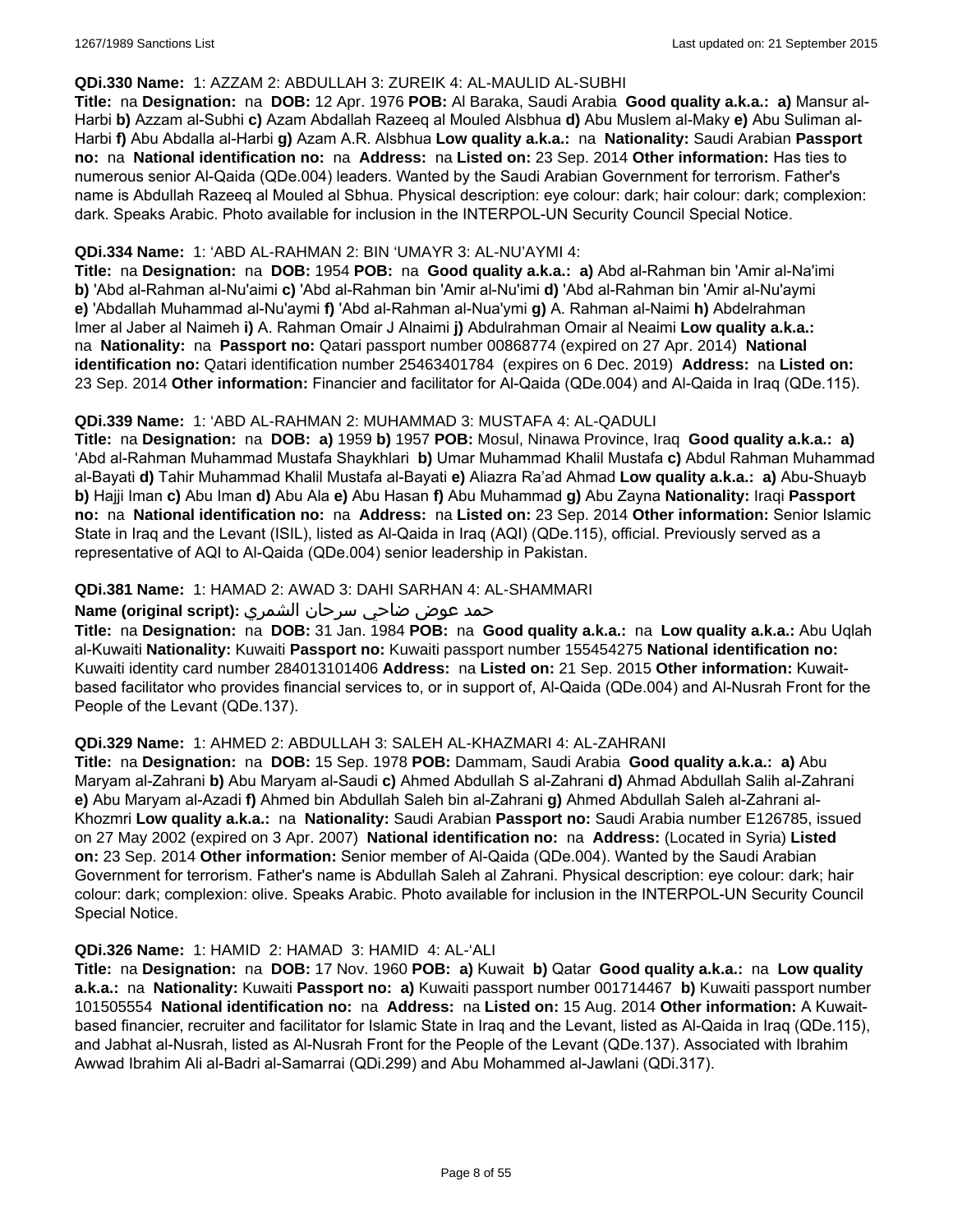#### **QDi.335 Name:** 1: 'ABD AL-RAHMAN 2: KHALAF 3: 'UBAYD JUDAY' 4: AL-'ANIZI

**Title:** na **Designation:** na **DOB:** Approximately 1973 **POB:** na **Good quality a.k.a.: a)** 'Abd al-Rahman Khalaf al-Anizi **b)** 'Abd al-Rahman Khalaf al-'Anzi **Low quality a.k.a.: a)** Abu Usamah al-Rahman **b)** Abu Shaima' Kuwaiti **c)** Abu Usamah al-Kuwaiti **d)** Abu Usama **e)** Yusuf **Nationality:** Kuwaiti **Passport no:** na **National identification no:** na **Address:** Syrian Arab Republic (located in since 2013) **Listed on:** 23 Sep. 2014 **Other information:** Provides support to Al-Qaida (QDe.004) and Islamic State in Iraq and the Levant, listed as Al-Qaida in Iraq (AQI) (QDe.115), in Syria and Iraq.

#### **QDi.236 Name:** 1: HAMID 2: ABDALLAH 3: AHMAD 4: AL-ALI

## حامد عبد الله أحمد العلي **:(script original (Name**

**Title:** na **Designation:** na **DOB:** 20 Jan. 1960 **POB:** Kuwait **Good quality a.k.a.: a)** Dr. Hamed Abdullah Al-Ali **b)** Hamed Al-'Ali **c)** Hamed bin 'Abdallah Al-'Ali **d)** Hamid 'Abdallah Al-'Ali **e)** Hamid 'Abdallah Ahmad Al-'Ali **f)** Hamid bin Abdallah Ahmed Al-Ali **g)** Hamid Abdallah Ahmed Al-Ali **Low quality a.k.a.:** Abu Salim **Nationality:** Kuwaiti **Passport no:** Kuwaiti passport number 1739010, issued on 26 May 2003, issued in Kuwait (and expired on 25 May 2008) **National identification no:** na **Address:** Kuwait (residence as at Mar. 2009) **Listed on:** 16 Jan. 2008 (amended on 1 Jul. 2008, 23 Jul. 2008, 25 Jan. 2010) **Other information:** Review pursuant to Security Council resolution 1822 (2008) was concluded on 14 Sep. 2009.

#### **QDi.092 Name:** 1: MEHREZ 2: BEN MAHMOUD 3: BEN SASSI 4: AL-AMDOUNI

## محرز بن محمود بن ساسي العمدوني **:Name (original script**)

**Title:** na **Designation:** na **DOB:** 18 Dec. 1969 **POB:** Asima-Tunis, Tunisia **Good quality a.k.a.: a)** Fabio Fusco, born 25 May 1968 in Naples, Italy **b)** Fabio Fusco, born 18 Dec. 1968 in Tunisia **c)** Fabio Fusco, born 25 May 1968 in Algeria **d)** Mohamed Hassan **e)** Meherez Hamdouni **f)** Amdouni Mehrez ben Tah, born 14 Jul. 1969 in Tunisia **g)** Meherez ben Ahdoud ben Amdouni **Low quality a.k.a.:** Abu Thale **Nationality:** Tunisian **Passport no:** Tunisian number G737411, issued on 24 Oct. 1990 (expired on 20 Sep. 1997) **National identification no:** na **Address:** Italy **Listed on:** 25 Jun. 2003 (amended on 26 Nov. 2004, 20 Dec. 2005, 17 Oct. 2007, 16 Sep. 2008, 24 Mar. 2009, 12 Jul. 2010, 16 May 2011) **Other information:** Father's name is Mahmoud ben Sasi. Mother's name is Maryam bint al-Tijani. Inadmissible to the Schengen area. Review pursuant to Security Council resolution 1822 (2008) was concluded on 22 Apr. 2010.

#### **QDi.060 Name:** 1: MOHAMED 2: BEN BELGACEM 3: BEN ABDALLAH 4: AL-AOUADI

## محمد بن بلقاسم بن عبد الله العوادي **:Name (original script)**

**Title:** na **Designation:** na **DOB:** 11 Dec. 1974 **POB:** Tunis, Tunisia **Good quality a.k.a.: a)** Mohamed Ben Belkacem Aouadi **b)** Fathi Hannachi **Low quality a.k.a.:** na **Nationality:** Tunisian **Passport no:** (Tunisian passport number L 191609 issued on 28 Feb. 1996, expired on 27 Feb. 2001) **National identification no: a)** (04643632 issued on 18 Jun. 1999) **b)** (Italian Fiscal Code: DAOMMD74T11Z352Z) na **Address:** 50th Street, Number 23, Zehrouni, Tunis, Tunisia **Listed on:** 24 Apr. 2002 (amended on 10 Apr. 2003, 26 Nov. 2004, 9 Sep. 2005, 20 Dec. 2005, 31 Jul. 2006, 7 Jun. 2007, 23 Dec. 2010, 24 Nov. 2014) **Other information:** Head of security wing of Ansar al-Shari'a in Tunisia (AAS-T) (QDe.143). Mother's name is Ourida Bint Mohamed. Deported from Italy to Tunisia on 1 Dec. 2004. Arrested in Tunisia in Aug. 2013. Review pursuant to Security Council resolution 1822 (2008) was concluded on 22 Apr. 2010.

## **QDi.291 Name:** 1: IBRAHIM 2: HASSAN 3: TALI 4: AL-ASIRI

#### إبراهيم حسن طالع العسيري **:(script original (Name**

**Title:** na **Designation:** na **DOB: a)** 19 Apr. 1982 **b)** 18 Apr. 1982 **c)** (24/06/1402 (Hijri Calendar)) **POB:** Riyadh, Saudi Arabia **Good quality a.k.a.: a)** Ibrahim Hassan Tali Asiri (عسيري طالع حسن إبراهيم(**b)** Ibrahim Hasan Talea Aseeri **c)** Ibrahim Hassan al-Asiri **d)** Ibrahim Hasan Tali Asiri **e)** Ibrahim Hassan Tali Assiri **f)** Ibrahim Hasan Tali'A 'Asiri **g)** Ibrahim Hasan Tali al-'Asiri **h)** Ibrahim al-'Asiri **i)** Ibrahim Hassan Al Asiri **Low quality a.k.a.: a)** Abu Saleh **b)** Abosslah **c)** Abu-Salaah **Nationality:** Saudi Arabian **Passport no:** Saudi Arabian number F654645, issued on 30 Apr. 2005 (expired on 7 Mar. 2010. Issue date in Hijri Calendar 24/06/1426. Expiry date in Hijri Calendar 21/03/1431.) **National identification no:** (Saudi Arabian civil identification number 1028745097) na **Address:** Yemen **Listed on:** 24 Mar. 2011 (amended on 15 Apr. 2014, 15 Jun. 2015) **Other information:** Operative and principal bomb maker of Al-Qaida in the Arabian Peninsula (AQAP) (QDe.129). Believed to be hiding in Yemen as at Mar. 2011. Wanted by Saudi Arabia. Also associated with Nasir 'abd-al-Karim 'Abdullah Al-Wahishi (QDi.274), Qasim Yahya Mahdi al-Rimi (QDi.282), and Anwar Nasser Abdulla Al-Aulaqi (QDi.283).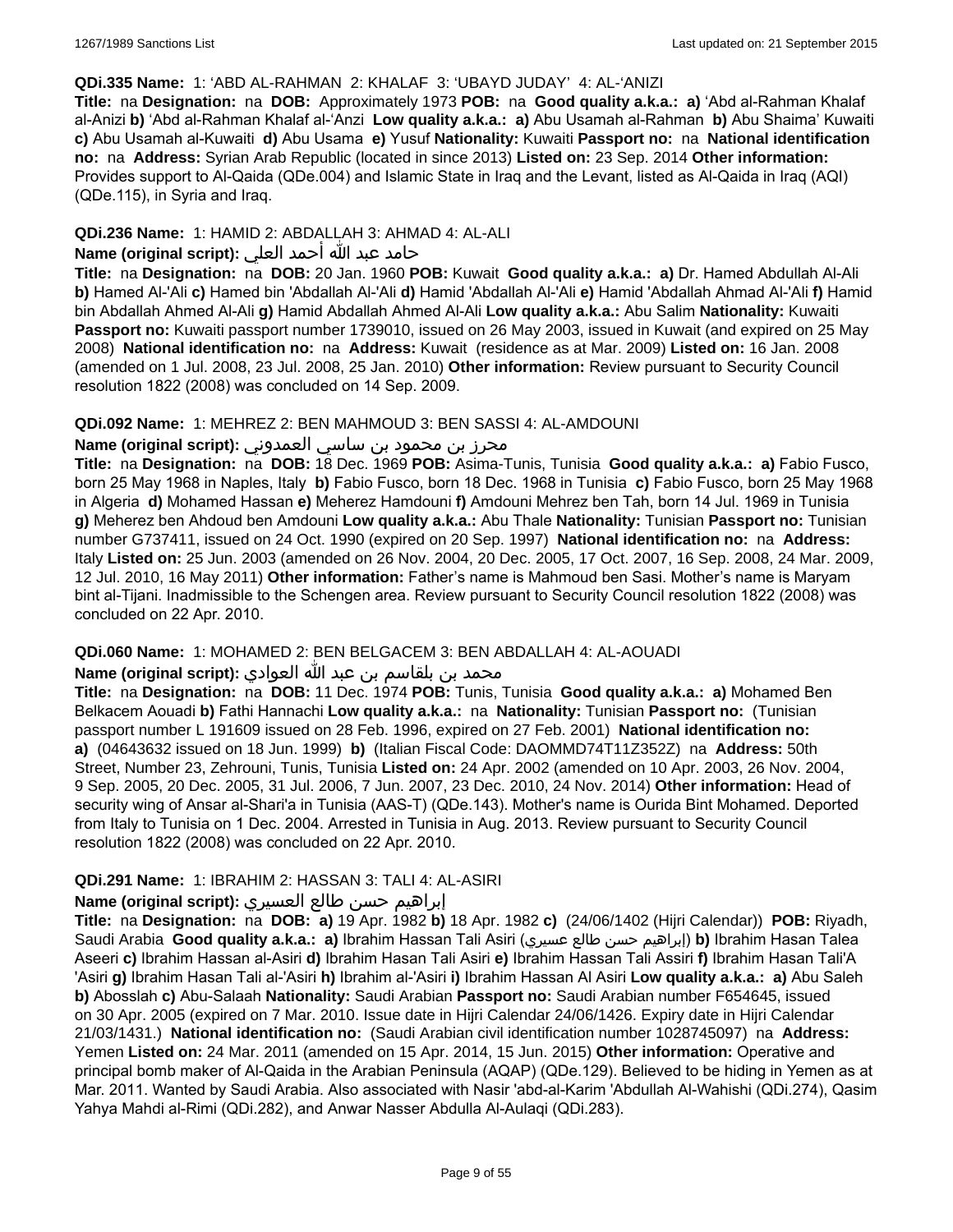## **QDi.283 Name:** 1: ANWAR 2: NASSER 3: ABDULLA 4: AL-AULAQI

## انور ناصر عبدالله العولقي **:(script original (Name**

**Title:** na **Designation:** na **DOB: a)** 21 Apr. 1971 **b)** 22 Apr. 1971 **POB:** Las Cruces, New Mexico, United States of America **Good quality a.k.a.: a)** Anwar al-Aulaqi **b)** Anwar al-Awlaki **c)** Anwar al-Awlaqi **d)** Anwar Nasser Aulaqi **e)** Anwar Nasser Abdullah Aulaqi **f)** Anwar Nasser Abdulla Aulaqi **Low quality a.k.a.:** na **Nationality: a)** United States of America **b)** Yemeni **Passport no:** na **National identification no:** na **Address:** na **Listed on:** 20 Jul. 2010 (amended on 30 Nov. 2011) **Other information:** Confirmed to have died on 30 Sep. 2011 in Yemen.

#### **QDi.093 Name:** 1: CHIHEB 2: BEN MOHAMED 3: BEN MOKHTAR 4: AL-AYARI

شهاب بن محمد بن مختار العياري **:(script original (Name**

**Title:** na **Designation:** na **DOB:** 19 Dec. 1965 **POB:** Tunis, Tunisia **Good quality a.k.a.: a)** Hichem Abu Hchem **b)** Ayari Chihbe **c)** Ayari Chied **d)** Adam Hussainy, born 19 Dec. 1965 in Greece **Low quality a.k.a.: a)** Hichem **b)** Abu Hichem **c)** Moktar **Nationality:** Tunisian **Passport no:** (Tunisian passport number L246084, issued on 10 June 1996, expired on 9 June 2001) **National identification no:** na **Address:** Bardo, Tunis, Tunisia **Listed on:** 25 Jun. 2003 (amended on 20 Dec. 2005, 17 Oct. 2007, 10 Aug. 2009, 16 May 2011) **Other information:** Extradited from Italy to Tunisia on 13 Apr. 2006. Mother's name is Fatima al-Tumi. Inadmissible to the Schengen area. Review pursuant to Security Council resolution 1822 (2008) was concluded on 22 Apr. 2010.

#### **QDi.138 Name:** 1: SAID 2: BEN ABDELHAKIM 3: BEN OMAR 4: AL-CHERIF

#### سعيد بن عبد الحكيم بن عمر الشريف **:(script original (Name**

**Title:** na **Designation:** na **DOB:** 25 Jan. 1970 **POB:** Manzil Tmim, Tunisia **Good quality a.k.a.: a)** Cherif Said, born 25 Jan. 1970 in Tunisia **b)** Binhamoda Hokri, born 25 Jan. 1970 in Sosa, Tunisia **c)** Hcrif Ataf, born 25 Jan. 1971 in Solisse, Tunisia **d)** Bin Homoda Chokri, born 25 Jan. 1970 in Tunis, Tunisia **e)** Atef Cherif, born 12 Dec. 1973 in Algeria **f)** Sherif Ataf, born 12 Dec. 1973 in Aras, Algeria **g)** Ataf Cherif Said, born 12 Dec. 1973 in Tunis, Tunisia **h)** Cherif Said, born 25 Jan. 1970 in Tunis, Tunisia **i)** Cherif Said, born 12 Dec. 1973 in Algeria **Low quality a.k.a.: a)** Djallal **b)** Youcef **c)** Abou Salman **d)** Said Tmimi **Nationality:** Tunisian **Passport no:** Tunisian number M307968, issued on 8 Sep. 2001 (expired on 7 Sep. 2006) **National identification no:** na **Address:** Corso Lodi 59, Milan, Italy **Listed on:** 12 Nov. 2003 (amended on 20 Dec. 2005, 21 Dec. 2007, 30 Jan. 2009, 16 May 2011) **Other information:** Mother's name is Radhiyah Makki. Sentenced to eight years and ten months of imprisonment for membership of a terrorist association by the Appeal Court of Milan, Italy, on 7 Feb. 2008. Sentence confirmed by the Italian Supreme Court on 15 Jan. 2009, which became definitive as of Feb. 2008. Subject to expulsion from Italy to Tunisia after serving the sentence. Review pursuant to Security Council resolution 1822 (2008) was concluded on 6 May 2010.

## **QDi.231 Name:** 1: SALEM 2: NOR ELDIN 3: AMOHAMED 4: AL-DABSKI

## سالم نور الدين امحمد الدبيسكي **:Name (original script)**

**Title:** na **Designation:** na **DOB:** 1963 **POB:** Tripoli, Libyan Arab Jamahiriya **Good quality a.k.a.: a)** Abu Al-Ward **b)** Abdullah Ragab **Low quality a.k.a.: a)** Abu Naim **b)** Abdallah al- Masri **Nationality:** Libyan **Passport no: a)** Libyan passport number 1990/345751 **b)** Libyan passport number 345751 **National identification no:** Libyan national identification number 220334 **Address:** Bab Ben Ghasheer, Tripoli, Libyan Arab Jamahiriya **Listed on:** 8 Jun. 2007 (amended on 13 Dec. 2011) **Other information:** Mother's name is Kalthoum Abdul Salam al-Shaftari. Senior member of Libyan Islamic Fighting Group (QDe.011) and member of Al-Qaida (QDe.004). Review pursuant to Security Council resolution 1822 (2008) was concluded on 24 Nov. 2009.

## **QDi.132 Name:** 1: ASCHRAF 2: AL-DAGMA 3: na 4: na

## **Name (original script):** الدغمة اشرف

**Title:** na **Designation:** na **DOB:** 28 Apr. 1969 **POB:** Abasan, Gaza Strip, Palestinian Territories **Good quality a.k.a.:** Aschraf Al-Dagma, born 28 Apr. 1969 in Kannyouiz, Palestinian Territories **Low quality a.k.a.:** na **Nationality:** Unresolved/Palestinian origin **Passport no:** Refugee travel document , issued on 30 Apr. 2000, issued in Landratsamt Altenburger Land (Altenburg County Administration Office), Germany **National identification no:**  na **Address:** Germany **Listed on:** 23 Sep. 2003 (amended on 23 Dec. 2008, 11 Mar. 2010, 10 Jun. 2011) **Other information:** Associated with Ismail Abdallah Sbaitan Shalabi (QDi.128), Djamel Moustfa (QDi.129) and Mohamed Ghassan Ali Abu Dhess (QDi.130). Review pursuant to Security Council resolution 1822 (2008) was concluded on 19 Jan. 2010.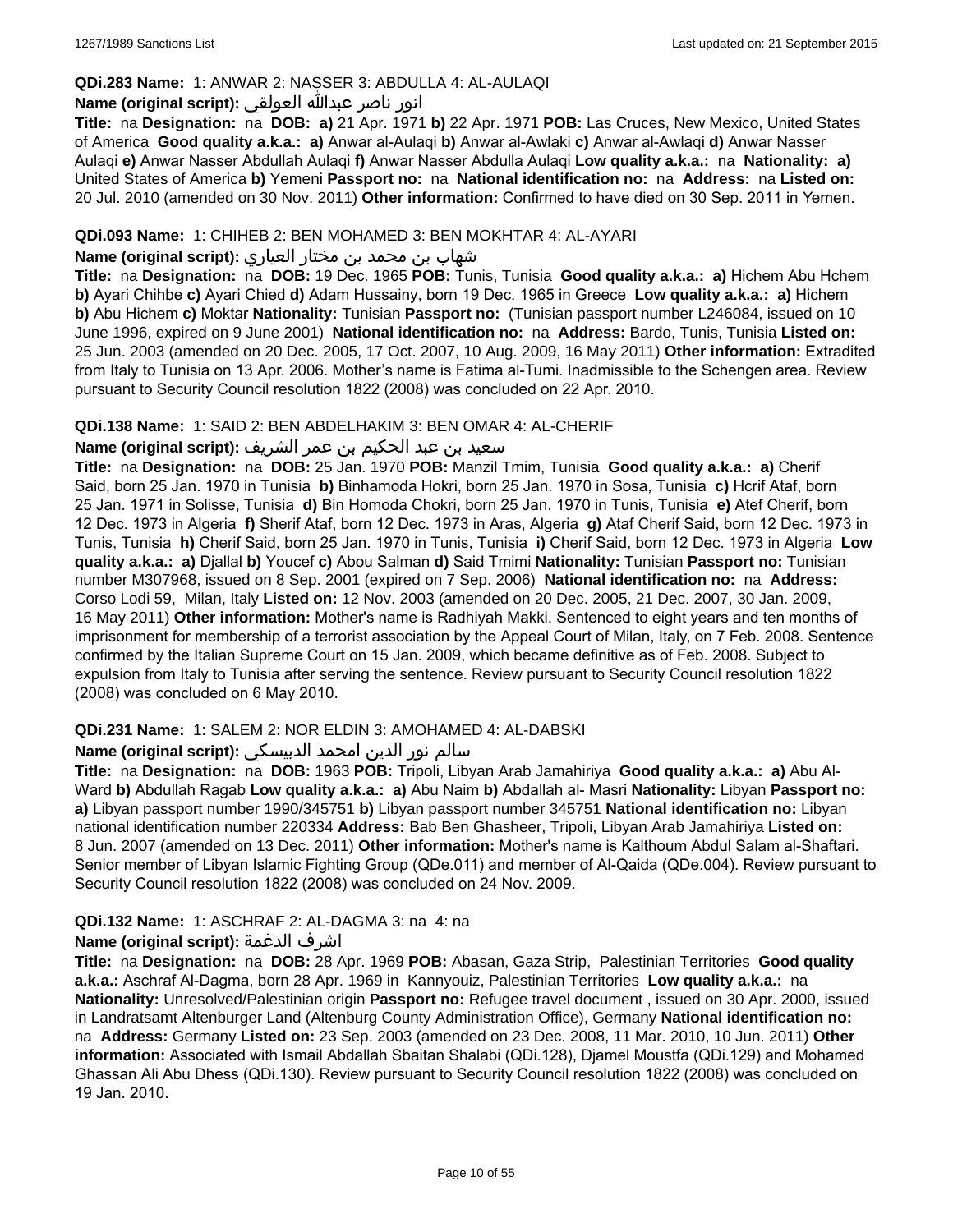## **QDi.278 Name:** 1: MUTHANNA 2: HARITH 3: AL-DARI 4: na

## **مثنى حارث الضاري :(Name (original script**

**Title:** Doctor **Designation:** na **DOB:** 16 Jun. 1969 **POB:** Iraq **Good quality a.k.a.: a)** Dr. Muthanna Al Dari **b)** Muthana Harith Al Dari **c)** Muthanna Harith Sulayman Al-Dari **d)** Muthanna Harith Sulayman Al-Dhari **e)** Muthanna Hareth Al-Dhari **f)** Muthana Haris Al-Dhari **g)** Doctor Muthanna Harith Sulayman Al Dari Al-Zawba' **h)** Muthanna Harith Sulayman Al-Dari Al-Zobai **i)** Muthanna Harith Sulayman Al-Dari al-Zawba'i **j)** Muthanna Hareth al-Dari **k)** Muthana Haris al-Dari **l)** Doctor Muthanna al-Dari **m)** Dr. Muthanna Harith al-Dari al-Zowbai **Low quality a.k.a.:**  na **Nationality:** Iraqi **Passport no:** na **National identification no:** na **Address: a)** Amman, Jordan **b)** (Khan Dari, Iraq (previous)) **c)** (Asas Village, Abu Ghurayb, Iraq (previous)) **d)** (Egypt (previous)) **Listed on:** 25 Mar. 2010 **Other information:** Provided operational guidance financial support and other services to or in support of Al-Qaida in Iraq (QDe.115).

## **QDi.149 Name:** 1: NOUREDDINE 2: BEN ALI 3: BEN BELKASSEM 4: AL-DRISSI

نور الدين بن علي بن بلقاسم الدريسي **:(script original (Name**

**Title:** na **Designation:** na **DOB:** 30 Apr. 1964 **POB:** Tunis, Tunisia **Good quality a.k.a.:** Drissi Noureddine **Low quality a.k.a.: a)** Abou Ali **b)** Faycal **Nationality:** Tunisian **Passport no:** Tunisian number L851940, issued on 9 Sep. 1998 (expired on 8 Sep. 2003) **National identification no:** na **Address:** Via Plebiscito 3, Cermona, Italy **Listed on:** 12 Nov. 2003 (amended on 20 Dec. 2005, 31 Jul. 2006, 21 Dec. 2007, 16 May 2011) **Other information:** Under administrative control measure in Italy until 5 May 2010. Inadmissible to the Schengen area. Mother's name is Khadijah al-Drissi. Review pursuant to Security Council resolution 1822 (2008) was concluded on 22 Apr. 2010.

## **QDi.059 Name:** 1: KHALID 2: ABD AL-RAHMAN 3: HAMD 4: AL-FAWAZ

## خالد عبد الرحمن حمد الفواز **:(script original (Name**

**Title:** na **Designation:** na **DOB:** 24 Aug. 1962 **POB:** Kuwait **Good quality a.k.a.: a)** Khaled Al-Fauwaz **b)** Khaled A. Al-Fauwaz **c)** Khalid Al-Fawwaz **d)** Khalik Al Fawwaz **e)** Khaled Al-Fawwaz **f)** Khaled Al Fawwaz **g)** Khalid Abdulrahman H. Al Fawaz **Low quality a.k.a.:** na **Nationality:** Saudi Arabian **Passport no:** Passport number 456682, issued on 6 Nov. 1990 (expired on 13 Sep. 1995) **National identification no:** na **Address:** United States of America **Listed on:** 24 Apr. 2002 (amended on 26 Nov. 2004, 23 Apr. 2007, 21 Oct. 2010, 4 Aug. 2014) **Other information:** Extradited from the United Kingdom to the United States of America on 5 Oct. 2012. Review pursuant to Security Council resolution 1822 (2008) was concluded on 22 Apr. 2010.

## **QDi.228 Name:** 1: MOHAMMED 2: AL GHABRA 3: na 4: na

**Title:** na **Designation:** na **DOB:** 1 Jun. 1980 **POB:** Damascus, Syrian Arab Republic **Good quality a.k.a.: a)** Mohammed El' Ghabra **b)** Danial Adam **Low quality a.k.a.:** na **Nationality:** British **Passport no:** British number 094629366 **National identification no:** na **Address:** East London, United Kingdom **Listed on:** 12 Dec. 2006 (amended on 13 Dec. 2011, 20 Jul. 2015) **Other information:** Father's name is Mohamed Ayman Ghabra. Mother's name is Dalal. Review pursuant to Security Council resolution 1822 (2008) was concluded on 5 Oct. 2009.

## **QDi.292 Name:** 1: OTHMAN 2: AHMED 3: OTHMAN 4: AL-GHAMDI

## عثمان أحمد عثمان الغامدي **:(script original (Name**

**Title:** na **Designation:** na **DOB:** 27 May 1979 **POB:** Saudi Arabia **Good quality a.k.a.: a)** Othman al-Ghamdi, born 27 May 1979 in Saudi Arabia **b)** Uthman al-Ghamdi, born 27 May 1979 in Saudi Arabia **c)** Uthman al-Ghamidi, born 27 May 1979 in Saudi Arabia **d)** Othman bin Ahmed bin Othman Alghamdi **e)** Othman Ahmed Othman Al Omairah (born in 1973 in Shabwa, Yemen, nationality: Yemeni) **f)** Uthman Ahmad Uthman al-Ghamdi **g)** Othman Ahmed Othman al-Omirah **Low quality a.k.a.: a)** Al Umairah al-Ghamdi **b)** Othman Bin Ahmed Bin Othman **Nationality:** Saudi Arabian **Passport no:** na **National identification no:** Saudi Arabian national identity card number 1089516791 **Address:** Yemen **Listed on:** 16 Jun. 2011 (amended on 15 Apr. 2014) **Other information:** Operational commander of Al-Qaida in the Arabian Peninsula (AQAP) (QDe.129). Has been involved in raising funds and stockpiling arms for AQAP operations and activities in Yemen. Known associate of Qasim Yahya Mahdi al-Rimi (QDi.282) and Fahd Mohammed Ahmed al-Quso (deceased). Father's name is Ahmed Othman Al Omirah.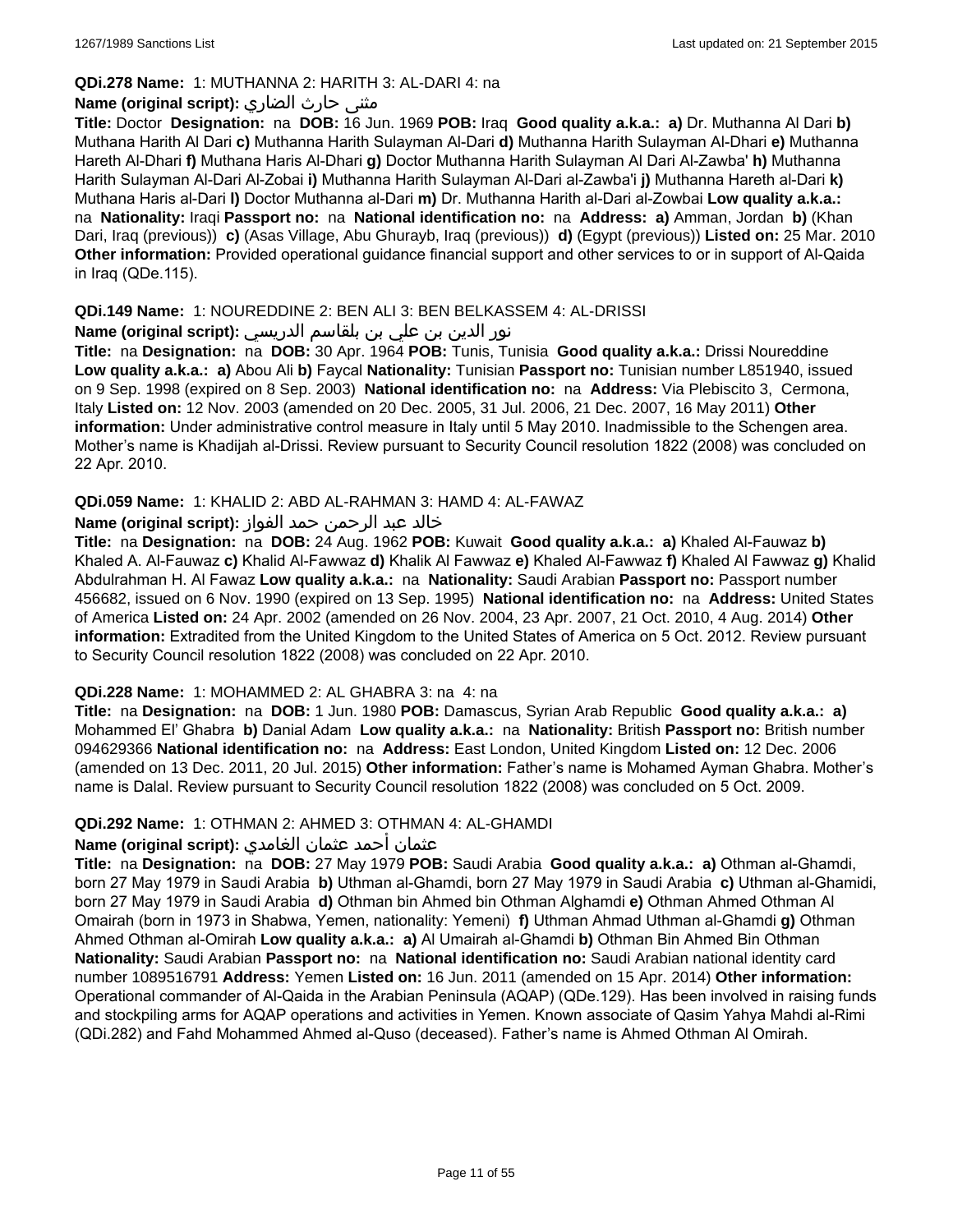#### **QDi.160 Name:** 1: FETHI 2: BEN HASSEN 3: BEN SALEM 4: AL-HADDAD

## فتحي بن حسن بن سالم الحداد **:(script original (Name**

**Title:** na **Designation:** na **DOB: a)** 28 Jun. 1963 **b)** 28 Mar. 1963 **POB:** Tataouene, Tunisia **Good quality a.k.a.: a)** Fethi ben Assen Haddad **b)** Fathy Hassan al Haddad **Low quality a.k.a.:** na **Nationality:** Tunisian **Passport no:** Tunisian passport number L183017, issued on 14 Feb. 1996 (expired on 13 Feb. 2001) **National identification no:** na **Address: a)** Number 184 Via Fulvio Testi – Cinisello Balsamo (MI), Italy **b)** Number 1 Via Porte Giove – Mortara (PV), Italy (Domicile) **Listed on:** 17 Mar. 2004 (amended on 26 Nov. 2004, 20 Dec. 2005, 21 Dec. 2007, 25 Jan. 2010, 16 May 2011) **Other information:** Italian Fiscal Code: HDDFTH63H28Z352V. Review pursuant to Security Council resolution 1822 (2008) was concluded on 30 Jul. 2009.

## **QDi.140 Name:** 1: KAMAL 2: BEN MAOELDI 3: BEN HASSAN 4: AL-HAMRAOUI

#### كمال بن المولدي بن حسن الحمراوي **:Name (original script**)

**Title:** na **Designation:** na **DOB:** 21 Oct. 1977 **POB:** Beja, Tunisia **Good quality a.k.a.: a)** Hamroui Kamel ben Mouldi **b)** Hamraoui Kamel, born 21 Nov. 1977 in Morocco **c)** Hamraoui Kamel, born 21 Nov. 1977 in Tunisia **d)** Hamraoui Kamel, born 21 Oct. 1977 in Tunisia **Low quality a.k.a.: a)** Kamel **b)** Kimo **Nationality:** Tunisian **Passport no:** Tunisian passport number P229856, issued on 1 Nov. 2002 (expires on 31 Oct. 2007) **National identification no:** na **Address: a)** Via Bertesi Number 27, Cremona, Italy **b)** Via Plebiscito Number 3, Cremona, Italy **Listed on:** 12 Nov. 2003 (amended on 20 Dec. 2005, 31 Jul. 2006, 21 Dec. 2007, 16 May 2011) **Other information:** Mother's name is Khamisah al-Kathiri. Subject to a decree of expulsion, suspended on 17 Apr. 2007 by the European Court of Human Rights. Re-arrested in Italy on 20 May 2008. Inadmissible to the Schengen area. Review pursuant to Security Council resolution 1822 (2008) was concluded on 6 May 2010.

## **QDi.154 Name:** 1: SULAIMAN 2: JASSEM 3: SULAIMAN 4: ALI ABO GHAITH

## سليمان جاسم سليمان علي أبوغيث **:(script original (Name**

**Title:** na **Designation:** na **DOB:** 14 Dec. 1965 **POB:** Kuwait **Good quality a.k.a.:** na **Low quality a.k.a.:** Abo Ghaith **Nationality:** Kuwaiti citizenship withdrawn in 2002 **Passport no:** Kuwaiti number 849594, issued on 27 Nov. 1998, issued in Kuwait (and expired on 24 Jun. 2003) **National identification no:** na **Address:** na **Listed on:** 16 Jan. 2004 (amended on 23 Jul. 2008, 10 Jun. 2011) **Other information:** Left Kuwait for Pakistan in June 2001. Review pursuant to Security Council resolution 1822 (2008) was concluded on 21 Jun. 2010.

#### **QDi.299 Name:** 1: IBRAHIM 2: AWWAD 3: IBRAHIM 4: ALI AL-BADRI AL-SAMARRAI

## إبراهيم عواد إبراهيم علي البدري السامرائي **:(script original (Name**

**Title:** Dr. **Designation:** na **DOB:** 1971 **POB:** Iraq **Good quality a.k.a.:** Dr. Ibrahim 'Awwad Ibrahim 'Ali al-Badri al-Samarrai' (born in 1971 in Samarra, Iraq (Ibrahim 'Awad Ibrahim al-Badri al-Samarrai; Ibrahim 'Awad Ibrahim al-Samarra'i; Dr. Ibrahim Awwad Ibrahim al-Samarra'i)) **Low quality a.k.a.: a)** دعاء أبو) Abu Du'a; Abu Duaa') (prominently known by this nom de guerre) **b)** Dr. Ibrahim **c)** القريشي الحسيني البغدادي بكر أبو) Abu Bakr al-Baghdadi al-Husayni al-Quraishi; Abu Bakr al-Baghdadi **Nationality:** Iraqi **Passport no:** na **National identification no:** na **Address:** Iraq **Listed on:** 5 Oct. 2011 (amended on 20 Jul. 2012) **Other information:** Leader of Al-Qaida in Iraq (QDe.115) (AQI). Currently based in Iraq. Responsible for managing and directing AQI large scale operations.

#### **QDi.296 Name:** 1: MATI UR-REHMAN 2: ALI MUHAMMAD 3: na 4: na

## مطیع الرحمن علی محمد **:Name (original script)**

**Title:** na **Designation:** na **DOB:** Approximately 1977 **POB:** Chak number 36/DNB, Rajkan, Madina Colony, Bahawalpur District, Punjab Province, Pakistan **Good quality a.k.a.: a)** Mati-ur Rehman **b)** Mati ur Rehman **c)** Matiur Rahman **d)** Matiur Rehman **e)** Matti al-Rehman **f)** Abdul Samad **g)** Samad Sial **h)** Abdul Samad Sial **i)** Ustad Talha **j)** Qari Mushtaq **Low quality a.k.a.: a)** Tariq **b)** Hussain **Nationality:** Pakistani **Passport no:** na **National identification no:** na **Address:** na **Listed on:** 22 Aug. 2011 (amended on 10 May 2012, 17 Oct. 2013) **Other information:** Physical description: 5 feet 2 inches; 157,4 cm. Name of father: Ali Muhammad. Mati ur-Rehman is the chief operational commander of Lashkar i Jhangvi (LJ) (QDe.096). Associated with Harakat-ul Jihad Islami (QDe.130).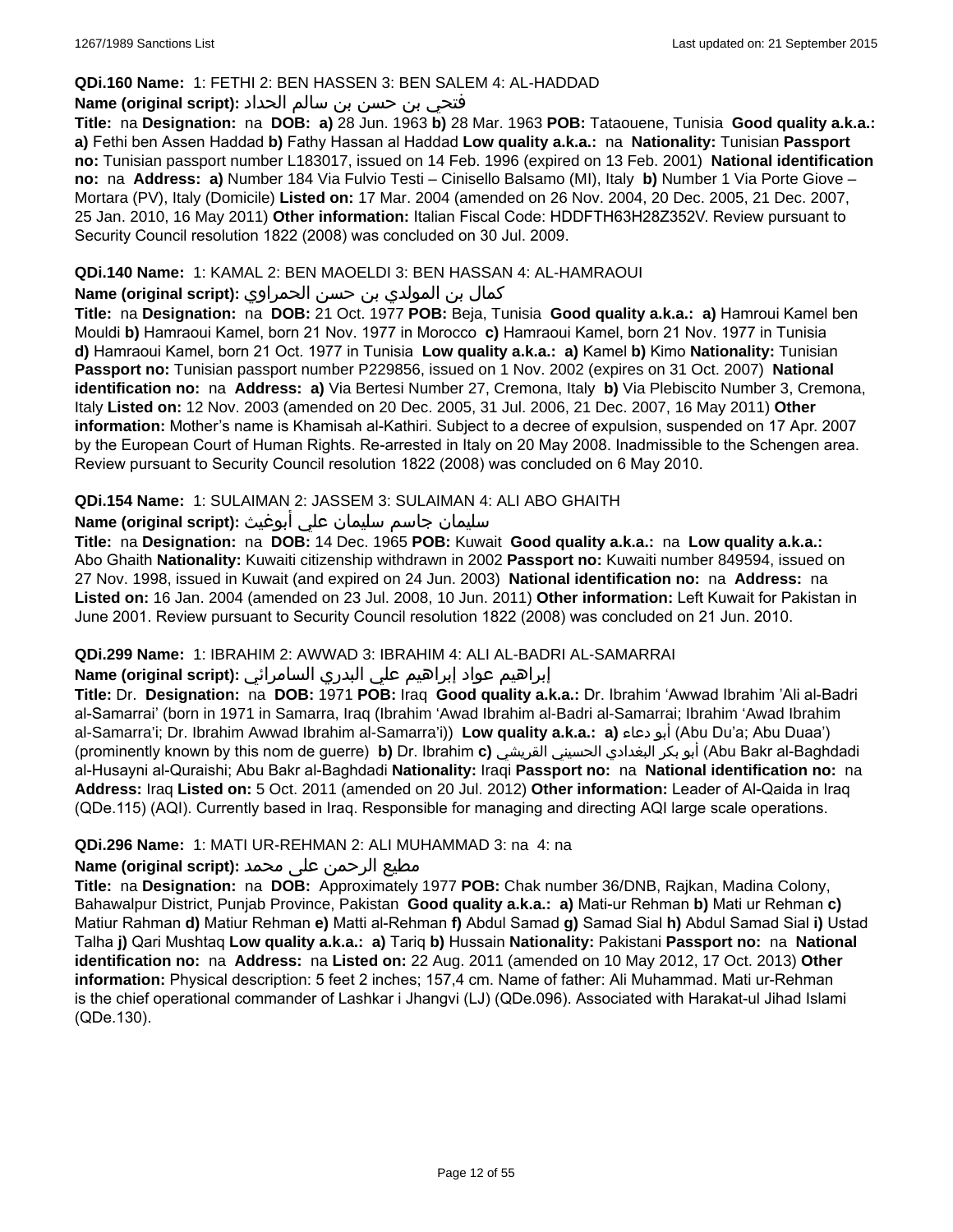#### **QDi.194 Name:** 1: MOHAMMED 2: AHMED 3: SHAWKI 4: AL ISLAMBOLLY

#### محمد احمد شوقي الاسلامبولي **:Name (original script)**

**Title:** na **Designation:** na **DOB:** 21 Jan. 1957 **POB:** El-Minya, Qena, Egypt **Good quality a.k.a.: a)** Abu Khalid **b)** Abu Ja'far **c)** Mohamed El Islambouli **Low quality a.k.a.:** na **Nationality:** Egyptian **Passport no:** na **National identification no:** na **Address:** (Believed to be in Pakistan or Afghanistan) **Listed on:** 29 Sep. 2005 (amended on 13 Dec. 2011) **Other information:** Father's name is Shawki al-Islambolly. Member of Egyptian Islamic Jihad (QDe.003). Review pursuant to Security Council resolution 1822 (2008) was concluded on 1 Jun. 2010.

## **QDi.176 Name:** 1: IMAD 2: BEN BECHIR 3: BEN HAMDA 4: AL-JAMMALI

## عماد بن البشير بن حمدا الجمالي **:(script original (Name**

**Title:** na **Designation:** na **DOB:** 25 Jan. 1968 **POB:** Manzal Tmim, Nabul, Tunisia **Good quality a.k.a.:** na **Low quality a.k.a.:** na **Nationality:** Tunisian **Passport no:** Tunisian number K693812, issued on 23 Apr. 1999 (expired on 22 Apr. 2004) **National identification no:** na **Address:** 4 Qistantiniyah Street, Manzal Tmim, Nabul, Tunisia (home address) **Listed on:** 23 Jun. 2004 (amended on 20 Dec. 2005, 31 Jul. 2006, 17 Oct. 2007, 13 Dec. 2011) **Other information:** Italian Fiscal Code: JMM MDI 68A25 Z352D. In detention in Tunis (Tunisia) as at Dec. 2009. Mother's name is Jamilah. Italian Judicial Authorities have issued a warrant of arrest against him, which had not been executed as of Sep. 2007. Review pursuant to Security Council resolution 1822 (2008) was concluded on 9 Apr. 2010.

## **QDi.317 Name:** 1: ABU MOHAMMED 2: AL-JAWLANI 3: na 4: na

#### أبو محمد الجولاني **:(script original (Name**

**Title:** na **Designation:** na **DOB:** Between 1975 and 1979 **POB:** Syria **Good quality a.k.a.:** Abu Mohamed al-Jawlani (Abu Muhammad al-Jawlani, Abu Mohammed al-Julani, Abu Mohammed al-Golani, Abu Muhammad al-Golani, Abu Muhammad Aljawlani, Muhammad al-Jawlani (transliterations of original script name)) **Low quality a.k.a.:** الفاتح ، الفاتح شيخ)) transliterations: Shaykh al-Fatih; Al Fatih ) (Translation: The Conqueror) (Nom de guerre)) **Nationality:** Syrian **Passport no:** na **National identification no:** na **Address:** (Active in Syria as at Jun. 2013) **Listed on:** 24 Jul. 2013 (amended on 2 Jun. 2014) **Other information:** Since Jan. 2012, he is the Leader of Al-Nusrah Front for the People of the Levant (QDe.137), a Syria-based group listed in May 2014, and previously listed as an alias of Al-Qaida in Iraq (AQI) (QDe.115) between 30 May 2013 and 13 May 2014. Associated with Ibrahim Awwad Ibrahim Ali Al-Badri Al-Samarrai (QDi.299) and Aiman Muhammed Rabi al-Zawahiri (QDi.006).

## **QDi.058 Name:** 1: ABU BAKR 2: AL-JAZIRI 3: na 4: na

## **Name (original script):** الجزائري أبوبكر

**Title:** na **Designation:** na **DOB:** na **POB:** na **Good quality a.k.a.:** Yasir Al-Jazari **Low quality a.k.a.:** na **Nationality: a)** Algerian **b)** Palestinian **Passport no:** na **National identification no:** na **Address:** na **Listed on:** 11 Jan. 2002 (amended on 18 Jul. 2007, 1 Feb. 2008, 16 May 2011) **Other information:** Finance chief of the Afghan Support Committee (ASC) (QDe.069). Al-Qaida (QDe.004) facilitator and communication expert. Believed to be in Algeria as at Apr. 2010. Review pursuant to Security Council resolution 1822 (2008) was concluded on 21 Jun. 2010.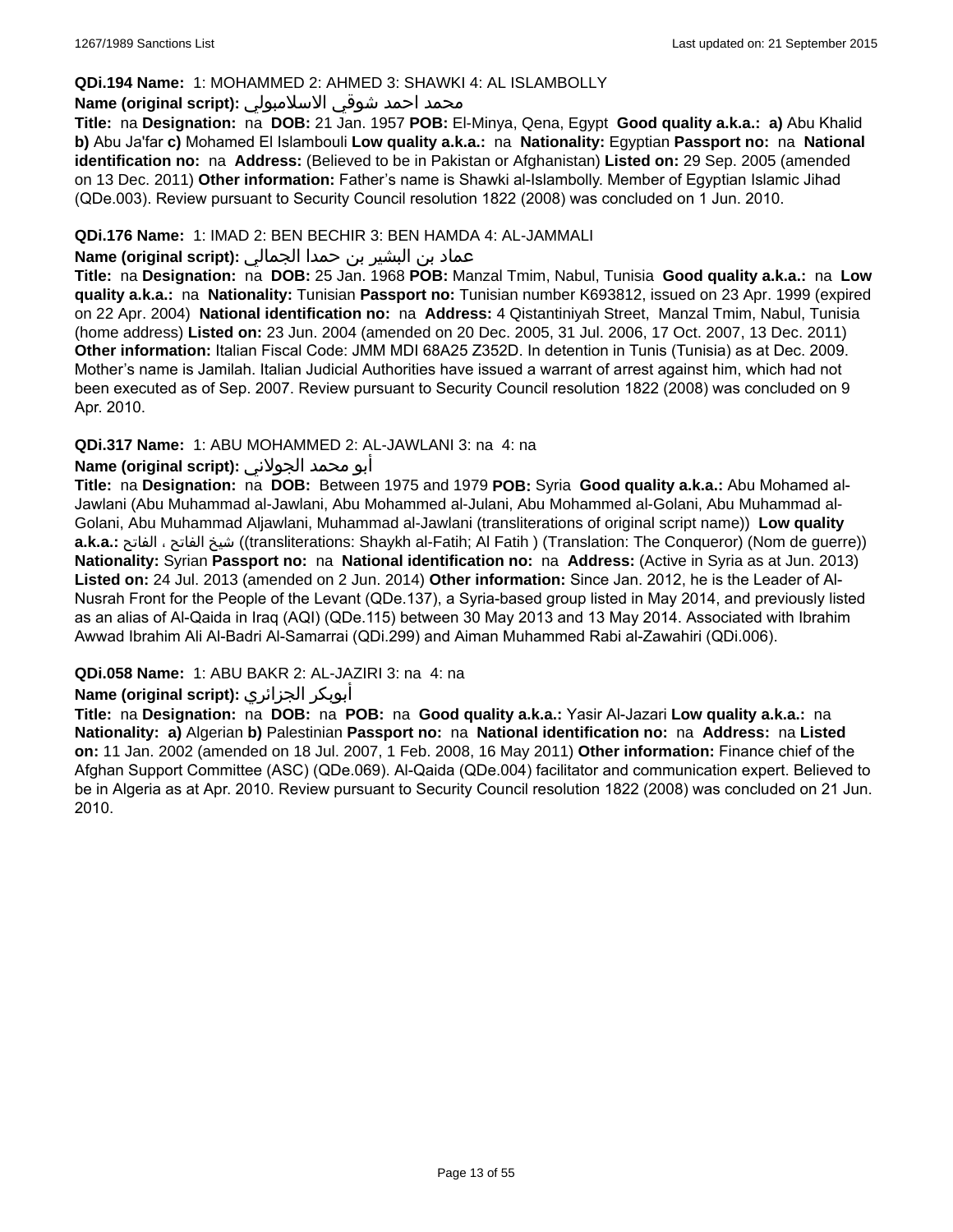## **QDi.318 Name:** 1: MUHAMMAD 2: JAMAL 3: ABD-AL RAHIM AHMAD 4: AL-KASHIF

## محمد جمال عبدالرحيم أحمد الكاشف **:Name (original script**)

**Title:** na **Designation:** na **DOB: a)** 1 Jan. 1964 **b)** 1 Feb. 1964 **POB:** Cairo, Egypt **Good quality a.k.a.: a)** Muhammad Jamal Abdo Al-Kashif **b)** Muhammad Jamal Abdo Al Kashef **c)** Muhammad Jamal Abd-Al Rahim Ahmad Al-Kashif **d)** Muhammad Jamal Abd-Al Rahim Al-Kashif **e)** Muhammad Jamal Abdu **f)** Muhammad Jamal **Low quality a.k.a.: a)** Muhammad Jamal Abu Ahmad (nom de guerre) **b)** Abu Ahmad (nom de guerre) **c)** Abu Jamal (nom de guerre) **d)** Muhammad Gamal Abu Ahmed **e)** Mohammad Jamal Abdo Ahmed (nom de guerre) **f)** Muhammad Jamal Abduh (nom de guerre) **g)** Muhammad Jamal Ahmad Abdu (nom de guerre) **h)** Riyadh (nom de guerre) **Nationality:** Egyptian **Passport no: a)** (Egyptian passport number 6487, issued 30 Jan. 1986, under name Muhammad Jamal Abdu) **b)** (Egyptian passport issued in 1993, under name Muhammad Jamal Abd-Al Rahim Ahmad Al-Kashif) **c)** (Yemeni passport number 388181, under name Muhammad Jamal Abd-Al Rahim Al-Kashif) **National identification no:** na **Address:** Egypt **Listed on:** 21 Oct. 2013 **Other information:** Trained in Afghanistan in the late 1980s with Al-Qaida (QDe.004) to make bombs. Former top military commander of the Egyptian Islamic Jihad (QDe.003). Since 2011, established Muhammad Jamal Network (MJN) (QDe.136) and terrorist training camps in Egypt and Libya. Conducted MJN's terrorist activities with support from Al-Qaida in the Arabian Peninsula (AQAP) (QDe.129). Reported to be involved in the attack on the United States Mission in Benghazi, Libya, on 11 Sep. 2012. Headed Nasr City terrorist cell in Egypt in 2012. Linked to Aiman al-Zawahiri (QDi.006) and the leadership of AQAP and the Organization of Al-Qaida in the Islamic Maghreb (AQIM) (QDe.014). Arrested and imprisoned multiple times by Egyptian authorities since ca. 2000. Released in 2011 but re-arrested by Egyptian authorities in Nov. 2012. Imprisoned in Egypt pending trial as of Sep. 2013. Wife's name is Samah 'Ali Al-Dahabani (Yemeni national).

## **QDi.233 Name:** 1: FAHD 2: MUHAMMAD 3: 'ABD AL-'AZIZ 4: AL-KHASHIBAN

## فهد محمد عبد العزيز الخشيبان **:(script original (Name**

**Title:** na **Designation:** na **DOB:** 16 Oct. 1966 **POB:** Oneiza, Saudi Arabia **Good quality a.k.a.: a)** Fahad H. A. Khashayban **b)** Fahad H. A. Kheshaiban **c)** Fahad Mohammad Abdulaziz Alkhoshiban **d)** Fahad H. A. al-Khashiban **e)** Fahad H. A. Kheshayban **f)** Fahad H. A. al-Khosiban **g)** Fahad H. A. Khasiban **h)** Fahd Muhammad 'Abd Al-'Aziz al-Khashayban **i)** Fahd Muhammad'Abd al-'Aziz al-Khushayban **j)** Fahad al-Khashiban **k)** Fahd Khushaiban **l)** Fahad Muhammad A. al-Khoshiban **m)** Fahad Mohammad A. al-Khoshiban **Low quality a.k.a.: a)** Shaykh Abu Thabit **b)** Abu Thabit **c)** Shaykh Thabet **d)** Abdur Abu Rahman **e)** Abu Abdur Rahman **Nationality:** Saudi Arabian **Passport no:** Saudi Arabian passport number G477835, issued on 26 Jun. 2006 (expired on 3 May 2011) **National identification no:** na **Address:** Saudi Arabia **Listed on:** 9 Oct. 2007 (amended on 20 Feb. 2008, 13 Dec. 2011) **Other information:** Involved in the financing of and otherwise provided assistance to the Abu Sayyaf Group (QDe.001). Review pursuant to Security Council resolution 1822 (2008) was concluded on 14 Sep. 2009.

#### **QDi.170 Name:** 1: HACENE 2: ALLANE 3: na 4: na

## **Name (original script):** علاني حسن

**Title:** na **Designation:** na **DOB:** 17 Jan. 1941 **POB:** Médéa, Algeria **Good quality a.k.a.: a)** Hassan the Old **b)** Al Sheikh Abdelhay **c)** Boulahia **d)** Abu al-Foutouh **e)** Cheib Ahcéne **Low quality a.k.a.:** na **Nationality:** Algerian **Passport no:** na **National identification no:** na **Address:** na **Listed on:** 3 May 2004 (amended on 12 Apr. 2006, 7 Apr. 2008, 13 Dec. 2011) **Other information:** Confirmed to have died on 16 Apr. 2004 in northern Niger. Review pursuant to Security Council resolution 1822 (2008) was concluded on 27 Jul. 2010.

## **QDi.177 Name:** 1: HABIB 2: BEN 3: AHMED 4: AL-LOUBIRI

## حبيب بن احمد اللوبيري **:(script original (Name**

**Title:** na **Designation:** na **DOB:** 17 Nov. 1961 **POB:** Manzal Tmim, Nabul, Tunisia **Good quality a.k.a.:** Al-Habib ben Ahmad ben al-Tayib al-Lubiri **Low quality a.k.a.:** na **Nationality:** Tunisian **Passport no:** Tunisian number M788439, issued on 20 Oct. 2001 (expires on 19 Oct. 2006) **National identification no:** na **Address:** Al-Damus, Manzal Tmim, Nabul, Tunisia (habitual residence) **Listed on:** 23 Jun. 2004 (amended on 20 Dec. 2005, 17 Oct. 2007, 10 Aug. 2009, 13 Dec. 2011) **Other information:** Italian Fiscal Code: LBR HBB 61S17 Z352F. In detention in Tunisia as at Dec. 2009. Mother's name is Fatima bint al-Mukhtar. Review pursuant to Security Council resolution 1822 (2008) was concluded on 9 Apr. 2010.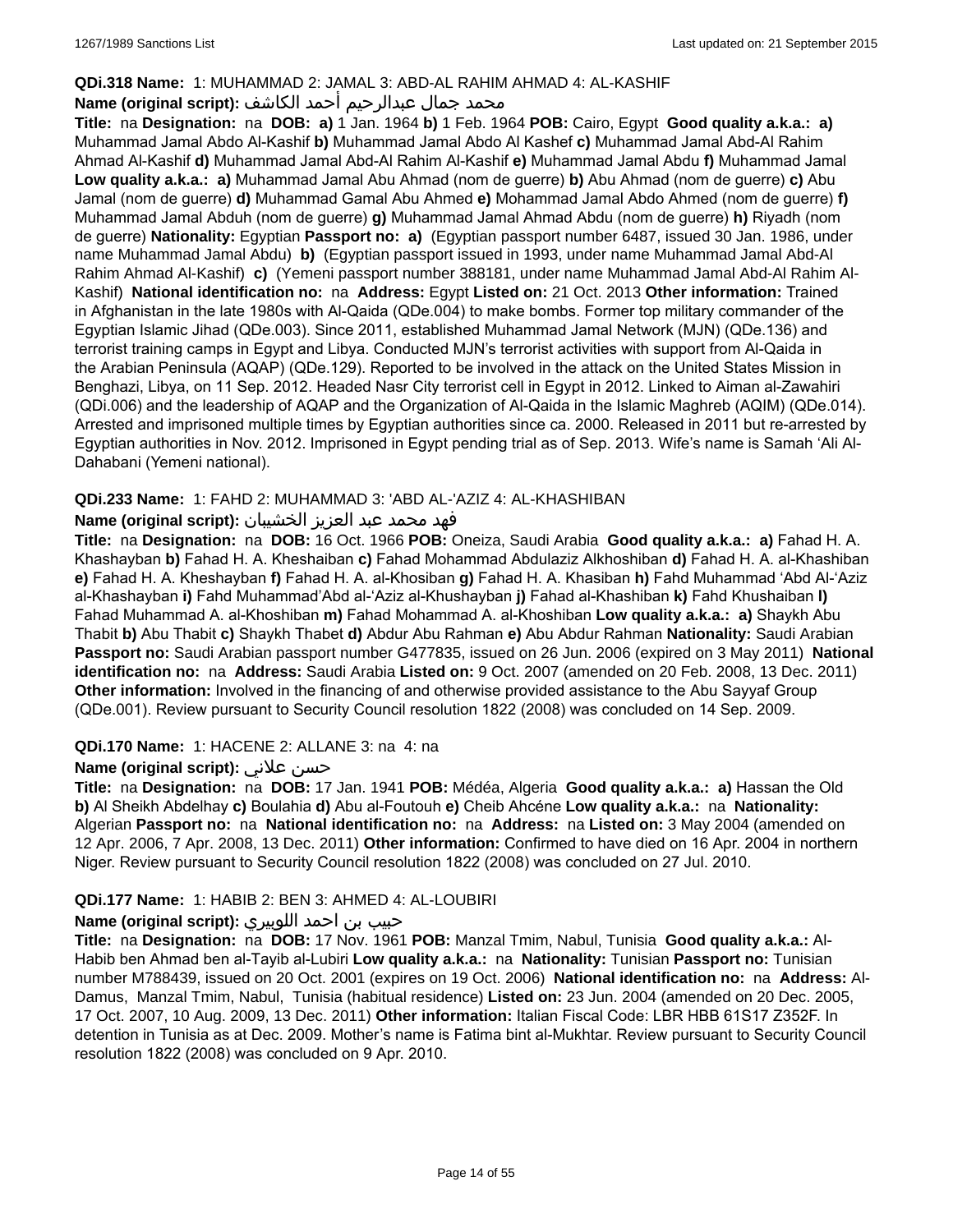#### **QDi.074 Name:** 1: TAREK 2: BEN HABIB 3: BEN AL-TOUMI 4: AL-MAAROUFI

## طارق بن الحبيب بن التومي المعروفي **:(script original (Name**

**Title:** na **Designation:** na **DOB:** 23 Nov. 1965 **POB:** Ghardimaou, Tunisia **Good quality a.k.a.: a)** Abu Ismail **b)** Abou Ismail el Jendoubi **c)** Abou Ismail Al Djoundoubi **Low quality a.k.a.:** na **Nationality:** Tunisian **Passport no:** Tunisian number E590976, issued on 19 Jun. 1987 ( expired on 18 Jun. 1992) **National identification no:**  na **Address:** Rue Léon Théodore Number 107/1, 1090 Jette, Brussels, Belgium **Listed on:** 3 Sep. 2002 (amended on 26 Nov. 2004, 20 Dec. 2005, 31 Jul. 2006, 3 Jul. 2007, 10 Aug. 2009, 25 Jan. 2010, 23 Dec. 2010) **Other information:** Belgian nationality withdrawn on 26 Jan. 2009. In detention in Nivelles, Belgium, as of Oct. 2010. Review pursuant to Security Council resolution 1822 (2008) was concluded on 8 Jun. 2010.

#### **QDi.320 Name:** 1: ABD-AL-HAMID 2: AL-MASLI 3: na 4: na

## **Name (original script):** المصلي عبدالحميد

**Title:** na **Designation:** na **DOB:** 1976 **POB: a)** Darnah, Libya **b)** Danar, Libya **Good quality a.k.a.: a)** Abdal-Hamid Muhammad Abd-al-Hamid Al-Masli **b)** Abd-al-Hamid Musalli **c)** Hamid Masli **Low quality a.k.a.: a)** Hamza al-Darnawi **b)** Hamzah al-Darnawi **c)** Hamza Darnawi **d)** Hamzah Darnawi **e)** Hamzah Dirnawi **f)** Hamza Darnavi **g)** Hamza al-Darnavi **h)** Abdullah Darnawi **i)** Abu-Hamzah al-Darnawi **Nationality:** Libyan **Passport no:** na **National identification no:** na **Address:** (Reportedly located in Waziristan, Federally Administered Tribal Areas, Pakistan) **Listed on:** 26 Nov. 2013 **Other information:** Leader and trainer of an Al-Qaida electronics and explosives workshop producing improvised explosive device components.

## **QDi.276 Name:** 1: AKRAM 2: TURKI 3: HISHAN 4: AL-MAZIDIH

أكرم تركي هاشم المزيده **:(script original (Name**

**Title:** na **Designation:** na **DOB: a)** 1974 **b)** 1975 **POB:** na **Good quality a.k.a.:** Akram Turki Al-Hishan **Low quality a.k.a.: a)** Abu Jarrah **b)** Abu Akram **Nationality:** na **Passport no:** na **National identification no:** na **Address:** Zabadani, Syrian Arab Republic **Listed on:** 11 Mar. 2010 **Other information:** Other possible date of birth: 1979. He is a cousin of Ghazy Fezza Hishan Al Mazidih (QDi.277).

#### **QDi.277 Name:** 1: GHAZY 2: FEZZA 3: HISHAN 4: AL-MAZIDIH

## غازي فيزا هاشم المزيده **:(script original (Name**

**Title:** na **Designation:** na **DOB: a)** 1974 **b)** 1975 **POB:** na **Good quality a.k.a.: a)** Ghazy Fezzaa Hishan **b)** Mushari Abd Aziz Saleh Shlash **Low quality a.k.a.: a)** Abu Faysal **b)** Abu Ghazzy **Nationality:** na **Passport no:**  na **National identification no:** na **Address:** Zabadani, Syrian Arab Republic **Listed on:** 11 Mar. 2010 **Other information:** He is a cousin of Akram Turki Hishan Al Mazidih (QDi.276).

#### **QDi.076 Name:** 1: ISAM 2: ALI 3: MOHAMED 4: ALOUCHE

## عصام علي محمد علوش **:(script original (Name**

**Title:** na **Designation:** na **DOB: a)** 1972 **b)** 21 Mar. 1974 **POB:** Baghdad, Iraq **Good quality a.k.a.:** Mansour Thaer, born 21 Mar. 1974 in Baghdad, Iraq **Low quality a.k.a.:** na **Nationality:** Jordanian **Passport no:** na **National identification no:** na **Address:** na **Listed on:** 3 Sep. 2002 (amended on 18 Aug. 2006, 30 Jan. 2009) **Other information:** Was deported from Germany to Jordan in Feb. 2005. Review pursuant to Security Council resolution 1822 (2008) was concluded on 21 Jun. 2010.

#### **QDi.273 Name:** 1: FAZEEL-A-TUL 2: SHAYKH ABU MOHAMMED 3: AMEEN 4: AL-PESHAWARI

**Title:** na **Designation:** na **DOB: a)** Approximately 1967 **b)** Approximately 1961 **c)** Approximately 1973 **POB:** Shunkrai village, Sarkani District, Konar Province, Afghanistan **Good quality a.k.a.: a)** Shaykh Aminullah **b)** Sheik Aminullah **c)** Abu Mohammad Aminullah Peshawari **d)** Abu Mohammad Amin Bishawri **e)** Abu Mohammad Shaykh Aminullah Al-Bishauri **f)** Shaykh Abu Mohammed Ameen al-Peshawari **g)** Shaykh Aminullah Al-Peshawari **Low quality a.k.a.:** na **Nationality:** Afghan **Passport no:** na **National identification no:** na **Address:** Ganj District, Peshawar, Pakistan **Listed on:** 29 Jun. 2009 (amended on 24 Jul. 2013) **Other information:** Associated with Al-Qaida (QDe.004). Head of Ganj madrasa, a.k.a. Madrasa Jamia Taleemul Quran wal Hadith, a.k.a. Madrasa Taleemul Quran wal Sunnah, located at the Ganj Gate, Phandu Road, Peshawar, Pakistan.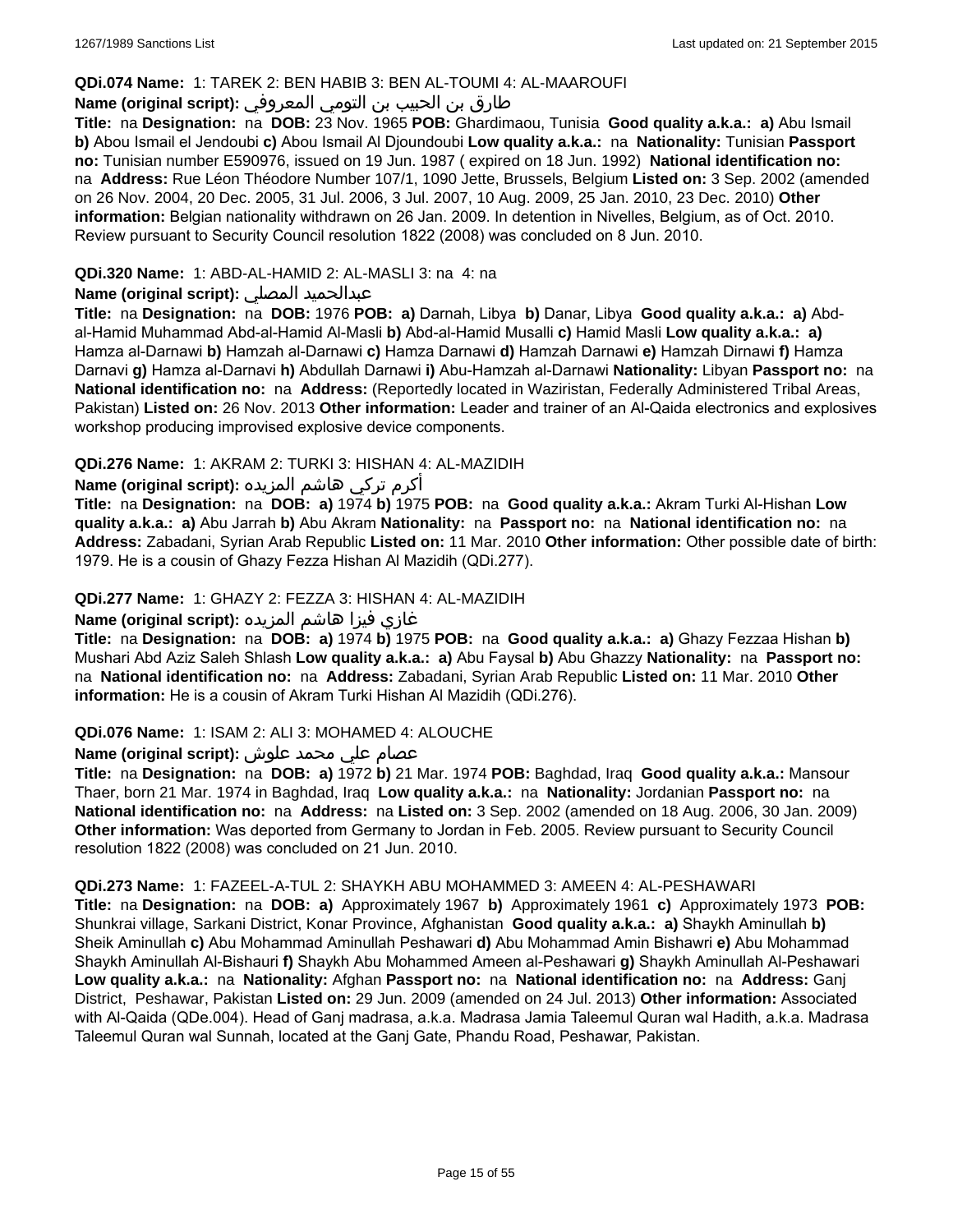#### **QDi.282 Name:** 1: QASIM 2: YAHYA 3: MAHDI 4: AL-RIMI

## قاسم يحيى مهدي الريمي **:(script original (Name**

**Title:** na **Designation:** na **DOB:** 5 Jun. 1978 **POB:** Sanaa, Yemen **Good quality a.k.a.: a)** Qasim Al-Rimi **b)** Qasim al-Raymi **c)** Qassim al-Raymi **d)** Qasim al-Rami **Low quality a.k.a.: a)** Qasim Yahya Mahdi 'Abd al-Rimi **b)** Abu Hurayah al-Sana'ai **c)** Abu 'Ammar **Nationality:** Yemeni **Passport no:** Yemeni passport number 00344994, issued on 3 Jul. 1999 **National identification no:** na **Address:** Yemen **Listed on:** 11 May 2010 (amended on 15 Apr. 2014) **Other information:** na

## **QDi.023 Name:** 1: NAZIH 2: ABDUL HAMED 3: NABIH 4: AL-RUQAI'I

## نزيه عبد الحميد نبيه الراجعي **:(script original (Name**

**Title:** na **Designation:** na **DOB: a)** 30 Mar. 1964 **b)** 14 May 1964 **POB:** Tripoli, Libyan Arab Jamahiriya **Good quality a.k.a.: a)** Anas Al-Liby **b)** Anas Al-Sibai **c)** Nazih Abdul Hamed Al-Raghie **Low quality a.k.a.:** na **Nationality:** Libyan **Passport no:** 621570 **National identification no:** 200310/I **Address:** Al Nawafaliyyin, Jarraba Street, Taqsim Al Zuruq, Tripoli, Libyan Arab Jamahiriya **Listed on:** 17 Oct. 2001 (amended on 31 Jul. 2006, 16 Dec. 2010) **Other information:** Review pursuant to Security Council resolution 1822 (2008) was concluded on 21 Jun. 2010.

#### **QDi.253 Name:** 1: KHALIFA 2: MUHAMMAD 3: TURKI 4: AL-SUBAIY

## خليفة محمد تركي السبيعي **:(script original (Name**

**Title:** na **Designation:** na **DOB:** 1 Jan. 1965 **POB:** Doha, Qatar **Good quality a.k.a.: a)** Khalifa Mohd Turki Alsubaie **b)** Khalifa Mohd Turki al-Subaie **c)** Khalifa Al-Subayi **d)** Khalifa Turki bin Muhammad bin al-Suaiy **Low quality a.k.a.: a)** Abu Mohammed al-Qatari **b)** Katrina **Nationality:** Qatari **Passport no:** (Qatari passport number 00685868 issued in Doha on 5 Feb. 2006 and expiring on 4 Feb. 2011) **National identification no:** (Qatari identity card number 26563400140) na **Address:** Doha, Qatar **Listed on:** 10 Oct. 2008 (amended on 25 Jan. 2010, 15 Nov. 2012, 19 Feb. 2015) **Other information:** Qatar-based terrorist financier and facilitator who has provided financial support to, and acted on behalf of, the senior leadership of Al-Qaida (QDe.004), including moving recruits to Al-Qaida training camps in South Asia. In Jan. 2008, convicted in absentia by the Bahraini High Criminal Court for financing terrorism, undergoing terrorist training, facilitating the travel of others to receive terrorist training abroad, and for membership in a terrorist organization. Arrested in Qatar in Mar. 2008. Served his sentence in Qatar and has been released from detention. Mother's name is Hamdah Ahmad Haidoos.

#### **QDi.151 Name:** 1: MOURAD 2: BEN ALI 3: BEN AL-BASHEER 4: AL-TRABELSI

## مراد بن علي بن البشير الطرابلسي **:Name (original script)**

**Title:** na **Designation:** na **DOB:** 20 May 1969 **POB:** Manzil Tmim, Tunisia **Good quality a.k.a.: a)** Aboue Chiba Brahim, born 2 Sep. 1966 in Libya **b)** Arouri Taoufik, born 2 Sep. 1964 in Tunisia **c)** Ben Salah Adnan, born 2 Apr. 1966 in Tunisia **d)** Sassi Adel, born 2 Sep. 1966 in Tunisia **e)** Salam Kamel, born 2 Feb. 1963 in Tunisia **f)** Salah Adnan, born 4 Feb. 1965 in Algeria **g)** Arouri Faisel, born 2 Mar. 1965 in Tunisia **h)** Bentaib Amour, born 9 Feb. 1965 in Morocco **i)** Adnan Salah, born 1 Apr. 1966 in Tunisia **j)** Hasnaoui Mellit (born in 1972 in Morocco) **k)** Arouri Taoufik ben Taieb, born 9 Feb. 1964 in Tunisia **l)** Abouechiba Brahim, born 2 Sep. 1966 in Lebanon **m)** Farid Arouri, born 2 Jun. 1964 in Tunisia **n)** Ben Magid, born 2 Jun. 1966 in Lebanon **o)** Maci Ssassi, born 2 Jun. 1972 in Libya **p)** Salah ben Anan, born 2 Apr. 1966 in Tunisia **q)** Hasnaui Mellit (born in 1972 in Morocco) **Low quality a.k.a.:** Abou Djarrah **Nationality:** Tunisian **Passport no:** Tunisian number G827238, issued on 1 Jun. 1996 (expired on 31 May 2001) **National identification no:** na **Address:** Libya Street Number 9, Manzil Tmim, Nabeul, Tunisia **Listed on:** 12 Nov. 2003 (amended on 20 Dec. 2005, 10 Aug. 2009, 16 May 2011) **Other information:** Extradited from Italy to Tunisia on 13 Dec. 2008. Inadmissible to the Schengen area. Mother's name is Mabrukah al-Yazidi. Review pursuant to Security Council resolution 1822 (2008) was concluded on 22 Apr. 2010.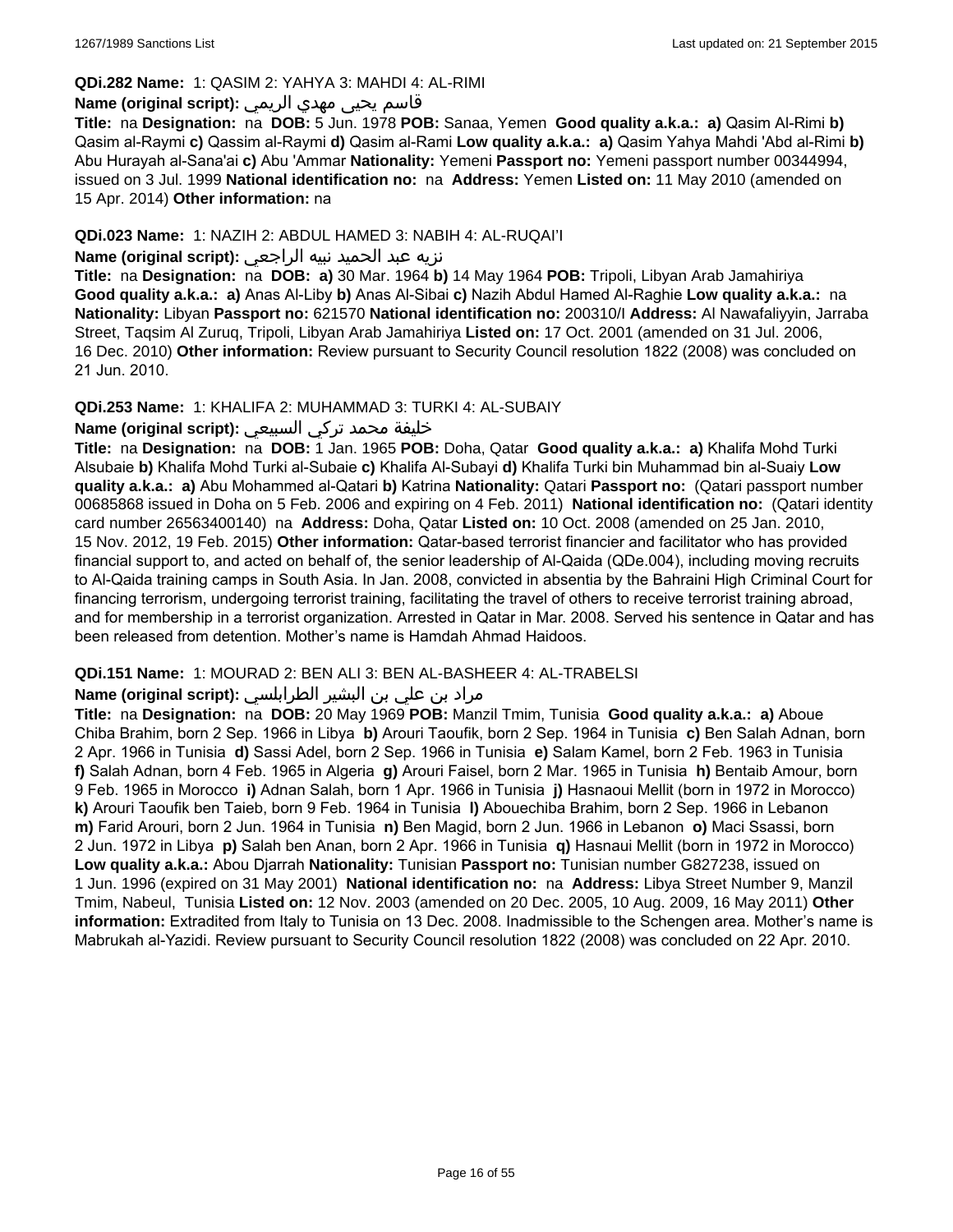## **QDi.172 Name:** 1: HASSAN 2: ABDULLAH 3: HERSI 4: AL-TURKI

## حسن عبد الله حرسي التركي **:(script original (Name**

**Title: a)** Sheikh **b)** Colonel **Designation:** na **DOB:** Approximately 1944 **POB:** Region V, Ethiopia (the Ogaden Region in eastern Ethiopia) **Good quality a.k.a.: a)** Hassan Turki **b)** Hassen Abdelle Fihiye **c)** Sheikh Hassan Abdullah Fahaih **d)** Hassan Al-Turki **e)** Hassan Abdillahi Hersi Turki **f)** Sheikh Hassan Turki **g)** Xasan Cabdilaahi Xirsi **h)** Xasan Cabdulle Xirsi **Low quality a.k.a.:** na **Nationality:** Somali **Passport no:** na **National identification no:** na **Address:** (Reported to be active in Southern Somalia, lower Juba near Kismayo, mainly in Jilibe and Burgabo as of Nov. 2012) **Listed on:** 6 Jul. 2004 (amended on 25 Jul. 2006, 21 Dec. 2007, 12 Apr. 2010, 11 May 2010, 13 Dec. 2011, 18 Mar. 2013) **Other information:** Family Background: From the Ogaden clan, Reer - Abdille subclan. Part of the Al-Itihaad Al-Islamiya (AIAI) (QDe.002) leadership. Believed to have been involved in the attacks on the United States embassies in Nairobi and Dar es Salaam in August 1998. Also subject to the sanctions measures set out in Security Council resolution 1844 (2008) concerning Somalia and Eritrea (see www.un.org/sc/ committees/751/index.shtml). Review pursuant to Security Council resolution 1822 (2008) was concluded on 13 May 2010.

## **QDi.274 Name:** 1: NASIR 2: 'ABD-AL-KARIM 3: 'ABDULLAH 4: AL-WAHISHI

## ناصر عبدالكريم عبدالله الوحيشي **:(script original (Name**

**Title:** na **Designation:** na **DOB: a)** 1 Oct. 1976 **b)** (08/10/1396 Hijri Calendar) **POB:** Yemen **Good quality a.k.a.: a)** Nasir al-Wahishi **b)** Abu Basir Nasir al-Wahishi **c)** Naser Abdel Karim al-Wahishi **d)** Nasir Abd al-Karim al-Wuhayshi **e)** Abu Basir Nasir Al-Wuhayshi **f)** Nasser Abdul-karim Abdullah al-Wouhichi **g)** Abu Baseer al-Wehaishi **h)** Abu Basir Nasser al-Wuhishi **i)** Abdul Kareem Abdullah Al-Woohaishi **j)** Nasser Abdelkarim Saleh Al Wahichi **Low quality a.k.a.: a)** Abu Basir **b)** Abu Bashir **Nationality:** Yemeni **Passport no:** Yemeni number 40483, issued on 5 Jan. 1997 **National identification no:** na **Address:** na **Listed on:** 19 Jan. 2010 (amended on 15 Apr. 2014, 15 Jun. 2015) **Other information:** Since 2007, leader of Al-Qaida in Yemen (AQY). Since Jan. 2009, leader of Al-Qaida in the Arabian Peninsula (QDe.129) operating in Yemen and Saudi Arabia. Associated with senior Al-Qaida (QDe.004) leadership, claims he was secretary to Usama Bin Laden (deceased) prior to 2003. Arrested in Iran and extradited to Yemen in 2003, where he escaped from prison in 2006 and remains fugitive as at Jan. 2010.

## **QDi.015 Name:** 1: MAHFOUZ 2: OULD 3: AL-WALID 4: na

## محفوظ ولد الوليد **:**Name (original script)

**Title:** na **Designation:** na **DOB:** 1 Jan. 1975 **POB:** Mauritania **Good quality a.k.a.: a)** Abu Hafs the Mauritanian **b)** Khalid Al-Shanqiti **c)** Mafouz Walad Al-Walid **Low quality a.k.a.:** na **Nationality:** Mauritanian **Passport no:**  na **National identification no:** na **Address:** na **Listed on:** 6 Oct. 2001 (amended on 1 Jun. 2007, 10 Jun. 2011) **Other information:** Review pursuant to Security Council resolution 1822 (2008) was concluded on 15 Jun. 2010.

## **QDi.006 Name:** 1: AIMAN 2: MUHAMMED 3: RABI 4: AL-ZAWAHIRI

## أيمن محمد ربيع الظواهري **:(script original (Name**

**Title: a)** Doctor **b)** Dr. **Designation:** na **DOB:** 19 Jun. 1951 **POB:** Giza, Egypt **Good quality a.k.a.: a)** Ayman Al-Zawahari **b)** Ahmed Fuad Salim **c)** Al Zawahry Aiman Mohamed Rabi Abdel Muaz **d)** Al Zawahiri Ayman **e)** Abdul Qader Abdul Aziz Abdul Moez Al Doctor **f)** Al Zawahry Aiman Mohamed Rabi **g)** Al Zawahry Aiman Mohamed Rabie **h)** Al Zawahry Aiman Mohamed Robi **i)** Dhawahri Ayman **j)** Eddaouahiri Ayman **k)** Nur Al Deen Abu Mohammed **l)** Ayman Al Zawahari **m)** Ahmad Fuad Salim **Low quality a.k.a.: a)** Abu Fatma **b)** Abu Mohammed **Nationality:** Egyptian **Passport no: a)** Egyptian Passport number 1084010 **b)** Passport number 19820215 **National identification no:** na **Address:** na **Listed on:** 25 Jan. 2001 (amended on 2 Jul. 2007, 18 Jul. 2007, 13 Aug. 2007, 16 Dec. 2010, 22 May 2015) **Other information:** Leader of Al-Qaida (QDe.004). Former operational and military leader of Egyptian Islamic Jihad (QDe.003), was a close associate of Usama Bin Laden (deceased). Believed to be in the Afghanistan/Pakistan border area. Review pursuant to Security Council resolution 1822 (2008) was concluded on 21 Jun. 2010.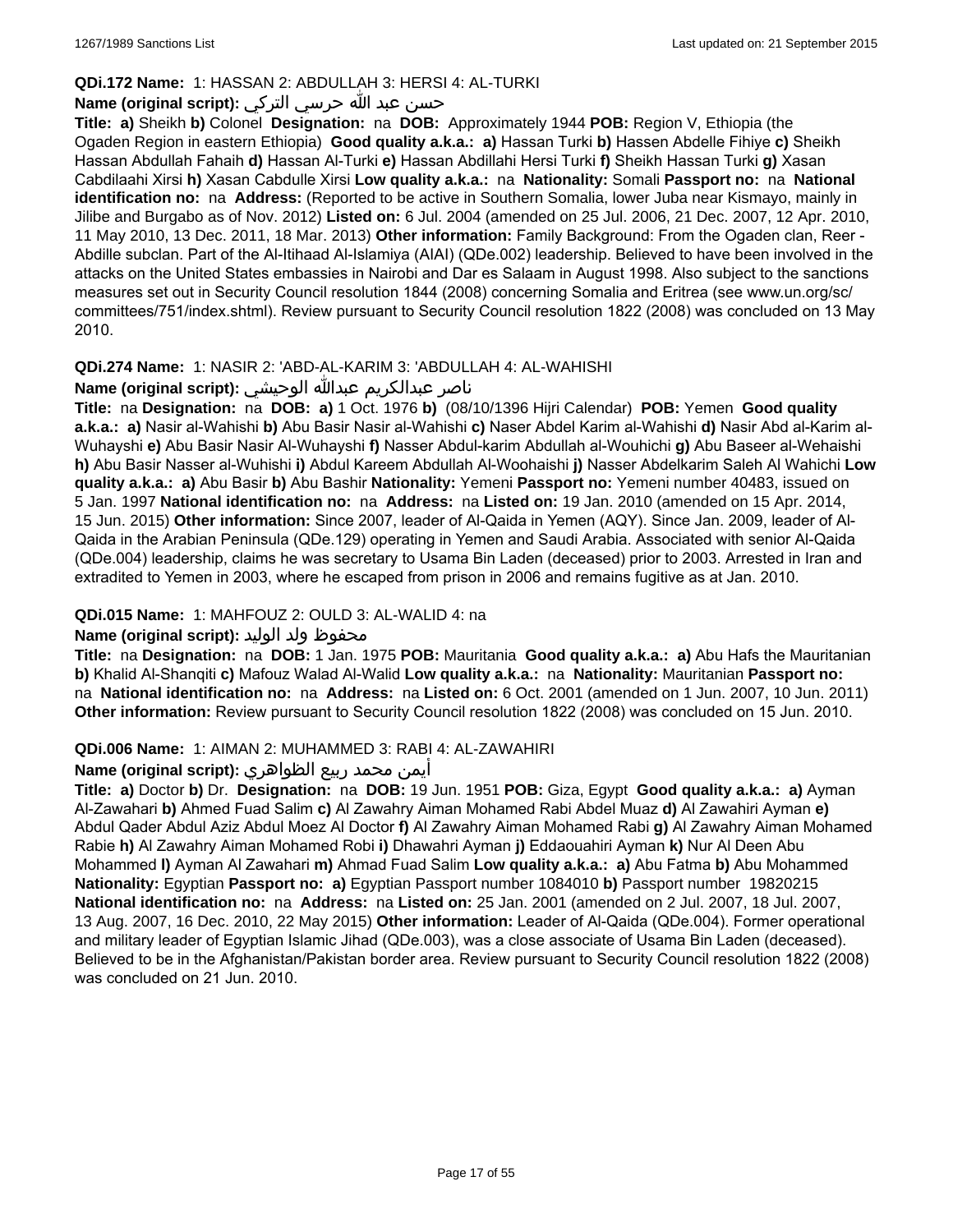## **QDi.156 Name:** 1: ABD-AL-MAJID 2: AZIZ 3: AL-ZINDANI 4: na

#### عبد المجيد عزيز الزنداني **:(script original (Name**

**Title:** Sheikh **Designation:** na **DOB:** 1950 **POB:** Yemen **Good quality a.k.a.: a)** Abdelmajid Al-Zindani **b)** Shaykh 'Abd Al-Majid Al-Zindani **c)** Sheikh Abd Al-Meguid Al-Zandani **Low quality a.k.a.:** na **Nationality:** Yemeni **Passport no:** Yemeni number A005487, issued on 13 Aug. 1995 **National identification no:** na **Address:** P.O. Box 8096, Sana'a, Yemen **Listed on:** 27 Feb. 2004 (amended on 25 Jul. 2006, 10 Jun. 2011) **Other information:** Review pursuant to Security Council resolution 1822 (2008) was concluded on 2 Jun. 2010.

#### **QDi.152 Name:** 1: SAIFI 2: AMMARI 3: na 4: na

#### **Name (original script):** عماري سيفي

**Title:** na **Designation:** na **DOB: a)** 1 Jan. 1968 **b)** 24 Apr. 1968 **POB: a)** Kef Rih, Algeria **b)** Guelma, Algeria **Good quality a.k.a.: a)** El Para (combat name) **b)** Abderrezak Le Para **c)** Abou Haidara **d)** El Ourassi **e)** Abderrezak Zaimeche **f)** Abdul Rasak ammane Abu Haidra **g)** Abdalarak **Low quality a.k.a.:** na **Nationality:** Algerian **Passport no:** na **National identification no:** na **Address:** Algeria **Listed on:** 4 Dec. 2003 (amended on 7 Apr. 2008, 16 May 2011) **Other information:** In detention in Algeria since Oct. 2004. Former member of the GSPC listed as The Organization of Al-Qaida in the Islamic Maghreb (QDe.014). Review pursuant to Security Council resolution 1822 (2008) was concluded on 27 Jul. 2010.

#### **QDi.216 Name:** 1: ABDULLAH 2: ANSHORI 3: na 4: na

**Title:** na **Designation:** na **DOB:** 1958 **POB:** Pacitan, East Java, Indonesia **Good quality a.k.a.: a)** Abu Fatih **b)** Thoyib, Ibnu **c)** Toyib, Ibnu **d)** Abu Fathi **Low quality a.k.a.:** na **Nationality:** Indonesian **Passport no:** na **National identification no:** na **Address:** na **Listed on:** 21 Apr. 2006 **Other information:** Review pursuant to Security Council resolution 1822 (2008) was concluded on 8 Jun. 2010.

#### **QDi.323 Name:** 1: SAID 2: ARIF 3: na 4: na

**Title:** na **Designation:** na **DOB: a)** 25 Jun. 1964 **b)** 5 Dec. 1965 **POB:** Oran, Algeria **Good quality a.k.a.: a)** Said Mohamed Arif **b)** Omar Gharib **c)** Abderahmane **d)** Abdallah al-Jazairi **e)** Slimane Chabani **f)** Souleiman **Low quality a.k.a.:** na **Nationality:** Algerian **Passport no:** na **National identification no:** na **Address:** na **Listed on:** 15 Aug. 2014 **Other information:** A veteran member of the 'Chechen Network' (not listed) and other terrorist groups. He was convicted of his role and membership in the 'Chechen Network' in France in 2006. Joined Jabhat al-Nusrah, listed as Al-Nusrah Front for the People of the Levant (QDe.137) in October 2013.

## **QDi.184 Name:** 1: MUHSIN 2: FADHIL 3: AYED 4: ASHOUR AL-FADHLI

## محسن فاضل عايد عاشور الفضلي **:Name (original script**)

**Title:** na **Designation:** na **DOB:** 24 Apr. 1981 **POB:** Kuwait **Good quality a.k.a.: a)** Muhsin Fadhil 'Ayyid al Fadhli **b)** Muhsin Fadil Ayid Ashur al Fadhli **c)** Abu Majid Samiyah **d)** Abu Samia **Low quality a.k.a.:** na **Nationality:** Kuwaiti **Passport no: a)** Kuwaiti number 106261543 **b)** Kuwaiti number 1420529, issued in Kuwait (and expired on 31 Mar. 2006) **National identification no:** na **Address:** Block Four, Street 13, House #179 Kuwait City, Al-Riqqa area, Kuwait **Listed on:** 17 Feb. 2005 (amended on 23 Jul. 2008) **Other information:** Wanted by the Kuwaiti Security Authorities. Fugitive as of Jul. 2008. Review pursuant to Security Council resolution 1822 (2008) was concluded on 1 Jun. 2010.

#### **QDi.265 Name:** 1: HAJI 2: MUHAMMAD 3: ASHRAF 4: na

**Title:** na **Designation:** na **DOB: a)** 1 Mar. 1965 **b)** 1955 **POB:** Faisalabad, Pakistan **Good quality a.k.a.: a)** Haji M. Ashraf **b)** Muhammad Ashraf Manshah **c)** Muhammad Ashraf Munsha **Low quality a.k.a.:** na **Nationality:** Pakistani **Passport no: a)** Pakistani number AT0712501, issued on 12 Mar. 2008 (expired 11 Mar 2013) **b)** Pakistani number A-374184 **National identification no: a)** Pakistani 6110125312507 **b)** Pakistani 24492025390 **Address:** na **Listed on:** 10 Dec. 2008 (amended on 17 Jul. 2009, 24 Jul. 2013) **Other information:** Chief of finance of Lashkar-e-Tayyiba (QDe.118). His father's name is Noor Muhammad.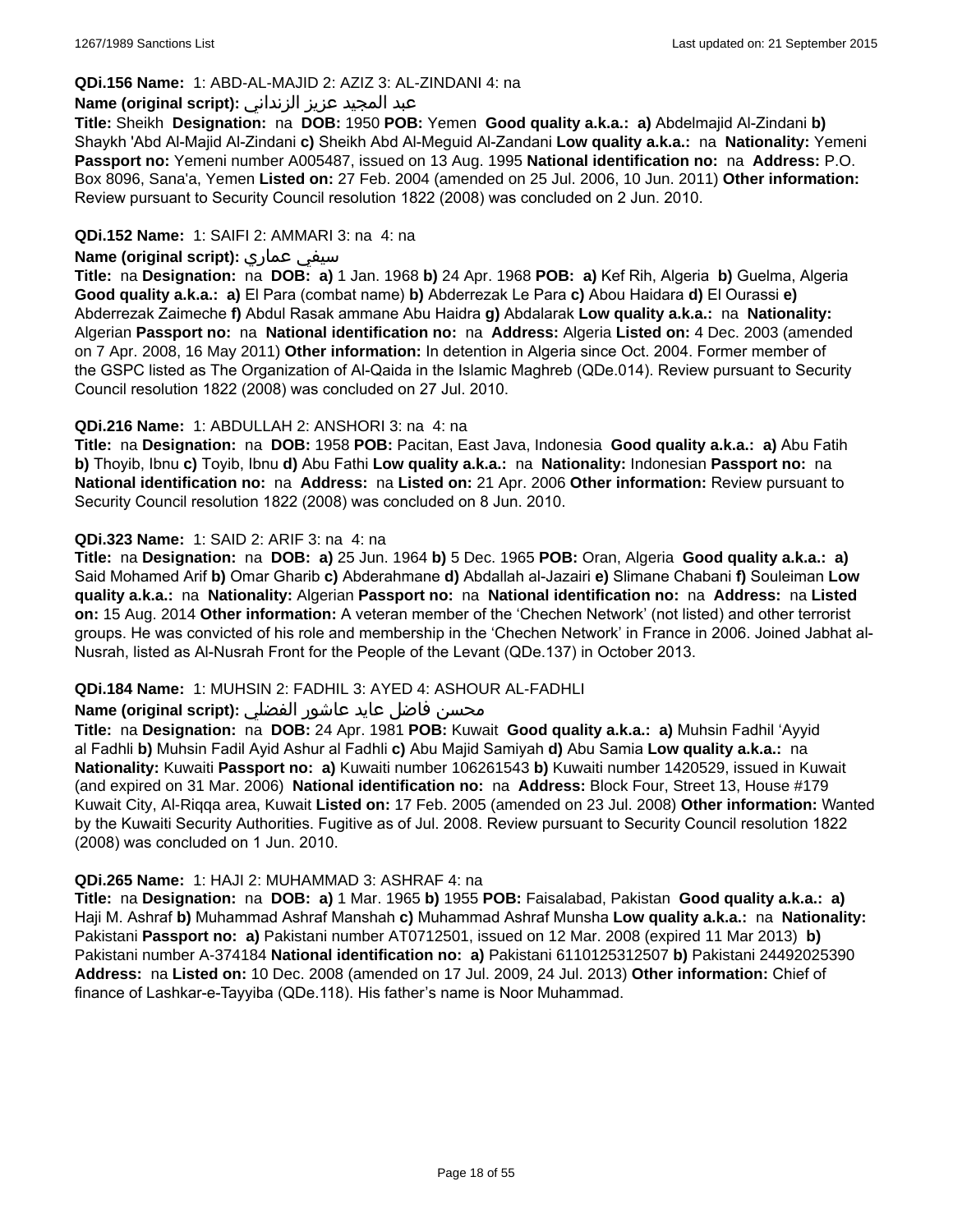#### **QDi.042 Name:** 1: HASSAN 2: DAHIR 3: AWEYS 4: na

#### **Name (original script):** ظاهرعويس حسن

**Title: a)** Sheikh **b)** Colonel **Designation:** na **DOB:** 1935 **POB:** Somalia **Good quality a.k.a.: a)** Ali, Sheikh Hassan Dahir Aweys **b)** Awes, Shaykh Hassan Dahir **c)** Hassen Dahir Aweyes **d)** Ahmed Dahir Aweys **e)** Mohammed Hassan Ibrahim **f)** Aweys Hassan Dahir **g)** Hassan Tahir Oais **h)** Hassan Tahir Uways **i)** Hassan Dahir Awes **Low quality a.k.a.: a)** Sheikh Aweys **b)** Sheikh Hassan **c)** Sheikh Hassan Dahir Aweys **Nationality:** Somali **Passport no:** na **National identification no:** na **Address: a)** (Active in Southern Somalia as of Nov. 2012.) **b)** (Also reported to be in Eritrea as of Nov. 2007.) **Listed on:** 9 Nov. 2001 (amended on 21 Dec. 2007, 11 May 2010, 16 May 2011, 18 Mar. 2013) **Other information:** Family background: from the Hawiye's Habergidir, Ayr clan. Senior leader of Al-Itihaad Al-Islamiya (AIAI) (QDe.002) and Hizbul Islam in Somalia. Since 12 April 2010, also subject to the sanctions measures set out in Security Council resolution 1844 (2008) concerning Somalia and Eritrea (see www.un.org/sc/committees/751/index.shtml). Review pursuant to Security Council resolution 1822 (2008) was concluded on 22 Jun. 2010.

#### **QDi.248 Name:** 1: RICARDO 2: PEREZ 3: AYERAS 4: na

**Title:** na **Designation:** na **DOB:** 15 Sep. 1973 **POB:** 24 Paraiso Street, Barangay Poblacion, Mandaluyong City, Philippines **Good quality a.k.a.: a)** Abdul Kareem Ayeras **b)** Abdul Karim Ayeras **Low quality a.k.a.: a)** Ricky Ayeras **b)** Jimboy **c)** Isaac Jay Galang Perez **d)** Abdul Mujib **Nationality:** Filipino **Passport no:** na **National identification no:** na **Address: a)** Barangay Mangayao, Tagkawayan, Quezon, Philippines **b)** Barangay Tigib, Ayungon, Negros Oriental, Philippines **Listed on:** 4 Jun. 2008 (amended on 13 Dec. 2011) **Other information:** Member of the Rajah Solaiman Movement (QDe.128). Arrested by the Philippines authorities on 14 Mar. 2011. Review pursuant to Security Council resolution 1822 (2008) was concluded on 13 May 2010.

#### **QDi.305 Name:** 1: ABDUL 2: ROSYID 3: RIDHO 4: BA'ASYIR

**Title:** na **Designation:** na **DOB:** 31 Jan. 1974 **POB:** Sukoharjo, Indonesia **Good quality a.k.a.: a)** Abdul Rosyid Ridho Bashir **b)** Rashid Rida Ba'aysir **c)** Rashid Rida Bashir **Low quality a.k.a.:** na **Nationality:** Indonesian **Passport no:** na **National identification no:** (Indonesian National Identity Card number 1127083101740003 under name Abdul Rosyid Ridho Ba'asyir) na **Address:** Podok Pesantren AL Wayain Ngrandu, Sumber Agung Magetan, East Java, Indonesia **Listed on:** 12 Mar. 2012 **Other information:** Father's name is Abu Bakar Ba'asyir (QDi.217). Brother of Abdul Rahim Ba'aysir (QDi.293). Belongs to the leadership of and is involved in recruitment and fundraising for Jemmah Anshorut Tauhid (JAT) (QDe.133) Associated with Jemaah Islamiyah (QDe.092).

#### **QDi.217 Name:** 1: ABU BAKAR 2: BA'ASYIR 3: na 4: na

**Title:** na **Designation:** na **DOB:** 17 Aug. 1938 **POB:** Jombang, East Java, Indonesia **Good quality a.k.a.: a)** Baasyir, Abu Bakar **b)** Bashir, Abu Bakar **c)** Abdus Samad **d)** Abdus Somad **Low quality a.k.a.:** na **Nationality:** Indonesian **Passport no:** na **National identification no:** na **Address:** na **Listed on:** 21 Apr. 2006 **Other information:** Review pursuant to Security Council resolution 1822 (2008) was concluded on 8 Jun. 2010.

#### **QDi.293 Name:** 1: ABDUL RAHIM 2: BA'AYSIR 3: na 4: na

**Title:** na **Designation:** na **DOB: a)** 16 Nov. 1977 **b)** 16 Nov. 1974 **POB: a)** Solo, Indonesia **b)** Sukoharjo, Central Java, Indonesia **Good quality a.k.a.: a)** Abdul Rahim Bashir **b)** 'Abd Al-Rahim Ba'asyir **c)** 'Abd Al-Rahim Bashir **d)** Abdurrahim Ba'asyir **e)** Abdurrahim Bashir **f)** Abdul Rachim Ba'asyir **g)** Abdul Rachim Bashir **h)** Abdul Rochim Ba'asyir **i)** Abdul Rochim Bashir **j)** Abdurochim Ba'asyir **k)** Abdurochim Bashir **l)** Abdurrochim Ba'asyir **m)** Abdurrochim Bashir **n)** Abdurrahman Ba'asyir **o)** Abdurrahman Bashir **Low quality a.k.a.:** na **Nationality:** Indonesian **Passport no:** na **National identification no:** na **Address:** Indonesia **Listed on:** 19 Jul. 2011 **Other information:** Senior Jemaah Islamiyah (QDe.092) leader. Father's name is Abu Bakar Ba'asyir (QDi.217).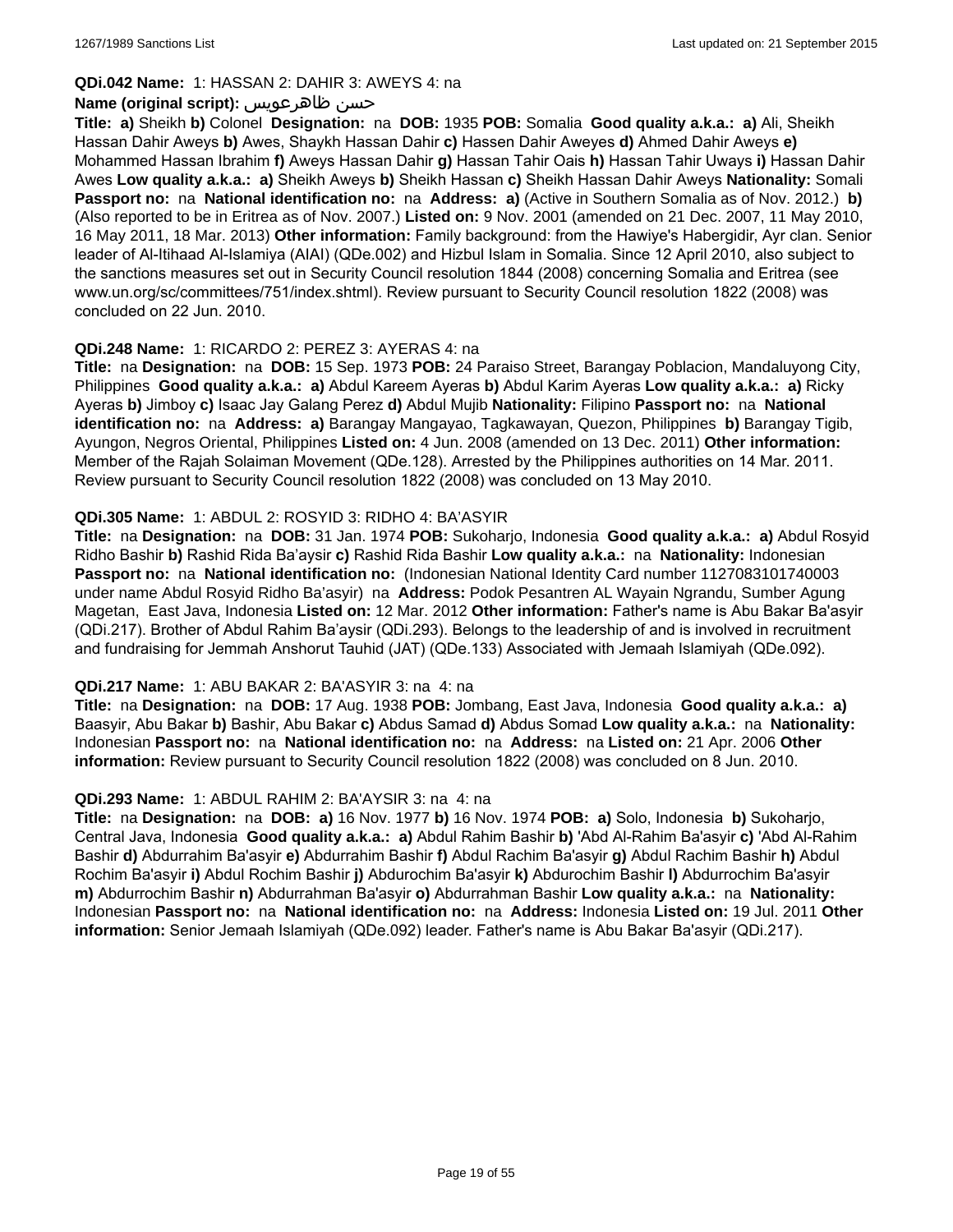#### **QDi.080 Name:** 1: SAID 2: BAHAJI 3: na 4: na

#### **Name (original script):** باهاجى سعيد

**Title:** na **Designation:** na **DOB:** 15 Jul. 1975 **POB:** Haselünne, Lower Saxony, Germany **Good quality a.k.a.:** Zouheir Al Maghribi **Low quality a.k.a.: a)** Mohamed Abbattay **b)** Abderrahmane Al Maghribi **Nationality: a)** German **b)** Moroccan **Passport no: a)** Provisional German passport No.: 28642163 (issued by the city of Hamburg) **b)** Moroccan passport number 954242, issued on 28 Jun. 1995, issued in Meknas, Morocco (expired) **National identification no:** German identity document ("Bundespersonalausweis") No. 1336597587 **Address:** Bunatwiete 23, Hamburg, 21073, Germany (formerly resident at ) **Listed on:** 30 Sep. 2002 (amended on 26 Nov. 2004, 9 Sep. 2005, 2 Jul. 2007, 23 Dec. 2010, 9 Sep. 2014) **Other information:** Deputy head of the media committee of Al-Qaida (QE.A.4.01) as at Apr. 2010. German authorities issued an arrest warrant for him on 21 Sep. 2001. Review pursuant to Security Council resolution 1822 (2008) was concluded on 20 May 2010. Reportedly deceased in September 2013 in the Afghanistan/Pakistan border area.

#### **QDi.266 Name:** 1: MAHMOUD 2: MOHAMMAD 3: AHMED 4: BAHAZIQ

**Title:** na **Designation:** na **DOB: a)** 17 Aug. 1943 **b)** 1943 **c)** 1944 **POB:** India **Good quality a.k.a.: a)** Bahaziq Mahmoud **b)** Abu Abd al-'Aziz **c)** Abu Abdul Aziz **d)** Shaykh Sahib **Low quality a.k.a.:** na **Nationality:** Saudi Arabian **Passport no:** na **National identification no:** Saudi Arabian 4-6032-0048-1 **Address:** na **Listed on:** 10 Dec. 2008 **Other information:** Financier of Lashkar-e-Tayyiba (listed under permanent reference number QDe.118). Has served as the leader of Lashkar-e-Tayyiba in Saudi Arabia.

#### **QDi.311 Name:** 1: AYYUB 2: BASHIR 3: na 4: na

#### **Name (original script):** بشیر ایوب

**Title: a)** Qari **b)** Alhaj **Designation:** na **DOB: a)** 1966 **b)** 1964 **c)** 1969 **d)** 1971 **POB:** na **Good quality a.k.a.: a)** Alhaj Qari Ayub Bashar **b)** Qari Muhammad Ayub **Low quality a.k.a.:** na **Nationality: a)** Uzbek **b)** Afghan **Passport no:** na **National identification no:** na **Address:** Mir Ali, North Waziristan Agency, Federal Administered Tribal Areas, Pakistan **Listed on:** 18 Oct. 2012 **Other information:** Member of leadership council as of early 2010 and head of finance for the Islamic Movement of Uzbekistan (QDe.010). Coordinated financial and logistical support for the Islamic Movement of Uzbekistan in Afghanistan and Pakistan between 2009-2012. Transferred and delivered funds to Fazal Rahim (QDi.303).

#### **QDi.055 Name:** 1: MAHMOOD 2: SULTAN 3: BASHIR-UD-DIN 4: na

**Title:** na **Designation:** na **DOB: a)** 1937 **b)** 1938 **c)** 1939 **d)** 1940 **e)** 1941 **f)** 1942 **g)** 1943 **h)** 1944 **i)** 1945 **POB:**  na **Good quality a.k.a.: a)** Mahmood, Sultan Bashiruddin **b)** Mehmood, Dr. Bashir Uddin **c)** Mekmud, Sultan Baishiruddin **Low quality a.k.a.:** na **Nationality:** Pakistani **Passport no:** na **National identification no:** na **Address:** Street 13, Wazir Akbar Khan, Kabul, Afghanistan **Listed on:** 24 Dec. 2001 **Other information:** Review pursuant to Security Council resolution 1822 (2008) was concluded on 1 Jun. 2010.

#### **QDi.345 Name:** 1: TARKHAN 2: TAYUMURAZOVICH 3: BATIRASHVILI 4:

**Title:** na **Designation:** na **DOB: a)** 11 Jan. 1986 **b)** 1982 **POB:** Akhmeta, Village Birkiani, Georgia **Good quality a.k.a.: a)** Tarkhan Tayumurazovich Batyrashvili **b)** Tarkhan Batirashvili **Low quality a.k.a.: a)** Omar Shishani **b)** Umar Shishani **c)** Abu Umar al-Shishani **d)** Omar al-Shishani **e)** Chechen Omar **f)** Omar the Chechen **g)** Omer the Chechen **h)** Umar the Chechen **i)** Abu Umar **j)** Abu Hudhayfah **Nationality:** Georgian **Passport no:** 09AL14455, issued in Georgia (expires on 26 Jun. 2019) **National identification no:** 08001007864, issued in Georgia **Address:** Syrian Arab Republic (located in as at Dec. 2014) **Listed on:** 23 Jan. 2015 **Other information:** As of mid-2014, Syria-based senior military commander and shura council member of Islamic State in Iraq and the Levant, listed as Al-Qaida in Iraq (AQI) (QDe.115). Led approximately 1,000 foreign fighters for ISIL and committed a number of attacks in northern Syria.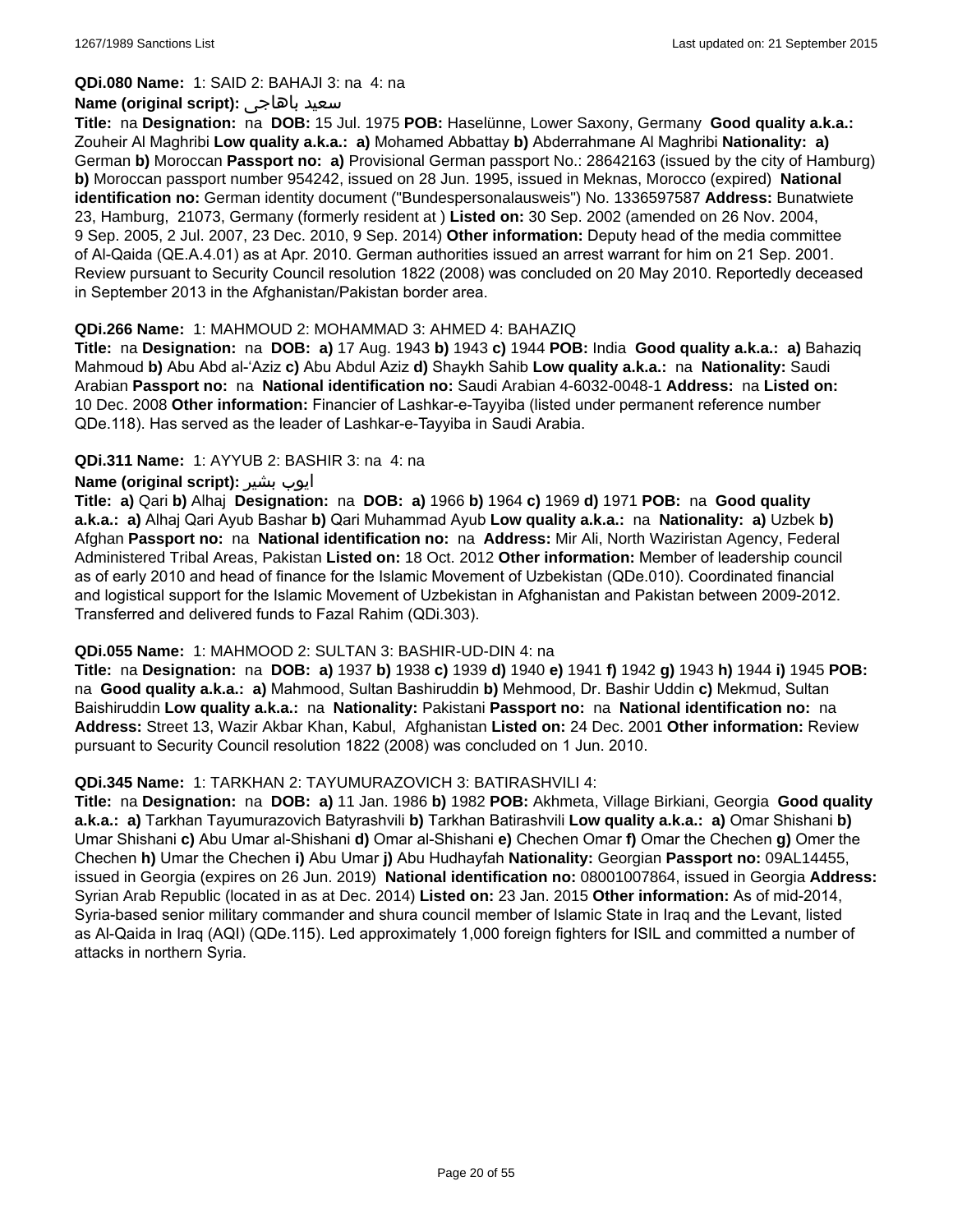#### **QDi.279 Name:** 1: MOHAMED 2: BELKALEM 3: na 4: na

#### **Name (original script):** بلكلام محمد

**Title:** na **Designation:** na **DOB:** 19 Dec. 1969 **POB:** Hussein Dey, Algiers, Algeria **Good quality a.k.a.:** na **Low quality a.k.a.: a)** Abdelali Abou Dher (ذر ابو العالي عبد(**b)** El Harrachi (الحراشي(**Nationality:** Algerian **Passport no:**  na **National identification no:** na **Address:** Mali **Listed on:** 22 Apr. 2010 (amended on 15 Apr. 2014) **Other information:** Convicted in absentia by Algerian tribunal on 28 Mar. 1996. Algerian international arrest warrant number 03/09 of 6 Jun. 2009 issued by the Tribunal of Sidi Mhamed, Algiers, Algeria. Algerian extradition request number 2307/09 of 3 Sep. 2009, presented to Malian authorities. Father's name is Ali Belkalem. Mother's name is Fatma Saadoudi. Member of The Organization of Al-Qaida in the Islamic Maghreb (QDe.014)

#### **QDi.136 Name:** 1: MOKHTAR 2: BELMOKHTAR 3: na 4: na

#### **Name (original script):** بلمختار مختار

**Title:** na **Designation:** na **DOB:** 1 Jun. 1972 **POB:** Ghardaia, Algeria **Good quality a.k.a.: a)** Abou Abbes Khaled **b)** Belaouar Khaled Abou El Abass **c)** Belaouer Khaled Abou El Abass **d)** Belmokhtar Khaled Abou El Abes **e)** Khaled Abou El Abass **f)** Khaled Abou El Abbes **g)** Khaled Abou El Abes **h)** Khaled Abulabbas Na Oor **i)** Mukhtar Belmukhtar **Low quality a.k.a.: a)** Belaoua **b)** Belaour **Nationality:** Algerian **Passport no:** na **National identification no:** na **Address:** na **Listed on:** 11 Nov. 2003 (amended on 12 Apr. 2006, 2 Jul. 2007, 7 Apr. 2008, 25 Jan. 2010, 16 May 2011, 9 Sep. 2014) **Other information:** Father's name is Mohamed. Mother's name is Zohra Chemkha. Member of the Council of the Organization of Al-Qaida in the Islamic Maghreb (QDe.014) (AQIM). Head of Al Mouakaoune Biddam (QDe.139), Al Moulathamoun (QDe.140) and Al Mourabitoun (QDe.141). Review pursuant to Security Council resolution 1822 (2008) was concluded on 30 Jul. 2009.

#### **QDi.355 Name:** 1: SOFIANE 2: BEN GOUMO 3: na 4: na

**Title:** na **Designation:** na **DOB:** 26 Jun. 1959 **POB:** Derna, Libya **Good quality a.k.a.:** Sufyan bin Qumu **Low quality a.k.a.:** Abou Fares al Libi **Nationality:** Libyan **Passport no:** na **National identification no:** na **Address:** Libya **Listed on:** 3 Sep. 2015 **Other information:** Leader of Ansar al Charia Derna (QDe.145).

#### **QDi.333 Name:** 1: SEIFALLAH 2: BEN HASSINE 3: na 4: na

**Title:** na **Designation:** na **DOB:** 8 Nov. 1965 **POB:** na **Good quality a.k.a.: a)** Seif Allah ben Hocine **b)** Saifallah ben Hassine **c)** Sayf Allah 'Umar bin Hassayn **d)** Sayf Allah bin Hussayn **Low quality a.k.a.: a)** Abu Iyyadh al-Tunisi **b)** Abou Iyadh el-Tounsi **c)** Abu Ayyad al-Tunisi **d)** Abou Aayadh **e)** Abou Iyadh **Nationality:** Tunisian **Passport no:** na **National identification no:** na **Address:** na **Listed on:** 23 Sep. 2014 **Other information:** Founder of the Tunisian Combatant Group (QDe.090) and leader of Ansar al-Shari'a in Tunisia (QDe.143). Arrest warrant issued by Tunisian Court of First Instance on 23 Aug. 2013.

## **QDi.307 Name:** 1: HAFIZ 2: ABDUL SALAM 3: BHUTTAVI 4: na

**Title: a)** Maulavi **b)** Mullah **Designation:** na **DOB:** 1940 **POB:** Gujranwala, Punjab Province, Pakistan **Good quality a.k.a.: a)** Hafiz Abdul Salam Bhattvi **b)** Hafiz Abdusalam Budvi **c)** Hafiz Abdussalaam Bhutvi **d)** Abdul Salam Budvi **e)** Abdul Salam Bhattwi **f)** Abdul Salam Bhutvi **g)** Mullah Abdul Salaam Bhattvi **h)** Molvi Abdursalam Bhattvi **Low quality a.k.a.:** na **Nationality:** Pakistani **Passport no:** na **National identification no:** na **Address:** na **Listed on:** 14 Mar. 2012 **Other information:** Founding member of Lashkar-e-Tayyiba (QDe.118) and deputy to Lashkar-e-Tayyiba leader Hafiz Muhammad Saeed (QDi.263).

#### **QDi.081 Name:** 1: RAMZI 2: MOHAMED 3: ABDULLAH 4: BINALSHIBH

## رمزي محمد عبد الله بن الشيبة **:(script original (Name**

**Title:** na **Designation:** na **DOB: a)** 1 May 1972 **b)** 16 Sep. 1973 **POB: a)** Gheil Bawazir, Hadramawt, Yemen **b)** Khartoum, Sudan **Good quality a.k.a.: a)** Binalshibh Ramzi Mohammed Abdullah **b)** Ramzi Binalshib **c)** Ramzi Mohamed Abdellah Omar Hassan Alassiri **d)** Binalshibh Ramsi Mohamed Abdullah **e)** Abu Ubaydah **f)** 'Umar Muhammad 'Abdallah Ba' Amar **g)** Binalsheidah, Ramzi Mohamed Abdullah **h)** Bin Al Shibh, Ramzi **i)** Omar, Ramzi Mohamed Abdellah **j)** Mohamed Ali Abdullah Bawazir **Low quality a.k.a.:** Ramzi Omar **Nationality:** Yemeni **Passport no:** 00085243, issued on 17 Nov. 1997, issued in Sanaa, Yemen **National identification no:**  na **Address:** na **Listed on:** 30 Sep. 2002 (amended on 26 Nov. 2004, 25 Jul. 2006, 2 Jul. 2007, 27 Jul. 2007, 23 Dec. 2010) **Other information:** Arrested in Karachi, Pakistan, 30 Sep. 2002. In custody of the United States of America, as of May 2010. Review pursuant to Security Council resolution 1822 (2008) was concluded on 25 May 2010.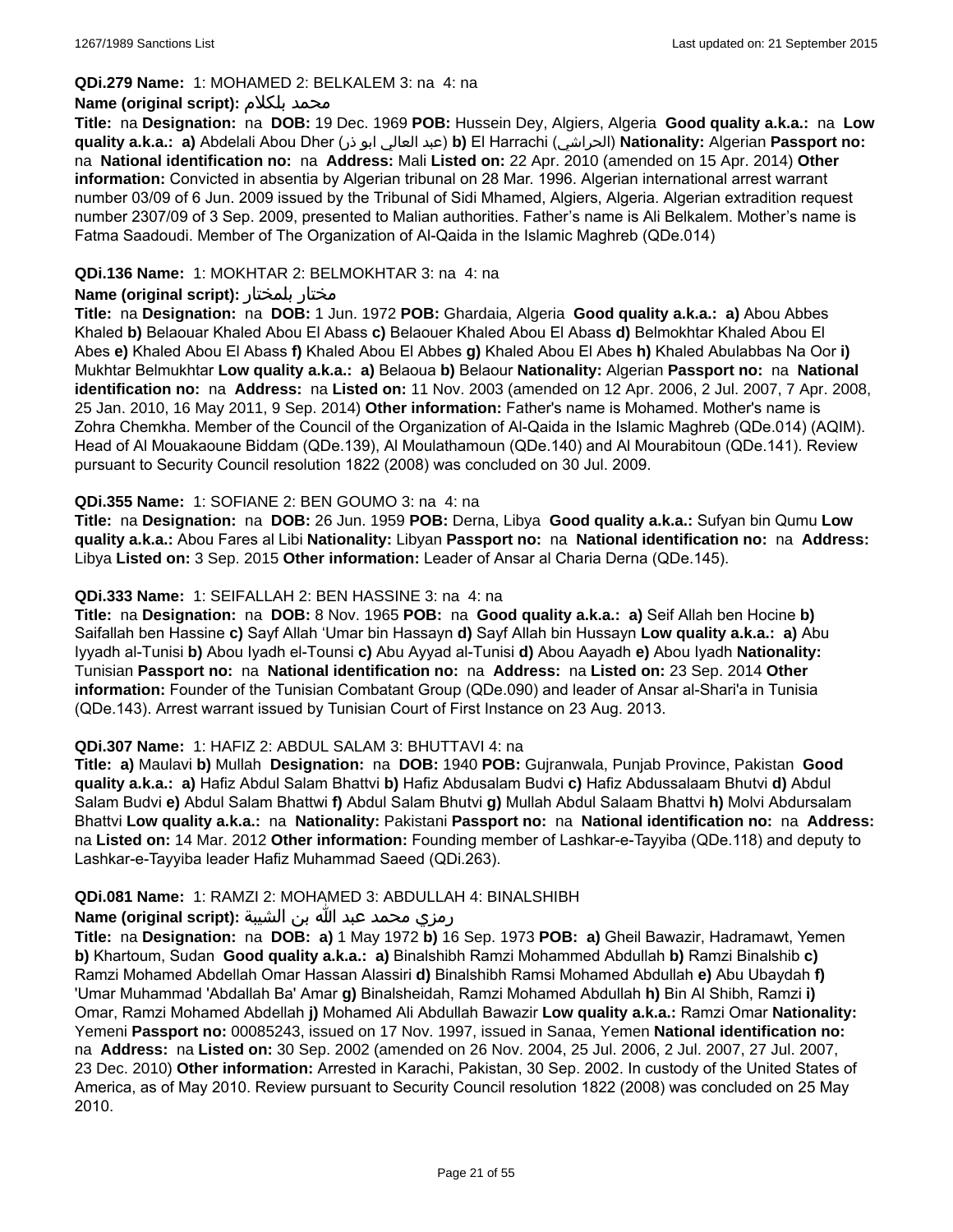#### **QDi.009 Name:** 1: BILAL 2: BIN MARWAN 3: na 4: na

#### بلال بن مروان **:(script original (Name**

**Title:** na **Designation:** na **DOB:** 1947 **POB:** na **Good quality a.k.a.:** na **Low quality a.k.a.:** na **Nationality:**  na **Passport no:** na **National identification no:** na **Address:** na **Listed on:** 25 Jan. 2001 **Other information:** Senior lieutenant of UBL. Review pursuant to Security Council resolution 1822 (2008) was concluded on 21 Jun. 2010.

#### **QDi.063 Name:** 1: AL-MOKHTAR 2: BEN MOHAMED 3: BEN AL-MOKHTAR 4: BOUCHOUCHA

المختار بن محمد بن المختار بوشوشة **:(script original (Name**

**Title:** na **Designation:** na **DOB:** 13 Oct. 1969 **POB:** Tunis, Tunisia **Good quality a.k.a.:** Bushusha, Mokhtar **Low quality a.k.a.:** na **Nationality:** Tunisian **Passport no:** Tunisian number K754050, issued on 26 May 1999 (expired on 25 May 2004) **National identification no:** 04756904, issued on 14 Sep. 1984 **Address:** Via Milano Number 38, Spinadesco, (CR), Italy **Listed on:** 24 Apr. 2002 (amended on 10 Apr. 2003, 26 Nov. 2004, 20 Dec. 2005, 7 Jun. 2007, 23 Dec. 2010) **Other information:** Italian Fiscal Code: BCHMHT69R13Z352T. Mother's name is Hedia Bannour. Review pursuant to Security Council resolution 1822 (2008) was concluded on 22 Apr. 2010.

#### **QDi.188 Name:** 1: FAYCAL 2: BOUGHANEMI 3: na 4: na

**Name (original script):** بوغانمي فيصل

**Title:** na **Designation:** na **DOB:** 28 Oct. 1966 **POB:** Tunis, Tunisia **Good quality a.k.a.: a)** Faical Boughanmi **b)** Faysal al-Bughanimi **Low quality a.k.a.:** na **Nationality:** Tunisian **Passport no:** na **National identification no:**  na **Address:** Number 5/B viale Cambonino, Cremona, Italy **Listed on:** 29 Jul. 2005 (amended on 7 Jun. 2007, 10 Aug. 2009, 1 Sep. 2009, 13 Dec. 2011) **Other information:** Italian Fiscal code: BGHFCL66R28Z352G. Sentenced to 7 years imprisonment in Italy on 29 Jun. 2007 by the Brescia Second Appeals Court. In detention in Italy as at Jun. 2009. Review pursuant to Security Council resolution 1822 (2008) was concluded on 20 Jul. 2009.

#### **QDi.143 Name:** 1: HAMADI 2: BEN ABDUL AZIZ 3: BEN ALI 4: BOUYEHIA

## حمادي بن عبد العزيز بن علي بويحي **:(script original (Name**

**Title:** na **Designation:** na **DOB:** 29 May 1966 **POB:** Tunis, Tunisia **Good quality a.k.a.: a)** Gamel Mohamed, born 25 May 1966 in Morocco **b)** Abd el Wanis Abd Gawwad Abd el Latif Bahaa, born 9 May 1986 in Egypt **c)** Mahmoud Hamid **Low quality a.k.a.:** na **Nationality:** Tunisian **Passport no:** Tunisian passport number L723315, issued on 5 May 1998 (expired on 4 May 2003) **National identification no:** na **Address:** Corso XXII Marzo Number 39, Milan, Italy **Listed on:** 12 Nov. 2003 (amended on 20 Dec. 2005, 31 Jul. 2006, 30 Jan. 2009, 16 May 2011) **Other information:** In prison in Italy until 28 Jul. 2011. Review pursuant to Security Council resolution 1822 (2008) was concluded on 21 Jun. 2010.

**QDi.312 Name:** 1: AAMIR 2: ALI 3: CHAUDHRY 4: na

## عامر علی چوہدری **:(script original (Name**

**Title:** na **Designation:** na **DOB:** 3 Aug. 1986 **POB:** na **Good quality a.k.a.: a)** Aamir Ali Chaudary **b)** Aamir Ali Choudry **c)** Amir Ali Chaudry **Low quality a.k.a.:** Huzaifa **Nationality:** Pakistani **Passport no:** Pakistani number BN 4196361, issued on 28 Oct. 2008 (expiring 27 Oct. 2013) **National identification no:** Pakistani 33202-7126636-9 **Address:** na **Listed on:** 18 Oct. 2012 **Other information:** Electronics and explosives expert for Tehrik-e Taliban Pakistan (TTP) (QDe.132). Involved in attack planning for TTP. Provided financial and logistical support for TTP and participated in TTP-sponsored militant training.

#### **QDi.070 Name:** 1: YASSINE 2: CHEKKOURI 3: na 4: na

## **Name (original script):** شكوري ياسين

**Title:** na **Designation:** na **DOB:** 6 Oct. 1966 **POB:** Safi, Morocco **Good quality a.k.a.:** na **Low quality a.k.a.:**  na **Nationality:** Moroccan **Passport no:** Moroccan number F46947 **National identification no:** (Moroccan national identity card H-135467) na **Address:** 7th Street, Number 7, Hay Anas Safi, Morocco **Listed on:** 3 Sep. 2002 (amended on 7 Jun. 2007, 23 Dec. 2010) **Other information:** Mother's name is Feue Hlima Bent Barka and father's name is Abderrahmane Mohammed Ben Azzouz. Deported from Italy to Morocco on 26 Feb. 2004. Review pursuant to Security Council resolution 1822 (2008) was concluded on 21 Jun. 2010.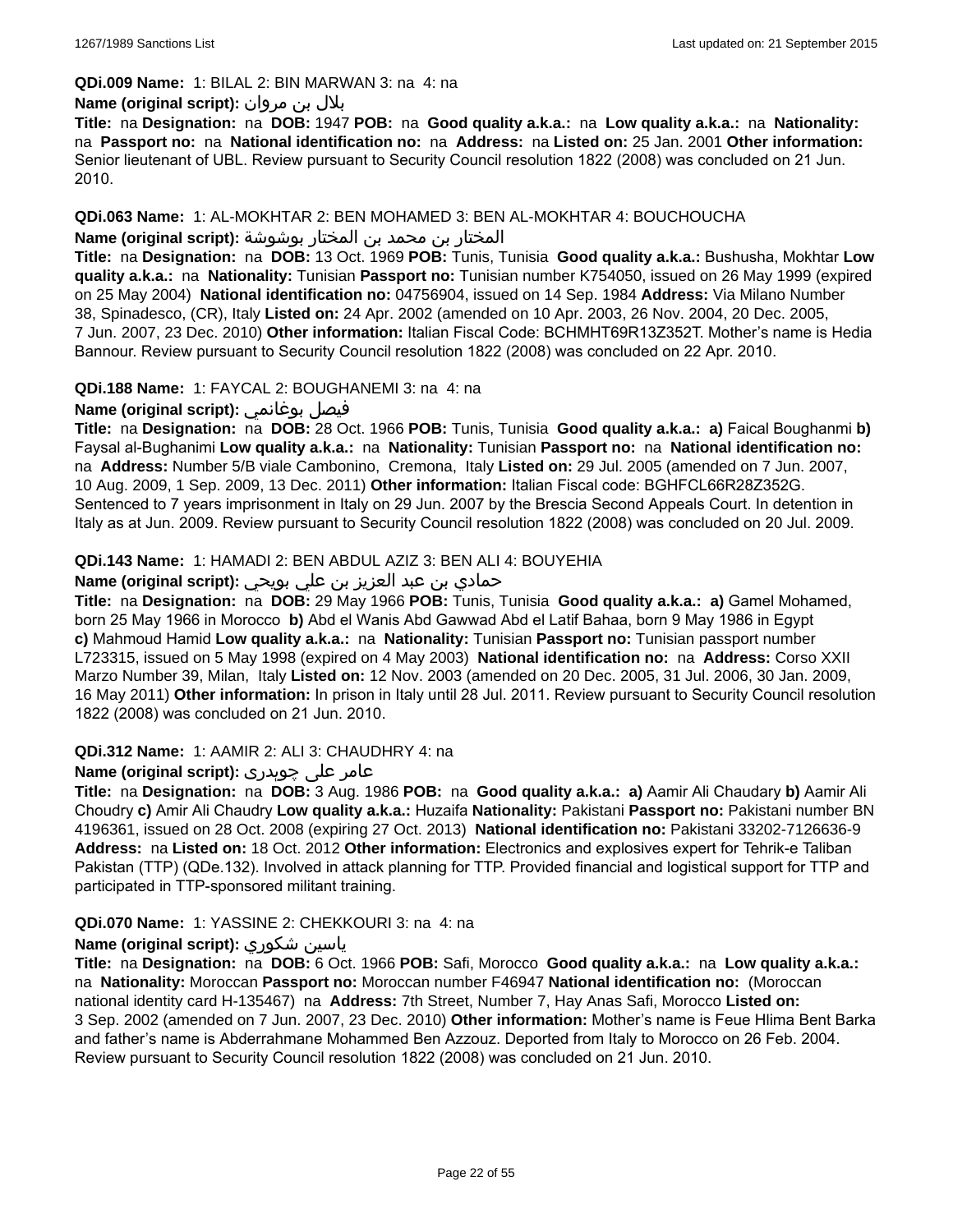#### **QDi.300 Name:** 1: MONIR 2: CHOUKA 3: na 4: na

**Title:** na **Designation:** na **DOB:** 30 Jul. 1981 **POB:** Bonn, Germany **Good quality a.k.a.:** na **Low quality a.k.a.:** Abu Adam **Nationality: a)** German **b)** Moroccan **Passport no:** German passport number 5208323009, issued on 2 Feb. 2007, issued in Stadt Bonn, Germany (expires on 1 Feb. 2012) **National identification no:** German national identity card number 5209530116, issued on 21 Jun. 2006, issued in Stadt Bonn, Germany (expired on 20 Jun. 2011) **Address:** Ungartenstraße 6, Bonn, 53229, Germany (previous) **Listed on:** 25 Jan. 2012 **Other information:** Associated with Islamic Movement of Uzbekistan (QDe.010). Brother of Yassin Chouka (QDi.301). Arrest warrant issued by the investigating judge of the German Federal Court of Justice on 5 Oct. 2010.

#### **QDi.301 Name:** 1: YASSIN 2: CHOUKA 3: na 4: na

**Title:** na **Designation:** na **DOB:** 11 Dec. 1984 **POB:** Bonn, Germany **Good quality a.k.a.:** na **Low quality a.k.a.:** Abu Ibraheem **Nationality: a)** German **b)** Moroccan **Passport no:** German passport number 5204893014, issued on 5 Oct. 2000, issued in Stadt Bonn, Germany (expired on 5 Oct. 2005) **National identification no:** German national identity card number 5209445304, issued on 5 Sep. 2005, issued in Stadt Bonn, Germany (expired on 4 Sep. 2010) **Address:** Karl-Barth-Straße 14, Bonn, 53129, Germany (previous) **Listed on:** 25 Jan. 2012 **Other information:** Associated with Islamic Movement of Uzbekistan (QDe.010). Brother of Monir Chouka (QDi.300). Arrest warrant issued by the investigating judge of the German Federal Court of Justice on 5 Oct. 2010.

## **QDi.141 Name:** 1: MAXAMED 2: CABDULLAAH 3: CIISE 4: na

**Title:** na **Designation:** na **DOB:** 8 Oct. 1974 **POB:** Kismaayo, Somalia **Good quality a.k.a.: a)** Maxamed Cabdullaahi Ciise **b)** Maxammed Cabdullaahi **c)** Cabdullah Mayamed Ciise **Low quality a.k.a.:** na **Nationality:** Somali **Passport no:** na **National identification no:** na **Address:** Somalia **Listed on:** 12 Nov. 2003 (amended on 9 Sep. 2005, 30 Jan. 2009, 20 Apr. 2009, 21 Oct. 2010, 17 Aug. 2015) **Other information:** Present in Somalia as of Apr. 2009 following transfer from United Kingdom. Review pursuant to Security Council resolution 1822 (2008) was concluded on 21 Jun. 2010.

## **QDi.347 Name:** 1: DENIS 2: MAMADOU 3: GERHARD 4: CUSPERT

**Title:** na **Designation:** na **DOB:** 18 Oct. 1975 **POB:** Berlin, Germany **Good quality a.k.a.:** na **Low quality a.k.a.:** Abu Talha al-Almani **Nationality:** German **Passport no:** na **National identification no:** 2550439611, issued in District Friedrichshain-Kreuzberg of Berlin, Germany (issued on 22 Apr. 2010, expires on 21 Apr. 2020) **Address: a)** (Syria/Turkey border area (as at Jan. 2015)) **b)** Karl-Marx-Str. 210, Berlin, 12055, Germany (primary address) **Listed on:** 11 Feb. 2015 **Other information:** Physical description: eye colour: brown; hair colour: black; height: 178cm; Tattoos: BROKEN DREAMS in letters (on back) and landscape of Africa (on right upper arm). Father's name: Richard Luc-Giffard; Mother's name: Sigrid Cuspert. European arrest warrant issued by investigating judge at the Federal Court of Justice of Germany, dated 14 May 2014 and 5 Dec. 2014.

## **QDi.331 Name:** 1: ANDERS 2: CAMEROON 3: OSTENSVIG 4: DALE

**Title:** na **Designation:** na **DOB:** 19 Oct. 1978 **POB:** Oslo, Norway **Good quality a.k.a.:** na **Low quality a.k.a.: a)** Muslim Abu Abdurrahman **b)** Abu Abdurrahman the Norwegian **c)** Abu Abdurrahman the Moroccan **Nationality:** Norwegian **Passport no:** na **National identification no:** na **Address:** na **Listed on:** 23 Sep. 2014 **Other information:** Member of Al-Qaida in the Arabian Peninsula (AQAP) (QE.A.129.10). Physical description: eye colour: brown; hair colour: brown; height: 185 cm.

## **QDi.252 Name:** 1: AHMED 2: DEGHDEGH 3: na 4: na

## **Name (original script):** دغداغ أحمد

**Title:** na **Designation:** na **DOB:** 17 Jan. 1967 **POB:** Anser, Wilaya (province) of Jijel, Algeria **Good quality a.k.a.: a)** Abd El Illah **b)** Abdellillah dit Abdellah Ahmed dit Said **Low quality a.k.a.:** na **Nationality:** Algerian **Passport no:** na **National identification no:** na **Address:** Algeria **Listed on:** 3 Jul. 2008 (amended on 24 Mar. 2009, 15 Nov. 2012) **Other information:** Belongs to the leadership and is the finance chief of the Organization of Al-Qaida in the Islamic Maghreb (Qde.014). Mother's name is Zakia Chebira. Father's name is Lakhdar.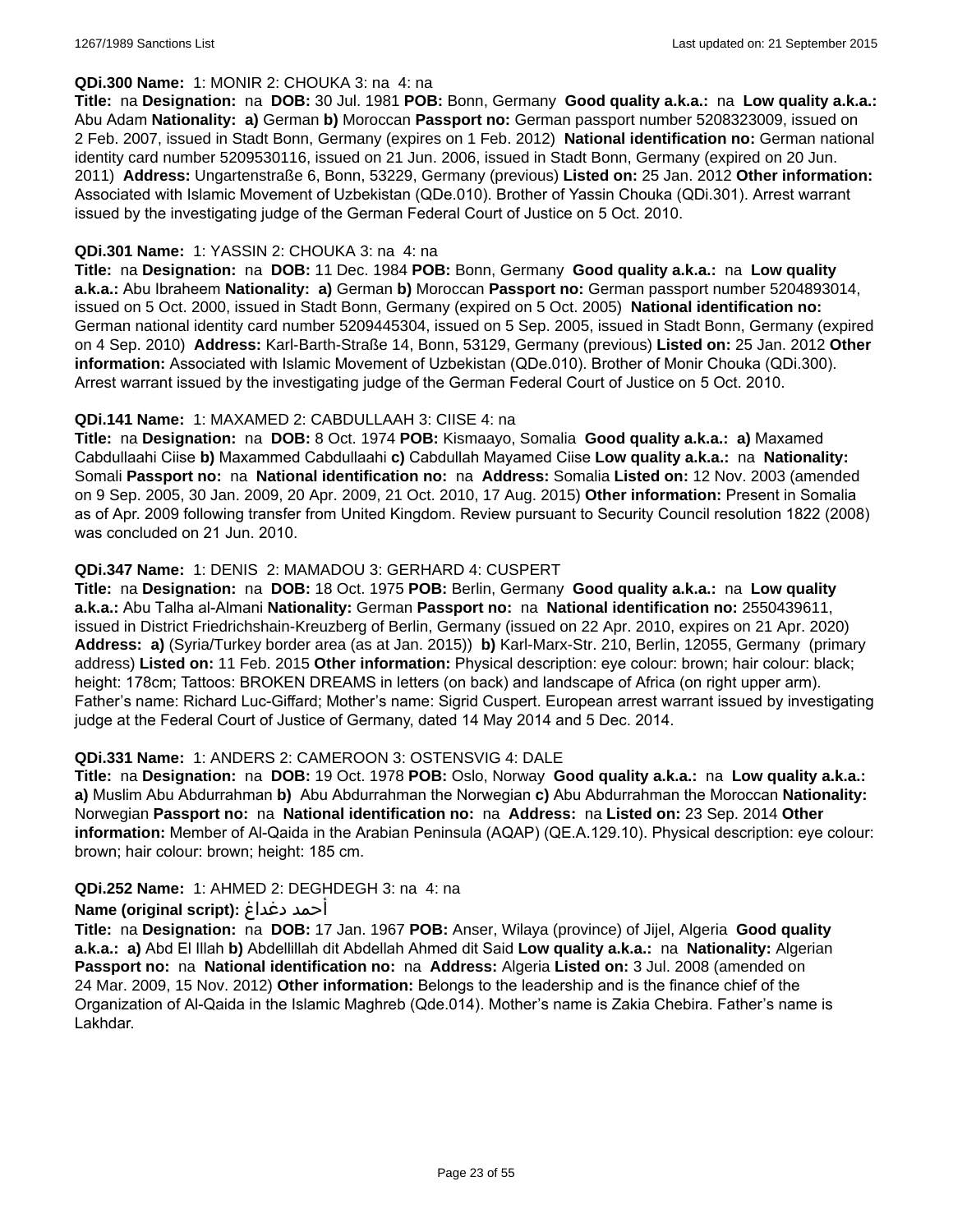#### **QDi.246 Name:** 1: REDENDO 2: CAIN 3: DELLOSA 4: na

**Title:** na **Designation:** na **DOB:** 15 May 1972 **POB:** Punta, Santa Ana, Manila, Philippines **Good quality a.k.a.: a)** Abu Ilonggo **b)** Brandon Berusa **c)** Abu Muadz **d)** Arnulfo Alvarado **e)** Habil Ahmad Dellosa **Low quality a.k.a.: a)** Dodong **b)** Troy **c)** Uthman **Nationality:** Filipino **Passport no:** na **National identification no:** na **Address:** 3111, Ma. Bautista, Punta, Santa Ana, Manila, Philippines **Listed on:** 4 Jun. 2008 (amended on 3 Jun. 2009, 13 Dec. 2011) **Other information:** Member of the Rajah Solaiman Movement (QDe.128) and linked to the Abu Sayyaf Group (QDe.001). Father's name is Fernando Rafael Dellosa. Mother's name is Editha Parado Cain. In detention in the Philippines as of Jan. 2010. Review pursuant to Security Council resolution 1822 (2008) was concluded on 13 May 2010.

#### **QDi.243 Name:** 1: FELICIANO 2: SEMBORIO 3: DELOS REYES JR. 4: na

**Title:** Ustadz **Designation:** na **DOB:** 4 Nov. 1963 **POB:** Arco, Lamitan, Basilan, Philippines **Good quality a.k.a.: a)** Abubakar Abdillah **b)** Abdul Abdillah **Low quality a.k.a.:** na **Nationality:** Filipino **Passport no:** na **National identification no:** na **Address:** Philippines **Listed on:** 4 Jun. 2008 (amended on 3 Jun. 2009, 13 Dec. 2011) **Other information:** Member of the Rajah Solaiman Movement (Qde.128). Father's name is Feliciano Delos Reyes Sr. Mother's name is Aurea Semborio. In detention in the Philippines as of May 2011. Review pursuant to Security Council resolution 1822 (2008) was concluded on 13 May 2010.

## **QDi.164 Name:** 1: OTHMAN 2: DERAMCHI 3: na 4: na

## **Name (original script):** درمشي عثمان

**Title:** na **Designation:** na **DOB:** 7 Jun. 1954 **POB:** Tighennif, Algeria **Good quality a.k.a.:** na **Low quality a.k.a.:** Abou Youssef **Nationality:** Algerian **Passport no:** na **National identification no:** na **Address:** Algeria **Listed on:** 17 Mar. 2004 (amended on 26 Nov. 2004, 21 Dec. 2007, 2 Dec. 2008, 3 Jun. 2009, 25 Jan. 2010, 16 May 2011) **Other information:** Italian Fiscal Code DRMTMN54H07Z301T. Deported from Italy to Algeria on 22 Aug. 2008. Father in law of Djamel Lounici (QDi.155). Review pursuant to Security Council resolution 1822 (2008) was concluded on 28 Sep. 2009.

#### **QDi.245 Name:** 1: PIO 2: ABOGNE 3: DE VERA 4: na

**Title:** na **Designation:** na **DOB:** 19 Dec. 1969 **POB:** Bagac, Bagamanok, Catanduanes, Philippines **Good quality a.k.a.:** Ismael De Vera **Low quality a.k.a.: a)** Khalid **b)** Ismael **c)** Ismail **d)** Manex **e)** Tito Art **f)** Dave **g)** Leo **Nationality:** Filipino **Passport no:** na **National identification no:** na **Address:** Concepcion, Zaragosa, Nueva Ecija, Philippines **Listed on:** 4 Jun. 2008 (amended on 3 Jun. 2009, 13 Dec. 2011) **Other information:** Member of the Rajah Solaiman Movement (QDe.128), Abu Sayyaf Group (Qde.001) and Jemaah Islamiyah (Qde.092). Father's name is Honorio Devera. Mother's name is Fausta Abogne. In detention in the Philippines as of May 2011. Review pursuant to Security Council resolution 1822 (2008) was concluded on 13 May 2010.

## **QDi.169 Name:** 1: DHOU 2: EL-AICH 3: na 4: na

#### **Name (original script):** العيش ذو

**Title:** na **Designation:** na **DOB:** 5 Aug. 1964 **POB:** Blida, Algeria **Good quality a.k.a.:** Abdel Hak **Low quality a.k.a.:** na **Nationality:** Algerian **Passport no:** na **National identification no:** na **Address:** na **Listed on:** 3 May 2004 (amended on 12 Apr. 2006, 7 Apr. 2008, 13 Dec. 2011) **Other information:** Confirmed to have died in Chad on 8 Mar. 2004. Review pursuant to Security Council resolution 1822 (2008) was concluded on 27 Jul. 2010.

#### **QDi.342 Name:** 1: OUMAR 2: DIABY 3: na 4: na

**Title:** na **Designation:** na **DOB:** 5 Aug. 1975 **POB:** Dakar, Senegal **Good quality a.k.a.:** na **Low quality a.k.a.: a)** Omsen **b)** Oumar Omsen **Nationality:** Senegalese **Passport no:** na **National identification no:** na **Address:** Syrian Arab Republic (located in) **Listed on:** 23 Sep. 2014 **Other information:** A leader of an armed group linked to Al-Nusrah Front for the People of the Levant (QDe.137) and a key facilitator for a Syrian foreign terrorist fighter network. Active in terrorist propaganda through the Internet.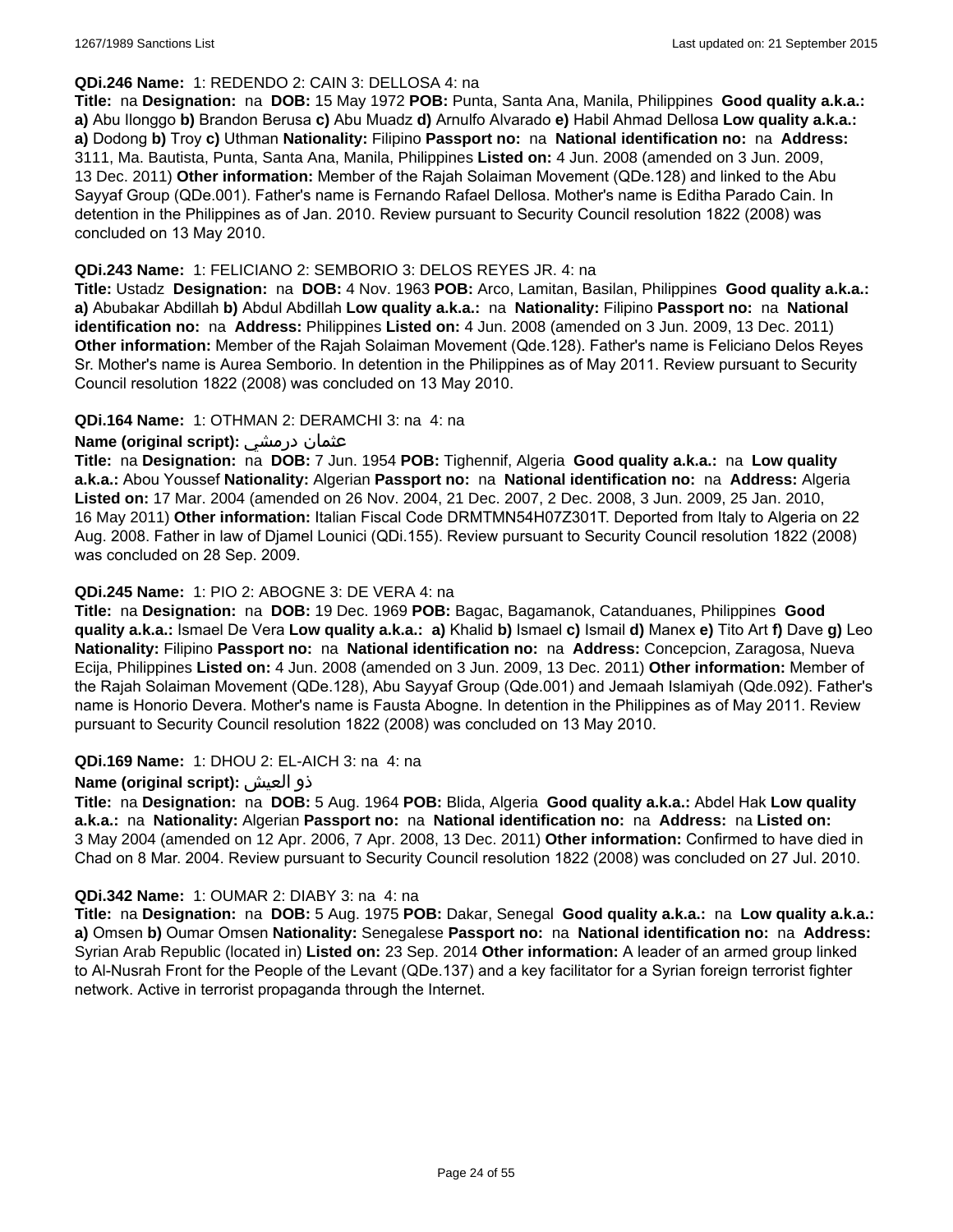**QDi.167 Name:** 1: KAMEL 2: DJERMANE 3: na 4: na

#### **Name (original script):** جرمان كمال

**Title:** na **Designation:** na **DOB:** 12 Oct. 1965 **POB:** Oum el Bouaghi, Algeria **Good quality a.k.a.: a)** Bilal **b)** Adel **c)** Fodhil **d)** Abou Abdeljalil **Low quality a.k.a.:** na **Nationality:** Algerian **Passport no:** na **National identification no:** na **Address:** Algeria **Listed on:** 3 May 2004 (amended on 7 Apr. 2008, 13 Dec. 2011) **Other information:** In detention in Algeria as at April 2010. Arrest warrant issued by the German authorities on 9 Oct. 2003 for involvement in kidnapping. Former member of the Katibat Tarek Ibn Ziad of The Organization of Al-Qaida in the Islamic Maghreb (QDe.014). Review pursuant to Security Council resolution 1822 (2008) was concluded on 27 Jul. 2010.

## **QDi.249 Name:** 1: YAHIA 2: DJOUADI 3: na 4: na

#### **Name (original script):** جوادي يحي

**Title:** na **Designation:** na **DOB:** 1 Jan. 1967 **POB:** M'Hamid, Wilaya (province) of Sidi Bel Abbes, Algeria **Good quality a.k.a.: a)** Yahia Abou Ammar **b)** Abou Ala **Low quality a.k.a.:** na **Nationality:** Algerian **Passport no:**  na **National identification no:** na **Address:** na **Listed on:** 3 Jul. 2008 (amended on 15 Nov. 2012) **Other information:** Belongs to the leadership of the Organization of Al-Qaida in the Islamic Maghreb (listed under permanent reference number QDe.014). Located in Northern Mali as of Jun. 2008. Mother's name is Zohra Fares. Father's name is Mohamed.

## **QDi.232 Name:** 1: ABDELMALEK 2: DROUKDEL 3: na 4: na

#### عبد المالك دروكدال **:(script original (Name**

**Title:** na **Designation:** na **DOB:** 20 Apr. 1970 **POB:** Meftah, Wilaya of Blida, Algeria **Good quality a.k.a.:** Abou Mossaab Abdelouadoud **Low quality a.k.a.:** na **Nationality:** Algerian **Passport no:** na **National identification no:** na **Address:** Algeria **Listed on:** 27 Aug. 2007 (amended on 7 Apr. 2008, 13 Dec. 2011) **Other information:** Head of The Organization of Al-Qaida in the Islamic Maghreb (QDe.014). Sentenced in absentia to life imprisonment in Algeria on 21 March 2007. Father's name is Rabah Droukdel. Mother's name is Z'hour Zdigha. Review pursuant to Security Council resolution 1822 (2008) was concluded on 4 May 2009.

#### **QDi.095 Name:** 1: LIONEL 2: DUMONT 3: na 4: na

**Title:** na **Designation:** na **DOB:** 21 Jan. 1971 **POB:** Roubaix, France **Good quality a.k.a.: a)** Jacques Brougere **b)** Abu Hamza **c)** Di Karlo Antonio **d)** Merlin Oliver Christian Rene **e)** Arfauni Imad Ben Yousset Hamza **f)** Imam Ben Yussuf Arfaj **g)** Abou Hamza **h)** Arfauni Imad **Low quality a.k.a.: a)** Bilal **b)** Hamza **c)** Koumkal **d)** Kumkal **e)** Merlin **f)** Tinet **g)** Brugere **h)** Dimon **Nationality:** French **Passport no:** na **National identification no:** na **Address:** France **Listed on:** 25 Jun. 2003 (amended on 22 Nov. 2004, 26 Nov. 2004, 2 Jul. 2007, 17 Oct. 2007, 24 Mar. 2009, 6 Aug. 2010) **Other information:** In custody in France as of May 2004. Sentenced to 25 years imprisonment in France in 2007. Review pursuant to Security Council resolution 1822 (2008) was concluded on 15 Jun. 2010.

#### **QDi.111 Name:** 1: AGUS 2: DWIKARNA 3: na 4: na

**Title:** na **Designation:** na **DOB:** 11 Aug. 1964 **POB:** Makassar, South Sulawesi, Indonesia **Good quality a.k.a.:**  na **Low quality a.k.a.:** na **Nationality:** Indonesian **Passport no:** Indonesian Travel document number XD253038 **National identification no:** na **Address:** Indonesia **Listed on:** 9 Sep. 2003 (amended on 26 Nov. 2004, 14 May 2014) **Other information:** Arrested 13 Mar. 2002, sentenced 12 July 2002 in the Philippines. Released from custody in the Philippines on 1 Jan. 2014 and subsequently deported to Indonesia. Physical description: height 165 cm. Photo available for inclusion in the INTERPOL-UN Security Council Special Notice. Review pursuant to Security Council resolution 1822 (2008) was concluded on 25 May 2010.

## **QDi.142 Name:** 1: RADI 2: ABD EL SAMIE 3: ABOU EL YAZID 4: EL AYASHI

## راضي عبد السميع أبواليزيد العياشي **:(script original (Name**

**Title:** na **Designation:** na **DOB:** 2 Jan. 1972 **POB:** El Gharbia, Egypt **Good quality a.k.a.:** na **Low quality a.k.a.:** Mera'i **Nationality:** na **Passport no:** na **National identification no:** na **Address:** Via Cilea 40, Milan, Italy (Domicile) **Listed on:** 12 Nov. 2003 (amended on 9 Sep. 2005, 21 Dec. 2007, 16 May 2011) **Other information:** Sentenced to ten years of imprisonment by the Court of first instance of Milan on 21 Sep. 2006. In custody in Italy. Due for release on 6 Jan. 2012. Subject to expulsion from Italy after serving the sentence. Review pursuant to Security Council resolution 1822 (2008) was concluded on 21 Jun. 2010.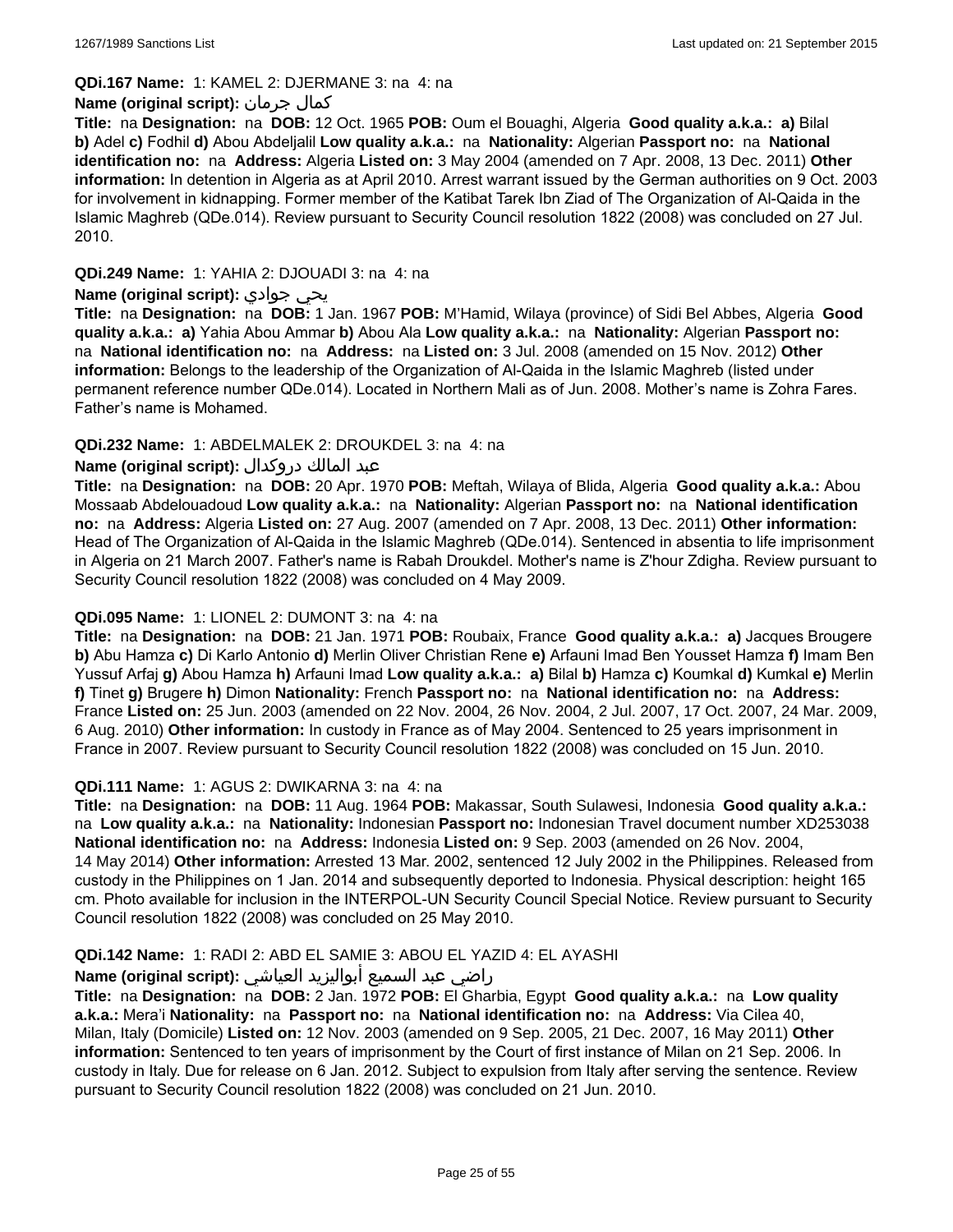#### **QDi.262 Name:** 1: REDOUANE 2: EL HABHAB 3: na 4: na

**Title:** na **Designation:** na **DOB:** 20 Dec. 1969 **POB:** Casablanca, Morocco **Good quality a.k.a.:** Abdelrahman **Low quality a.k.a.:** na **Nationality: a)** German **b)** Moroccan **Passport no:** German number 1005552350, issued on 27 Mar. 2001 ( by Municipality of Kiel, Germany, expired on 26 Mar. 2011) **National identification no:** German federal identity card number 1007850441, issued on 27 Mar. 2001 ( by Municipality of Kiel, Germany, expired on 26 Mar. 2011) **Address:** lltisstrasse 58, 24143 Kiel, Germany (previous address) **Listed on:** 12 Nov. 2008 (amended on 30 Jan. 2009, 24 Mar. 2009, 15 Nov. 2012) **Other information:** Released from custody in Germany in Apr. 2012.

#### **QDi.082 Name:** 1: MOUNIR 2: EL MOTASSADEQ 3: na 4: na

#### **Name (original script):** المتصدق منير

**Title:** na **Designation:** na **DOB:** 3 Apr. 1974 **POB:** Marrakesh, Morocco **Good quality a.k.a.:** Mounir el Moutassadeq **Low quality a.k.a.:** na **Nationality:** Moroccan **Passport no:** Moroccan Passport H 236483 **National identification no:** Moroccan national identity card E-491591 **Address:** (In prison in Germany) **Listed on:** 30 Sep. 2002 (amended on 26 Nov. 2004, 7 Sep. 2007, 23 Dec. 2010) **Other information:** Arrested on 28 Nov. 2001 and found guilty in Germany of being an accessory to murder and of membership in a terrorist organization and sentenced to 15 years of imprisonment on 8 Jan. 2007. Father's name is Brahim Brik. Mother's name is Habiba Abbes. Review pursuant to Security Council resolution 1822 (2008) was concluded on 20 May 2010.

## **QDi.065 Name:** 1: ABD EL KADER 2: MAHMOUD 3: MOHAMED 4: EL SAYED

#### عبد القادر محمود محمد السيد **:(script original (Name**

**Title:** na **Designation:** na **DOB:** 26 Dec. 1962 **POB:** Egypt **Good quality a.k.a.: a)** Es Sayed, Kader **b)** Abdel Khader Mahmoud Mohamed el Sayed **Low quality a.k.a.:** na **Nationality:** Egyptian **Passport no:** na **National identification no:** na **Address:** na **Listed on:** 24 Apr. 2002 (amended on 26 Nov. 2004, 7 Jun. 2007, 16 May 2011) **Other information:** Italian Fiscal Code: SSYBLK62T26Z336L. Sentenced to 8 years imprisonment in Italy on 2 February 2004. Considered a fugitive from justice by the Italian authorities. Review pursuant to Security Council resolution 1822 (2008) was concluded on 22 Apr. 2010.

## **QDi.064 Name:** 1: SAMI 2: BEN KHAMIS 3: BEN SALEH 4: ELSSEID

#### سامي بن خميس بن صالح الصيد **:Name (original script**)

**Title:** na **Designation:** na **DOB:** 10 Feb. 1968 **POB:** Menzel Jemil, Bizerte, Tunisia **Good quality a.k.a.:** Omar El Mouhajer **Low quality a.k.a.:** Saber **Nationality:** Tunisian **Passport no:** (Tunisian passport number K929139, issued on 14 Feb. 1995, expired on 13 Feb. 2000) **National identification no: a)** (00319547 issued on 8 Dec. 1994) **b)** (Italian Fiscal Code: SSDSBN68B10Z352F) na **Address:** Ibn Al-Haythman Street, Number 6, Manubah, Tunis, Tunisia **Listed on:** 24 Apr. 2002 (amended on 10 Apr. 2003, 26 Nov. 2004, 9 Sep. 2005, 20 Dec. 2005, 7 Jun. 2007, 21 Dec. 2007, 10 Aug. 2009, 23 Dec. 2010, 24 Nov. 2014) **Other information:** Mother's name is Beya Al-Saidani. Deported from Italy to Tunisia on 2 Jun. 2008. Imprisoned in Tunisia in Aug. 2014. Review pursuant to Security Council resolution 1822 (2008) was concluded on 22 Apr. 2010.

#### **QDi.096 Name:** 1: MOUSSA 2: BEN OMAR 3: BEN ALI 4: ESSAADI

## موسى بن عمر بن علي السعدي **:Name (original script)**

**Title:** na **Designation:** na **DOB:** 4 Dec. 1964 **POB:** Tabarka, Tunisia **Good quality a.k.a.:** na **Low quality a.k.a.: a)** Dah Dah **b)** Abdelrahmman **c)** Bechir **Nationality:** Tunisian **Passport no:** (Tunisian passport number L335915, issued in Milan, Italy on 8 Nov. 1996, expired on 7 Nov. 2001) **National identification no:** na **Address:** Tunisia **Listed on:** 25 Jun. 2003 (amended on 20 Dec. 2005, 17 Oct. 2007, 10 Aug. 2009, 16 May 2011, 20 Jul. 2012) **Other information:** Considered a fugitive from justice by the Italian authorities (as of Nov. 2009). Left Sudan to Tunisia in 2011. Review pursuant to Security Council resolution 1822 (2008) was concluded on 15 Jun. 2010.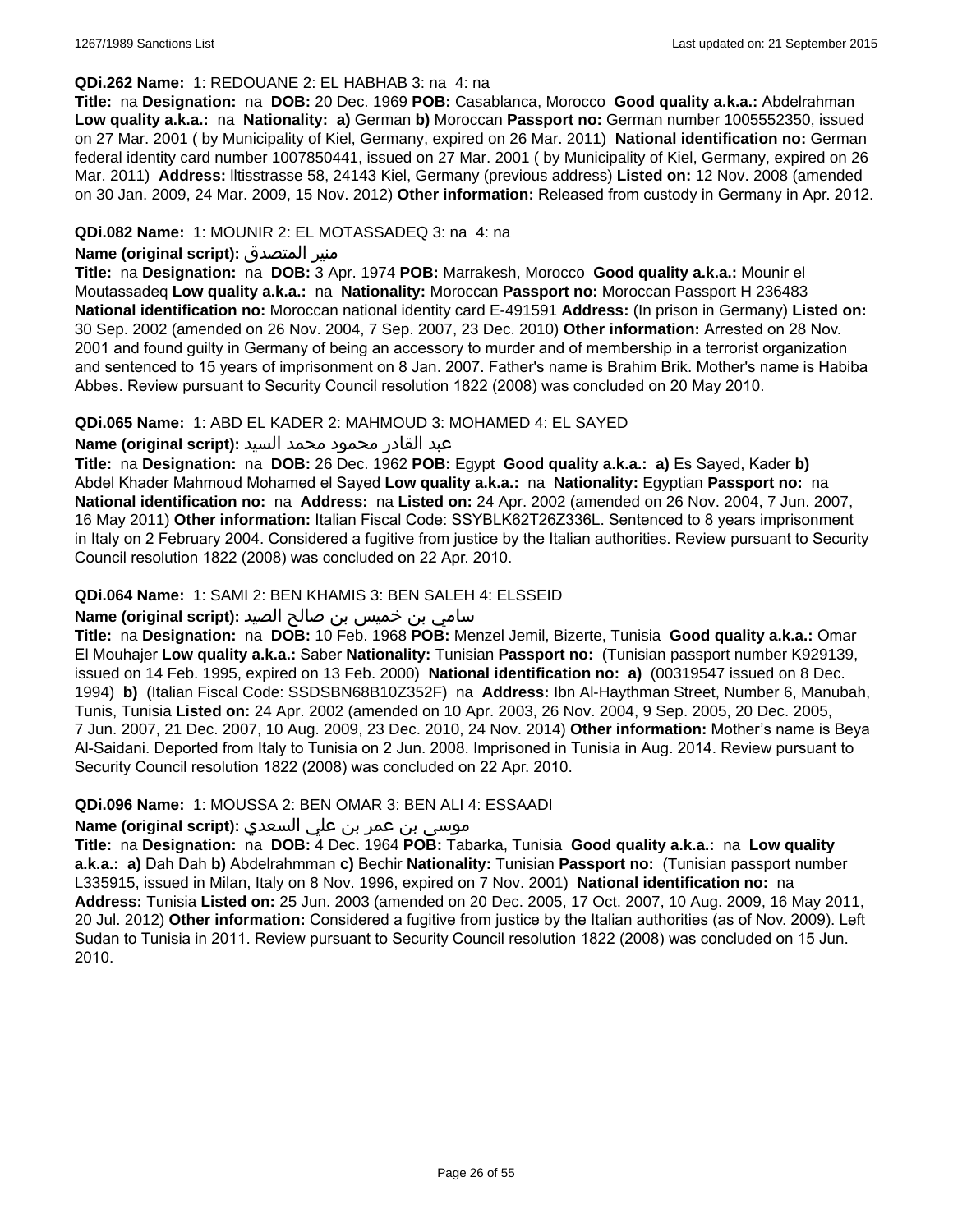## **QDi.083 Name:** 1: ZAKARYA 2: ESSABAR 3: na 4: na

#### **Name (original script):** الصبار زكريا

**Title:** na **Designation:** na **DOB:** 3 Apr. 1977 **POB:** Essaouria, Morocco **Good quality a.k.a.:** Zakariya Essabar **Low quality a.k.a.:** na **Nationality:** Moroccan **Passport no: a)** Moroccan passport number M 271351 (issued on 24 Oct. 2000 by the Embassy of Morocco in Berlin) **b)** Moroccan passport number K-348486 **National identification no: a)** Moroccan National Identity number E-189935 **b)** Moroccan National Identity Card number G-0343089 **Address:** na **Listed on:** 30 Sep. 2002 (amended on 26 Nov. 2004, 10 Jun. 2011) **Other information:** Father's name is Mohamed ben Ahmed. Mother's name is Sfia bent Toubali. Review pursuant to Security Council resolution 1822 (2008) was concluded on 20 May 2010.

#### **QDi.352 Name:** 1: MAULANA 2: FAZLULLAH 3: na 4: na

**Title:** na **Designation:** na **DOB:** 1974 **POB:** Kuza Bandai village, Swat Valley, Khyber Pakhtunkhawa Province, Pakistan **Good quality a.k.a.: a)** Mullah Fazlullah **b)** Fazal Hayat **Low quality a.k.a.:** Mullah Radio **Nationality:**  na **Passport no:** na **National identification no:** na **Address:** (Afghanistan / Pakistan border region) **Listed on:** 7 Apr. 2015 **Other information:** Commander of Tehrik-e Taliban Pakistan (TTP) (QDe.132) since 7 Nov. 2013. Led the local TTP in Pakistan's northwest valley of Swat from 2007 to 2009.

#### **QDi.251 Name:** 1: SALAH EDDINE 2: GASMI 3: na 4: na

#### **Name (original script):** قاسمي صالح

**Title:** na **Designation:** na **DOB:** 13 Apr. 1971 **POB:** Zeribet El Oued, Wilaya (province) of Biskra, Algeria **Good quality a.k.a.:** Abou Mohamed Salah **Low quality a.k.a.:** Bounouadher **Nationality:** Algerian **Passport no:** na **National identification no:** na **Address:** Algeria **Listed on:** 3 Jul. 2008 (amended on 24 Mar. 2009, 15 Nov. 2012, 14 Mar. 2013) **Other information:** Belongs to the leadership and is in charge of information committee of the Organization of Al-Qaida in the Islamic Maghreb (QDe.014). Mother's name is Yamina Soltane. Father's name is Abdelaziz. Associated with Abdelmalek Droukdel (QDi.232). Arrested in Algeria on 16 Dec. 2012.

#### **QDi.259 Name:** 1: FRITZ 2: MARTIN 3: GELOWICZ 4: na

**Title:** na **Designation:** na **DOB:** 1 Sep. 1979 **POB:** Munich, Germany **Good quality a.k.a.: a)** Robert Konars, born 10 Apr. 1979 in Liege, Belgium **b)** Markus Gebert **Low quality a.k.a.: a)** Malik **b)** Benzl **c)** Bentley **Nationality:** German **Passport no:** German number 7020069907, issued in Ulm, Germany (expired on 11 May 2010.) **National identification no:** German Federal Identity Card number 7020783883, issued in Ulm, Germany (expired on 10 Jun. 2008.) **Address: a)** (In prison in Germany (since Sep. 2007).) **b)** Böfinger Weg 20, Ulm, 89075, Germany (previous address) **Listed on:** 27 Oct. 2008 (amended on 13 Dec. 2011) **Other information:** Associated with the Islamic Jihad Union (IJU), also known as the Islamic Jihad Group (QDe.119). Associated with Daniel Martin Schneider (QDi.260) and Adem Yilmaz (QDi.261). In detention in Germany as of Jun. 2010.

#### **QDi.028 Name:** 1: AHMED 2: KHALFAN 3: GHAILANI 4: na

**Title:** na **Designation:** na **DOB: a)** 14 Mar. 1974 **b)** 13 Apr. 1974 **c)** 14 Apr. 1974 **d)** 1 Aug. 1970 **POB:** Zanzibar, Tanzania **Good quality a.k.a.: a)** Ahmad, Abu Bakr **b)** Ahmed, Abubakar **c)** Ahmed, Abubakar K. **d)** Ahmed, Abubakar Khalfan **e)** Ahmed, Abubakary K. **f)** Ahmed, Ahmed Khalfan **g)** Ali, Ahmed Khalfan **h)** Ghailani, Abubakary Khalfan Ahmed **i)** Ghailani, Ahmed **j)** Ghilani, Ahmad Khalafan **k)** Hussein, Mahafudh Abubakar Ahmed Abdallah **l)** Khalfan, Ahmed **m)** Mohammed, Shariff Omar **n)** Haythem al-Kini **Low quality a.k.a.: a)** Ahmed The Tanzanian **b)** Foopie **c)** Fupi **d)** Ahmed, A **e)** Al Tanzani, Ahmad **f)** Bakr, Abu **g)** Khabar, Abu **Nationality:** Tanzanian **Passport no:** na **National identification no:** na **Address:** United States of America **Listed on:** 17 Oct. 2001 (amended on 27 Jul. 2007, 21 Oct. 2010) **Other information:** Apprehended in July 2004 and in custody for trial in the United States of America, as at October 2010. Review pursuant to Security Council resolution 1822 (2008) was concluded on 21 Jun. 2010.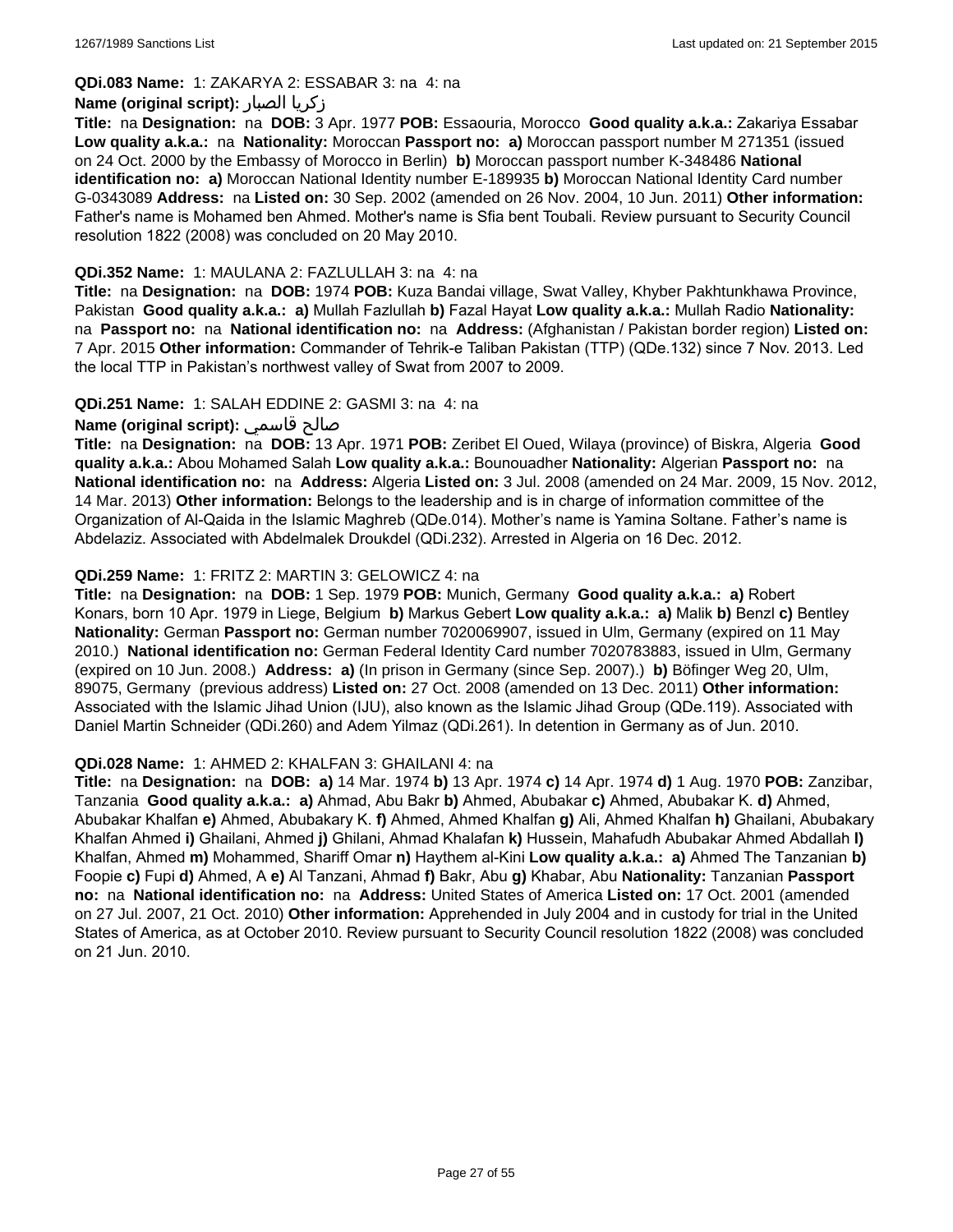#### **QDi.250 Name:** 1: AMOR 2: MOHAMED 3: GHEDEIR 4: na

#### عمر محمد قدير **:(script original (Name**

**Title:** na **Designation:** na **DOB:** Approximately 1958 **POB:** Deb-Deb, Amenas, Wilaya (province) of Illizi, Algeria **Good quality a.k.a.: a)** Abdelhamid Abou Zeid **b)** Youcef Adel **c)** Abou Abdellah **d)** Abid Hammadou, born 12 Dec. 1965 in Touggourt, Wilaya (province) of Ouargla, Algeria (previously listed as) **Low quality a.k.a.:**  na **Nationality:** Algerian **Passport no:** na **National identification no:** na **Address:** na **Listed on:** 3 Jul. 2008 (amended on 10 May 2012, 15 Nov. 2012) **Other information:** Associated with the Organization of Al-Qaida in the Islamic Maghreb (QDe.014). Located in Northern Mali as of Jun. 2008. Mother's name is Benarouba Bachira. Father's name is Mabrouk. He usurped the identity of Abid Hammadou, who allegedly died in Chad in 2004.

#### **QDi.341 Name:** 1: KEVIN 2: GUIAVARCH 3: na 4: na

**Title:** na **Designation:** na **DOB:** 12 Mar. 1993 **POB:** Paris, France **Good quality a.k.a.:** na **Low quality a.k.a.:**  na **Nationality:** na **Passport no:** na **National identification no:** na **Address:** Syrian Arab Republic (located in since 2012) **Listed on:** 23 Sep. 2014 **Other information:** French terrorist fighter who travelled to Syria and joined Al-Nusrah Front for the People of the Levant (QDe.137). Facilitator of foreign terrorist fighters from France to Syria. Activist in violent propaganda through the Internet.

#### **QDi.218 Name:** 1: GUN GUN 2: RUSMAN 3: GUNAWAN 4: na

**Title:** na **Designation:** na **DOB:** 6 Jul. 1977 **POB:** Cianjur, West Java, Indonesia **Good quality a.k.a.: a)** Gunawan, Rusman **b)** Abd Al-Hadi **c)** Abdul Hadi **d)** Abdul Karim **e)** Bukhori **f)** Bukhory **Low quality a.k.a.:** na **Nationality:** Indonesian **Passport no:** na **National identification no:** na **Address:** na **Listed on:** 21 Apr. 2006 (amended on 13 Dec. 2011) **Other information:** Brother of Nurjaman Riduan Isamuddin (QDi.087). Review pursuant to Security Council resolution 1822 (2008) was concluded on 8 Jun. 2010.

#### **QDi.003 Name:** 1: SALIM 2: AHMAD 3: SALIM 4: HAMDAN

#### سالم أحمد سالم حمدان **:(script original (Name**

**Title:** na **Designation:** na **DOB:** 1965 **POB: a)** Al-Mukalla, Yemen **b)** AI-Mukala, Yemen **Good quality a.k.a.: a)** Saqr Al-Jaddawi (الجداوي صقر الكنية(**b)** Saqar Al Jadawi **c)** Saqar Aljawadi **d)** Salem Ahmed Salem Hamdan **Low quality a.k.a.:** na **Nationality:** Yemeni **Passport no:** Yemeni number 00385937 **National identification no:** na **Address: a)** Shari Tunis, Sana'a, Yemen (previous address) **b)** (Located in Yemen since Nov. 2008) **Listed on:** 25 Jan. 2001 (amended on 25 Jul. 2006, 23 Apr. 2007, 30 Jan. 2009, 17 Jul. 2009, 25 Jan. 2010) **Other information:** Driver and private bodyguard to Usama bin Laden (deceased) from 1996 until 2001. Transferred from United States custody to Yemen in Nov. 2008. Review pursuant to Security Council resolution 1822 (2008) was concluded on 8 Jul. 2010.

#### **QDi.068 Name:** 1: ADEL 2: BEN AL-AZHAR 3: BEN YOUSSEF 4: HAMDI

## عادل بن الأزهر بن يوسف حمدي **:(script original (Name**

**Title:** na **Designation:** na **DOB:** 14 Jul. 1970 **POB:** Tunis, Tunisia **Good quality a.k.a.:** Adel ben al- Azhar ben Youssef ben Soltane, born 14 Jul. 1970 in Tunis, Tunisia (formerly listed as) **Low quality a.k.a.:** Zakariya **Nationality:** Tunisian **Passport no:** (Tunisian passport number M408665, issued on 4 Oct. 2000, expired 3 Oct. 2005) **National identification no: a)** (Tunisian national identity number W334061 issued on 9 Mar. 2011) **b)** (Italian Fiscal Code: BNSDLA70L14Z352B) na **Address:** Tunisia **Listed on:** 3 Sep. 2002 (amended on 20 Dec. 2005, 7 Jun. 2007, 23 Dec. 2010, 24 Nov. 2014) **Other information:** Deported from Italy to Tunisia on 28 February 2004. Serving a 12-year prison sentence in Tunisia for membership in a terrorist organization abroad as at Jan. 2010. Arrested in Tunisia in 2013. Legally changed family name from Ben Soltane to Hamdi in 2014. Review pursuant to Security Council resolution 1822 (2008) was concluded on 21 Jun. 2010.

#### **QDi.144 Name:** 1: MOHAMMAD 2: TAHIR 3: HAMMID 4: na

## **محمد طاهر حامد :**(Name (original script

**Title:** Imam **Designation:** na **DOB:** 1 Nov. 1975 **POB:** Poshok, Iraq **Good quality a.k.a.:** Abdelhamid Al Kurdi **Low quality a.k.a.:** na **Nationality:** na **Passport no:** na **National identification no:** na **Address:** na **Listed on:** 12 Nov. 2003 (amended on 9 Sep. 2005, 21 Dec. 2007, 16 May 2011) **Other information:** A deportation order was issued by the Italian authorities on 18 Oct. 2004. Considered a fugitive from justice by the Italian authorities as of Sep. 2007. Review pursuant to Security Council resolution 1822 (2008) was concluded on 8 Jun. 2010.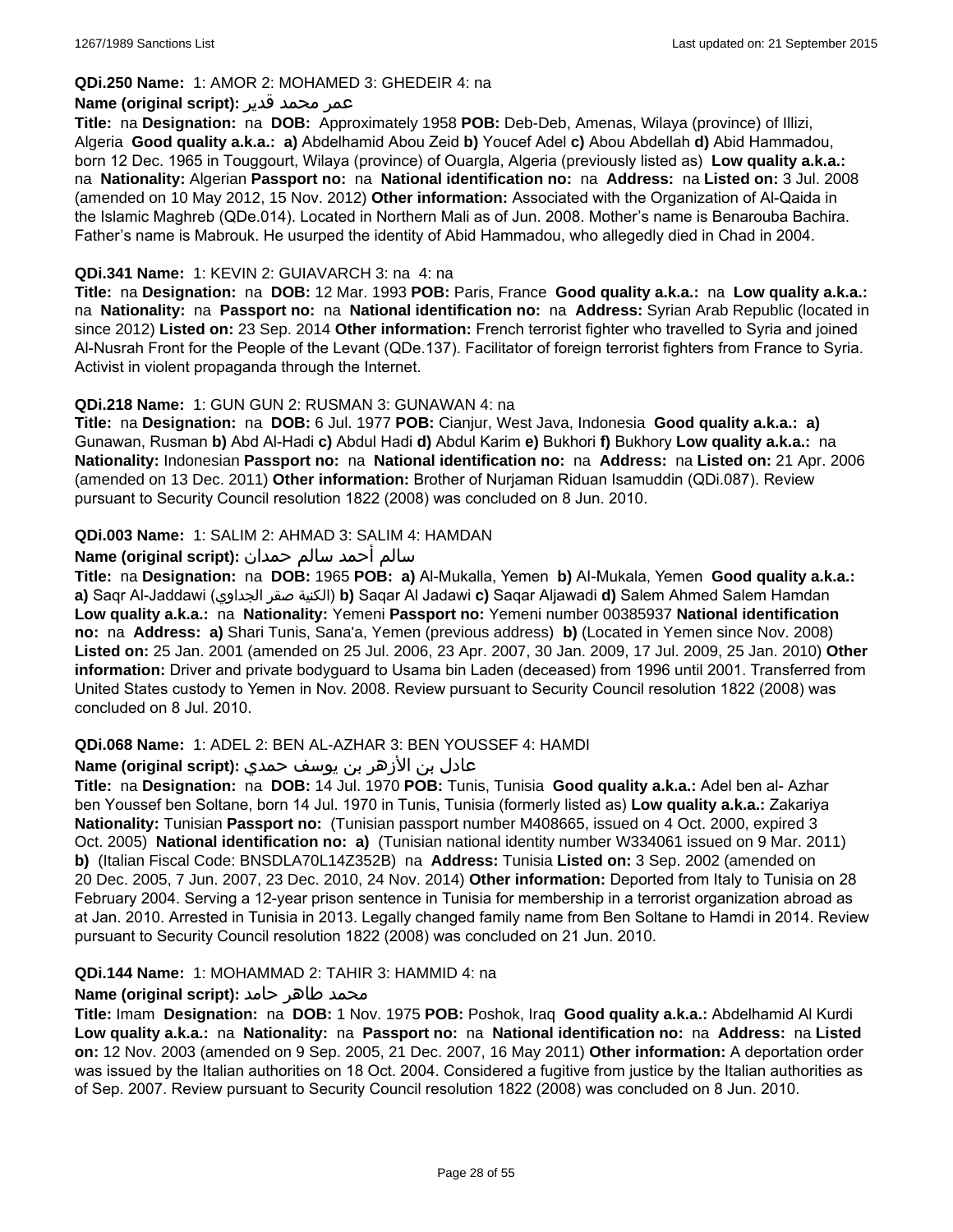#### **QDi.204 Name:** 1: ISNILON 2: TOTONI 3: HAPILON 4: na

**Title:** na **Designation:** na **DOB: a)** 18 Mar. 1966 **b)** 10 Mar. 1967 **POB:** Bulanza, Lantawan, Basilan, The Philippines **Good quality a.k.a.: a)** Isnilon Hapilun **b)** Isnilun Hapilun **c)** Abu Musab **d)** Salahudin **e)** Tuan Isnilon **Low quality a.k.a.:** na **Nationality:** Filipino **Passport no:** na **National identification no:** na **Address:** na **Listed on:** 6 Dec. 2005 **Other information:** Review pursuant to Security Council resolution 1822 (2008) was concluded on 8 Jun. 2010.

#### **QDi.268 Name:** 1: ABDUL 2: HAQ 3: na 4: na

**Title:** na **Designation:** na **DOB:** 10 Oct. 1971 **POB:** Chele County, Khuttan Area, Xinjiang Uighur Autonomous Region, China **Good quality a.k.a.: a)** Maimaitiming Maimaiti **b)** Abdul Heq **c)** Abuduhake **d)** Abdulheq Jundullah **e)** 'Abd Al-Haq **f)** Memetiming Memeti **g)** Memetiming Aximu **h)** Memetiming Qekeman **i)** Maiumaitimin Maimaiti **j)** Abdul Saimaiti **k)** Muhammad Ahmed Khaliq **Low quality a.k.a.: a)** Maimaiti Iman **b)** Muhelisi **c)** Qerman **d)** Saifuding **Nationality:** Chinese **Passport no:** na **National identification no:** Chinese national identity card number 653225197110100533 **Address:** na **Listed on:** 15 Apr. 2009 (amended on 13 Dec. 2011) **Other information:** Location (as at Apr. 2009): Pakistan. Overall leader and commander of the Eastern Turkistan Islamic Movement (QDe.088). Involved in fundraising and recruitment for this organization. Reportedly deceased in Pakistan in February 2010.

## **QDi.088 Name:** 1: GULBUDDIN 2: HEKMATYAR 3: na 4: na

## **Name (original script):** حکمتیار گلبدین

**Title:** na **Designation:** na **DOB:** 1 Aug. 1949 **POB:** Kunduz Province, Afghanistan **Good quality a.k.a.: a)** Gulabudin Hekmatyar **b)** Golboddin Hikmetyar **c)** Gulbuddin Khekmatiyar **d)** Gulbuddin Hekmatiar **e)** Gulbuddin Hekhmartyar **f)** Gulbudin Hekmetyar **Low quality a.k.a.:** na **Nationality:** Afghan **Passport no:** na **National identification no:** na **Address:** na **Listed on:** 20 Feb. 2003 (amended on 16 May 2011) **Other information:** Belongs to the Kharoti tribe. Believed to be in the Afghanistan/Pakistan border area as at Jan. 2011. Father's name is Ghulam Qader. Review pursuant to Security Council resolution 1822 (2008) was concluded on 8 Jun. 2010.

#### **QDi.029 Name:** 1: RI'AD 2: MUHAMMAD HASAN 3: MUHAMMAD 4: HIJAZI

## رياض محمد حسن محمد الحجازي **:(script original (Name**

**Title:** na **Designation:** na **DOB:** 30 Dec. 1968 **POB:** California, United States of America **Good quality a.k.a.: a)** Hijazi, Raed M. **b)** Al-Hawen, Abu-Ahmad **c)** Al-Shahid, Abu-Ahmad **d)** Raed Muhammad Hasan Muhammad Hijazi **Low quality a.k.a.: a)** Al-Maghribi, Rashid (The Moroccan) **b)** Al-Amriki, Abu-Ahmad (The American) **Nationality:** Jordanian **Passport no:** na **National identification no:** (a) United States Social Security Number: 548-91-5411 b) National number 9681029476) na **Address:** na **Listed on:** 17 Oct. 2001 (amended on 10 Apr. 2003, 16 May 2011) **Other information:** In custody in Jordan as at Mar. 2010. Father's name is Mohammad Hijazi. Mother's name is Sakina. Review pursuant to Security Council resolution 1822 (2008) was concluded on 21 Jun. 2010.

#### **QDi.221 Name:** 1: JAMAL 2: HOUSNI 3: na 4: na

#### **Name (original script):** حسني جمال

**Title:** na **Designation:** na **DOB:** 22 Feb. 1983 **POB:** Morocco **Good quality a.k.a.: a)** Djamel Il marocchino **b)** Jamal Al Maghrebi **c)** Hicham **Low quality a.k.a.:** na **Nationality:** na **Passport no:** na **National identification no:** na **Address: a)** Via Uccelli di Nemi n. 33, Milan **b)** via F. De Lemene n. 50, Milan**Listed on:** 2 Aug. 2006 (amended on 1 Sep. 2009) **Other information:** He is subject to Tribunale de Milano Custody Order n. 5236/02 R.G.N.R of 25 Nov. 2003 1511/02 R.G.GIP. Convicted and sentenced on 21 Sep. 2006 to seven years of detention by the Milan Assizes Court, Italy, for belonging to a criminal association with terrorist aims and receiving stolen goods. The sentence was confirmed on 17 Jul. 2007 by the Milan Assizes Appeal Court. In custody as at 16 Jun. 2009. Review pursuant to Security Council resolution 1822 (2008) was concluded on 20 Jul. 2009.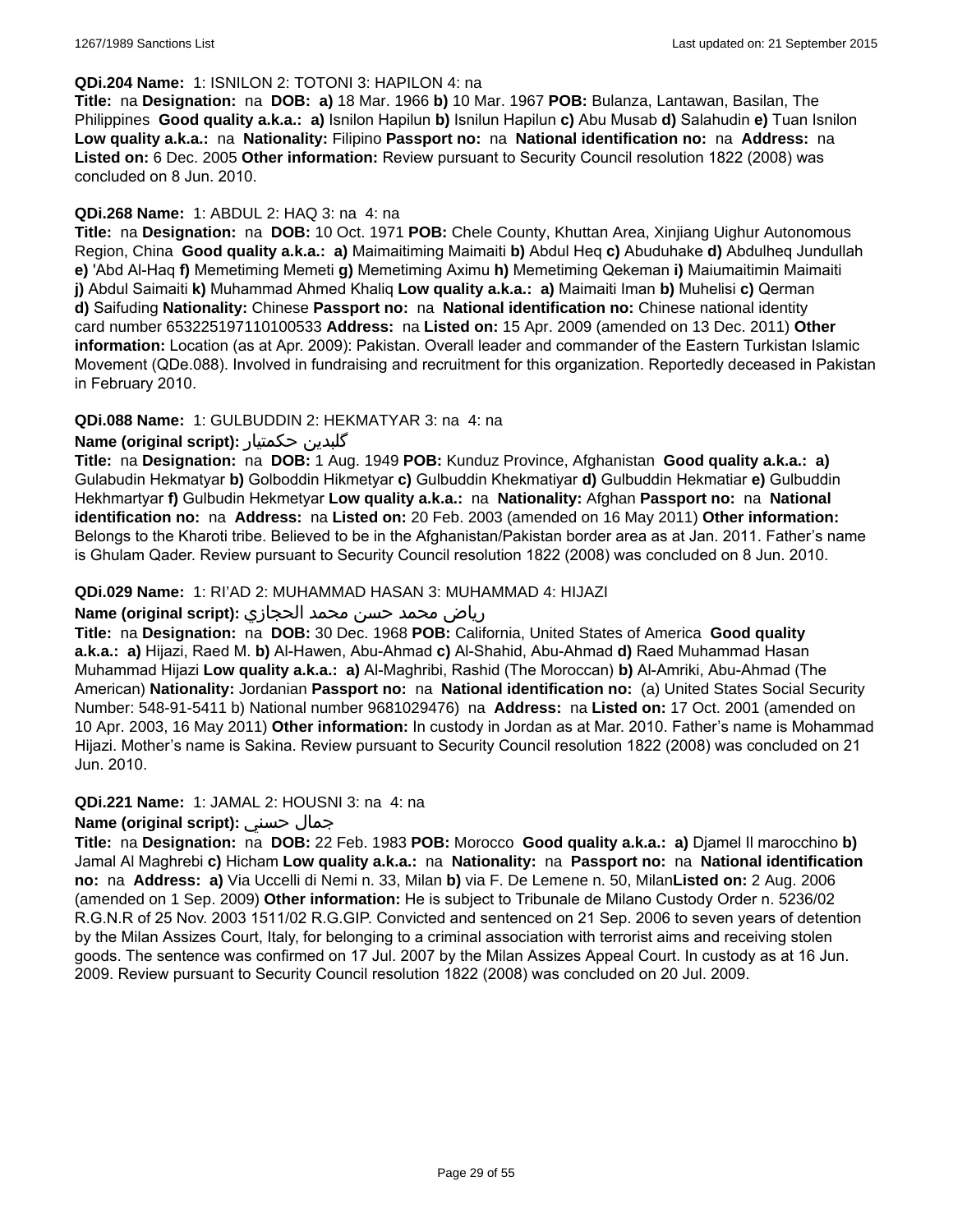#### **QDi.010 Name:** 1: ZAYN 2: AL-ABIDIN 3: MUHAMMAD 4: HUSSEIN

#### زين العابدين محمد حسين **:(script original (Name**

**Title:** na **Designation:** na **DOB:** 12 Mar. 1971 **POB:** Riyadh, Saudi Arabia **Good quality a.k.a.: a)** Abd Al-Hadi Al-Wahab **b)** Zain Al-Abidin Muhammad Husain **c)** Zayn Al-Abidin Muhammad Husayn **d)** Zeinulabideen Muhammed Husein Abu Zubeidah **Low quality a.k.a.: a)** Abu Zubaydah **b)** Abu Zubaida **c)** Tariq Hani **Nationality:** Palestinian **Passport no:** na **National identification no:** na **Address:** na **Listed on:** 25 Jan. 2001 (amended on 10 Apr. 2003, 25 Jul. 2006, 23 Apr. 2007, 18 Jul. 2007, 27 Jul. 2007, 17 Jul. 2009, 16 Dec. 2010) **Other information:** Close associate of Usama bin Laden (deceased) and facilitator of terrorist travel. In custody of the United States of America as at Jul. 2007. Review pursuant to Security Council resolution 1822 (2008) was concluded on 21 Jun. 2010.

#### **QDi.067 Name:** 1: MOSTAFA 2: KAMEL 3: MOSTAFA 4: IBRAHIM

#### مصطفى كمال مصطفى ابراهيم **:Name (original script**)

**Title:** na **Designation:** na **DOB:** 15 Apr. 1958 **POB:** Alexandria, Egypt **Good quality a.k.a.: a)** Mustafa Kamel Mustafa **b)** Adam Ramsey Eaman **c)** Kamel Mustapha Mustapha **d)** Mustapha Kamel Mustapha **e)** Abu Hamza **f)** Mostafa Kamel Mostafa **Low quality a.k.a.: a)** Abu Hamza Al-Masri **b)** Abu Hamza **c)** Abu Hamza Al-Misri **Nationality:** British **Passport no:** na **National identification no:** na **Address:** United States of America **Listed on:** 24 Apr. 2002 (amended on 26 Nov. 2004, 25 Jul. 2006, 14 Mar. 2008, 21 Oct. 2010, 4 Aug. 2014) **Other information:** Extradited from the United Kingdom to the United States of America on 5 Oct. 2012. Convicted on terrorism charges by a court in the United States of America in May 2014. Review pursuant to Security Council resolution 1822 (2008) was concluded on 22 Apr. 2010.

#### **QDi.308 Name:** 1: ZAFAR 2: IQBAL 3: na 4: na

**Title:** na **Designation:** na **DOB:** 4 Oct. 1953 **POB:** na **Good quality a.k.a.: a)** Zaffer Iqbal **b)** Malik Zafar Iqbal Shehbaz **c)** Malik Zafar Iqbal Shahbaz **d)** Malik Zafar Iqbal **Low quality a.k.a.: a)** Zafar Iqbal Chaudhry **b)** Muhammad Zafar Iqbal **Nationality:** Pakistani **Passport no:** (Passport number DG5149481, issued on 22 Aug. 2006, expired on 21 Aug. 2011, passport booklet number A2815665) **National identification no:** (National identification number 35202- 4135948-7 b) Alternate national identification number 29553654234) na **Address:** Masjid al-Qadesia, 4 Lake Road, Lahore, Pakistan **Listed on:** 14 Mar. 2012 **Other information:** Senior leader and co-founder of Lashkar-e-Tayyiba (QDi.118) (LeT) who has held various senior leader positions in LeT and its front organization, Jamaat-ud-Dawa (JUD) (listed as an alias of LeT). As of 2010, in charge of LeT/JUD finance department, director of its education department and president of its medical wing. Other title: Professor.

#### **QDi.087 Name:** 1: NURJAMAN 2: RIDUAN 3: ISAMUDDIN 4: na

**Title:** na **Designation:** na **DOB:** 4 Apr. 1964 **POB:** Cianjur, West Java, Indonesia **Good quality a.k.a.: a)** Hambali **b)** Nurjaman **c)** Isomuddin, Nurjaman Riduan **d)** Hambali Bin Ending **e)** Encep Nurjaman (birth name) **f)** Hambali Ending Hambali **g)** Isamuddin Riduan **h)** Isamudin Ridwan **Low quality a.k.a.:** na **Nationality:** Indonesian **Passport no:** na **National identification no:** na **Address:** na **Listed on:** 28 Jan. 2003 (amended on 2 Jul. 2007, 27 Jul. 2007, 16 May 2011) **Other information:** Senior leader of Jemaah Islamiyah (QDe.092). Brother of Gun Gun Rusman Gunawan (QDi.218). In custody of the United States of America, as of July 2007. Review pursuant to Security Council resolution 1822 (2008) was concluded on 13 Apr. 2010.

#### **QDi.321 Name:** 1: MALIK 2: MUHAMMAD 3: ISHAQ 4: na

## مالک محمد اسحاق **:(Name (original script**

**Title:** na **Designation:** na **DOB:** Approximately 1959 **POB:** Rahim Yar Khan, Punjab Province, Pakistan **Good quality a.k.a.:** Malik Ishaq **Low quality a.k.a.:** na **Nationality:** Pakistani **Passport no:** na **National identification no:** na **Address:** Pakistan **Listed on:** 14 Mar. 2014 **Other information:** One of the founders and a current leader of Lashkar i Jhangvi (LJ) (QDe.096). Physical description: heavy build with black eye colour, black hair colour and medium brown complexion with a heavy black beard. Photo available for inclusion in the INTERPOL-UN Security Council Special Notice.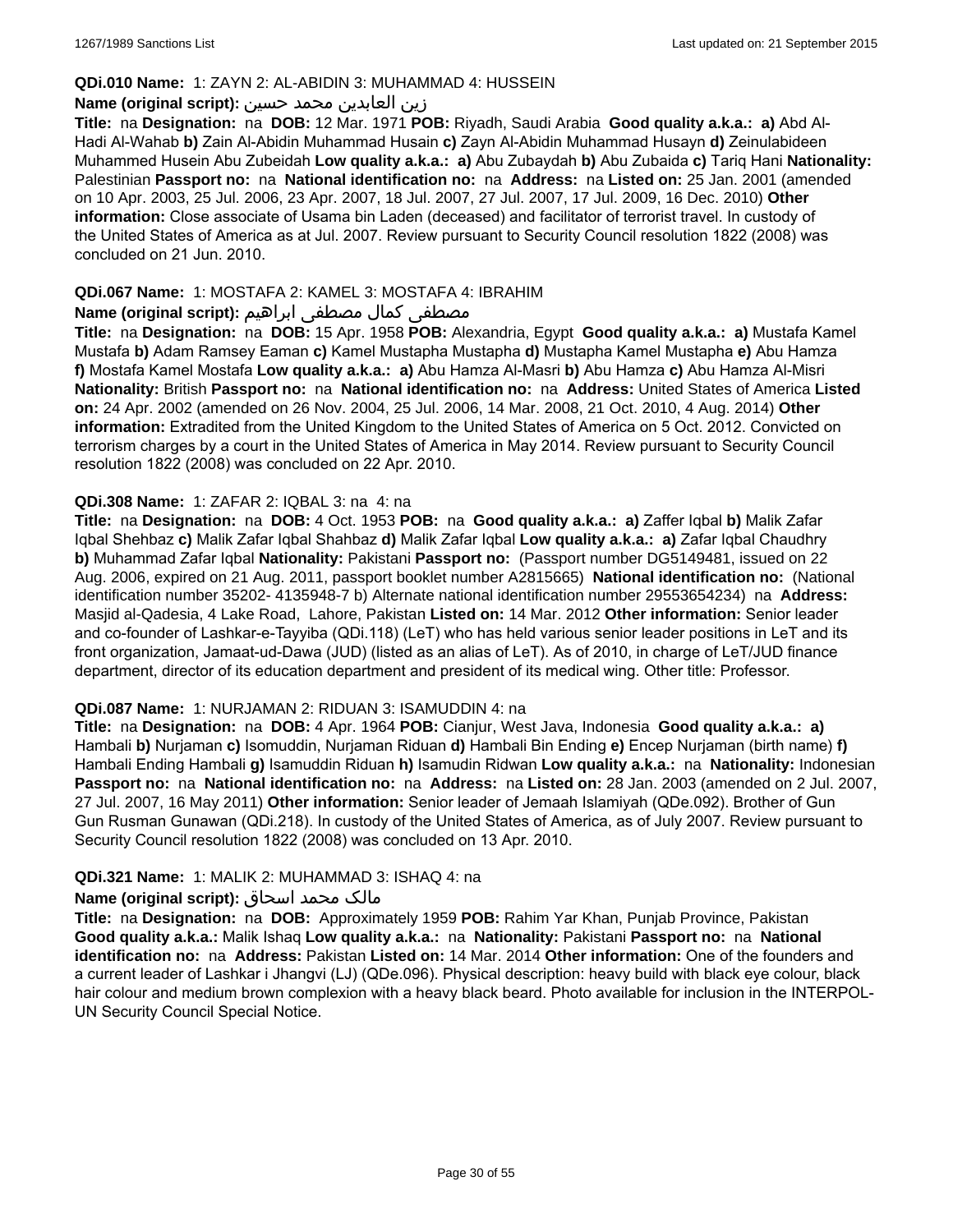#### **QDi.180 Name:** 1: KHADAFI 2: ABUBAKAR 3: JANJALANI 4: na

**Title:** na **Designation:** na **DOB:** 3 Mar. 1975 **POB:** Isabela, Basilan, Philippines **Good quality a.k.a.: a)** Khadafy Janjalani **b)** Khaddafy Abubakar Janjalani **c)** Abu Muktar **Low quality a.k.a.:** na **Nationality:** Filipino **Passport no:** na **National identification no:** na **Address:** na **Listed on:** 22 Dec. 2004 (amended on 23 Feb. 2009) **Other information:** Reportedly deceased in 2006. Review pursuant to Security Council resolution 1822 (2008) was concluded on 29 Jul. 2010.

#### **QDi.099 Name:** 1: KHALIL 2: BEN AHMED 3: BEN MOHAMED 4: JARRAYA

#### خليل بن احمد بن محمد جراية **:(script original (Name**

**Title:** na **Designation:** na **DOB:** 8 Feb. 1969 **POB:** Sfax, Tunisia **Good quality a.k.a.: a)** Khalil Yarraya **b)** Ben Narvan Abdel Aziz, born 15 Aug. 1970 in Sereka (former Yugoslavia) **c)** Abdel Aziz Ben Narvan, born 15 Aug. 1970 in Sereka (former Yugoslavia) **Low quality a.k.a.: a)** Amro **b)** Omar **c)** Amrou **d)** Amr **Nationality:** Tunisian **Passport no:** Tunisian number K989895, issued on 26 Jul. 1995 ( in Genoa, Italy, expired on 25 Jul. 2000) **National identification no:** na **Address:** Nuoro, Italy **Listed on:** 25 Jun. 2003 (amended on 26 Nov. 2004, 20 Dec. 2005, 17 Oct. 2007, 16 Sep. 2008, 24 Mar. 2009, 10 Aug. 2009, 6 Aug. 2010) **Other information:** Detained in Italy since 9 Aug. 2008 for his implication in a case related to terrorism. Review pursuant to Security Council resolution 1822 (2008) was concluded on 15 Jun. 2010.

#### **QDi.114 Name:** 1: SALIM Y SALAMUDDIN 2: JULKIPLI 3: na 4: na

**Title:** na **Designation:** na **DOB:** 20 Jun. 1967 **POB:** Tulay, Jolo Sulu, Philippines **Good quality a.k.a.: a)** Kipli Sali **b)** Julkipli Salim **Low quality a.k.a.:** na **Nationality:** Filipino **Passport no:** na **National identification no:** na **Address:** na **Listed on:** 9 Sep. 2003 (amended on 23 Feb. 2009, 13 Dec. 2011) **Other information:** In detention in the Philippines as at May 2011. Review pursuant to Security Council resolution 1822 (2008) was concluded on 25 May 2010.

#### **QDi.072 Name:** 1: MEHDI 2: BEN MOHAMED 3: BEN MOHAMED 4: KAMMOUN

#### المهدي بن محمد بن محمد كمون **:(script original (Name**

**Title:** na **Designation:** na **DOB:** 3 Apr. 1968 **POB:** Tunis, Tunisia **Good quality a.k.a.:** na **Low quality a.k.a.:** Salmane **Nationality:** Tunisian **Passport no:** (Tunisian passport number M307707, issued on 12 Apr. 2000, expired on 11 Apr. 2005) **National identification no:** na **Address:** Via Masina Number 7, Milan, Italy **Listed on:** 3 Sep. 2002 (amended on 20 Dec. 2005, 7 Jun. 2007, 23 Dec. 2010) **Other information:** Italian Fiscal Code: KMMMHD68D03Z352N. Deported from Italy to Tunisia on 22 July 2005. Serving an eight-year prison term in Tunisia for membership of a terrorist organization abroad as at Jan. 2010. Review pursuant to Security Council resolution 1822 (2008) was concluded on 21 Jun. 2010.

#### **QDi.302 Name:** 1: MEVLÜT 2: KAR 3: na 4: na

**Title:** na **Designation:** na **DOB:** 25 Dec. 1978 **POB:** Ludwigshafen, Germany **Good quality a.k.a.:** Mevluet Kar **Low quality a.k.a.: a)** Abu Obaidah **b)** Obeidah Al Turki **c)** Al-Turki **d)** Al Turki Kyosev **e)** Yanal Yusov **f)** Abu Udejf el-Turki **g)** Abu Obejd el-Turki **h)** Abdurrahman Almanci **Nationality:** Turkish **Passport no:** Turkish passport number TR-M842033, issued in Mainz, Germany (by the Turkish Consulate General, issued on 2 May 2002, expired on 24 Jul. 2007) **National identification no:** na **Address:** Güngören Merkez Mahallesi Toros Sokak 6/5, Istanbul, Turkey (previous as at Aug. 2009) **Listed on:** 25 Jan. 2012 **Other information:** Associated with Islamic Jihad Group (QDe.119). Arrest warrant issued by the investigating judge of the German Federal Court of Justice on 17 Aug. 2009.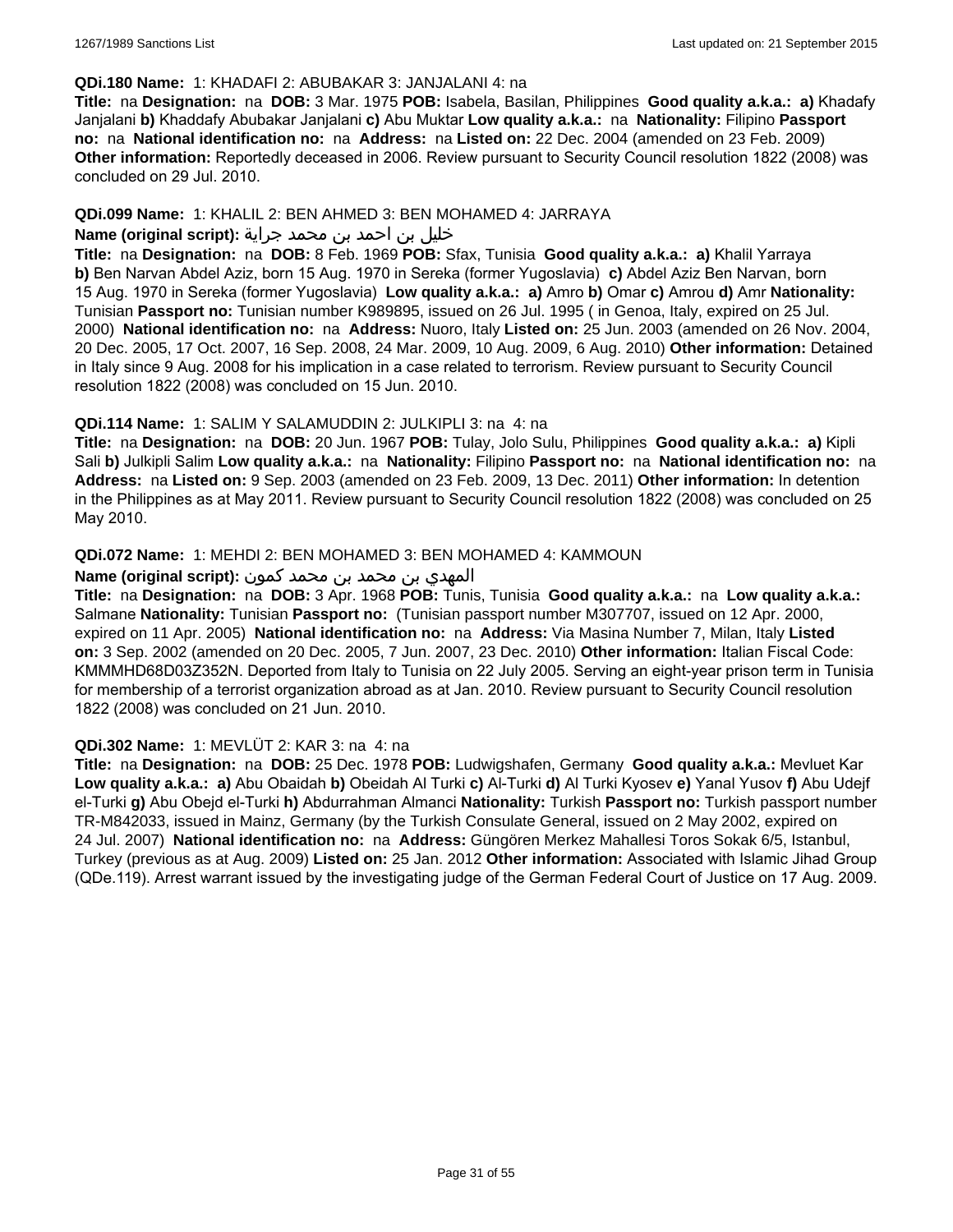#### **QDi.135 Name:** 1: DAWOOD 2: IBRAHIM 3: KASKAR 4: na

**Title:** Sheikh **Designation:** na **DOB:** 26 Dec. 1955 **POB: a)** Bombai **b)** Ratnagiri, India **Good quality a.k.a.: a)** Dawood Ebrahim **b)** Sheikh Dawood Hassan **c)** Abdul Hamid Abdul Aziz **d)** Anis Ibrahim **e)** Aziz Dilip **f)** Daud Hasan Shaikh Ibrahim Kaskar **g)** Daud Ibrahim Memon Kaskar **h)** Dawood Hasan Ibrahim Kaskar **i)** Dawood Ibrahim Memon **j)** Dawood Sabri **k)** Kaskar Dawood Hasan **l)** Shaikh Mohd Ismail Abdul Rehman **m)** Dowood Hassan Shaikh Ibrahim **Low quality a.k.a.: a)** Ibrahim Shaikh Mohd Anis **b)** Shaikh Ismail Abdul **c)** Hizrat **Nationality:** Indian **Passport no: a)** Indian number A-333602, issued on 4 Jun. 1985, issued in Bombay, India (passport subsequently revoked by the Government of India) **b)** Indian number M110522, issued on 13 Nov. 1978, issued in Bombay **c)** Indian number R841697, issued on 26 Nov. 1981, issued in Bombay **d)** Indian number F823692 (JEDDAH) issued by CGI in Jeddah, issued on 2 Sep. 1989 **e)** Indian number A501801 (BOMBAY), issued on 26 Jul. 1985 **f)** Indian number K560098 (BOMBAY), issued on 30 Jul. 1975 **g)** Passport number V57865 (BOMBAY), issued on 3 Oct. 1983 **h)** Passport number P537849 (BOMBAY), issued on 30 Jul. 1979 **i)** Passport number A717288 (MISUSE), issued on 18 Aug. 1985, issued in Dubai **j)** Pakistani number G866537 (MISUSE), issued on 12 Aug. 1991, issued in Rawalpindi **k)** Passport number C-267185 ( issued in Karachi in Jul.1996) **l)** Passport number H-123259 ( issued in Rawalpindi in Jul. 2001) **m)** Passport number G-869537 ( issued in Rawalpindi) **n)** Passport number KC-285901 **National identification no:** na **Address: a)** Karachi, Pakistan ( White House, Near Saudi Mosque, Clifton) **b)** (House Nu 37 - 30th Street - defence, Housing Authority Karachi Pakistan) **c)** (Palatial bungalow in the hilly area of Noorabad in Karachi) **d)** (Property at Margalla Raod F 6/2 Street no. 22, House number 29 in Karachi) **Listed on:** 3 Nov. 2003 (amended on 21 Mar. 2006, 25 Jul. 2006, 2 Jul. 2007, 11 Mar. 2010) **Other information:** International arrest warrant issued by the Government of India. Review pursuant to Security Council resolution 1822 (2008) was concluded on 20 May 2010.

#### **QDi.002 Name:** 1: AMIN 2: MUHAMMAD 3: UL HAQ 4: SAAM KHAN

**Title:** na **Designation:** na **DOB:** 1960 **POB:** Nangarhar Province, Afghanistan **Good quality a.k.a.: a)** Al-Haq, Amin **b)** Amin, Muhammad **Low quality a.k.a.: a)** Dr. Amin **b)** Ul-Haq, Dr. Amin **Nationality:** Afghan **Passport no:** na **National identification no:** na **Address:** na **Listed on:** 25 Jan. 2001 (amended on 18 Jul. 2007, 16 Dec. 2010) **Other information:** Security coordinator for Usama bin Laden (deceased). Repatriated to Afghanistan in February 2006. Review pursuant to Security Council resolution 1822 (2008) was concluded on 15 Jun. 2010.

## **QDi.306 Name:** 1: MUSTAFA 2: HAJJI 3: MUHAMMAD 4: KHAN

#### مصطفى حجي محمد خان **:Name (original script)**

**Title:** na **Designation:** na **DOB: a)** (Between Aug. and Sep. 1977) **b)** 1976 **POB: a)** Al-Madinah, Saudi Arabia **b)** Sangrar, Sindh Province, Pakistan **Good quality a.k.a.: a)** غول حسن) Hassan Ghul; Hassan Gul; Hasan Gul) **b)** Khalid Mahmud **Low quality a.k.a.: a)** Ahmad Shahji **b)** Mustafa Muhammad **c)** Abu Gharib al-Madani **d)** شيماء أبو (Abu-Shaima; Abu- Shayma) **Nationality: a)** Pakistani **b)** Saudi Arabian **Passport no:** na **National identification no:** na **Address:** na **Listed on:** 14 Mar. 2012 **Other information:** Al-Qaida (QDe.004) facilitator, courier and operative. As of 2010, facilitated activities for senior Pakistan-based Al-Qaida operatives.

#### **QDi.336 Name:** 1: ANAS 2: HASAN 3: KHATTAB 4: na

**Title:** na **Designation:** na **DOB:** 7 Apr. 1986 **POB:** Damascus, Syrian Arab Republic **Good quality a.k.a.:** Samir Ahmed al-Khayat **Low quality a.k.a.: a)** Hani **b)** Abu Hamzah **c)** Abu-Ahmad Hadud **Nationality:** na **Passport no:** na **National identification no:** na **Address:** na **Listed on:** 23 Sep. 2014 **Other information:** Administrative amir of Al-Nusrah Front for the People of the Levant (QDe.137).

#### **QDi.340 Name:** 1: EMILIE 2: KONIG 3: na 4: na

**Title:** na **Designation:** na **DOB:** 9 Dec. 1984 **POB:** Ploemeur, France **Good quality a.k.a.:** na **Low quality a.k.a.:** na **Nationality:** French **Passport no:** na **National identification no:** na **Address:** Syrian Arab Republic (located in since 2013) **Listed on:** 23 Sep. 2014 **Other information:** French terrorist fighter who travelled to Syria and joined Islamic State in Iraq and the Levant, listed as Al-Qaida in Iraq (AQI) (QDe.115). Active in radicalizing and propagating Al-Qaida's (QDe.004) ideology through the Internet. Incites violent activities against France.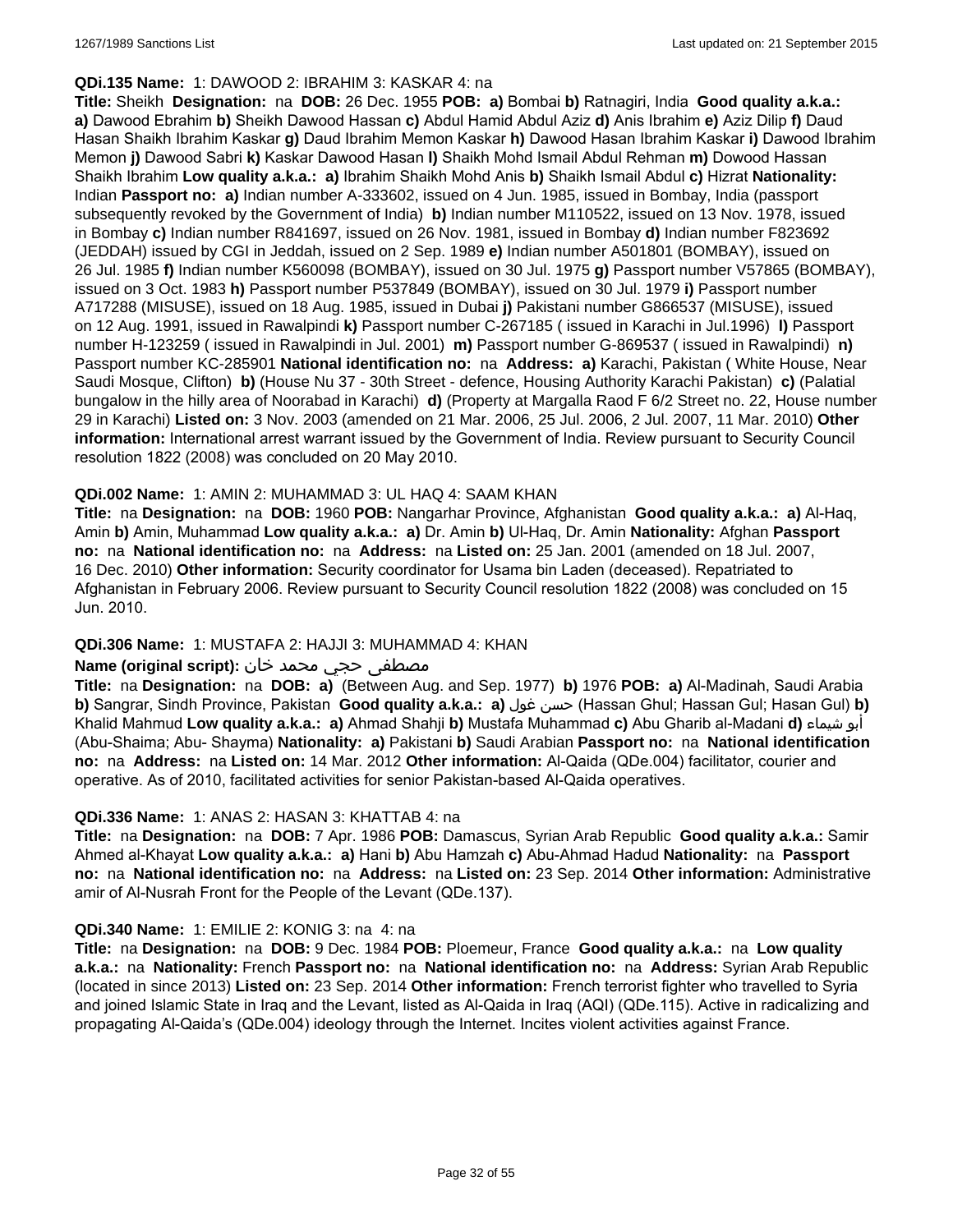## **QDi.190 Name:** 1: ABDELKADER 2: LAAGOUB 3: na 4: na

#### عبد القادر لاغوب **:(script original (Name**

**Title:** na **Designation:** na **DOB:** 23 Apr. 1966 **POB:** Casablanca, Morocco **Good quality a.k.a.:** na **Low quality a.k.a.:** Rachid **Nationality:** Moroccan **Passport no:** (Moroccan passport number D-379312) **National identification no:** (Moroccan national identity card DE- 473900) na **Address:** Number 4, Via Europa, Paderno Ponchielli, Cremona, Italy **Listed on:** 29 Jul. 2005 (amended on 21 Dec. 2007, 13 Dec. 2011) **Other information:** Italian Fiscal code: LGBBLK66D23Z330U. Father's name is Mamoune Mohamed. Mother's name is Fatna Ahmed. Review pursuant to Security Council resolution 1822 (2008) was concluded on 8 Jun. 2010.

#### **QDi.319 Name:** 1: MOHAMED 2: LAHBOUS 3: na 4: na

#### **Name (original script):** لحبوس محمد

**Title:** na **Designation:** na **DOB:** 1978 **POB:** Mali **Good quality a.k.a.: a)** Mohamed Ennouini **b)** Hassan **c)** Hocine **Low quality a.k.a.:** na **Nationality:** Malian **Passport no:** na **National identification no:** na **Address:** Mali **Listed on:** 24 Oct. 2013 **Other information:** Member of the Mouvement pour l'Unification et le Jihad en Afrique de l'Ouest (MUJAO) (QDe.134).

#### **QDi.062 Name:** 1: MOHAMED 2: LAKHAL 3: na 4: na

## **Name (original script):** لكحل محمد

**Title:** na **Designation:** na **DOB:** 5 Feb. 1970 **POB:** Tunis, Tunisia **Good quality a.k.a.: a)** Lased Ben Heni, born 5 Feb. 1969 in Tripoli, Libyan Arab Jamahiriya **b)** Al-As'ad Ben Hani, born 5 Feb. 1969 in Tripoli, Libyan Arab Jamahiriya **c)** Mohamed Ben Belgacem Awani **d)** Mohamed Aouani, born 5 Feb. 1970 in Tunis, Tunisia (formerly listed as) **Low quality a.k.a.: a)** Mohamed Abu Abda **b)** Abu Obeida **Nationality:** Tunisian **Passport no:** na **National identification no:** (Tunisian national identity number W374031, issued on 11 Apr. 2011) na **Address:**  na **Listed on:** 24 Apr. 2002 (amended on 26 Nov. 2004, 9 Sep. 2005, 31 Jul. 2006, 23 Dec. 2010, 24 Nov. 2014) **Other information:** Professor of Chemistry. Deported from Italy to Tunisia on 27 Aug. 2006. Legally changed family name from Aouani to Lakhal in 2014. Review pursuant to Security Council resolution 1822 (2008) was concluded on 22 Apr. 2010.

#### **QDi.264 Name:** 1: ZAKI-UR-REHMAN 2: LAKHVI 3: na 4: na

**Title:** na **Designation:** na **DOB:** 30 Dec. 1960 **POB:** Okara, Pakistan **Good quality a.k.a.: a)** Zakir Rehman Lakvi **b)** Zaki Ur-Rehman Lakvi **c)** Kaki Ur-Rehman **d)** Zakir Rehman **e)** Abu Waheed Irshad Ahmad Arshad **Low quality a.k.a.:** Chachajee **Nationality:** Pakistani **Passport no:** na **National identification no:** Pakistani 61101-9618232-1 **Address: a)** Barahkoh, P.O. DO, Tehsil and District Islamabad, Pakistan (location as at May 2008) **b)** Chak No. 18/IL, Rinala Khurd, Tehsil Rinala Khurd, District Okara, Pakistan (previous location) **Listed on:** 10 Dec. 2008 **Other information:** Chief of operations of Lashkar-e-Tayyiba (listed under permanent reference number QDe.118).

#### **QDi.247 Name:** 1: RUBEN 2: PESTANO 3: LAVILLA, JR 4: na

**Title:** Sheik **Designation:** na **DOB:** 4 Oct. 1972 **POB:** Sitio Banga Maiti, Barangay Tranghawan, Lambunao, Iloilo, Philippines **Good quality a.k.a.: a)** Reuben Lavilla **b)** Sheik Omar **c)** Mile D Lavilla **d)** Reymund Lavilla **e)** Ramo Lavilla **f)** Mike de Lavilla **g)** Abdullah Muddaris **h)** Ali Omar **i)** Omar Lavilla **j)** Omar Labella **Low quality a.k.a.: a)** So **b)** Eso **c)** Junjun **Nationality:** Filipino **Passport no: a)** Filipino number MM611523 (2004) **b)** Filipino number EE947317 (2000-2001) **c)** Filipino number P421967 (1995-1997) **National identification no:** na **Address:** 10th Avenue, Caloocan City, Philippines **Listed on:** 4 Jun. 2008 (amended on 16 Sep. 2008, 13 Dec. 2011) **Other information:** Spiritual leader of the Rajah Solaiman Movement (QDe.128). Associated with Khadafi Abubakar Janjalani (QDi.180). In detention in the Philippines as of May 2011. Review pursuant to Security Council resolution 1822 (2008) was concluded on 13 May 2010.

## **QDi.155 Name:** 1: DJAMEL 2: LOUNICI 3: na 4: na

## **Name (original script):** لونيسي جمال

**Title:** na **Designation:** na **DOB:** 1 Feb. 1962 **POB:** Algiers, Algeria **Good quality a.k.a.:** Jamal Lounici **Low quality a.k.a.:** na **Nationality:** Algerian **Passport no:** na **National identification no:** na **Address:** Algeria **Listed on:** 16 Jan. 2004 (amended on 7 Apr. 2008, 2 Dec. 2008, 30 Jan. 2009, 16 May 2011) **Other information:** Father's name is Abdelkader. Mother's name is Johra Birouh. Returned from Italy to Algeria where he resides since Nov. 2008. Son in law of Othman Deramchi (QDi.164). Review pursuant to Security Council resolution 1822 (2008) was concluded on 27 Jul. 2010.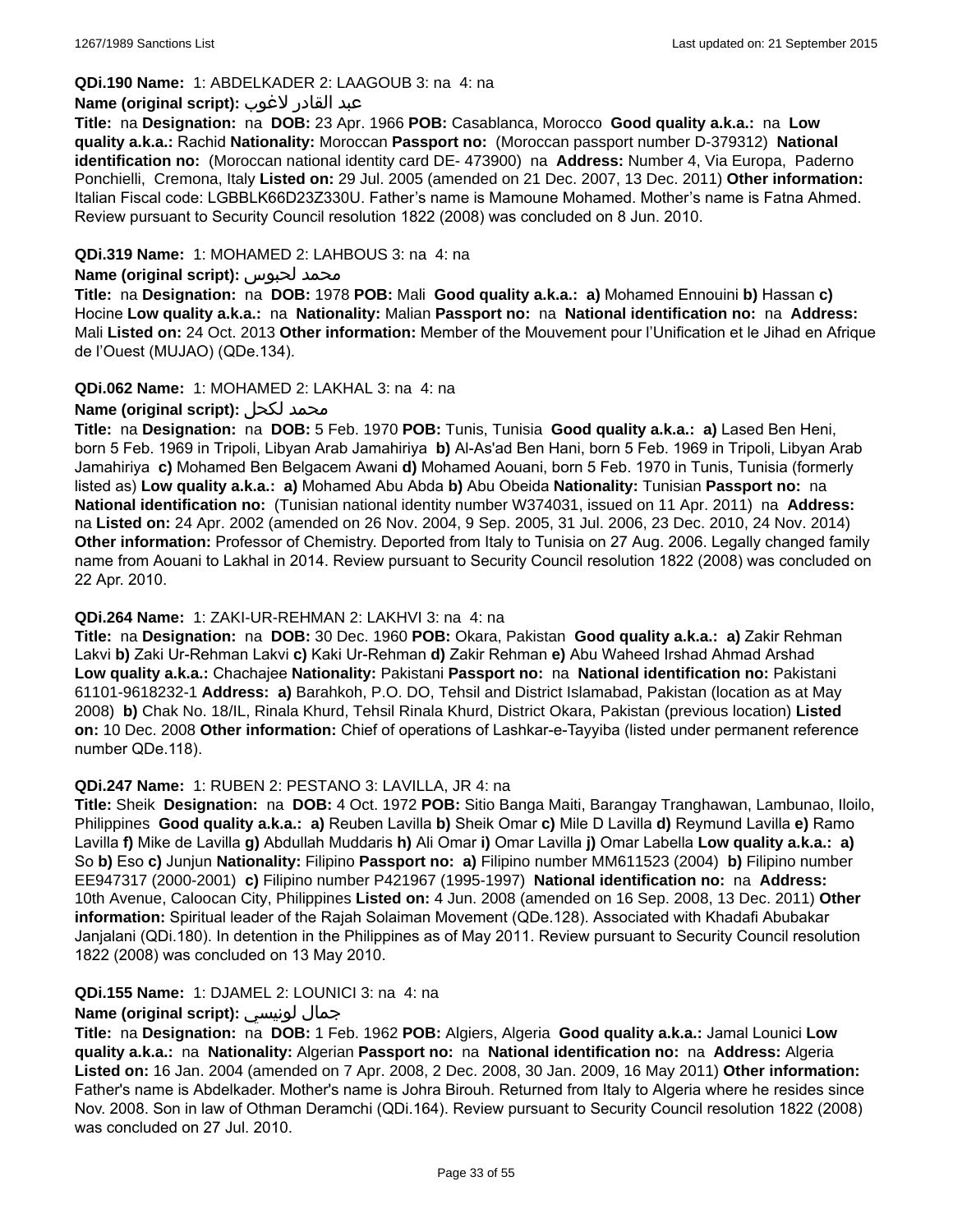#### **QDi.206 Name:** 1: IBRAHIM 2: MOHAMED KHALIL 3: na 4: na

#### ابراهيم محمد خليل **:(script original (Name**

**Title:** na **Designation:** na **DOB:** 2 Jul. 1975 **POB:** Day Az-Zawr, Syria **Good quality a.k.a.: a)** Khalil Ibrahim Jassem, born 2 May 1972 in Baghdad, Iraq **b)** Khalil Ibrahim Mohammad, born 3 Jul. 1975 in Mosul, Iraq **c)** Khalil Ibrahim Al Zafiri (born 1972) **d)** Khalil, born 2 May 1975 **Low quality a.k.a.:** na **Nationality:** Syrian **Passport no:** (Temporary suspension of deportation No. T04338017 issued by Alien's Office of the City of Mainz, expired on 8 May 2013) **National identification no:** na **Address:** Refugee shelter Alte Ziegelei, Mainz, 55128, Germany **Listed on:** 6 Dec. 2005 (amended on 25 Jan. 2010, 13 Dec. 2011, 6 Aug. 2013) **Other information:** Sentenced to 7 years of imprisonment in Germany on 6 Dec. 2007. Released on 30 December 2012. Review pursuant to Security Council resolution 1822 (2008) was concluded on 5 Oct. 2009.

#### **QDi.202 Name:** 1: MAZEN 2: SALAH 3: MOHAMMED 4: na

#### مازن صلاح محمد **:Name (original script)**

**Title:** na **Designation:** na **DOB:** 18 May 1981 **POB:** Arbil, Iraq **Good quality a.k.a.: a)** Mazen Ali Hussein, born 1 Jan. 1982 in Baghdad, Iraq **b)** Issa Salah Muhamad, born 1 Jan. 1980 **Low quality a.k.a.:** na **Nationality:** Iraqi **Passport no:** (German travel document ("Reiseausweis") A 0144378 (revoked as at Sep. 2012)) **National identification no:** na **Address:** 94051 Hauzenberg, Germany **Listed on:** 6 Dec. 2005 (amended on 21 Oct. 2008, 13 Dec. 2011, 15 Nov. 2012) **Other information:** Member of Ansar Al-Islam (QDe.098). Released from custody in Germany on 18 May 2012. Review pursuant to Security Council resolution 1822 (2008) was concluded on 30 Jul. 2009.

#### **QDi.126 Name:** 1: YUNOS 2: UMPARA 3: MOKLIS 4: na

**Title:** na **Designation:** na **DOB:** 7 Jul. 1966 **POB:** Lanao del Sur, the Philippines **Good quality a.k.a.: a)** Muklis Yunos **b)** Mukhlis Yunos (previously listed as) **c)** Saifullah Mukhlis Yunos **d)** Saifulla Moklis Yunos **Low quality a.k.a.:** Hadji Onos **Nationality:** Filipino **Passport no:** na **National identification no:** na **Address:** Philippines**Listed on:** 9 Sep. 2003 (amended on 9 Sep. 2005, 23 Feb. 2009, 3 Jun. 2009, 16 May 2011) **Other information:** Sentenced to life without parole in the Philippines on 23 Jan. 2009 for his involvement in the bombings of 30 Dec. 2000 in Manila, the Philippines. Review pursuant to Security Council resolution 1822 (2008) was concluded on 25 May 2010.

## **QDi.147 Name:** 1: MOHAMED 2: AMIN 3: MOSTAFA 4: na

## محمد أمين مصطفى :**Name (original script)**

**Title:** na **Designation:** na **DOB:** 11 Oct. 1975 **POB:** Kirkuk, Iraq **Good quality a.k.a.:** na **Low quality a.k.a.:**  na **Nationality:** na **Passport no:** na **National identification no:** na **Address:** Via della Martinella 132, Parma, Italy ( Domicile) **Listed on:** 12 Nov. 2003 (amended on 9 Sep. 2005, 7 Jun. 2007, 16 May 2011) **Other information:** Under administrative control measure in Italy scheduled to expire on 15 Jan. 2012. Review pursuant to Security Council resolution 1822 (2008) was concluded on 21 Jun. 2010.

#### **QDi.129 Name:** 1: DJAMEL 2: MOUSTFA 3: na 4: na

## **Name (original script):** مصطفى جمال

**Title:** na **Designation:** na **DOB:** 28 Sep. 1973 **POB:** Tiaret, Algeria **Good quality a.k.a.: a)** Kalad Belkasam, born 31 Dec. 1979 **b)** Mostafa Djamel, born 31 Dec. 1979 in Maskara, Algeria **c)** Mostefa Djamel, born 26 Sep. 1973 in Mahdia, Algeria **d)** Mustafa Djamel, born 31 Dec. 1979 in Mascara, Algeria **e)** Balkasam Kalad, born 26 Aug. 1973 in Algiers, Algeria **f)** Bekasam Kalad, born 26 Aug. 1973 in Algiers, Algeria **g)** Belkasam Kalad, born 26 Aug. 1973 in Algiers, Algeria **h)** Damel Mostafa, born 31 Dec. 1979 in Algiers, Algeria **i)** Djamal Mostafa, born 31 Dec. 1979 in Maskara, Algeria **j)** Djamal Mostafa, born 10 Jun. 1982 **k)** Djamel Mostafa, born 31 Dec. 1979 in Maskara, Algeria **l)** Djamel Mostafa, born 31 Dec. 1979 in Algiers, Algeria **m)** Fjamel Moustfa, born 28 Sep. 1973 in Tiaret, Algeria **n)** Djamel Mustafa, born 31 Dec. 1979 **o)** Ali Barkani, born 22 Aug. 1973 in Morocco **p)** Djamel Mustafa, born 31 Dec. 1979 in Mascara, Algeria **q)** Mustafa **Low quality a.k.a.:** na **Nationality:** Algerian **Passport no: a)** (Counterfeit Danish driving licence no. 20645897, made out to Ali Barkani, born on 22 Aug. 1973 in Morocco) **b)** (Algerian birth certificate, issued for Djamel Mostefa, born on 25 Sep. 1973 in Mehdia, Tiaret province, Algeria) **National identification no:** na **Address:** Algeria **Listed on:** 23 Sep. 2003 (amended on 7 Sep. 2007, 7 Apr. 2008, 25 Jan. 2010, 16 May 2011) **Other information:** Father's name is Djelalli Moustfa. Mother's name is Kadeja Mansore. Associated with Ismail Abdallah Sbaitan Shalabi (QDi.128), Mohamed Ghassan Ali Abu Dhess (QDi.130) and Aschraf Al-Dagma (QDi.132). Deported from Germany to Algeria in Sep. 2007. Review pursuant to Security Council resolution 1822 (2008) was concluded on 19 Oct. 2009.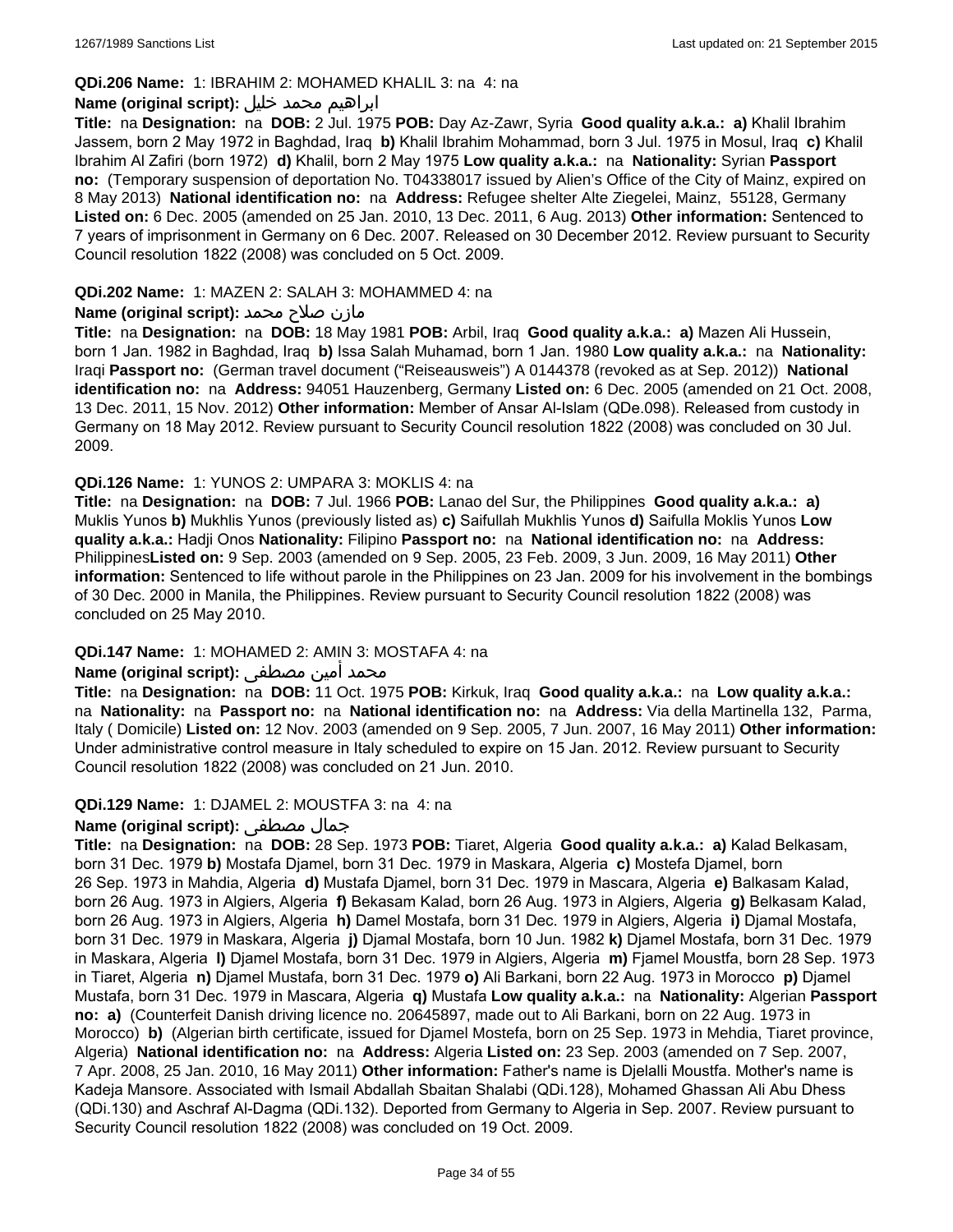#### **QDi.238 Name:** 1: MUBARAK 2: MUSHAKHAS 3: SANAD 4: MUBARAK AL-BATHALI

## مبارك مشخص سند مبارك البذالي **:Name (original script)**

**Title:** na **Designation:** na **DOB:** 1 Oct. 1961 **POB:** Kuwait **Good quality a.k.a.: a)** Mubarak Mishkhis Sanad Al-Bathali **b)** Mubarak Mishkhis Sanad Al-Badhali **c)** Mubarak Al-Bathali **d)** Mubarak Mishkhas Sanad Al-Bathali **e)** Mubarak Mishkhas Sanad Al-Bazali **f)** Mobarak Meshkhas Sanad Al-Bthaly **Low quality a.k.a.:** Abu Abdulrahman **Nationality:** Kuwaiti **Passport no: a)** Kuwaiti number 101856740, issued on 12 May 2005 ( and expired on 11 May 2007) **b)** Kuwaiti number 002955916 **National identification no:** Kuwaiti 261122400761 **Address:** Al-Salibekhat area, Kuwait ( residence as at Mar. 2009) **Listed on:** 16 Jan. 2008 (amended on 1 Jul. 2008, 23 Jul. 2008, 25 Jan. 2010) **Other information:** Review pursuant to Security Council resolution 1822 (2008) was concluded on 14 Sep. 2009.

#### **QDi.272 Name:** 1: MOHAMMED 2: YAHYA 3: MUJAHID 4: na

**Title:** na **Designation:** na **DOB:** 12 Mar. 1961 **POB:** Lahore, Punjab Province, Pakistan **Good quality a.k.a.:** Mohammad Yahya Aziz **Low quality a.k.a.:** na **Nationality:** Pakistani **Passport no:** na **National identification no:** Pakistani 35404-1577309-9 **Address:** na **Listed on:** 29 Jun. 2009 **Other information:** Associated with Lashkar-e-Tayyiba (QDe.118). In detention as at June 2009.

#### **QDi.119 Name:** 1: ARIS 2: MUNANDAR 3: na 4: na

**Title:** na **Designation:** na **DOB: a)** 1 Jan. 1971 **b)** Between 1962 and 1968 **POB:** Sambi, Boyolali, Java, Indonesia **Good quality a.k.a.:** na **Low quality a.k.a.:** na **Nationality:** na **Passport no:** na **National identification no:** na **Address:** na **Listed on:** 9 Sep. 2003 (amended on 9 Sep. 2005, 4 Oct. 2006) **Other information:** Review pursuant to Security Council resolution 1822 (2008) was concluded on 25 May 2010.

#### **QDi.120 Name:** 1: ABDUL HAKIM 2: MURAD 3: na 4: na

## عبد الحكيم مراد **:(script original (Name**

**Title:** na **Designation:** na **DOB:** 11 Apr. 1968 **POB:** Kuwait **Good quality a.k.a.: a)** Murad, Abdul Hakim Hasim **b)** Murad, Abdul Hakim Ali Hashim **c)** Murad, Abdul Hakim al Hashim **d)** Saeed Akman **e)** Saeed Ahmed **f)** Abdul Hakim Ali al-Hashem Murad **Low quality a.k.a.:** na **Nationality:** Pakistani **Passport no: a)** Pakistani passport number 665334 ( issued in Kuwait) **b)** Pakistani passport number 917739 ( issued in Pakistan on 8 Aug. 1991, expired on 7 Aug. 1996) **National identification no:** na **Address:** na **Listed on:** 9 Sep. 2003 (amended on 16 May 2011) **Other information:** Mother's name is Aminah Ahmad Sher al-Baloushi. In custody of the United States. Review pursuant to Security Council resolution 1822 (2008) was concluded on 25 May 2010.

## **QDi.196 Name:** 1: ALI 2: SAYYID 3: MUHAMED 4: MUSTAFA BAKRI

## علي السيد محمد مصطفى بكري **:(script original (Name**

**Title:** na **Designation:** na **DOB:** 18 Apr. 1966 **POB:** Beni-Suef, Egypt **Good quality a.k.a.: a)** Ali Salim **b)** Abd Al-Aziz al-Masri **Low quality a.k.a.:** na **Nationality:** Egyptian **Passport no:** na **National identification no:** na **Address:** na **Listed on:** 29 Sep. 2005 (amended on 13 Dec. 2011) **Other information:** Member of the Shura Council of Al-Qaida (QDe.004) and Egyptian Islamic Jihad (QDe.003). Review pursuant to Security Council resolution 1822 (2008) was concluded on 1 Jun. 2010.

## **QDi.280 Name:** 1: TAYEB 2: NAIL 3: na 4: na

#### **Name (original script):** نايل الطيب

**Title:** na **Designation:** na **DOB:** Approximately 1972 **POB:** Faidh El Batma, Djelfa, Algeria **Good quality a.k.a.: a)** Djaafar Abou Mohamed (محمد ابو جعفر(**b)** Abou Mouhadjir (مهاجر ابو(**c)** Mohamed Ould Ahmed Ould Ali (born in 1976) **Low quality a.k.a.:** na **Nationality:** Algerian **Passport no:** na **National identification no:** na **Address:** Mali **Listed on:** 22 Apr. 2010 (amended on 15 Apr. 2014) **Other information:** Convicted in absentia by Algerian tribunal on 28 Mar. 1996. Algerian international arrest warrant number 04/09 of 6 Jun. 2009 issued by the Tribunal of Sidi Mhamed, Algiers, Algeria. Algerian extradition request number 2307/09 of 3 Sep. 2009, presented to Malian authorities. Father's name was Benazouz Nail. Mother's name is Belkheiri Oum El Kheir. Member of The Organization of Al-Qaida in the Islamic Maghreb (QDe.014)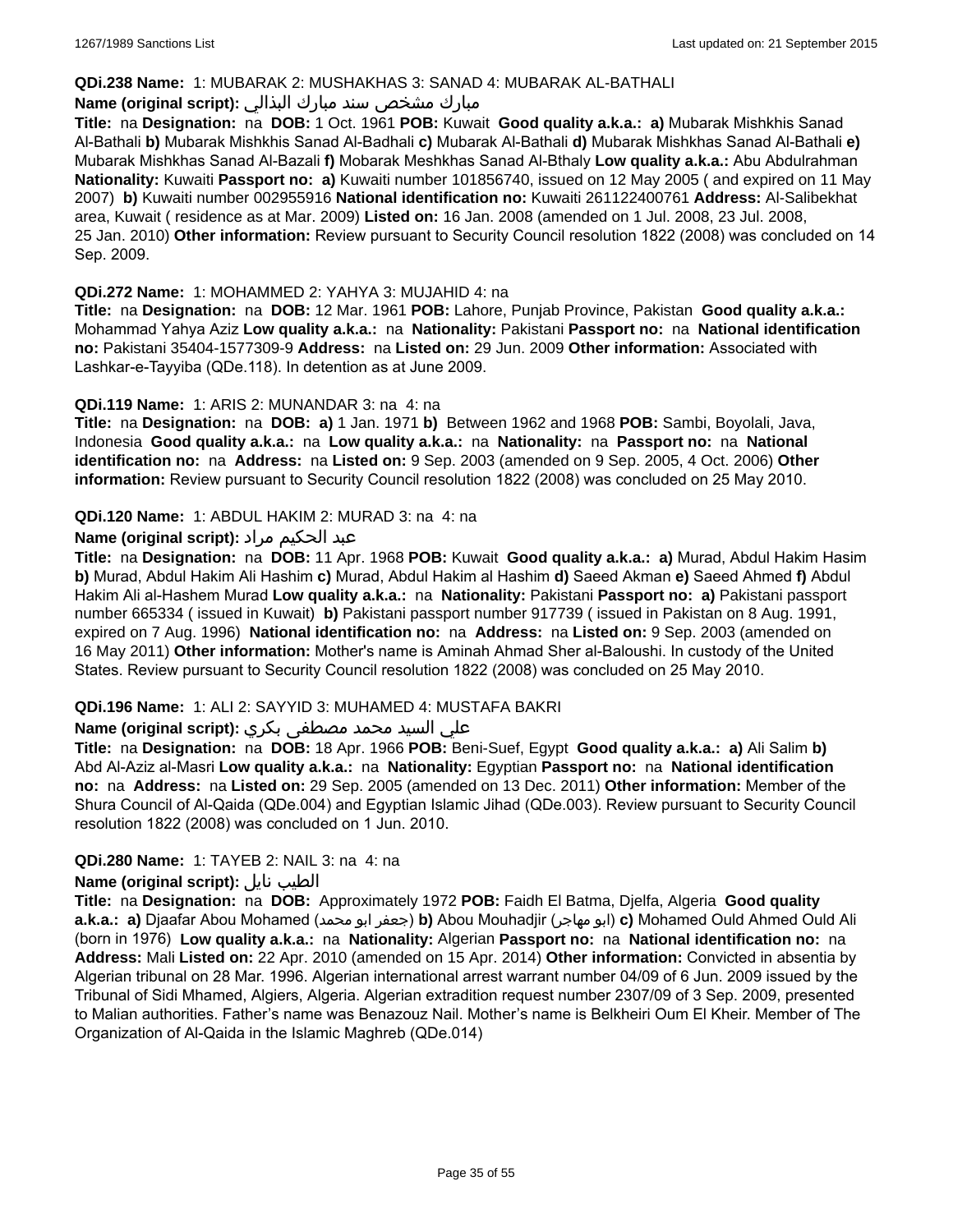#### **QDi.314 Name:** 1: ABDERRAHMANE 2: OULD EL AMAR 3: na 4: na

#### عبد الرحمن ولد العامر **:(script original (Name**

**Title:** na **Designation:** na **DOB:** Between 1977 and 1982 **POB:** Tabankort, Mali **Good quality a.k.a.: a)** Ahmed el Tilemsi **b)** Abderrahmane Ould el Amar Ould Sidahmed Loukbeiti **c)** Ahmad Ould Amar **Low quality a.k.a.:** na **Nationality:** Malian **Passport no:** na **National identification no:** na **Address: a)** Gao, Mali **b)** Tabankort, Mali **c)** In Khalil, Mali **d)** Al Moustarat, Mali **Listed on:** 22 Feb. 2013 **Other information:** Leader of the Mouvement pour l'Unification et le Jihad en Afrique de l'Ouest (MUJAO) (QDe.134). Member of The Organization of Al-Qaida in the Islamic Maghreb (QDe.014). Arrested in April 2005 in Mauritania, escaped from Nouakchott jail on 26 Apr. 2006. Re-arrested in Sep. 2008 in Mali and released on 15 Apr. 2009. Associated with Mokhtar Belmokhtar (QDi.136). Father's name is Leewemere.

## **QDi.315 Name:** 1: HAMADA 2: OULD MOHAMED EL KHAIRY 3: na 4: na

## حماده ولد محمد الخيري **:(script original (Name**

**Title:** na **Designation:** na **DOB:** 1970 **POB:** Nouakchott, Mauritania **Good quality a.k.a.: a)** Hamada Ould Mohamed Lemine Ould Mohamed el Khairy **b)** Ould Kheirou **c)** Hamad el Khairy **Low quality a.k.a.:** Abou QumQum **Nationality: a)** Mauritanian **b)** Malian **Passport no:** (Malian passport number A1447120, expired on 19 Oct. 2011) **National identification no:** na **Address:** Gao, Mali **Listed on:** 22 Feb. 2013 **Other information:** Leader of the Mouvement pour l'Unification et le Jihad en Afrique de l'Ouest (MUJAO) (QDe.134). Has provided logistical support to the Sahelian group Al Moulathamine, linked with the Organization of Al-Qaida in the Islamic Maghreb (QDe.014). International arrest warrant issued by Mauritania. Mother's name is Tijal Bint Mohamed Dadda.

**QDi.298 Name:** 1: ABD AL-RAHMAN 2: OULD MUHAMMAD AL-HUSAYN 3: OULD MUHAMMAD SALIM 4: na عبد الرحمن ولد محمد الحسين ولد محمد سليم **:(script original (Name**

**Title:** na **Designation:** na **DOB:** Approximately 1981 **POB:** Saudi Arabia **Good quality a.k.a.: a)** Abdarrahmane ould Mohamed el Houcein ould Mohamed Salem **b)** الموريتاني يونس شيخ) Yunis al-Mauritani; Younis al-Mauritani; Sheikh Yunis al-Mauritani; Shaykh Yunis the Mauritanian) **Low quality a.k.a.: a)** Salih the Mauritanian **b)** Mohamed Salem **c)** Youssef Ould Abdel Jelil **d)** El Hadj Ould Abdel Ghader **e)** Abdel Khader **f)** Abou Souleimane **g)** Chingheity **Nationality:** Mauritanian **Passport no:** na **National identification no:** na **Address:** na **Listed on:** 15 Sep. 2011 **Other information:** Pakistan-based senior Al-Qaida (QDe.004) leader also associated with The Organization of Al-Qaida in the Islamic Maghreb (QDe.014). Wanted by Mauritanian authorities.

#### **QDi.353 Name:** 1: ALI 2: BEN TAHER 3: BEN FALEH 4: OUNI HARZI

## علي بن الطاھر بن الفالح العوني الحرزي **:(script original (Name**

**Title:** na **Designation:** na **DOB:** 9 Mar. 1986 **POB:** Ariana, Tunisia **Good quality a.k.a.:** na **Low quality a.k.a.:** Abou Zoubair **Nationality:** Tunisian **Passport no:** Tunisian passport number W342058, issued on 14 Mar. 2011 (expires on 13 Mar. 2016) **National identification no:** Tunisian National Identity Card number 08705184, issued on 24 Feb. 2011 **Address: a)** 18 Mediterranean Street, Ariana, Tunisia **b)** Syrian Arab Republic (located in as at Mar. 2015) **c)** Iraq (possible alternative location as at Mar. 2015) **d)** Libya (previously located in) **Listed on:** 10 Apr. 2015 **Other information:** Physical description: eye colour: brown; height: 171cm. Photo available for inclusion in the INTERPOL-UN Security Council Special Notice. Previous occupation: trading agent. A member of Ansar al-Shari'a in Tunisia (QDe.143), active in recruitment of foreign terrorist fighters and arms smuggling. Detained and sentenced to 30 months imprisonment for planning terrorist acts in 2005 in Tunisia. Planned and perpetrated the attack against the Consulate of the United States in Benghazi, Libya on 11 Sep. 2012. Arrest warrant issued by the Tunisian National Guard (as at Mar. 2015). Father's name is Taher Ouni Harzi, mother's name is Borkana Bedairia.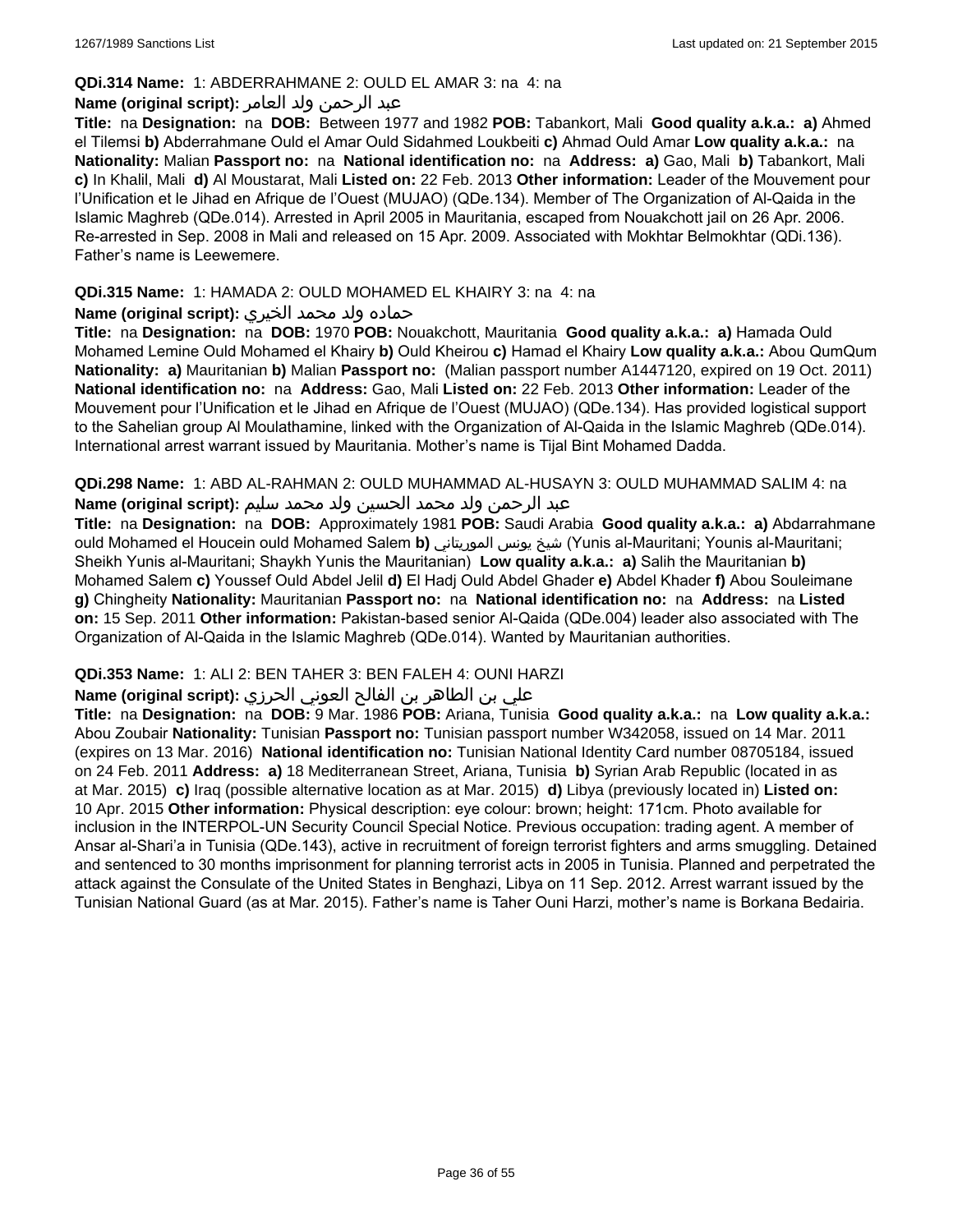## **QDi.354 Name:** 1: TARAK 2: BEN TAHER 3: BEN FALEH 4: OUNI HARZI

## طارق بن الطاھر بن الفالح العوني الحرزي **:(script original (Name**

**Title:** na **Designation:** na **DOB:** 3 May 1982 **POB:** Tunis, Tunisia **Good quality a.k.a.:** na **Low quality a.k.a.:** Abou Omar Al Tounisi **Nationality:** Tunisian **Passport no:** Tunisian passport number Z050399, issued on 9 Dec. 2003 (expired on 8 Dec. 2008) **National identification no:** Tunisian National Identity Card number 04711809, issued on 13 Nov. 2003 **Address: a)** 18 Mediterranean Street, Ariana, Tunisia **b)** Syrian Arab Republic (located in as at Mar. 2015) **c)** Iraq (possible alternative location as at Mar. 2015) **d)** Libya (previously located in) **Listed on:** 10 Apr. 2015 **Other information:** Physical description: eye colour: brown; height: 172cm. Photo available for inclusion in the INTERPOL-UN Security Council Special Notice. Previous occupation: worker. A dangerous and active member of Al Qaida in Iraq (QDe.115) in 2004, also active in facilitating and hosting members of Ansar al-Shari'a in Tunisia (QDe.143) in Syria. Sentenced, in absentia, on 30 October 2007, to 24 years imprisonment for terrorist activities by the Appeals Court of Tunis. Father's name is Taher Ouni Harzi, mother's name is Borkana Bedairia.

#### **QDi.242 Name:** 1: DINNO AMOR 2: ROSALEJOS 3: PAREJA 4: na

**Title:** na **Designation:** na **DOB:** 19 Jul. 1981 **POB:** Cebu City, Philippines **Good quality a.k.a.: a)** Johnny Pareja **b)** Khalil Pareja **Low quality a.k.a.: a)** Mohammad **b)** Akmad **c)** Mighty **d)** Rash **Nationality:** Filipino **Passport no:** na **National identification no:** na **Address:** Atimonana, Quezon Province, Philippines **Listed on:** 4 Jun. 2008 (amended on 3 Jun. 2009, 13 Dec. 2011) **Other information:** Member of the Rajah Solaiman Movement (QDe.128). Father's name is Amorsolo Jarabata Pareja. Mother's name is Leonila Cambaya Rosalejos. Review pursuant to Security Council resolution 1822 (2008) was concluded on 13 May 2010.

#### **QDi.294 Name:** 1: UMAR 2: PATEK 3: na 4: na

**Title:** na **Designation:** na **DOB:** 20 Jul. 1966 **POB:** Central Java, Indonesia **Good quality a.k.a.: a)** Omar Patek **b)** Mike Arsalan **c)** Hisyam Bin Zein **d)** Anis Alawi Jafar **Low quality a.k.a.: a)** Pa'tek **b)** Pak Taek **c)** Umar Kecil **d)** Al Abu Syekh Al Zacky **e)** Umangis Mike **Nationality:** Indonesian **Passport no:** na **National identification no:**  na **Address:** Indonesia **Listed on:** 19 Jul. 2011 (amended on 23 Feb. 2012) **Other information:** Senior member of Jemaah Islamiyah (QDe.092) involved in planning and funding multiple terrorist attacks in the Philippines and Indonesia. Provided training to Abu Sayyaf Group (QDe.001). In custody in Indonesia as at Feb. 2012.

#### **QDi.348 Name:** 1: ANGGA 2: DIMAS 3: PERSHADA 4: na

**Title:** Secretary General (as at mid-2014) **Designation:** na **DOB:** 4 Mar. 1985 **POB:** Jakarta, Indonesia **Good quality a.k.a.: a)** Angga Dimas Persada, born 4 Mar. 1985 in Jakarta, Indonesia **b)** Angga Dimas Persadha, born 4 Mar. 1985 in Jakarta, Indonesia **c)** Angga Dimas Prasondha, born 4 Mar. 1985 in Jakarta, Indonesia **Low quality a.k.a.:** na **Nationality:** Indonesian **Passport no:** Indonesian passport number W344982 (issued under name Angga Dimas Peshada, born 4 Mar.1985 in Jakarta, Indonesia) **National identification no:** na **Address:** na **Listed on:** 13 Mar. 2015 **Other information:** Member of Jemaah Islamiyah (QDe.092) and leader of Hilal Ahmar Society Indonesia (HASI) (QDe.147).

#### **QDi.271 Name:** 1: ARIF 2: QASMANI 3: na 4: na

**Title:** na **Designation:** na **DOB:** Approximately 1944 **POB:** Pakistan **Good quality a.k.a.: a)** Muhammad Arif Qasmani **b)** Muhammad 'Arif Qasmani **c)** Mohammad Arif Qasmani **d)** Arif Umer **e)** Qasmani Baba **f)** Memon Baba **g)** Baba Ji **Low quality a.k.a.:** na **Nationality:** Pakistani **Passport no:** na **National identification no:** na **Address:** House Number 136, KDA Scheme No. 1, Tipu Sultan Road, Karachi, Pakistan **Listed on:** 29 Jun. 2009 **Other information:** Associated with Lashkar-e-Tayyiba (QDe.118) and Al-Qaida (QDe.004). In detention as at June 2009.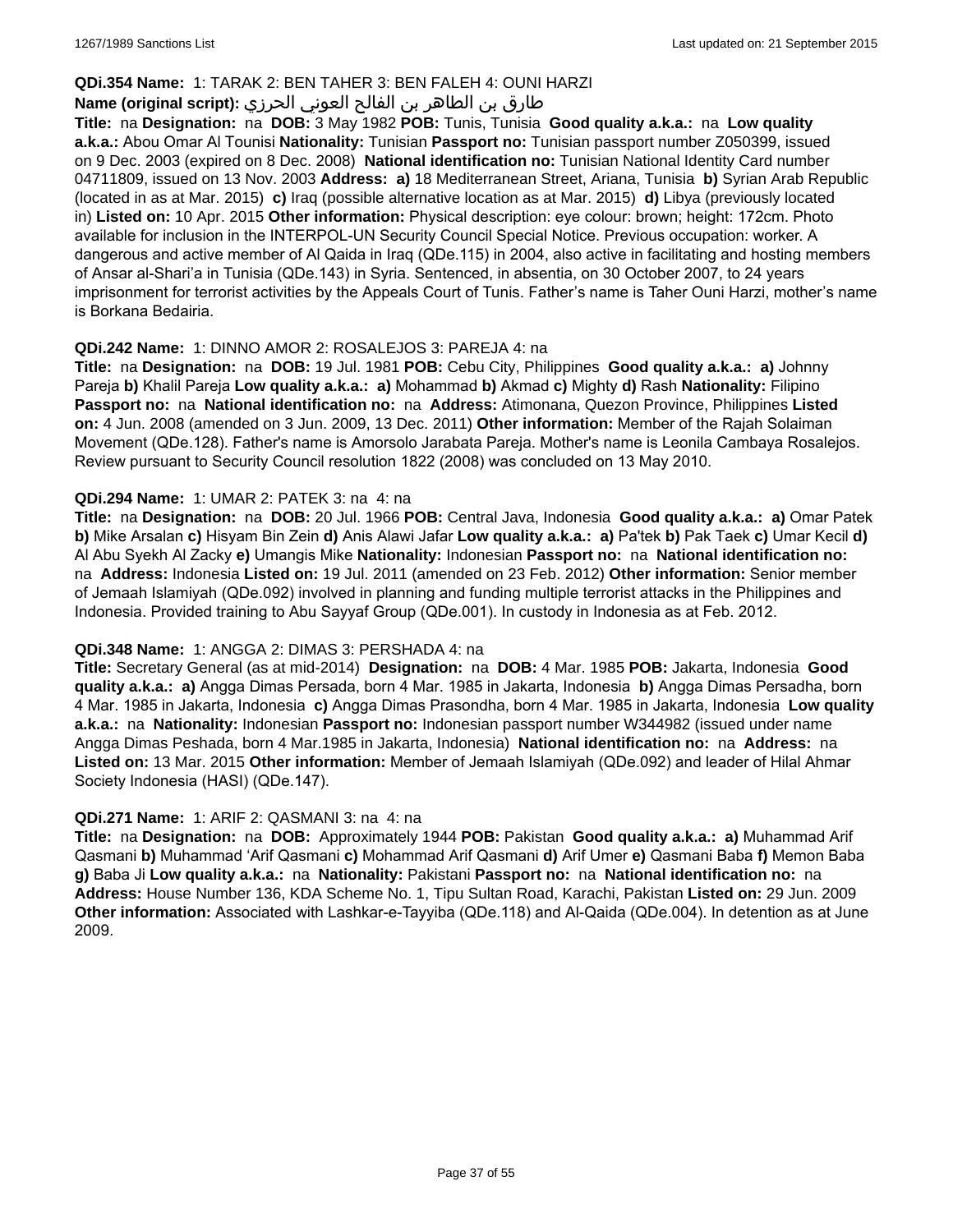## **QDi.297 Name:** 1: HASSAN 2: MUHAMMAD 3: ABU BAKR 4: QAYED

## حسن محمد أبو بكر قايد **:(script original (Name**

**Title:** na **Designation:** na **DOB: a)** 1963 **b)** 1969 **POB:** Marzaq, Libyan Arab Jamahiriya **Good quality a.k.a.: a)** Hasan Muhammad Abu Bakr Qa'id **b)** قايد بكر أبو محمد الحسين) Al-Husain Muhammad Abu Bakr Qayid) **c)** Muhammad Hassan Qayed **d)** Mohammad Hassan Abu Bakar **e)** Hasan Qa'id **f)** Muhammad Hasan al-Libi **Low quality a.k.a.: a)** Abu Yahya al-Libi (الليبي يحيى أبو) (prominently known by this nom de guerre) **b)** Abu Yahya **c)** Sheikh Yahya **d)** Abu Yahya Yunis al Sahrawi **e)** Abu Yunus Rashid **f)** al-Rashid **g)** Abu al-Widdan **h)** الصحراوي يونس) Younes Al-Sahrawi; Younes Al-Sahraoui) **Nationality:** Libyan **Passport no:** Libyan number 681819/88 **National identification no:** Libyan 5617/87 **Address:** Wadi 'Ataba, Libya ( previous location in 2004) **Listed on:** 15 Sep. 2011 **Other information:** Senior Al-Qaida (QDe.004) leader who, as of late 2010, was responsible for the supervision of other senior Al-Qaida officials. As of 2010, Al-Qaida commander in Pakistan and provider of financial assistance to Al-Qaida fighters in Afghanistan. Has also been a top Al-Qaida strategist and field commander in Afghanistan, and instructor at Al-Qaida training camp. Mother's name is Al-Zahra Amr Al-Khouri (a.k.a. al Zahra' 'Umar).

## **QDi.303 Name:** 1: FAZAL 2: RAHIM 3: na 4: na

## **Name (original script):** رحيم فضل

**Title:** na **Designation:** na **DOB: a)** 5 Jan. 1974 **b)** 1977 **c)** 1975 **d)** 24 Jan. 1973 **POB:** Kabul, Afghanistan **Good quality a.k.a.: a)** Fazel Rahim; Fazil Rahim **b)** Fazil Rahman **Low quality a.k.a.:** na **Nationality:** Afghan **Passport no:** Afghan passport number R512768 **National identification no:** na **Address: a)** (Afghanistan/ Pakistan border region (previous address)) **b)** (A2, City Computer Plaza, Shar-e-Now, Kabul, Afghanistan (previous address)) **c)** Microrayan 3rd, Apt. 45, block 21, Kabul, Afghanistan ( previous address) **Listed on:** 6 Mar. 2012 **Other information:** Was a financial facilitator for the Islamic Movement of Uzbekistan (QDe.010) and Al-Qaida (QDe.004). Was associated with Tohir Abdulkhalilovich Yuldashev. As of late 2010, in custody of Pakistani authorities. Father's name is Fazal Ahmad.

## **QDi.199 Name:** 1: ATA 2: ABDOULAZIZ 3: RASHID 4: na

## عطا عبد العزيز رشيد **:(script original (Name**

**Title:** na **Designation:** na **DOB:** 1 Dec. 1973 **POB:** Sulaimaniya, Iraq **Good quality a.k.a.: a)** Abdoulaziz Ata Rashid, born 1 Dec. 1973 **b)** Ata Abdoul Aziz Barzingy **Low quality a.k.a.:** na **Nationality:** Iraqi **Passport no:**  (None) **National identification no:** na **Address:** (In prison in Germany) **Listed on:** 6 Dec. 2005 (amended on 21 Oct. 2008, 13 Dec. 2011, 6 Aug. 2013) **Other information:** Member of Ansar Al-Islam (QDe.098). Sentenced on 15 Jul. 2008 to 10 years imprisonment in Germany. Review pursuant to Security Council resolution 1822 (2008) was concluded on 30 Jul. 2009.

## **QDi.075 Name:** 1: ABDELHALIM 2: HAFED 3: ABDELFATTAH 4: REMADNA

## عبدالحليم حافظ عبدالفتاح رمادنا **:(script original (Name**

**Title:** na **Designation:** na **DOB:** 2 Apr. 1966 **POB:** Biskra, Algeria **Good quality a.k.a.:** Abdelhalim Remadna **Low quality a.k.a.:** Jalloul **Nationality:** Algerian **Passport no:** na **National identification no:** na **Address:** Algeria **Listed on:** 3 Sep. 2002 (amended on 12 Apr. 2006, 7 Apr. 2008, 3 Jun. 2009, 25 Jan. 2010, 23 Dec. 2010) **Other information:** Deported from Italy to Algeria on 12 Aug. 2006. Review pursuant to Security Council resolution 1822 (2008) was concluded on 8 Dec. 2009.

## **QDi.219 Name:** 1: TAUFIK 2: RIFKI 3: na 4: na

**Title:** na **Designation:** na **DOB:** 19 Aug. 1974 **POB:** Dacusuman Surakarta, Central Java, Indonesia **Good quality a.k.a.: a)** Refke, Taufek **b)** Rifqi, Taufik **c)** Rifqi, Tawfiq **d)** Ami Iraq **e)** Ami Irza **f)** Amy Erja **g)** Ammy Erza **h)** Ammy Izza **i)** Ami Kusoman **j)** Abu Obaida **k)** Abu Obaidah **l)** Abu Obeida **m)** Abu Ubaidah **n)** Obaidah **o)** Abu Obayda **p)** Izza Kusoman **q)** Yacub, Eric **Low quality a.k.a.:** na **Nationality:** Indonesian **Passport no:** na **National identification no:** na **Address:** Philippines **Listed on:** 21 Apr. 2006 (amended on 13 Dec. 2011) **Other information:** In detention in the Philippines as at May 2011. Review pursuant to Security Council resolution 1822 (2008) was concluded on 8 Jun. 2010.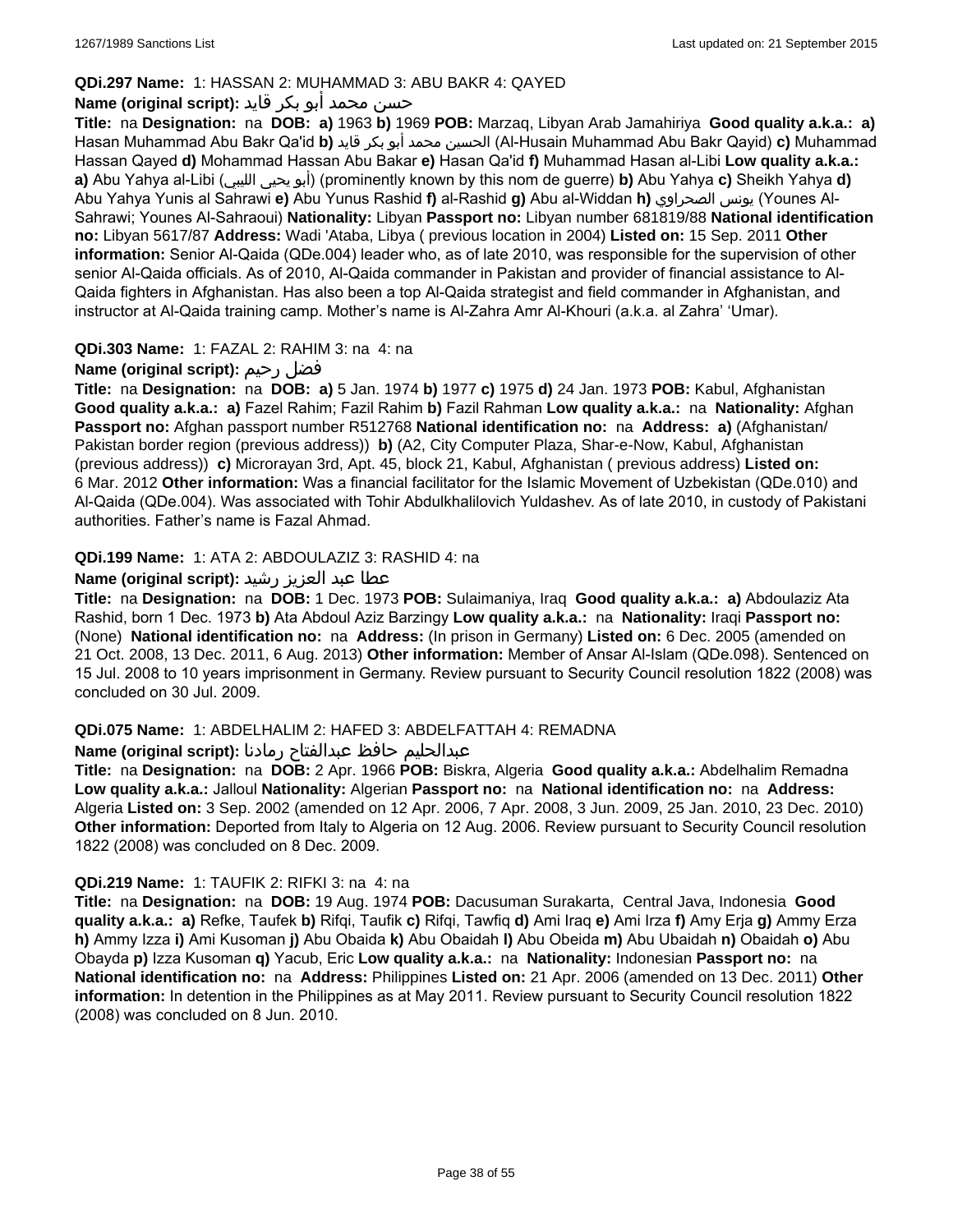#### **QDi.150 Name:** 1: AL-AZHAR 2: BEN KHALIFA 3: BEN AHMED 4: ROUINE

## الأزهر بن خليفة بن احمد روين **:(script original (Name**

**Title:** na **Designation:** na **DOB:** 20 Nov. 1975 **POB:** Sfax, Tunisia **Good quality a.k.a.:** na **Low quality a.k.a.: a)** Salmane **b)** Lazhar **Nationality:** Tunisian **Passport no:** Tunisian number P182583, issued on 13 Sep. 2003 (expired on 12 Sep. 2007) **National identification no:** na **Address:** Tunisia **Listed on:** 12 Nov. 2003 (amended on 20 Dec. 2005, 21 Dec. 2007, 30 Jan. 2009, 16 May 2011) **Other information:** Sentenced to six years and ten months of imprisonment for membership of a terrorist association by the Appeal Court of Milan, Italy, on 7 Feb. 2008. Considered a fugitive from justice by the Italian authorities as at Jul. 2008. Under administrative control measure in Tunisia as at 2010. Review pursuant to Security Council resolution 1822 (2008) was concluded on 21 Jun. 2010.

#### **QDi.186 Name:** 1: ABU 2: RUSDAN 3: na 4: na

**Title:** na **Designation:** na **DOB:** 16 Aug. 1960 **POB:** Kudus, Central Java, Indonesia **Good quality a.k.a.:** na **Low quality a.k.a.: a)** Abu Thoriq **b)** Rusdjan **c)** Rusjan **d)** Rusydan **e)** Thoriquddin **f)** Thoriquiddin **g)** Thoriquidin **h)** Toriquddin **Nationality:** na **Passport no:** na **National identification no:** na **Address:** na **Listed on:** 16 May 2005 (amended on 12 Dec. 2014) **Other information:** Review pursuant to Security Council resolution 1822 (2008) was concluded on 8 Jun. 2010.

#### **QDi.020 Name:** 1: MOHAMMAD 2: HAMDI 3: MOHAMMAD 4: SADIQ AL-AHDAL

#### محمد حمدي محمد صادق الأهدل **:Name (original script**)

**Title:** na **Designation:** na **DOB:** 19 Nov. 1971 **POB:** Medina, Saudi Arabia **Good quality a.k.a.: a)** Al-Hamati, Muhammad **b)** Muhammad Muhammad Abdullah Al-Ahdal **c)** Mohamed Mohamed Abdullah Al-Ahdal **Low quality a.k.a.: a)** Abu Asim Al-Makki **b)** Ahmed **Nationality:** Yemeni **Passport no:** Yemeni number 541939, issued on 31 Jul. 2000, issued in Al-Hudaydah, Yemen (in the name of Muhammad Muhammad Abdullah Al-Ahdal) **National identification no:** Yemeni identity card number 216040 **Address:** Jamal street, Al-Dahima alley, Al-Hudaydah, Yemen **Listed on:** 17 Oct. 2001 (amended on 30 Jan. 2009, 25 Jan. 2010) **Other information:** Responsible for the finances of Al-Qa'ida (QDe.004) in Yemen. Accused of involvement in the attack on the USS Cole in 2000. Arrested in Yemen in Nov. 2003. Sentenced to three years and one month of imprisonment by the specialized criminal court of first instance in Yemen. Released on 25 Dec. 2006 after the completion of his sentence. Review pursuant to Security Council resolution 1822 (2008) was concluded on 8 Jul. 2010.

#### **QDi.263 Name:** 1: HAFIZ 2: MUHAMMAD 3: SAEED 4: na

**Title:** na **Designation:** na **DOB:** 5 Jun. 1950 **POB:** Sargodha, Punjab, Pakistan **Good quality a.k.a.: a)** Hafiz Mohammad Sahib **b)** Hafiz Mohammad Sayid **c)** Hafiz Muhammad **d)** Hafiz Saeed **e)** Hafez Mohammad Saeed **f)** Hafiz Mohammad Sayeed **g)** Tata Mohammad Syeed **h)** Mohammad Sayed **i)** Muhammad Saeed **Low quality a.k.a.:** Hafiz Ji **Nationality:** Pakistani **Passport no:** na **National identification no:** Pakistani 3520025509842-7 **Address:** House No. 116E, Mohalla Johar, Lahore, Tehsil, Lahore City, Lahore District, Pakistan ( location as at May 2008) **Listed on:** 10 Dec. 2008 (amended on 17 Jul. 2009) **Other information:** Muhammad Saeed is the leader of Lashkar-e-Tayyiba (QDe.118).

#### **QDi.208 Name:** 1: RADULAN 2: SAHIRON 3: na 4: na

**Title:** na **Designation:** na **DOB: a)** 1955 **b)** Approximately 1952 **POB:** Kaunayan, Patikul, Jolo Island, the Philippines **Good quality a.k.a.: a)** Radullan Sahiron **b)** Radulan Sahirun **c)** Radulan Sajirun **d)** Commander Putol **Low quality a.k.a.:** na **Nationality:** Filipino **Passport no:** na **National identification no:** na **Address:**  na **Listed on:** 6 Dec. 2005 **Other information:** Review pursuant to Security Council resolution 1822 (2008) was concluded on 8 Jun. 2010.

#### **QDi.222 Name:** 1: NESSIM 2: BEN ROMDHANE 3: SAHRAOUI 4: na

#### نسيم بن رمضان صحراوي **:(script original (Name**

**Title:** na **Designation:** na **DOB:** 3 Aug. 1973 **POB:** Bizerta, Tunisia **Good quality a.k.a.: a)** Dass **b)** Nasim al-Sahrawi **Low quality a.k.a.:** na **Nationality:** Tunisian **Passport no:** na **National identification no:** na **Address:** Tunisia **Listed on:** 2 Aug. 2006 (amended on 1 Sep. 2009, 25 Jan. 2010, 13 Dec. 2011) **Other information:** Considered a fugitive from justice by the Italian authorities and sentenced in absentia to 6 years detention on 20 Nov. 2008. Sentenced in Tunisia to 4 years imprisonment for terrorist activity and in detention in Tunisia as at Jun. 2009. Review pursuant to Security Council resolution 1822 (2008) was concluded on 20 Jul. 2009.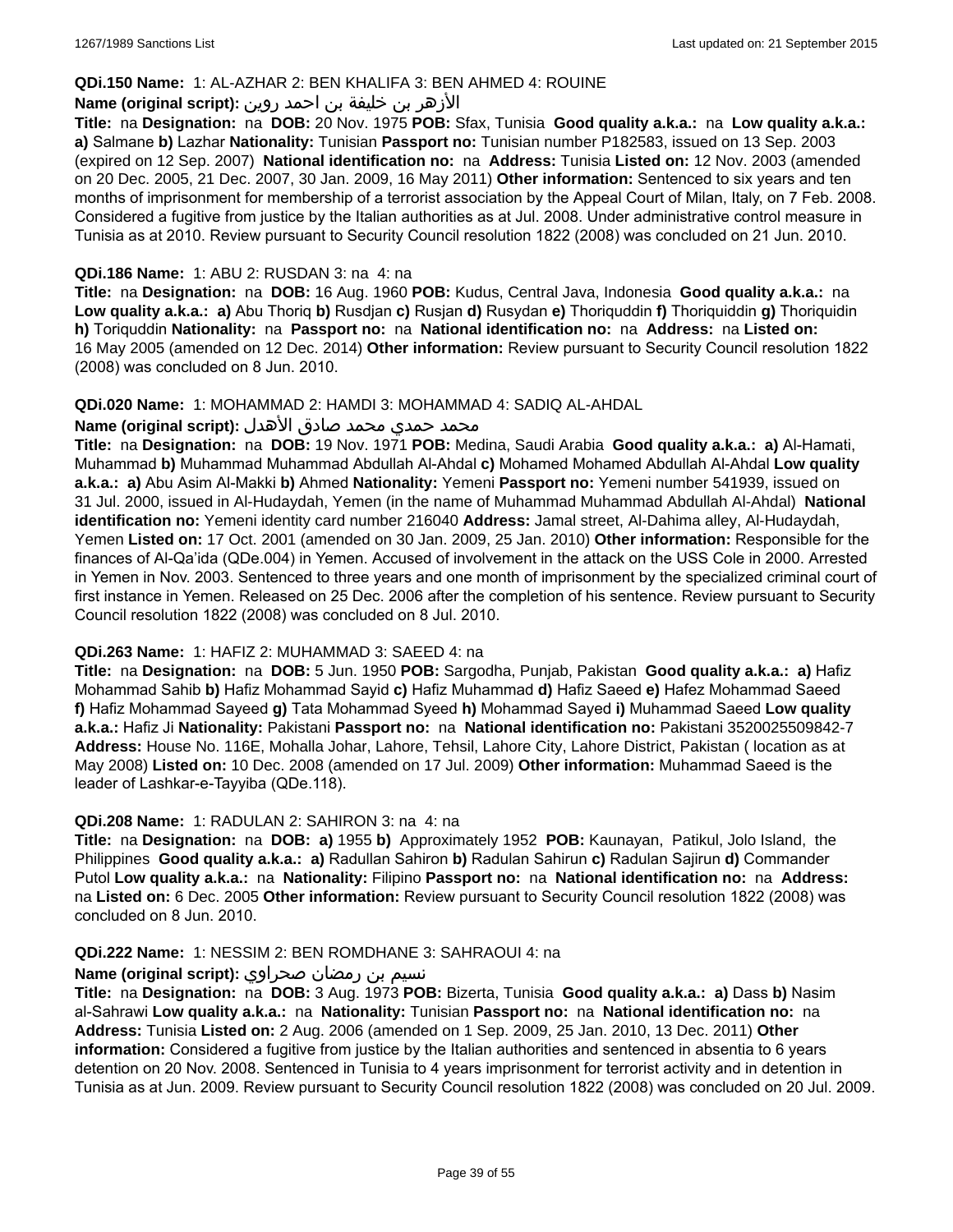#### **QDi.148 Name:** 1: NESSIM 2: BEN MOHAMED 3: AL-CHERIF BEN MOHAMED 4: SALEH AL-SAADI

## نسيم بن محمد الشريف بن محمد صالح السعدي **:Name (original script**)

**Title:** na **Designation:** na **DOB:** 30 Nov. 1974 **POB:** Haidra Al-Qasreen, Tunisia **Good quality a.k.a.: a)** Nassim Saadi **b)** Dia el Haak George, born 20 Nov. 1974 in Lebanon **c)** Diael Haak George, born 30 Nov. 1974 in Lebanon **d)** El Dia Haak George, born 30 Nov. 1974 in Algeria **Low quality a.k.a.: a)** Abou Anis **b)** Abu Anis **Nationality:** Tunisian **Passport no:** Tunisian number M788331, issued on 28 Sep. 2001 (expired 27 Sep. 2006) **National identification no:** na **Address: a)** Via Monte Grappa 15, Arluno (Milan), Italy **b)** Via Cefalonia 11, Milan, Italy (Domicile, last known address) **Listed on:** 12 Nov. 2003 (amended on 20 Dec. 2005, 31 Jul. 2006, 21 Dec. 2007, 3 Jun. 2009, 16 May 2011) **Other information:** Arrested on 9 Oct. 2002. In detention in Italy until 27 Apr. 2012. Sentenced in absentia to 20 years of imprisonment by the Tunis Military Court on 11 May 2005 for membership of a terrorist organization. Father's name is Mohamed Sharif. Mother's name is Fatima. Review pursuant to Security Council resolution 1822 (2008) was concluded on 21 Jun. 2010.

## **QDi.244 Name:** 1: HILARION 2: DEL ROSARIO 3: SANTOS III 4: na

**Title:** Amir **Designation:** na **DOB:** 12 Mar. 1966 **POB:** 686 A. Mabini Street, Sangandaan, Caloocan City, Philippines **Good quality a.k.a.: a)** Akmad Santos **b)** Ahmed Islam **c)** Ahmad Islam Santos **d)** Abu Hamsa **e)** Hilarion Santos III **f)** Abu Abdullah Santos **g)** Faisal Santos **Low quality a.k.a.: a)** Lakay **b)** Aki **c)** Aqi **Nationality:**  na **Passport no:** Filipino number AA780554 **National identification no:** na **Address:** 50, Purdue Street, Cubao, Quezon City, Philippines **Listed on:** 4 Jun. 2008 (amended on 13 Dec. 2011) **Other information:** Founder and leader of the Rajah Solaiman Movement (QDe.128) and linked to the Abu Sayyaf Group (QDe.001). In detention in the Philippines as of May 2011. Review pursuant to Security Council resolution 1822 (2008) was concluded on 13 May 2010.

## **QDi.350 Name:** 1: WIJI 2: JOKO 3: SANTOSO 4:

**Title:** na **Designation:** na **DOB:** 14 Jul. 1975 **POB:** Rembang, Jawa Tengah, Indonesia **Good quality a.k.a.:** Wijijoko Santoso, born 14 Jul. 1975 in Rembang, Jawa Tengah, Indonesia **Low quality a.k.a.: a)** Abu Seif al-Jawi **b)** Abu Seif **Nationality:** Indonesian **Passport no:** Indonesian passport number A2823222, issued on 28 May 2012 (expires 28 May 2017, issued under name Wiji Joko Santoso, born 14 Jul. 1975 in Rembang, Jawa Tengah, Indonesia) **National identification no:** na **Address:** na **Listed on:** 13 Mar. 2015 **Other information:** Head of the foreign affairs division and key outreach player of Jemaah Islamiyah (QDe.092). Associated with Hilal Ahmar Society Indonesia (HASI) (QDe.147).

## **QDi.001 Name:** 1: SAYF-AL ADL 2: na 3: na 4: na

## **Name (original script):** العدل سيف

**Title:** na **Designation:** na **DOB: a)** 1963 **b)** 11 Apr. 1963 **c)** 11 Apr. 1960 **POB:** Egypt **Good quality a.k.a.: a)** Saif Al-'Adil **b)** Seif al Adel **c)** Muhamad Ibrahim Makkawi **Low quality a.k.a.:** Ibrahim al-Madani **Nationality:** Egyptian **Passport no:** na **National identification no:** na **Address:** na **Listed on:** 25 Jan. 2001 (amended on 16 Dec. 2010, 24 Jul. 2013) **Other information:** Responsible for Usama bin Laden's (deceased) security. Review pursuant to Security Council resolution 1822 (2008) was concluded on 15 Jun. 2010.

## **QDi.260 Name:** 1: DANIEL 2: MARTIN 3: SCHNEIDER 4: na

**Title:** na **Designation:** na **DOB:** 9 Sep. 1985 **POB:** Neunkirchen (Saar), Germany **Good quality a.k.a.:** na **Low quality a.k.a.:** Abdullah **Nationality:** German **Passport no:** German number 2318047793, issued on 17 May 2006, issued in Friedrichsthal, Germany (expired on 16 May 2011.) **National identification no:** German Federal Identity Card number 2318229333, issued on 17 May 2006, issued in Friedrichsthal, Germany (expired on 16 May 2011 (reported lost)) **Address: a)** (In prison in Germany (since Sep. 2007)) **b)** Petrusstrasse 32, 66125 Herrensohr, Dudweiler, Saarbrücken, Germany (previous address) **Listed on:** 27 Oct. 2008 (amended on 13 Dec. 2011) **Other information:** Associated with the Islamic Jihad Union (IJU), also known as the Islamic Jihad Group (QDe.119). Associated with Fritz Martin Gelowicz (QDi.259) and Adem Yilmaz (QDi.261). In detention in Germany as of Jun. 2010.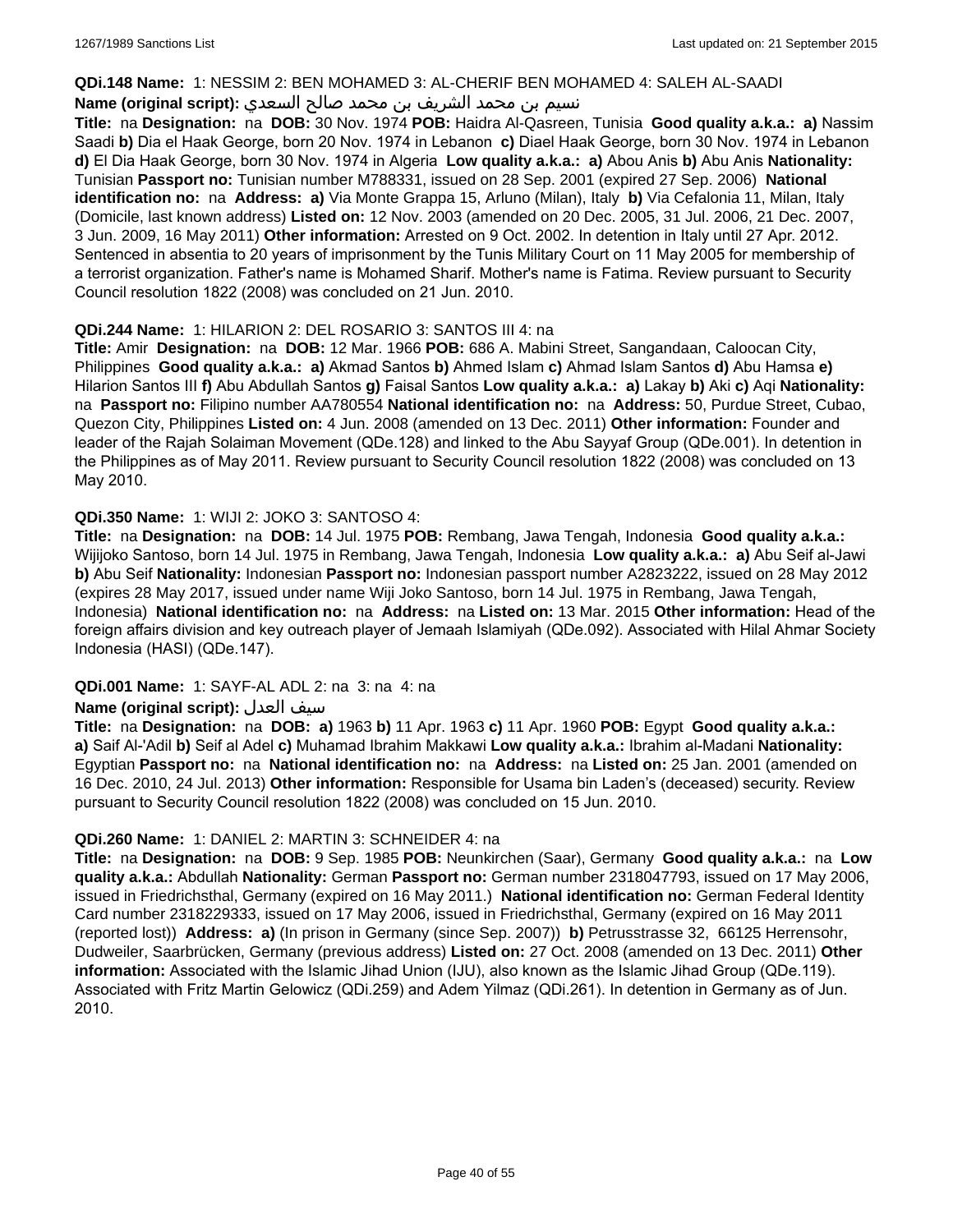## **QDi.128 Name:** 1: ISMAIL 2: ABDALLAH 3: SBAITAN 4: SHALABI

## اسماعيل عبد الله سبيدان شلبي **:(script original (Name**

**Title:** na **Designation:** na **DOB:** 30 Apr. 1973 **POB:** Beckum, Germany **Good quality a.k.a.: a)** Ismain Shalabe, born 30 Apr. 1973 in Beckum **b)** Ismail Abdallah Sbaitan Shalabi, born 30 Apr. 1973 in Beckum **Low quality a.k.a.:**  na **Nationality:** Jordanian of Palestinian origin **Passport no: a)** (Passport of the Hashemite Kingdom of Jordan no. E778675, issued in Rusaifah on 23 Jun. 1996, valid until 23 Jun. 2001) **b)** (Passport of the Hashemite Kingdom of Jordan no. H401056, JOR 9731050433, issued on 11 Apr. 2001, valid until 10 Apr. 2006) **National identification no:** na **Address:** Germany **Listed on:** 23 Sep. 2003 (amended on 10 Jun. 2011) **Other information:** Father's name is Abdullah Shalabi. Mother's name is Ammnih Shalabi. Associated with Djamel Moustfa (QDi.129), Mohamed Abu Dhess (QDi.130) and Aschraf al-Dagma (QDi.132). Review pursuant to Security Council resolution 1822 (2008) was concluded on 21 Jun. 2010.

## **QDi.322 Name:** 1: ABUBAKAR 2: MOHAMMED 3: SHEKAU 4: na

## أبو بكر محمد الشكوى **:(script original (Name**

**Title:** na **Designation:** na **DOB:** 1969 **POB:** Shekau Village, Yobe State, Nigeria **Good quality a.k.a.:** Abubakar Shekau **Low quality a.k.a.: a)** Abu Mohammed Abubakar bin Mohammed **b)** Abu Muhammed Abubakar bi Mohammed **c)** Shekau **d)** Shehu **e)** Shayku **f)** Imam Darul Tauhid **g)** Imam Darul Tawheed **Nationality:** Nigerian **Passport no:** na **National identification no:** na **Address:** Nigeria **Listed on:** 26 Jun. 2014 **Other information:** Member of the Kanuri tribe. Physical description: eye colour: black; hair colour: black. Photo available for inclusion in the INTERPOL-UN Security Council Special Notice. Leader of Jama'atu Ahlis Sunna Lidda'Awati Wal-Jihad (Boko Haram) (QDe.138). Under Shekau's leadership, Boko Haram has been responsible for a series of major terrorist attacks.

## **QDi.017 Name:** 1: THARWAT 2: SALAH 3: SHIHATA 4: na

## ثروت صالح شحاتة **:(script original (Name**

**Title:** na **Designation:** na **DOB:** 29 Jun. 1960 **POB:** Egypt **Good quality a.k.a.: a)** Tarwat Salah Abdallah **b)** Salah Shihata Thirwat **c)** Shahata Thirwat **d)** Tharwat Salah Shihata Ali (previously listed as) **Low quality a.k.a.:**  na **Nationality:** Egyptian **Passport no:** na **National identification no:** na **Address:** na **Listed on:** 6 Oct. 2001 (amended on 26 Nov. 2004, 16 Dec. 2010) **Other information:** Review pursuant to Security Council resolution 1822 (2008) was concluded on 15 Jun. 2010.

## **QDi.122 Name:** 1: PARLINDUNGAN 2: SIREGAR 3: na 4: na

**Title:** na **Designation:** na **DOB: a)** 25 Apr. 1957 **b)** 25 Apr. 1967 **POB:** Indonesia **Good quality a.k.a.: a)** Siregar, Parlin **b)** Siregar, Saleh Parlindungan **Low quality a.k.a.:** na **Nationality:** Indonesian **Passport no:** na **National identification no:** na **Address:** na **Listed on:** 9 Sep. 2003 **Other information:** Review pursuant to Security Council resolution 1822 (2008) was concluded on 25 May 2010.

## **QDi.124 Name:** 1: YAZID 2: SUFAAT 3: na 4: na

**Title:** na **Designation:** na **DOB:** 20 Jan. 1964 **POB:** Johor, Malaysia **Good quality a.k.a.:** na **Low quality a.k.a.: a)** Joe **b)** Abu Zufar **Nationality:** Malaysian **Passport no:** A 10472263 **National identification no:** 640120-01-5529 **Address:** Taman Bukit Ampang, State of Selangor, Malaysia (as at April 2009) **Listed on:** 9 Sep. 2003 (amended on 3 May 2004, 1 Feb. 2008, 10 Aug. 2009, 25 Jan. 2010, 16 May 2011) **Other information:** Review pursuant to Security Council resolution 1822 (2008) was concluded on 19 Jun. 2009.

## **QDi.349 Name:** 1: BAMBANG 2: SUKIRNO 3: 4:

**Title:** na **Designation:** na **DOB:** 5 Apr. 1975 **POB:** Indonesia **Good quality a.k.a.:** na **Low quality a.k.a.: a)** Pak Zahra **b)** Abu Zahra **Nationality:** Indonesian **Passport no:** Indonesian passport number A2062513 **National identification no:** na **Address:** na **Listed on:** 13 Mar. 2015 **Other information:** A senior leader of Jemaah Islamiyah (QDe.092) who has held leadership positions in Hilal Ahmar Society Indonesia (HASI) (QDe.147).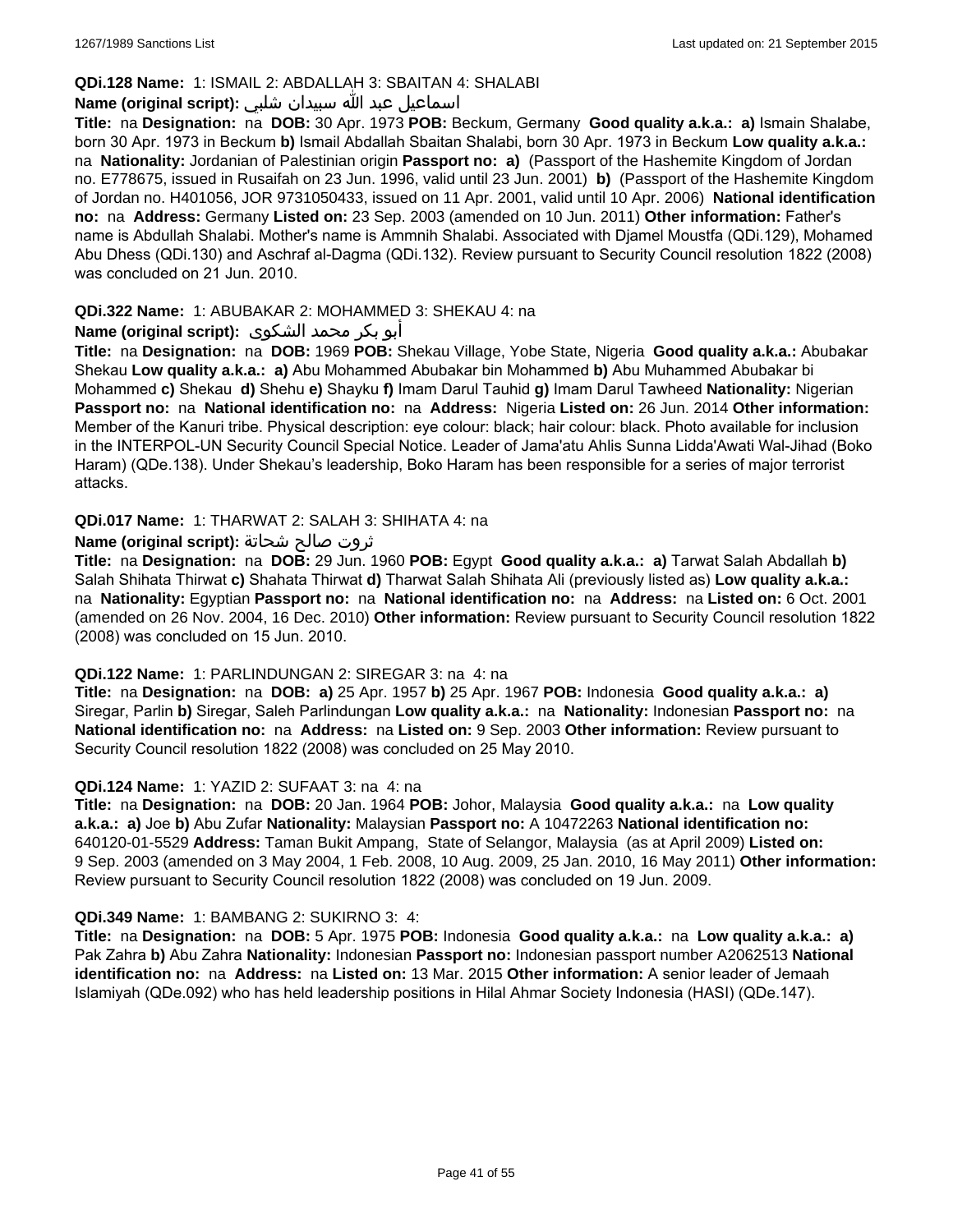#### **QDi.123 Name:** 1: YASSIN 2: SYAWAL 3: na 4: na

**Title:** na **Designation:** na **DOB:** Approximately 1972 **POB:** na **Good quality a.k.a.: a)** Salim Yasin **b)** Yasin Mahmud Mochtar **c)** Abdul Hadi Yasin **d)** Muhamad Mubarok **e)** Muhammad Syawal **f)** Yassin Sywal (formerly listed as) **Low quality a.k.a.: a)** Abu Seta **b)** Mahmud **c)** Abu Muamar **d)** Mubarok **Nationality:** Indonesian **Passport no:** na **National identification no:** na **Address:** na **Listed on:** 9 Sep. 2003 (amended on 12 Dec. 2014) **Other information:** At large as at Dec. 2003. Review pursuant to Security Council resolution 1822 (2008) was concluded on 25 May 2010.

## **QDi.057 Name:** 1: IBRAHIM 2: ALI 3: ABU BAKR 4: TANTOUSH

## ابراهيم علي أبو بكر تنتوش **:(script original (Name**

**Title:** na **Designation:** na **DOB:** 2 Feb. 1966 **POB:** al Aziziyya, Libya **Good quality a.k.a.: a)** Abd al-Muhsin **b)** Ibrahim Ali Muhammad Abu Bakr **c)** Abdul Rahman **d)** Abu Anas **e)** Ibrahim Abubaker Tantouche **f)** Ibrahim Abubaker Tantoush **g)** 'Abd al-Muhsi **h)** 'Abd al-Rahman **i)** Abdel Ilah Sabri (false identity related to fraudulent South African identification number 6910275240086 linked to South African passport number 434021161, both documents have been confiscated) **Low quality a.k.a.:** Al-Libi **Nationality:** Libyan **Passport no: a)** (Libyan passport number 203037, issued in Tripoli, Libya) **b)** (Libyan passport number 347834, issued under name Ibrahim Ali Tantoush, expired on 21 Feb. 2014) **National identification no:** na **Address:** Tripoli, Libya, (as at Feb. 2014) **Listed on:** 11 Jan. 2002 (amended on 31 Jul. 2006, 4 Oct. 2006, 16 May 2011, 10 Jul. 2015) **Other information:** Associated with Afghan Support Committee (ASC) (QDe.069), Revival of Islamic Heritage Society (RIHS)(QDe.070) and the Libyan Islamic Fighting Group (LIFG) (QDe.011). Photograph and fingerprints available for inclusion in the INTERPOL-UNSC Special Notice. Review pursuant to Security Council resolution 1822 (2008) was concluded on 8 Jun. 2010.

#### **QDi.241 Name:** 1: ANGELO 2: RAMIREZ 3: TRINIDAD 4: na

**Title:** na **Designation:** na **DOB:** 20 Mar. 1978 **POB:** Gattaran, Cagayan Province, Philippines **Good quality a.k.a.: a)** Calib Trinidad **b)** Kalib Trinidad **Low quality a.k.a.: a)** Abdul Khalil **b)** Abdukahlil **c)** Abu Khalil **d)** Anis **Nationality:** Filipino **Passport no:** na **National identification no:** na **Address:** 3111 Ma. Bautista, Punta, Santa Ana, Manila, Philippines **Listed on:** 4 Jun. 2008 (amended on 13 Dec. 2011) **Other information:** Distinguishing marks include scars on both legs. Member of the Rajah Solaiman Movement (Qde.128), and associated with the Abu Sayyaf Group (QDe.001) and the Jemaah Islamiyah (QDe.092). In detention in the Philippines as of May 2011. Review pursuant to Security Council resolution 1822 (2008) was concluded on 13 May 2010.

#### **QDi.056 Name:** 1: MOHAMMED 2: TUFAIL 3: na 4: na

**Title:** na **Designation:** na **DOB:** 5 May 1930 **POB:** na **Good quality a.k.a.: a)** Tufail, S.M. **b)** Tuffail, Sheik Mohammed **Low quality a.k.a.:** na **Nationality:** Pakistani **Passport no:** na **National identification no:** na **Address:** na **Listed on:** 24 Dec. 2001 (amended on 19 Jan. 2011) **Other information:** Served as a director of Ummah Tameer e-Nau (UTN) (QDe.068). Review pursuant to Security Council resolution 1822 (2008) was concluded on 1 Jun. 2010.

#### **QDi.290 Name:** 1: DOKU 2: KHAMATOVICH 3: UMAROV 4: na

## **Name (original script):** Умаров Доку Хаматович

**Title:** na **Designation:** na **DOB: a)** 13 Apr. 1964 **b)** 13 Apr. 1965 **c)** 12 May 1964 **d)** 1955 **POB:** Kharsenoy Village, Shatoyskiy (Sovetskiy) District, Chechenskaya Respublika, Russian Federation **Good quality a.k.a.: a)** Lom-ali Butayev (Butaev), born in 1955 **b)** Dokka Umarov, born on 13 Apr. 1964 **c)** Dokka Umarov, born on 13 Apr. 1965 **Low quality a.k.a.:** na **Nationality: a)** Russian **b)** USSR (until 1991) **Passport no:** Russian passport number 96 03 464086, issued on 1 June 2003 **National identification no:** na **Address:** na **Listed on:** 10 Mar. 2011 (amended on 2 Jun. 2014, 30 Dec. 2014) **Other information:** Physical description: 180 cm tall, dark hair, 7-9 cm. long scar on the face, part of the tongue is missing, has a speech defect. Resides in the Russian Federation as at Nov. 2010. International arrest warrant issued in the year 2000. INTERPOL Special Notice contains biometric information. Reportedly deceased as of April 2014.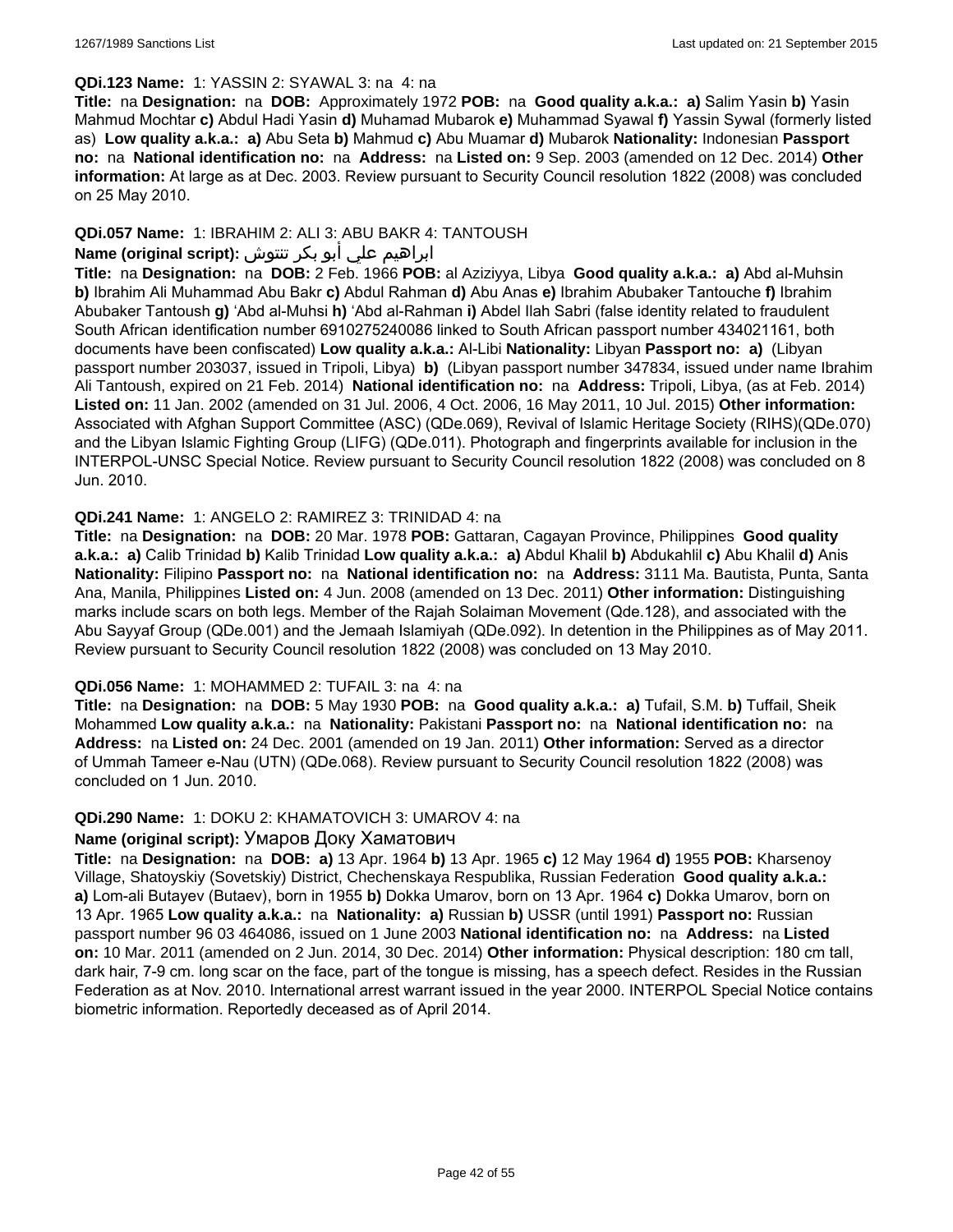#### **QDi.346 Name:** 1: 'ABD AL-MALIK 2: MUHAMMAD 3: YUSUF 4: 'UTHMAN 'ABD AL-SALAM

## عبدالملك محمد يوسف عثمان عبد السلام **:(script original (Name**

**Title:** na **Designation:** na **DOB:** 13 Jul. 1989 **POB:** na **Good quality a.k.a.:** 'Abd al-Malik Muhammad Yusif 'Abd-al-Salam **Low quality a.k.a.: a)** 'Umar al-Qatari **b)** 'Umar al-Tayyar **Nationality:** Jordanian **Passport no:** K475336, issued on 31 Aug. 2009, issued in Jordanian (expired on 30 Aug. 2014) **National identification no:** 28940000602, issued in Qatar **Address:** na **Listed on:** 23 Jan. 2015 **Other information:** Facilitator who provides financial, material, and technological support for Al-Qaida (QDe.004) and Al-Nusrah Front for the People of the Levant (QDe.137).

#### **QDi.343 Name:** 1: ASHRAF 2: MUHAMMAD 3: YUSUF 4: 'UTHMAN 'ABD AL-SALAM

#### اشرف محمد يوسف عثمان عبد السلام **:(script original (Name**

**Title:** na **Designation:** na **DOB:** 1984 **POB:** Iraq **Good quality a.k.a.: a)** Ashraf Muhammad Yusif 'Uthman 'Abdal-Salam **b)** Ashraf Muhammad Yusuf 'Abd-al-Salam **c)** Ashraf Muhammad Yusif 'Abd al-Salam **Low quality a.k.a.: a)** Khattab **b)** Ibn al-Khattab **Nationality:** Jordanian **Passport no: a)** K048787, issued in Jordan **b)** 486298, issued in Jordan **National identification no:** 28440000526, issued in Qatar **Address:** Syrian Arab Republic (located in as at Dec. 2014) **Listed on:** 23 Jan. 2015 **Other information:** A member of Al-Qaida (QDe.004) as of 2012 and a fighter in the Syrian Arab Republic since early 2014. Provided financial, material, and technological support for Al-Qaida, Al-Nusrah Front for the People of the Levant (QDe.137) and Al-Qaida in Iraq (AQI) (QDe.115).

#### **QDi.031 Name:** 1: OMAR 2: MAHMOUD 3: UTHMAN 4: na

#### عمر محمود عثمان **:(script original (Name**

**Title:** na **Designation:** na **DOB: a)** 30 Dec. 1960 **b)** 13 Dec. 1960 **POB:** Bethlehem, West Bank, Palestinian Territories **Good quality a.k.a.: a)** Al-Samman Uthman **b)** Umar Uthman **c)** Omar Mohammed Othman **Low quality a.k.a.: a)** Abu Qatada Al-Filistini **b)** Abu Umr Takfiri **c)** Abu Omar Abu Umar **d)** Abu Umar Umar **e)** Abu Ismail **Nationality:** Jordanian **Passport no:** na **National identification no:** na **Address:** Jordan (since July 2013) **Listed on:** 17 Oct. 2001 (amended on 14 Mar. 2008, 24 Mar. 2009, 25 Jan. 2010, 22 Jul. 2013) **Other information:** Associated with Al-Qaida-related groups in the United Kingdom and other countries. Convicted in absentia in Jordan for involvement in terrorist acts in 1998. Arrested in Feb. 2001 in the United Kingdom, was further detained between Oct. 2002 and Mar. 2005 and between Aug. 2005 and Jun. 2008. In custody since Dec. 2008. Deported to Jordan from the United Kingdom on 7 July 2013 to face terrorism charges. Review pursuant to Security Council resolution 1822 (2008) was concluded on 19 Oct. 2009.

## **QDi.037 Name:** 1: ABDUL RAHMAN 2: YASIN 3: na 4: na

#### عبد الرحمن ياسين **:(script original (Name**

**Title:** na **Designation:** na **DOB:** 10 Apr. 1960 **POB:** Bloomington, Indiana, United States of America **Good quality a.k.a.: a)** Taha, Abdul Rahman S. **b)** Taher, Abdul Rahman S. **c)** Yasin, Abdul Rahman Said **d)** Yasin, Aboud **Low quality a.k.a.:** na **Nationality:** United States of America **Passport no:** 27082171 (United States of America, issued on 21 Jun. 1992 in Amman, Jordan) **National identification no:** (SSN 156-92-9858 (United States of America)) na **Address:** na **Listed on:** 17 Oct. 2001 (amended on 10 Apr. 2003) **Other information:** Abdul Rahman Yasin is in Iraq. Review pursuant to Security Council resolution 1822 (2008) was concluded on 21 Jun. 2010.

#### **QDi.261 Name:** 1: ADEM 2: YILMAZ 3: na 4: na

**Title:** na **Designation:** na **DOB:** 4 Nov. 1978 **POB:** Bayburt, Turkey **Good quality a.k.a.:** na **Low quality a.k.a.:** Talha **Nationality:** Turkish **Passport no:** Turkish number TR-P 614 166 (issued by the Turkish Consulate General in Frankfurt/M. on 22 Mar. 2006, expired on 15 Sep. 2009.) **National identification no:** na **Address: a)** (In prison in Germany (since Sep. 2007).) **b)** (Südliche Ringstrasse 133, 63225 Langen, Germany (previous address)) **Listed on:** 27 Oct. 2008 (amended on 13 Dec. 2011) **Other information:** Associated with the Islamic Jihad Union (IJU), also known as the Islamic Jihad Group (QDe.119). Associated with Fritz Martin Gelowicz (QDi.259) and Daniel Martin Schneider (QDi.260). In detention in Germany as of Jun. 2010.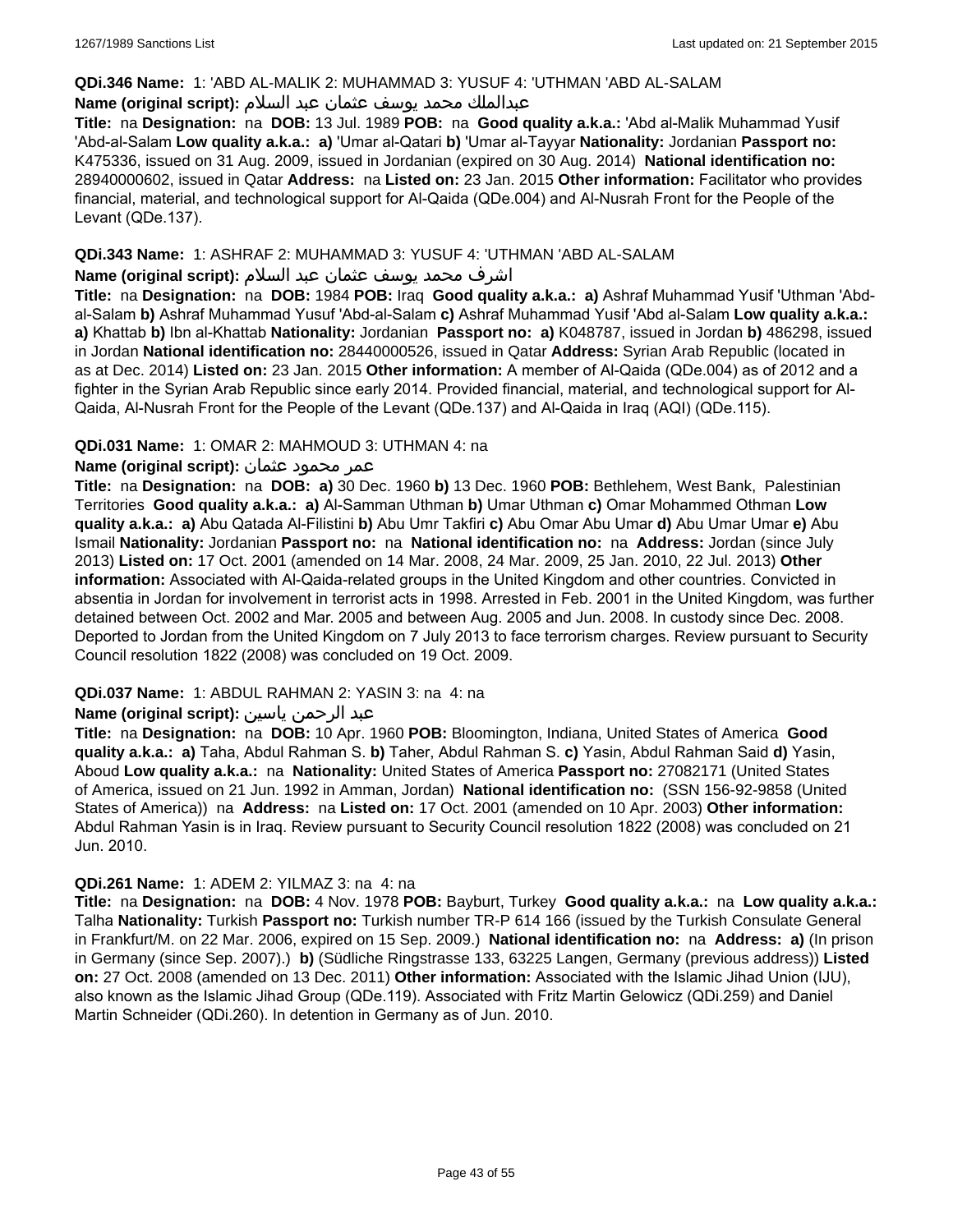#### **QDi.205 Name:** 1: RAFIK 2: MOHAMAD 3: YOUSEF 4: na

#### رفيق محمد يوسف **:(script original (Name**

**Title:** na **Designation:** na **DOB:** 27 Aug. 1974 **POB:** Baghdad, Iraq **Good quality a.k.a.:** Mohamad Raific Kairadin **Low quality a.k.a.:** na **Nationality:** Iraqi **Passport no:** (German travel document ("Reiseausweis") A 0092301) **National identification no:** na **Address:** (In prison in Germany) **Listed on:** 6 Dec. 2005 (amended on 21 Oct. 2008, 13 Dec. 2011) **Other information:** Member of Ansar Al-Islam (QDe.098). Sentenced on 15 Jul. 2008 to 8 years imprisonment in Germany. Review pursuant to Security Council resolution 1822 (2008) was concluded on 30 Jul. 2009.

#### **QDi.198 Name:** 1: HANI 2: AL-SAYYID 3: AL-SEBAI 4: YUSIF

## هاني السيد السباعي يوسف **:(script original (Name**

**Title:** na **Designation:** na **DOB: a)** 1 Mar. 1961 **b)** 16 Jun. 1960 **POB:** Qaylubiyah, Egypt **Good quality a.k.a.: a)** Hani Yousef Al-Sebai **b)** Hani Youssef **c)** Hany Youseff **d)** Hani Yusef **e)** Hani al-Sayyid Al-Sabai **f)** Hani al-Sayyid El Sebai **g)** Hani al-Sayyid Al Siba'i **h)** Hani al-Sayyid El Sabaay **i)** El-Sababt **j)** Abu Tusnin **k)** Abu Akram **l)** Hani El Sayyed Elsebai Yusef **m)** Abu Karim **n)** Hany Elsayed Youssef **Low quality a.k.a.:** na **Nationality:** Egyptian **Passport no:** na **National identification no:** na **Address:** London, United Kingdom **Listed on:** 29 Sep. 2005 (amended on 6 Oct. 2005, 18 Aug. 2006, 25 Jan. 2012) **Other information:** Father's name is Mohamed Elsayed Elsebai. Review pursuant to Security Council resolution 1822 (2008) was concluded on 29 Jul. 2010.

#### **QDi.139 Name:** 1: IMED 2: BEN MEKKI 3: ZARKAOUI 4: na

## عماد بن مكي زرقاوي **:(script original (Name**

**Title:** na **Designation:** na **DOB:** 15 Jan. 1973 **POB:** Tunis, Tunisia **Good quality a.k.a.: a)** Dour Nadre, born 15 Jan. 1974 in Morocco **b)** Dour Nadre, born 15 Jan. 1973 in Morocco **c)** Daour Nadre, born 31 Mar. 1975 in Algeria **d)** Imad ben al-Mekki ben al-Akhdar al-Zarkaoui (previously listed as) **Low quality a.k.a.: a)** Zarga **b)** Nadra **Nationality:** Tunisian **Passport no:** (Tunisian passport number M174950, issued on 27 Apr. 1999, expired on 26 Apr. 2004) **National identification no:** na **Address:** 41-45 Rue Estienne d'Orves, Pré Saint Gervais, France **Listed on:** 12 Nov. 2003 (amended on 20 Dec. 2005, 31 Jul. 2006, 10 Aug. 2009, 16 May 2011) **Other information:** Mother's name is Zina al-Zarkaoui. Imprisoned in France since 1 Feb. 2010 on charges of criminal conspiracy in relation to a terrorist organization. Review pursuant to Security Council resolution 1822 (2008) was concluded on 6 May 2010.

#### **QDi.168 Name:** 1: AHMAD 2: ZERFAOUI 3: na 4: na

## **Name (original script):** زرفاوي احمد

**Title:** na **Designation:** na **DOB:** 15 Jul. 1963 **POB:** Chréa, Algeria **Good quality a.k.a.: a)** Abdullah **b)** Abdalla **c)** Smail **d)** Abu Khaoula **e)** Abu Cholder **f)** Nuhr **Low quality a.k.a.:** na **Nationality:** Algerian **Passport no:** na **National identification no:** na **Address:** na **Listed on:** 3 May 2004 (amended on 12 Apr. 2006, 7 Apr. 2008, 13 Dec. 2011) **Other information:** Former member of The Organization of Al-Qaida in the Islamic Maghreb (QDe.014). Confirmed to have died in northern Mali on 19 Sep. 2006. Review pursuant to Security Council resolution 1822 (2008) was concluded on 27 Jul. 2010.

#### **QDi.223 Name:** 1: MERAI 2: ZOGHBAI 3: na 4: na

#### **Name (original script):** زغبي مرعي

**Title:** na **Designation:** na **DOB: a)** 4 Apr. 1969 **b)** 4 Apr. 1960 **c)** 4 Jun. 1960 **POB:** Bengasi, Libyan Arab Jamahiriya **Good quality a.k.a.: a)** Mohamed Lebachir, born 14 Jan. 1968 in Morocco **b)** Meri Albdelfattah Zgbye, born 4 Jun. 1960 in Bendasi, Libyan Arab Jamahiriya **c)** Zoghbai Merai Abdul Fattah **d)** Lazrag Faraj, born 13 Nov. 1960 in Libyan Arab Jamahiriya **e)** Larzg Ben Ila, born 11 Aug. 1960 in Libyan Arab Jamahiriya **f)** Muhammed El Besir **Low quality a.k.a.: a)** F'raji di Singapore **b)** F'raji il Libico **c)** Farag **d)** Fredj, born 13 Nov. 1960 in Libyan Arab Jamahiriya **Nationality:** na **Passport no:** na **National identification no:** na **Address:** na **Listed on:** 2 Aug. 2006 (amended on 3 Jun. 2009, 1 Sep. 2009, 13 Dec. 2011) **Other information:** Considered a fugitive from justice by the Italian authorities and sentenced in absentia to 6 years imprisonment on 20 Nov. 2008. Member of Libyan Islamic Fighting Group (QDe.011). Review pursuant to Security Council resolution 1822 (2008) was concluded on 20 Jul. 2009.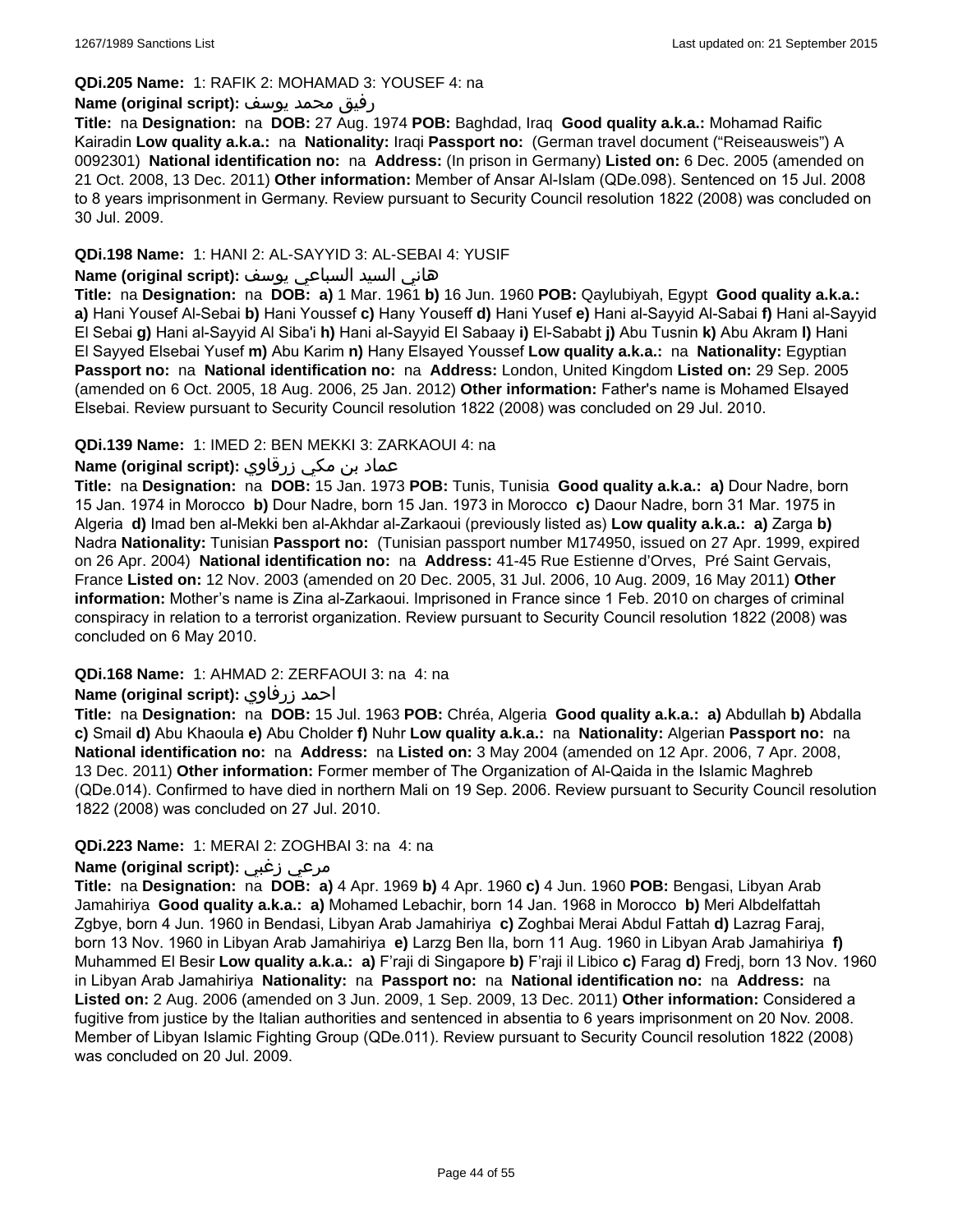#### **QDi.187 Name:** 1: ZULKARNAEN 2: na 3: na 4: na

**Title:** na **Designation:** na **DOB:** 1963 **POB:** Gebang village, Masaran, Sragen, Central Java, Indonesia **Good quality a.k.a.: a)** Zulkarnan **b)** Zulkarnain **c)** Zulkarnin **d)** Arif Sunarso **e)** Aris Sumarsono **f)** Aris Sunarso **g)** Ustad Daud Zulkarnaen **h)** Murshid **Low quality a.k.a.:** na **Nationality:** Indonesian **Passport no:** na **National identification no:** na **Address:** na **Listed on:** 16 May 2005 **Other information:** Review pursuant to Security Council resolution 1822 (2008) was concluded on 8 Jun. 2010.

#### **B. Entities and other groups**

#### **QDe.141 Name:** AL MOURABITOUN

#### **Name (original script):** المرابطون

**A.k.a.: a)** Les Sentinelles **b)** The Sentinels **F.k.a.:** na **Address:** Mali **Listed on:** 2 Jun. 2014 **Other Information:**  Founded on 20 Aug. 2013 as result of a merger between Al Moulathamoun (QDe.140) and the Mouvement pour l'Unification et le Jihad en Afrique de l'Ouest (MUJAO) (QDe.134). Associated with the Organization of Al-Qaida in the Islamic Maghreb (QDe.014) and led by Mokhtar Belmokhtar (QDi.136). Active in the Sahel/Sahara region.

#### **QDe.144 Name:** ABDALLAH AZZAM BRIGADES (AAB)

**A.k.a.: a)** Abdullah Azzam Brigades **b)** Ziyad al-Jarrah Battalions of the Abdallah Azzam Brigades **c)** Yusuf al-'Uyayri Battalions of the Abdallah Azzam Brigades **F.k.a.:** na **Address:** (Operates in Lebanon, Syria and the Arabian Peninsula) **Listed on:** 23 Sep. 2014 **Other Information:** An armed group that has carried out joint attacks with Al-Nusrah Front for the People of the Levant (QDe.137).

#### **QDe.001 Name:** ABU SAYYAF GROUP

**A.k.a.:** Al Harakat Al Islamiyya **F.k.a.:** na **Address:** Philippines **Listed on:** 6 Oct. 2001 (amended on 13 Dec. 2011 ) **Other Information:** Associated with Jemaah Islamiyah (JI) (QDe.092). Current leader is Radulan Sahiron (QDi.208). Review pursuant to Security Council resolution 1822 (2008) was concluded on 21 Jun. 2010.

#### **QDe.069 Name:** AFGHAN SUPPORT COMMITTEE (ASC)

**A.k.a.: a)** Lajnat ul Masa Eidatul Afghania **b)** Jamiat Ayat-ur-Rhas al Islamiac **c)** Jamiat Ihya ul Turath al Islamia **d)** Ahya ul Turas **F.k.a.:** na **Address:** (a) Headquarters – G.T. Road (probably Grand Trunk Road), near Pushtoon Garhi Pabbi, Peshawar, Pakistan b) Cheprahar Hadda, Mia Omar Sabaqah School, Jalabad, Afghanistan) **Listed on:** 11 Jan. 2002 (amended on 13 Dec. 2011 ) **Other Information:** Associated with the Revival of Islamic Heritage Society (QDe.070). Abu Bakr al-Jaziri (QDi.058) served as finance chief of ASC. Review pursuant to Security Council resolution 1822 (2008) was concluded on 8 Jun. 2010.

#### **QDe.139 Name:** AL MOUAKAOUNE BIDDAM

## **Name (original script):** بالدم الموقعون

**A.k.a.: a)** Les Signataires par le Sang **b)** Ceux Qui Signent avec le Sang **c)** Those Who Sign in Blood **F.k.a.:** na **Address:** Mali **Listed on:** 2 Jun. 2014 **Other Information:** Associated with the Organization of Al-Qaida in the Islamic Maghreb (QDe.014) and led by Mokhtar Belmokhtar (QDi.136). Active in the Sahel/Sahara region.

#### **QDe.140 Name:** AL MOULATHAMOUN

#### **Name (original script):** الملثمون

**A.k.a.: a)** Les Enturbannés **b)** The Veiled **F.k.a.:** na **Address: a)** Mali **b)** Niger **c)** Algeria **Listed on:** 2 Jun. 2014 **Other Information:** Founded in 2012 as a splinter group of the Organization of Al-Qaida in the Islamic Maghreb (QDe.014). On 20 Aug. 2013, Al Moulathamoun merged with the Mouvement pour l'Unification et le Jihad en Afrique de l'Ouest (MUJAO) (QDe.134) and established Al Mourabitoun (QDe.141). Associated with the Organization of Al-Qaida in the Islamic Maghreb (QDe.014) and led by Mokhtar Belmokhtar (QDi.136). Active in the Sahel/Sahara region.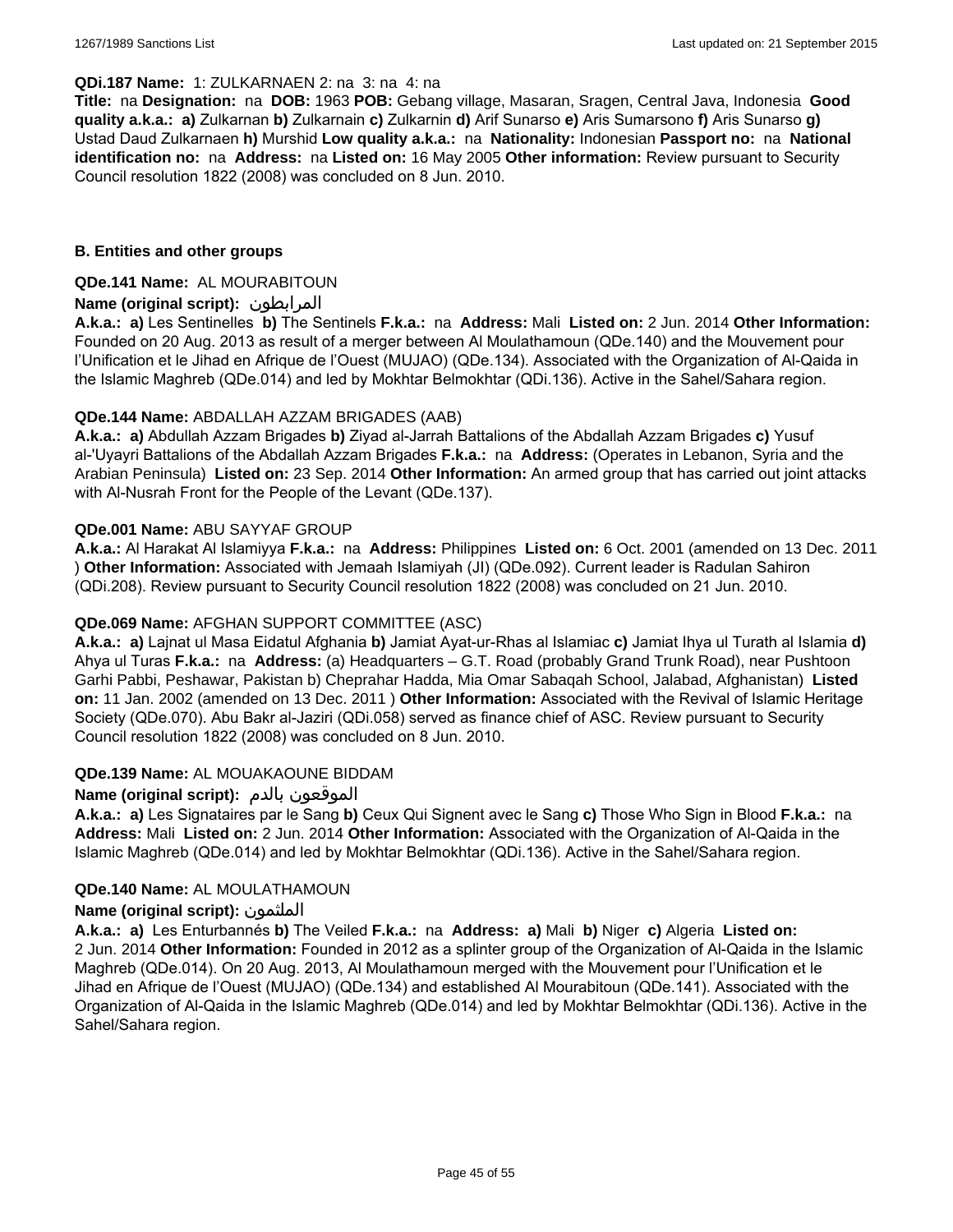## **QDe.137 Name:** AL-NUSRAH FRONT FOR THE PEOPLE OF THE LEVANT

## جبهة النصرة لأهل الشام **:(script original (Name**

**A.k.a.: a)** النصرة جبهة) the Victory Front; Jabhat al-Nusrah; Jabhet al-Nusra; Al-Nusrah Front; Al-Nusra Front) **b)**  المجاهدين أنصار شبكة) sub-unit name: Ansar al-Mujahideen Network) **c)** الجهاد ساحات في الشام مجاهدو) sub-unit name: Levantine Mujahideen on the Battlefields of Jihad) **F.k.a.:** na **Address: a)** (Operates in Syria) **b)** (Support network in Iraq) **Listed on:** 14 May 2014 **Other Information:** Associated with Al-Qaida (QDe.004) and Ibrahim Awwad Ibrahim Ali al-Badri al-Samarrai (QDi.299), the leader of Al-Qaida in Iraq (QDe.115), since at least Jan. 2012. Brings Syrian and foreign Al-Qaida in Iraq (QDe.115) and Asbat al-Ansar (QDe.007) fighters, along with other foreign Al-Qaida operatives, to join local elements in Syria to carry out terrorist and guerrilla operations there. Previously listed between 30 May 2013 and 13 May 2014 as an aka of Al-Qaida in Iraq (QDe.115).

#### **QDe.121 Name:** AL-AKHTAR TRUST INTERNATIONAL

**A.k.a.: a)** Al Akhtar Trust **b)** Al-Akhtar Medical Centre **c)** Akhtarabad Medical Camp **d)** Pakistan Relief Foundation **e)** Pakistani Relief Foundation **f)** Azmat-e-Pakistan Trust **g)** Azmat Pakistan Trust **F.k.a.:** na **Address:** (a) ST-1/ A, Gulsahn-e-Iqbal, Block 2, Karachi, 25300, Pakistan b) Gulistan-e-Jauhar, Block 12, Karachi, Pakistan) **Listed on:** 17 Aug. 2005 (amended on 10 Dec. 2008, 13 Dec. 2011 ) **Other Information:** Regional offices in Pakistan: Bahawalpur, Bawalnagar, Gilgit, Islamabad, Mirpur Khas, Tando-Jan-Muhammad. Akhtarabad Medical Camp is in Spin Boldak, Afghanistan. Registered by members of Jaish-i-Mohammed (QDe.019). Associated with Harakat ul-Mujahidin/ HUM (QDe.008), Lashkar I Jhanghvi (LJ) (QDe.096) and Lashkar-e-Tayyiba (QDe.118). Banned in Pakistan. Review pursuant to Security Council resolution 1822 (2008) was concluded on 14 Sep. 2009.

#### **QDe.107 Name:** AL FURQAN

**A.k.a.: a)** Dzemilijati Furkan **b)** Dzem'ijjetul Furqan **c)** Association for Citizens Rights and Resistance to Lies **d)** Dzemijetul Furkan **e)** Association of Citizens for the Support of Truth and Supression of Lies **f)** Sirat **g)** Association for Education, Culture and Building Society-Sirat **h)** Association for Education, Cultural, and to Create Society -Sirat **i)** Istikamet **j)** In Siratel **k)** Citizens' Association for Support and Prevention of lies – Furqan **F.k.a.:** na **Address: a)** 30a Put Mladih Muslimana (ex Pavla Lukaca Street), 71 000 Sarajevo, Bosnia and Herzegovina **b)** 72 ul. Strossmajerova, Zenica, Bosnia and Herzegovina **c)** 42 Muhameda Hadzijahica, Sarajevo, Bosnia and Herzegovina **d)** 70 and 53 Strosmajerova Street, Zenica, Bosnia and Herzegovina **e)** Zlatnih Ljiljana Street, Zavidovici, Bosnia and Herzegovina **Listed on:** 11 May 2004 (amended on 26 Nov. 2004, 24 Mar. 2009 ) **Other Information:** Registered in Bosnia and Herzegovina as a citizens' association under the name of "Citizens' Association for Support and Prevention of lies – Furqan" on 26 Sep. 1997. Al Furqan ceased its work by decision of the Ministry of Justice of the Bosnia and Herzegovina Federation (decision number 03-054-286/97 dated 8 Nov. 2002). Al Furqan was no longer in existence as at Dec. 2008. Review pursuant to Security Council resolution 1822 (2008) was concluded on 15 Jun. 2010.

## **QDe.110 Name:** AL-HARAMAIN: AFGHANISTAN BRANCH

**A.k.a.:** na **F.k.a.:** na **Address:** Afghanistan (at time of listing) **Listed on:** 6 Jul. 2004 (amended on 21 Mar. 2012 ) **Other Information:** Review pursuant to Security Council resolution 1822 (2008) was concluded on 22 Jun. 2010.

#### **QDe.111 Name:** AL-HARAMAIN: ALBANIA BRANCH

**A.k.a.:** na **F.k.a.:** na **Address:** Irfan Tomini Street, #58, Tirana, Albania (at time of listing) **Listed on:** 6 Jul. 2004 (amended on 21 Mar. 2012 ) **Other Information:** Review pursuant to Security Council resolution 1822 (2008) was concluded on 22 Jun. 2010.

#### **QDe.109 Name:** AL-HARAMAIN & AL MASJED AL-AQSA CHARITY FOUNDATION

**A.k.a.: a)** Al Haramain Al Masjed Al Aqsa **b)** Al Haramayn Al Masjid Al Aqsa **c)** Al-Haramayn and Al Masjid Al Aqsa Charitable Foundation **d)** Al Harammein Al Masjed Al-Aqsa Charity Foundation **F.k.a.:** na **Address: a)** Branch Address: 2A Hasiba Brankovica, Sarajevo, Bosnia and Herzegovina **b)** 14 Bihacka Street, Sarajevo, Bosnia and Herzegovina **c)** 64 Potur mahala Street, Travnik, Bosnia and Herzegovina **d)** Zenica, Bosnia and Herzegovina **Listed on:** 28 Jun. 2004 (amended on 26 Nov. 2004, 16 Sep. 2008, 24 Mar. 2009 ) **Other Information:** Used to be officially registered in Bosnia and Herzegovina under registry number 24. Al-Haramain & Al Masjed Al-Aqsa Charity Foundation ceased its work by decision of the Ministry of Justice of the Bosnia and Herzegovina Federation (decision on cessation of operation number 03-05-2-203/04). It was no longer in existence as at Dec. 2008. Its premises and humanitarian activities were transferred under Government supervision to a new entity called Sretna Buducnost. Review pursuant to Security Council resolution 1822 (2008) was concluded on 22 Jun. 2010.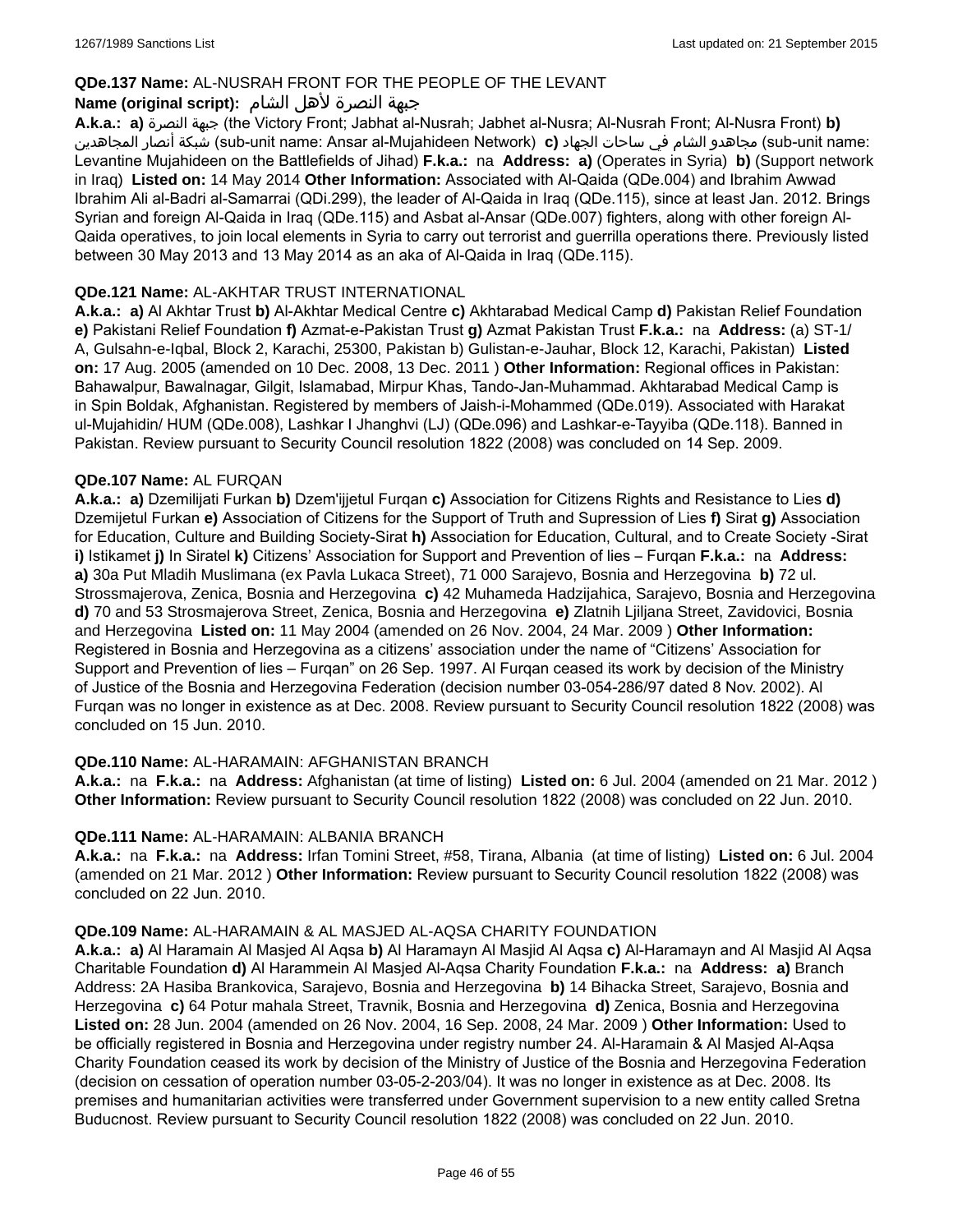#### **QDe.112 Name:** AL-HARAMAIN: BANGLADESH BRANCH

**A.k.a.:** na **F.k.a.:** na **Address:** House 1, Road 1, S-6, Uttara, Dhaka, Bangladesh (at time of listing) **Listed on:** 6 Jul. 2004 (amended on 21 Mar. 2012 ) **Other Information:** Review pursuant to Security Council resolution 1822 (2008) was concluded on 22 Jun. 2010.

#### **QDe.113 Name:** AL-HARAMAIN: ETHIOPIA BRANCH

**A.k.a.:** na **F.k.a.:** na **Address:** Woreda District 24 Kebele Section 13, Addis Ababa, Ethiopia (at time of listing) **Listed on:** 6 Jul. 2004 (amended on 21 Mar. 2012 ) **Other Information:** Review pursuant to Security Council resolution 1822 (2008) was concluded on 22 Jun. 2010.

#### **QDe.103 Name:** AL-HARAMAIN FOUNDATION (INDONESIA)

**A.k.a.:** Yayasan Al-Manahil-Indonesia **F.k.a.:** na **Address:** (Jalan Laut Sulawesi Blok DII/4, Kavling Angkatan Laut Duren Sawit, Jakarta Timur 13440 Indonesia (at time of listing); Tel.: 021-86611265 and 021-86611266; Fax.: 021-8620174) **Listed on:** 26 Jan. 2004 (amended on 21 Mar. 2012 ) **Other Information:** Review pursuant to Security Council resolution 1822 (2008) was concluded on 22 Jun. 2010.

#### **QDe.104 Name:** AL-HARAMAIN FOUNDATION (PAKISTAN)

**A.k.a.:** na **F.k.a.:** na **Address:** House #279, Nazimuddin Road, F-10/1, Islamabad, Pakistan (at time of listing) **Listed on:** 26 Jan. 2004 (amended on 21 Mar. 2012 ) **Other Information:** Review pursuant to Security Council resolution 1822 (2008) was concluded on 19 Oct. 2009.

#### **QDe.116 Name:** AL-HARAMAIN FOUNDATION (UNION OF THE COMOROS)

**A.k.a.:** na **F.k.a.:** na **Address:** B/P: 1652 Moroni, Union of the Comoros (at time of listing) **Listed on:** 28 Sep. 2004 (amended on 21 Mar. 2012 ) **Other Information:** Review pursuant to Security Council resolution 1822 (2008) was concluded on 22 Jun. 2010.

#### **QDe.071 Name:** AL-HARAMAIN ISLAMIC FOUNDATION

**A.k.a.: a)** Vazir **b)** Vezir **F.k.a.:** na **Address: a)** (64 Poturmahala, Travnik, Bosnia and Herzegovina) **b)** Sarajevo, Bosnia and Herzegovina **Listed on:** 13 Mar. 2002 (amended on 26 Dec. 2003, 16 Sep. 2008, 16 Jun. 2011 ) **Other Information:** Under criminal investigation by the authorities of Bosnia and Herzegovina as of Nov. 2007. Employees and associates include Najib Ben Mohamed Ben Salem Al-Waz (listed under permanent reference number QDi.104). Review pursuant to Security Council resolution 1822 (2008) was concluded on 22 Jun. 2010.

#### **QDe.072 Name:** AL-HARAMAIN ISLAMIC FOUNDATION (SOMALIA)

**A.k.a.:** na **F.k.a.:** na **Address:** Somalia **Listed on:** 13 Mar. 2002 (amended on 13 Dec. 2011, 15 Jun. 2015 ) **Other Information:** Review pursuant to Security Council resolution 1822 (2008) was concluded on 22 Jun. 2010.

#### **QDe.114 Name:** AL-HARAMAIN: THE NETHERLANDS BRANCH

**A.k.a.:** Stichting Al Haramain Humanitarian Aid **F.k.a.:** na **Address:** Jan Hanzenstraat 114, 1053SV, Amsterdam, The Netherlands (at time of listing) **Listed on:** 6 Jul. 2004 (amended on 13 Apr. 2012, 15 Jun. 2015 ) **Other Information:** Review pursuant to Security Council resolution 1822 (2008) was concluded on 28 Jun. 2010.

#### **QDe.105 Name:** AL-HARAMAYN FOUNDATION (KENYA)

**A.k.a.:** na **F.k.a.:** na **Address: a)** Nairobi, Kenya (at time of listing) **b)** Garissa, Kenya (at time of listing) **c)** Dadaab, Kenya (at time of listing) **Listed on:** 26 Jan. 2004 (amended on 21 Mar. 2012 ) **Other Information:** Review pursuant to Security Council resolution 1822 (2008) was concluded on 22 Jun. 2010.

#### **QDe.106 Name:** AL-HARAMAYN FOUNDATION (TANZANIA)

**A.k.a.:** na **F.k.a.:** na **Address: a)** P.O. Box 3616, Dar es Salaam, Tanzania (at time of listing) **b)** Tanga , Tanzania (at time of listing) **c)** Singida , Tanzania (at time of listing) **Listed on:** 26 Jan. 2004 (amended on 21 Mar. 2012 ) **Other Information:** Review pursuant to Security Council resolution 1822 (2008) was concluded on 22 Jun. 2010.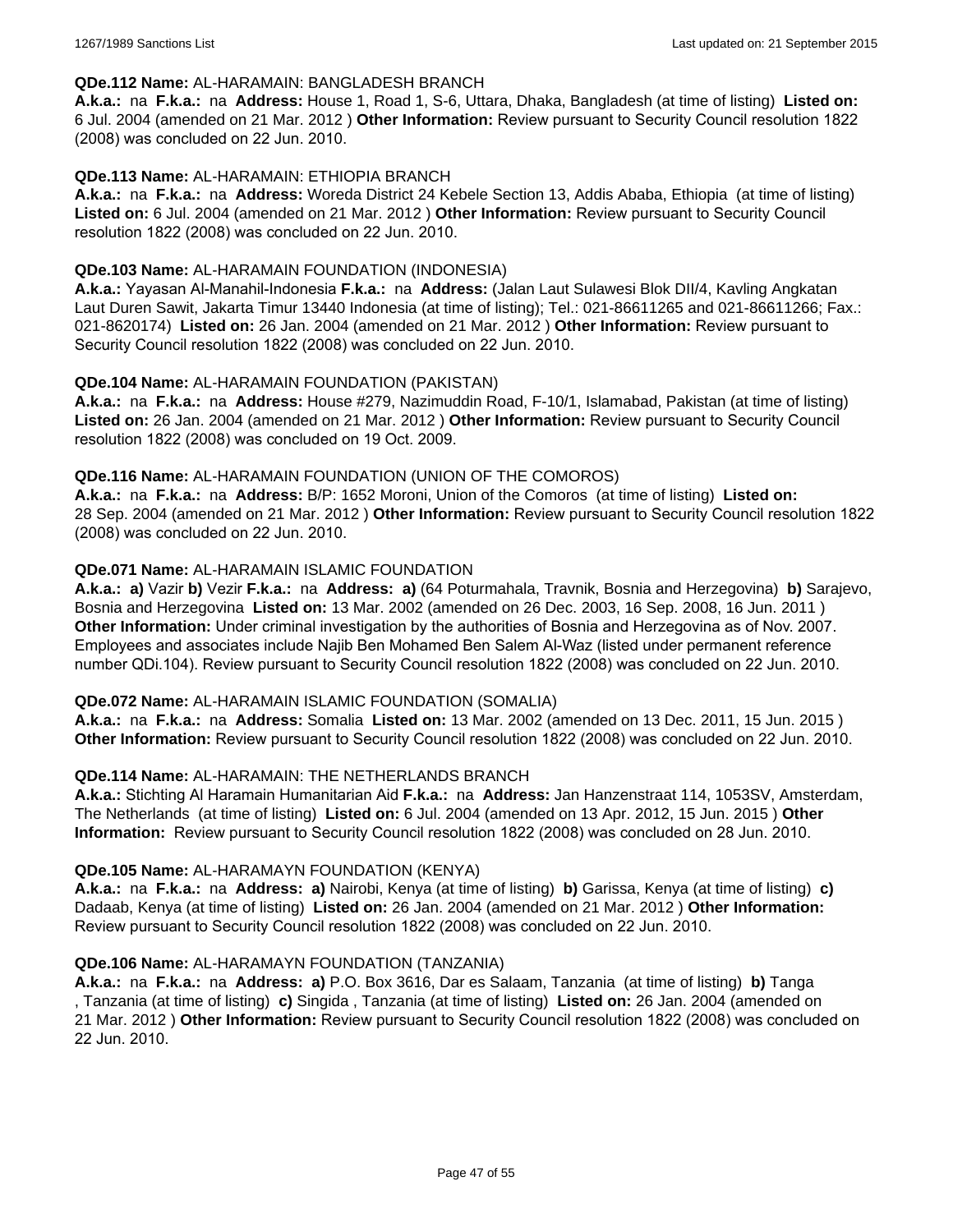## **QDe.002 Name:** AL-ITIHAAD AL-ISLAMIYA / AIAI

#### **Name (original script):** الاسلامي الاتحاد

**A.k.a.:** na **F.k.a.:** na **Address:** na **Listed on:** 6 Oct. 2001 (amended on 21 Dec. 2007, 13 Dec. 2011, 18 Mar. 2013 ) **Other Information:** Reported to have operated in Somalia and Ethiopia and to have merged with Harakat Al-Shabaab Al-Mujaahidiin (Al-Shabaab), which was accepted as an affiliate of Al-Qaida (QDe.004) by Aiman Muhammed Rabi al-Zawahiri (QDi.006) in Feb. 2012, and is also subject to the sanctions measures set out in Security Council resolution 1844 (2008) concerning Somalia and Eritrea (see www.un.org/sc/committees/751/ index.shtml). Leadership included Hassan Abdullah Hersi Al-Turki (QDi.172) and Hassan Dahir Aweys (QDi.042). AIAI has received funds through the Al-Haramain Islamic Foundation (Somalia) (QDe.072). Review pursuant to Security Council resolution 1822 (2008) was concluded on 21 Jun. 2010.

#### **QDe.004 Name:** AL-QAIDA

#### **Name (original script):** القاعدة

**A.k.a.: a)** "The Base" **b)** Al Qaeda **c)** Islamic Salvation Foundation **d)** The Group for the Preservation of the Holy Sites **e)** The Islamic Army for the Liberation of Holy Places **f)** The World Islamic Front for Jihad Against Jews and Crusaders **g)** Usama Bin Laden Network **h)** Usama Bin Laden Organization **i)** Al Qa'ida **j)** Al Qa'ida/Islamic Army (formerly listed as) **F.k.a.:** na **Address:** na **Listed on:** 6 Oct. 2001 (amended on 5 Mar. 2009, 21 Mar. 2012 ) **Other Information:** Review pursuant to Security Council resolution 1822 (2008) was concluded on 21 Jun. 2010.

#### **QDe.115 Name:** AL-QAIDA IN IRAQ

## القاعده في العراق **:(script original (Name**

**A.k.a.: a)** AQI **b)** al-Tawhid **c)** the Monotheism and Jihad Group **d)** Qaida of the Jihad in the Land of the Two Rivers **e)** Al-Qaida of Jihad in the Land of the Two Rivers **f)** The Organization of Jihad's Base in the Country of the Two Rivers **g)** The Organization Base of Jihad/Country of the Two Rivers **h)** The Organization Base of Jihad/ Mesopotamia **i)** Tanzim Qa'idat Al-Jihad fi Bilad al-Rafidayn **j)** Tanzeem Qa'idat al Jihad/Bilad al Raafidaini **k)** Jama'at Al-Tawhid Wa'al-Jihad **l)** JTJ **m)** Islamic State of Iraq **n)** ISI **o)** al-Zarqawi network **p)** Islamic State in Iraq and the Levant **F.k.a.:** na **Address:** na **Listed on:** 18 Oct. 2004 (amended on 2 Dec. 2004, 5 Mar. 2009, 13 Dec. 2011, 30 May 2013, 14 May 2014, 2 Jun. 2014 ) **Other Information:** Review pursuant to Security Council resolution 1822 (2008) was concluded on 25 May 2010.

## **QDe.129 Name:** AL-QAIDA IN THE ARABIAN PENINSULA (AQAP)

## القاعدة في جزيرة العرب **:(script original (Name**

**A.k.a.: a)** Al-Qaida of Jihad Organization in the Arabian Peninsula **b)** Tanzim Qa'idat al-Jihad fi Jazirat al-Arab **c)** Al-Qaida Organization in the Arabian Peninsula (AQAP) **d)** Al-Qaida in the South Arabian Peninsula **e)** Ansar al-Shari'a (AAS) **F.k.a.:** Al-Qaida in Yemen (AQY) **Address:** na **Listed on:** 19 Jan. 2010 (amended on 4 Oct. 2012, 15 Jun. 2015 ) **Other Information:** AQAP is a regional affiliate of Al-Qaida (QDe.004) and an armed group operating primarily in Arabian Peninsula. Location: Yemen. Alternative location: Saudi Arabia (2004 – 2006). Formed in Jan. 2009 when Al-Qaida in Yemen combined with Saudi Arabian Al-Qaida operatives. Leader of AQAP is Nasir 'abd-al-Karim 'Abdullah Al-Wahishi (QDi.274). Ansar al-Shari'a was formed in early 2011 by AQAP and has taken responsibility for multiple attacks in Yemen against both government and civilian targets.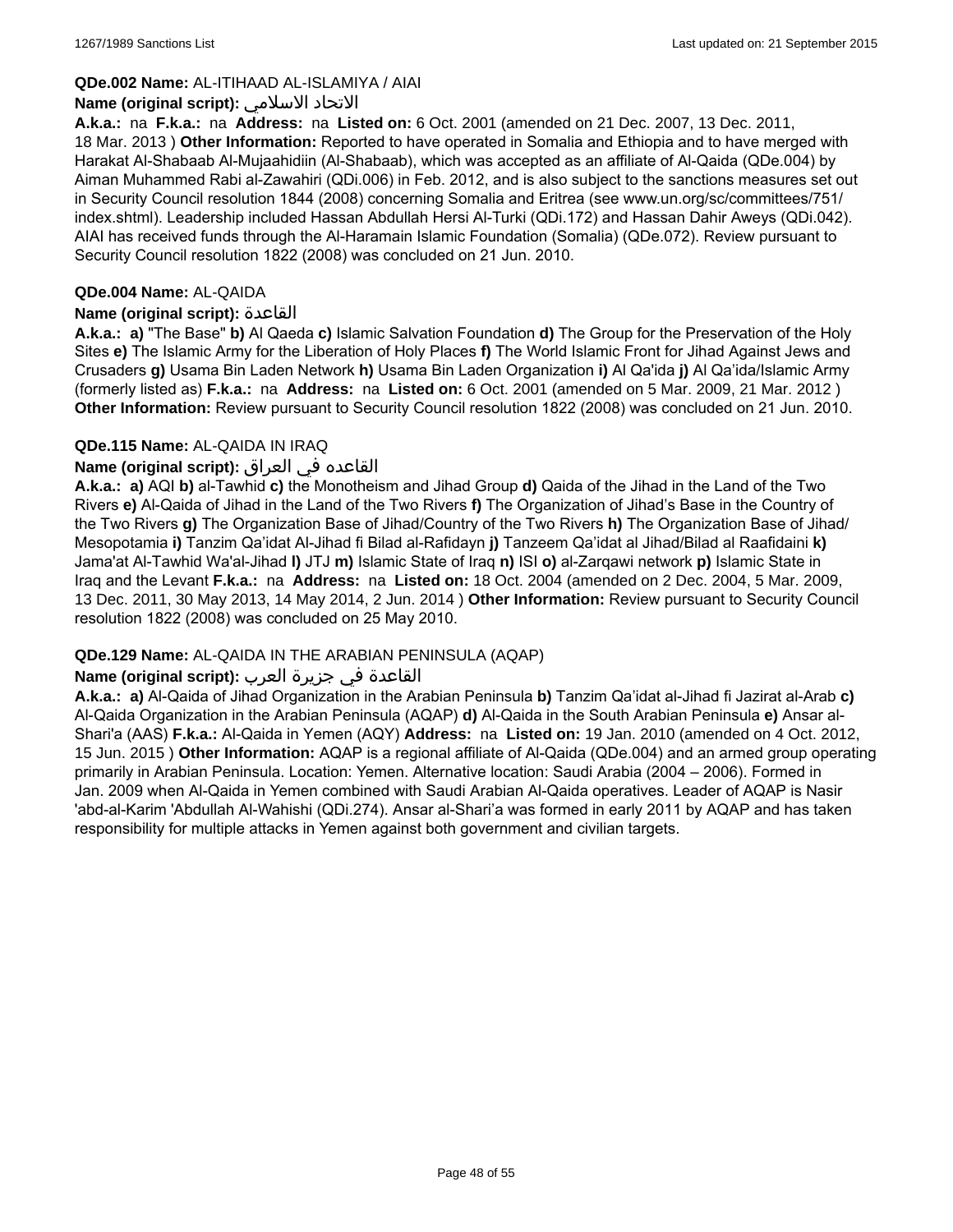#### **QDe.005 Name:** AL RASHID TRUST

**A.k.a.: a)** Al-Rasheed Trust **b)** Al Rasheed Trust **c)** Al-Rashid Trust **d)** Aid Organization of the Ulema, Pakistan **e)** Al Amin Welfare Trust **f)** Al Amin Trust **g)** Al Ameen Trust **h)** Al-Ameen Trust **i)** Al Madina Trust **j)** Al-Madina Trust **F.k.a.:** na **Address: a)** Kitas Ghar, Nazimabad 4, Dahgel-Iftah, Karachi, Pakistan (Kitas Ghar, Nazimabad 4, Dahgel-Iftah, Karachi, Pakistan) **b)** Jamia Maajid, Sulalman Park, Melgium Pura, Lahore, Pakistan (Jamia Maajid, Sulalman Park, Melgium Pura, Lahore, Pakistan) **c)** (Office Dha'rbi-M'unin, Top Floor, Dr. Dawa Khan Dental Clinic Surgeon, Main Baxae, Mingora, Swat, Pakistan) **d)** (Kitab Ghar, Darul Ifta Wal Irshad, Nazimabad No. 4, Karachi, Pakistan, Phone 6683301; Phone 0300-8209199; Fax 6623814 ) **e)** (302b-40, Good Earth Court, Opposite Pia Planitarium, Block 13a, Gulshan -l Igbal, Karachi, Pakistan; Phone 4979263 ) **f)** (617 Clifton Center, Block 5, 6th Floor, Clifton, Karachi, Pakistan; Phone 587-2545) **g)** (j) 605 Landmark Plaza, 11 Chundrigar Road, Opposite Jang Building, Karachi, Pakistan; Phone 2623818-19 ) **h)** (Jamia Masjid, Sulaiman Park, Begum Pura, Lahore, Pakistan; Phone 042-6812081 ) **i)** (Kitas Ghar, Nazimabad 4, Dahgel-Iftah, Karachi, Pakistan, Kitas Ghar, Nazimabad 4, Dahgel-Iftah, Karachi, Pakistan ) **j)** (Jamia Maajid, Sulalman Park, Melgium Pura, Lahore, Pakistan, Jamia Maajid, Sulalman Park, Melgium Pura, Lahore, Pakistan ) **k)** (Office Dha'rbi-M'unin, Opposite Khyber Bank, Abbottabad Road, Mansehra, Pakistan ) **l)** (Office Dha'rbi-M'unin ZR Brothers, Katcherry Road, Chowk Yadgaar, Peshawar, Pakistan ) **m)** (Office Dha'rbi-M'unin, Rm No. 3, Moti Plaza, Near Liaquat Bagh, Muree Road, Rawalpindi, Pakistan) **Listed on:** 6 Oct. 2001 (amended on 21 Oct. 2008, 10 Dec. 2008, 13 Dec. 2011 ) **Other Information:** Headquarters are in Pakistan. Operations in Afghanistan: Herat Jalalabad, Kabul, Kandahar, Mazar Sherif. Also operations in Kosovo, Chechnya. Involved in the financing of Al-Qaida and the Taliban. Until 21 Oct. 2008, this entity appeared also as "Aid Organization of the Ulema, Pakistan" (QDe.073), listed on 24 Apr. 2002 and amended on 25 Jul. 2006. The two entries Al Rashid Trust (QDe.005) and Aid Organization of the Ulema, Pakistan (QDe.073) were consolidated into this entity on 21 Oct. 2008. Founded by Mufti Rashid Ahmad Ledahyanoy (deceased). Associated with Jaish-i-Mohammed (QDe.019). Banned in Pakistan since Oct. 2001. Despite the closure of its offices in Pakistan in February 2007 it has continued its activities. Review pursuant to Security Council resolution 1822 (2008) was concluded on 6 May 2010.

## **QDe.146 Name:** ANSAR AL CHARIA BENGHAZI

## أنصار الشريعة - بنغازي **:(script original (Name**

**A.k.a.: a)** الشريعة أنصار) Ansar al Charia) **b)** Ansar al-Charia **c)** Ansar al-Sharia **d)** Ansar al-Charia Benghazi **e)** Ansar al-Sharia Benghazi **f)** بليبيا الشريعة أنصار) Ansar al Charia in Libya (ASL)) **g)** الشريعة أنصار كتيبة) Katibat Ansar al Charia) **h)** Ansar al Sharia **F.k.a.:** na **Address: a)** (Operates in Benghazi, Libya) **b)** (Support network in Tunisia) **Listed on:** 19 Nov. 2014 **Other Information:** Associated with the Organization of Al-Qaida in the Islamic Maghreb (QDe.014), Al Mourabitoun (QDe.141), Ansar al-Shari'a in Tunisia (AAS-T) (QDe.143), and Ansar al Charia Derna (QDe.145). The leader is Mohamed al-Zahawi (not listed). Runs training camps for foreign terrorist fighters travelling to Syria, Iraq and Mali.

## **QDe.145 Name:** ANSAR AL CHARIA DERNA

## أنصار الشريعة – درنة **:(script original (Name**

**A.k.a.: a)** Ansar al-Charia Derna **b)** Ansar al-Sharia Derna **c)** الشريعة أنصار) Ansar al Charia) **d)** Ansar al-Sharia **e)** Ansar al Sharia **F.k.a.:** na **Address: a)** (Operates in Derna and Jebel Akhdar, Libya ) **b)** (Support network in Tunisia) **Listed on:** 19 Nov. 2014 **Other Information:** Associated with the Organization of Al-Qaida in the Islamic Maghreb (QDe.014), Ansar al-Shari'a in Tunisia (AAS-T) (QDe.143) and Ansar al Charia Benghazi (QDe.146). Runs training camps for foreign terrorist fighters travelling to Syria and Iraq.

## **QDe.143 Name:** ANSAR AL-SHARI'A IN TUNISIA (AAS-T)

**A.k.a.: a)** Ansar al-Sharia in Tunisia **b)** Ansar al-Shari'ah in Tunisia **c)** Ansar al-Shari'ah **d)** Ansar al-Sharia **e)** Supporters of Islamic Law **f)** Al-Qayrawan Media Foundation **F.k.a.:** na **Address:** Tunisia **Listed on:** 23 Sep. 2014 **Other Information:** A Tunisian armed group with links to the Organization of Al-Qaida in the Islamic Maghreb (QDe.014). The leader is Seifallah ben Hassine (QDi.333).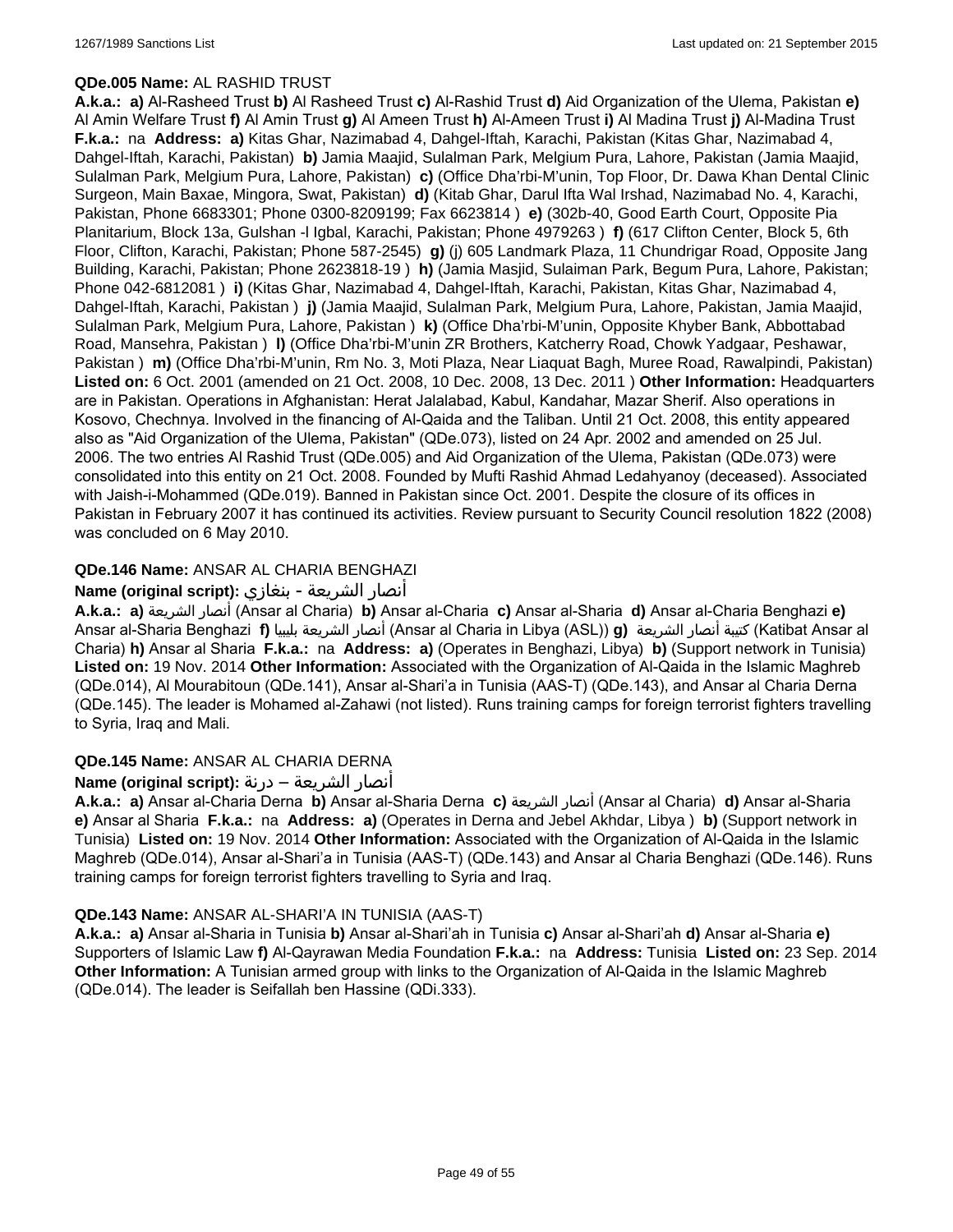## **QDe.098 Name:** ANSAR AL-ISLAM

## **Name (original script):** الاسلام أنصار

**A.k.a.: a)** Devotees of Islam **b)** Jund al-Islam **c)** Soldiers of Islam **d)** Kurdistan Supporters of Islam **e)** Supporters of Islam in Kurdistan **f)** Followers of Islam in Kurdistan **g)** Kurdish Taliban **h)** Soldiers of God **i)** Ansar al-Sunna Army **j)** Jaish Ansar al-Sunna **k)** Ansar al-Sunna **F.k.a.:** na **Address:** na **Listed on:** 24 Feb. 2003 (amended on 31 Mar. 2004, 5 Mar. 2009, 18 Mar. 2009, 21 Oct. 2010, 13 Dec. 2011 ) **Other Information:** The founder is Najmuddin Faraj Ahmad (QDi.226). Associated with Al-Qaida in Iraq (QDe.115). Located and primarily active in northern Iraq but maintains a presence in western and central Iraq. Review pursuant to Security Council resolution 1822 (2008) was concluded on 21 Jun. 2010.

## **QDe.135 Name:** ANSAR EDDINE

## **Name (original script):** الدين انصار

**A.k.a.:** Ansar Dine **F.k.a.:** na **Address:** Mali **Listed on:** 20 Mar. 2013 **Other Information:** Was founded in December 2011 by Iyad ag Ghali (QDi.316). Linked to the Organization of Al-Qaida in the Islamic Maghreb (QDe.014) and Mouvement pour l'Unification et le Jihad en Afrique de l'Ouest (MUJAO) (QDe.134). Associated with Abdelmalek Droukdel (QDi.232).

## **QDe.142 Name:** ANSARUL MUSLIMINA FI BILADIS SUDAN

## انصار المسلمین في بلاد السودان :**(Name (original script**

**A.k.a.: a)** Ansaru **b)** Ansarul Muslimina fi Biladis Sudan **c)** Jama'atu Ansaril Muslimina fi Biladis Sudan (JAMBS) **d)** Jama'atu Ansarul Muslimina fi Biladis-Sudan (JAMBS) **e)** Jamma'atu Ansarul Muslimina fi Biladis-Sudan (JAMBS) **f)** Vanguards for the Protection of Muslims in Black Africa **g)** Vanguard for the Protection of Muslims in Black Africa **F.k.a.:** na **Address:** Nigeria **Listed on:** 26 Jun. 2014 **Other Information:** Terrorist and paramilitary group established in 2012 and operating in Nigeria. Associated with the Organization of Al-Qaida in the Islamic Maghreb (AQIM) (QDe.014), Jama'atu Ahlis Sunna Lidda'Awati Wal-Jihad (Boko Haram) (QDe.138) and Abubakar Mohammed Shekau (QDi322).

## **QDe.006 Name:** ARMED ISLAMIC GROUP

## الجماعة الاسلامية المسلحة **:(script original (Name**

**A.k.a.: a)** Al Jamm'ah Al-Islamiah Al- Musallah **b)** GIA **c)** Groupe Islamique Armé **F.k.a.:** na **Address:** Algeria **Listed on:** 6 Oct. 2001 (amended on 7 Apr. 2008, 13 Dec. 2011 ) **Other Information:** Review pursuant to Security Council resolution 1822 (2008) was concluded on 21 Jun. 2010.

## **QDe.007 Name:** ASBAT AL-ANSAR

## **Name (original script):** الأنصار عصبة

**A.k.a.:** na **F.k.a.:** na **Address:** Ein el-Hilweh camp, Lebanon **Listed on:** 6 Oct. 2001 (amended on 30 Jan. 2009, 13 Dec. 2011 ) **Other Information:** Active in northern Iraq. Associated with Al-Qaida in Iraq (QDe.115). Review pursuant to Security Council resolution 1822 (2008) was concluded on 21 Jun. 2010.

## **QDe.093 Name:** BENEVOLENCE INTERNATIONAL FOUNDATION

**A.k.a.: a)** Al Bir Al Dawalia **b)** BIF **c)** BIF-USA **d)** Mezhdunarodnyj Blagotvoritel'nyl Fond **F.k.a.:** na **Address: a)** 8820 Mobile Avenue, IA, Oak Lawn, Illinois, 60453, United States of America **b)** P.O. Box 548, Worth, Illinois, 60482, United States of America **c)** (Formerly located at) 9838 S. Roberts Road, Suite 1W, Palos Hills, Illinois, 60465, United States of America **d)** (Formerly located at) 20-24 Branford Place, Suite 705, Newark, New Jersey, 07102, United States of America **e)** P.O. Box 1937, Khartoum, Sudan **f)** Bangladesh **g)** (Gaza Strip) **h)** Yemen **Listed on:** 21 Nov. 2002 (amended on 24 Jan. 2003, 28 Apr. 2011, 18 May 2012 ) **Other Information:** Employer Identification Number (United States of America): 36-3823186. Review pursuant to Security Council resolution 1822 (2008) was concluded on 22 Jun. 2010.

## **QDe.102 Name:** DJAMAT HOUMAT DAAWA SALAFIA (DHDS)

## جماعة حماة الدعوة السلفية **:(script original (Name**

**A.k.a.:** Djamaat Houmah Al-Dawah Al-Salafiat **F.k.a.:** Katibat el Ahouel **Address:** Algeria **Listed on:** 11 Nov. 2003 (amended on 26 Nov. 2004, 7 Apr. 2008, 25 Jan. 2010, 13 Dec. 2011 ) **Other Information:** Associated with the Armed Islamic Group (GIA) (QDe.006) and the Organization of Al-Qaida in the Islamic Maghreb (QDe.014). Review pursuant to Security Council resolution 1822 (2008) was concluded on 30 Jul. 2009.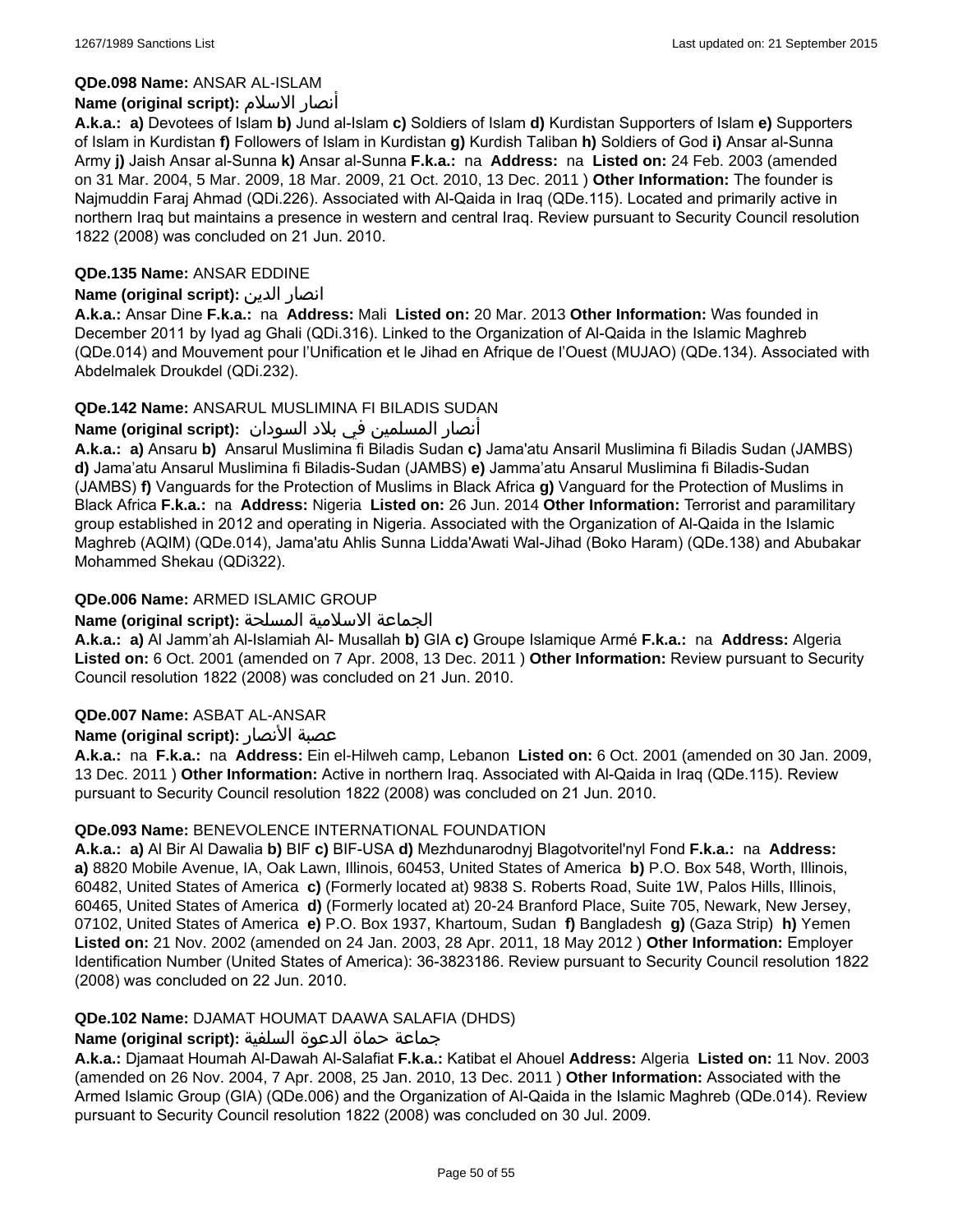#### **QDe.088 Name:** EASTERN TURKISTAN ISLAMIC MOVEMENT (ETIM)

**A.k.a.: a)** The Eastern Turkistan Islamic Party **b)** The Eastern Turkistan Islamic Party of Allah **c)** Islamic Party of Turkestan **d)** Djamaat Turkistan **F.k.a.:** na **Address:** na **Listed on:** 11 Sep. 2002 (amended on 3 Oct. 2008, 13 Dec. 2011 ) **Other Information:** Active in China, South Asia and Central Asia. Review pursuant to Security Council resolution 1822 (2008) was concluded on 20 May 2010.

#### **QDe.003 Name:** EGYPTIAN ISLAMIC JIHAD

#### الجهاد الاسلامي المصري **:(script original (Name**

**A.k.a.: a)** Egyptian Al-Jihad **b)** Jihad Group **c)** New Jihad **d)** Al-Jihad **e)** Egyptian Islamic Movement **F.k.a.:** na **Address:** na **Listed on:** 6 Oct. 2001 (amended on 5 Mar. 2009, 13 Dec. 2011 ) **Other Information:** Co-founded by Aiman Muhammed Rabi al-Zawahiri (QDi.006), who was also its military leader. Review pursuant to Security Council resolution 1822 (2008) was concluded on 21 Jun. 2010.

#### **QDe.131 Name:** EMARAT KAVKAZ

#### **Name (original script):** Эмират Кавказ

**A.k.a.:** na **F.k.a.:** na **Address:** na **Listed on:** 29 Jul. 2011 **Other Information:** Mainly active in the Russian Federation, Afghanistan and Pakistan. Led by Doku Khamatovich Umarov (QDi.290)

#### **QDe.091 Name:** GLOBAL RELIEF FOUNDATION (GRF)

**A.k.a.:** na **F.k.a.:** na **Address: a)** 9935 South 76th Avenue, Unit 1, Bridgeview, Illinois, 60455, United States of America **b)** P.O. Box 1406, Bridgeview, Illinois, 60455, United States of America **Listed on:** 22 Oct. 2002 (amended on 26 Nov. 2004, 20 Dec. 2005, 25 Jul. 2006, 24 Mar. 2009, 11 Mar. 2010, 25 Mar. 2010, 28 Apr. 2011, 21 Feb. 2012, 14 Feb. 2014 ) **Other Information:** Other Foreign Locations: Afghanistan, Bangladesh, Eritrea, Ethiopia, India, Iraq, West Bank and Gaza, Somalia and Syria. Federal Employer Identification Number (United States of America): 36-3804626. Review pursuant to Security Council resolution 1822 (2008) was concluded on 21 Jun. 2010.

## **QDe.130 Name:** HARAKAT-UL JIHAD ISLAMI

## حرکت الجہاد الاسلامی **:(script original (Name**

**A.k.a.: a)** HUJI **b)** Movement of Islamic Holy War **c)** Harkat-ul-Jihad-al Islami **d)** Harkat-al-Jihad-ul Islami **e)** Harkatul-Jehad-al-Islami **f)** Harakat ul Jihad-e-Islami **F.k.a.: a)** Harakat-ul-Ansar **b)** HUA **Address:** na **Listed on:** 6 Aug. 2010 (amended on 13 Dec. 2011 ) **Other Information:** Was established in Afghanistan in 1980. In 1993, Harakat-ul Jihad Islami merged with Harakat ul-Mujahidin (QDe.008) to form Harakat ul-Ansar. In 1997, Harakat-ul Jihad Islami split from Harakat ul-Ansar and resumed using its former name. Operations are in India, Pakistan and Afghanistan. Banned in Pakistan.

#### **QDe.008 Name:** HARAKAT UL-MUJAHIDIN / HUM

**A.k.a.: a)** Al-Faran **b)** Al-Hadid **c)** Al-Hadith **d)** Harakat Ul-Ansar **e)** HUA **f)** Harakat Ul- Mujahideen **F.k.a.:** na **Address:** Pakistan **Listed on:** 6 Oct. 2001 (amended on 13 Dec. 2011 ) **Other Information:** Associated with Jaishi-Mohammed (QDe.019), Lashkar i Jhangvi (LJ) (QDe.096) and Lashkar-e-Tayyiba (QDe.118). Active in Pakistan and Afghanistan. Banned in Pakistan. Review pursuant to Security Council resolution 1822 (2008) was concluded on 21 Jun. 2010.

#### **QDe.147 Name:** HILAL AHMAR SOCIETY INDONESIA (HASI)

**A.k.a.: a)** Yayasan Hilal Ahmar **b)** Indonesia Hilal Ahmar Society for Syria **F.k.a.:** na **Address:** na **Listed on:** 13 Mar. 2015 **Other Information:** Ostensibly humanitarian wing of Jemaah Islamiyah (QDe.092). Operates in Lampung, Jakarta, Semarang, Yogyakarta, Solo, Surabaya and Makassar, Indonesia. Has been recruiting, funding and facilitating travel of foreign terrorist fighters to Syria. Not affiliated with the humanitarian group International Federation of the Red Cross and Red Crescent Societies (IFRC).

#### **QDe.009 Name:** ISLAMIC ARMY OF ADEN

**A.k.a.:** na **F.k.a.:** na **Address:** na **Listed on:** 6 Oct. 2001 **Other Information:** Review pursuant to Security Council resolution 1822 (2008) was concluded on 9 Jul. 2010.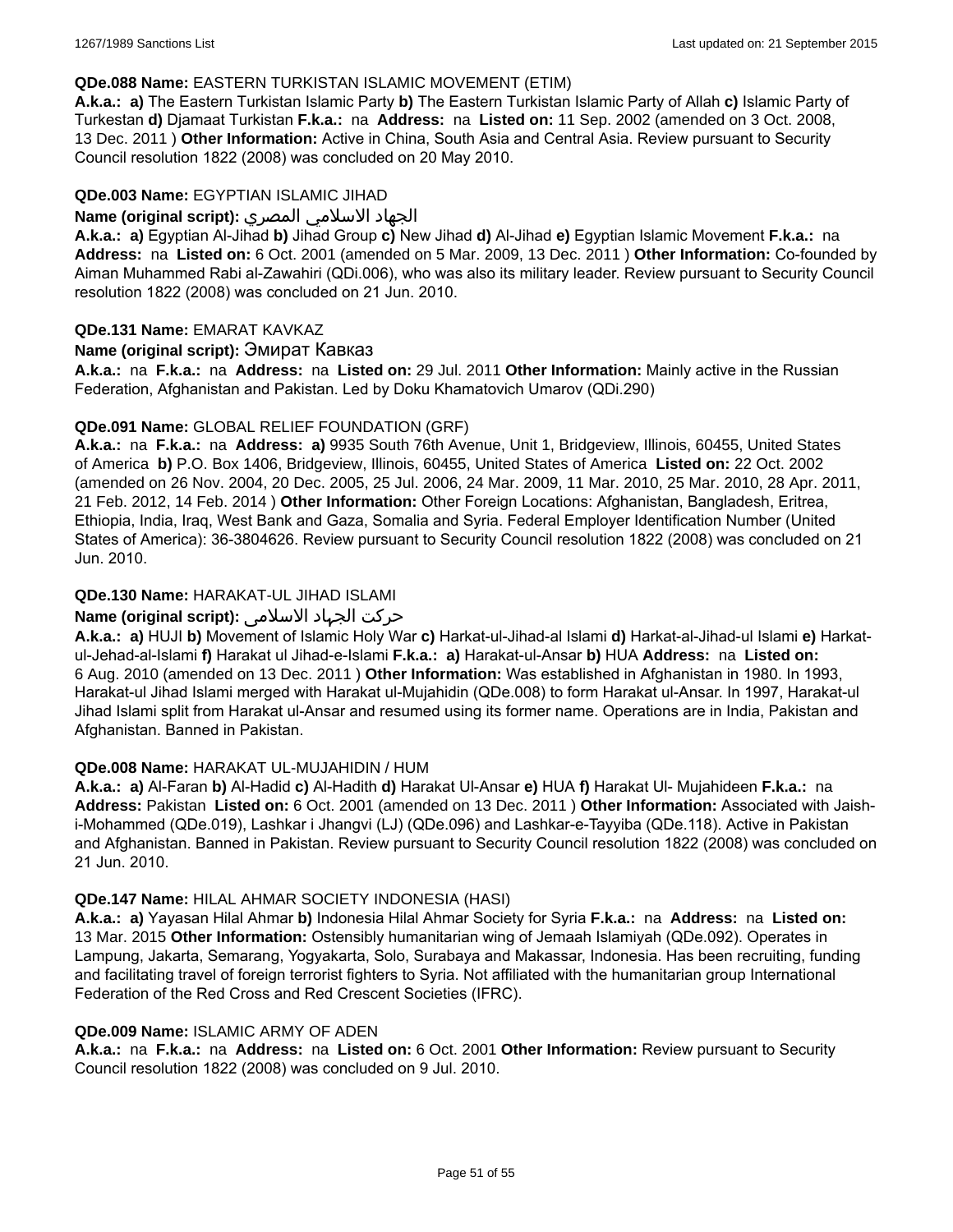#### **QDe.099 Name:** ISLAMIC INTERNATIONAL BRIGADE (IIB)

**A.k.a.: a)** The Islamic Peacekeeping Brigade **b)** The Islamic Peacekeeping Army **c)** The International Brigade **d)** Islamic Peacekeeping Battalion **e)** International Battalion **f)** Islamic Peacekeeping International Brigade **F.k.a.:** na **Address:** na **Listed on:** 4 Mar. 2003 (amended on 13 Dec. 2011 ) **Other Information:** Linked to the Riyadus-Salikhin Reconnaissance and Sabotage Battalion of Chechen Martyrs (RSRSBCM) (QDe.100) and the Special Purpose Islamic Regiment (SPIR) (QDe.101). Review pursuant to Security Council resolution 1822 (2008) was concluded on 17 May 2010.

## **QDe.119 Name:** ISLAMIC JIHAD GROUP

**A.k.a.: a)** Jama'at al-Jihad **b)** Libyan Society **c)** Kazakh Jama'at **d)** Jamaat Mojahedin **e)** Jamiyat **f)** Jamiat al-Jihad al-Islami **g)** Dzhamaat Modzhakhedov **h)** Islamic Jihad Group of Uzbekistan **i)** al-Djihad al-Islami **j)** Zamaat Modzhakhedov Tsentralnoy Asii **k)** Islamic Jihad Union **F.k.a.:** na **Address:** na **Listed on:** 1 Jun. 2005 (amended on 19 Apr. 2006, 20 Feb. 2008, 13 Dec. 2011 ) **Other Information:** Founded and led by Najmiddin Kamolitdinovich Jalolov (deceased) and Suhayl Fatilloevich Buranov (deceased). Associated with the Islamic Movement of Uzbekistan (QDe.010) and Emarat Kavkaz (QDe.131). Active in the Afghanistan/Pakistan border area, Central Asia, South Asia region and some European States. Review pursuant to Security Council resolution 1822 (2008) was concluded on 20 May 2010.

#### **QDe.010 Name:** ISLAMIC MOVEMENT OF UZBEKISTAN

**A.k.a.:** IMU **F.k.a.:** na **Address:** na **Listed on:** 6 Oct. 2001 (amended on 13 Dec. 2011 ) **Other Information:** Associated with the Eastern Turkistan Islamic Movement (QDe.088), Islamic Jihad Group (QDe.119) and Emarat Kavkaz (QDe.131). Active in the Afghanistan/Pakistan border area, northern Afghanistan and Central Asia. Review pursuant to Security Council resolution 1822 (2008) was concluded on 21 Jun. 2010.

#### **QDe.019 Name:** JAISH-I-MOHAMMED

**A.k.a.:** Army of Mohammed **F.k.a.:** na **Address:** Pakistan **Listed on:** 17 Oct. 2001 (amended on 13 Dec. 2011 ) **Other Information:** Based in Peshawar and Muzaffarabad, Pakistan Associated with Harakat ul-Mujahidin / HUM (QDe.008), Lashkar-e-Tayyiba (QDe.118), Al-Akhtar Trust International (QDe.121), and Harakat-ul Jihad Islami (QDe.130). Banned in Pakistan. Review pursuant to Security Council resolution 1822 (2008) was concluded on 21 Jun. 2010.

#### **QDe.138 Name:** JAMA'ATU AHLIS SUNNA LIDDA'AWATI WAL-JIHAD

**A.k.a.: a)** Jama'atu Ahlus-Sunnah Lidda'Awati Wal Jihad **b)** Jama'atu Ahlus-Sunna Lidda'Awati Wal Jihad **c)** جماعة والجهاد للدعوة السنة أهل **d)** Boko Haram **e)** Western Education is a Sin **F.k.a.:** na **Address:** Nigeria **Listed on:** 22 May 2014 **Other Information:** Affiliate of Al-Qaida (QDe.004), and the Organization of Al-Qaida in the Islamic Maghreb (AQIM) (QDe.014). Associated with Jama'atu Ansarul Muslimina Fi Biladis-Sudan (Ansaru). The leader is Abubakar Shekau.

## **QDe.020 Name:** JAM'YAH TA'AWUN AL-ISLAMIA

**A.k.a.: a)** Society of Islamic Cooperation **b)** Jam'iyat Al Ta'awun Al Islamiyya **c)** Jit **F.k.a.:** na **Address:** Kandahar City, Afghanistan **Listed on:** 17 Oct. 2001 (amended on 13 Dec. 2011 ) **Other Information:** Founded by Usama Mohammad Awad bin Laden (deceased) in 2001. Review pursuant to Security Council resolution 1822 (2008) was concluded on 21 Jun. 2010.

#### **QDe.092 Name:** JEMAAH ISLAMIYAH

**A.k.a.: a)** Jema'ah Islamiyah **b)** Jemaah Islamiya **c)** Jemaah Islamiah **d)** Jamaah Islamiyah **e)** Jama'ah Islamiyah **F.k.a.:** na **Address:** na **Listed on:** 25 Oct. 2002 (amended on 13 Dec. 2011 ) **Other Information:** Operates in Southeast Asia, including Indonesia, Malaysia and the Philippines. Associated with the Abu Sayyaf Group (QDe.001). Review pursuant to Security Council resolution 1822 (2008) was concluded on 25 May 2010.

#### **QDe.133 Name:** JEMMAH ANSHORUT TAUHID (JAT)

**A.k.a.: a)** Jemaah Anshorut Tauhid **b)** Jemmah Ansharut Tauhid **c)** Jem'mah Ansharut Tauhid **d)** Jamaah Ansharut Tauhid **e)** Jama'ah Ansharut Tauhid **f)** Laskar 99 **F.k.a.:** na **Address:** (Jl. Semenromo number 58, 04/XV Ngruki, Cemani, Grogol, Sukoharjo, Jawa Tengah, Indonesia, Telephone: 0271-2167285, Email: info@ansharuttauhid.com) **Listed on:** 12 Mar. 2012 **Other Information:** Founded and led by Abu Bakar Ba'asyir (QDi.217). Established on 27 Jul. 2008 in Solo, Indonesia. Associated with Jemmah Islamiya (JI) (QDe.092). Website: http:/ansharuttauhid.com/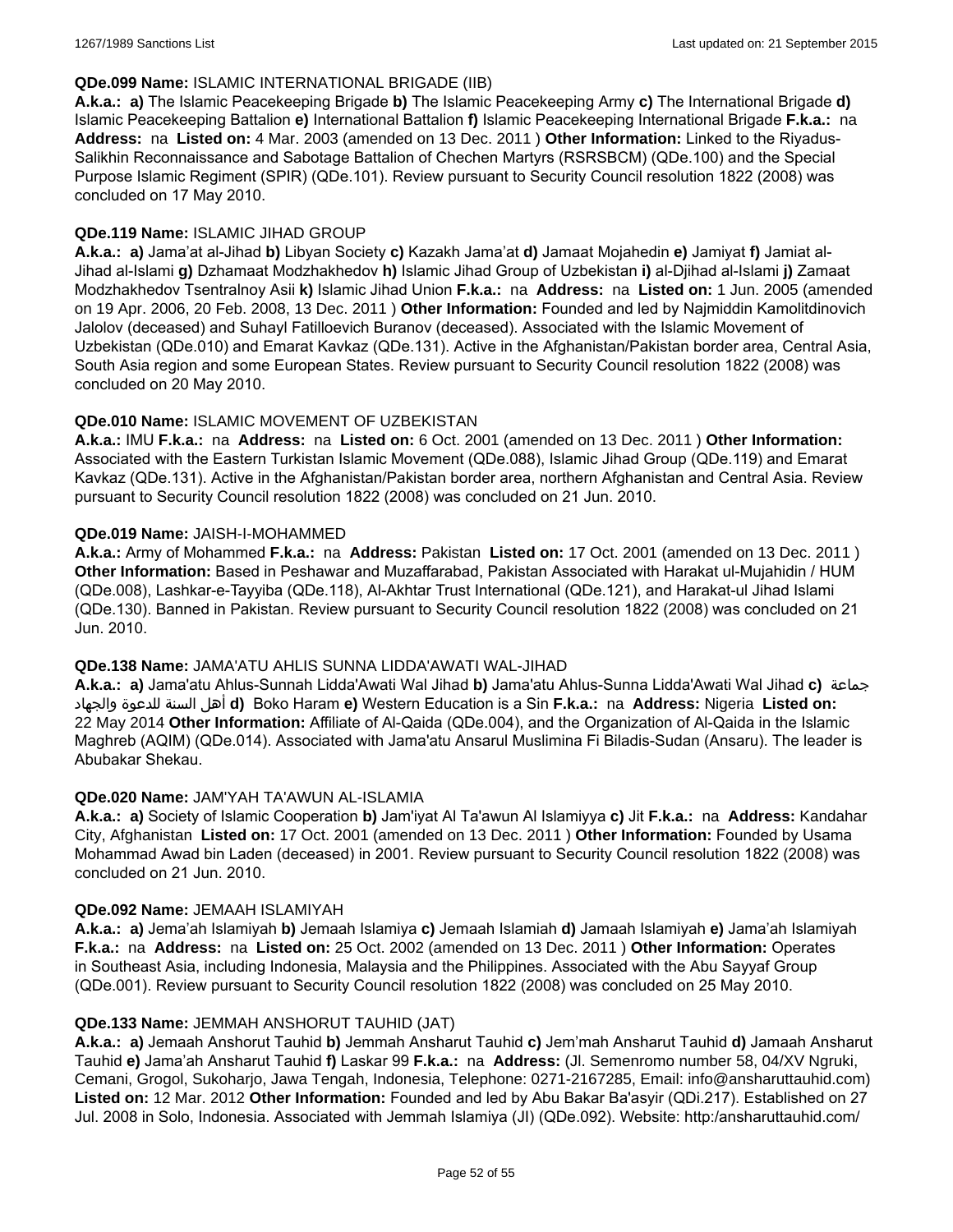#### **QDe.118 Name:** LASHKAR-E-TAYYIBA

**A.k.a.: a)** Lashkar-e-Toiba **b)** Lashkar-i-Taiba **c)** al Mansoorian **d)** al Mansooreen **e)** Army of the Pure **f)** Army of the Righteous **g)** Army of the Pure and Righteous **h)** Paasban-e-Kashmir **i)** Paasban-i-Ahle-Hadith **j)** Pasbane-Kashmir **k)** Pasban-e-Ahle-Hadith **l)** Paasban-e-Ahle-Hadis **m)** Pashan-e-ahle Hadis **n)** Lashkar e Tayyaba **o)** LET **p)** Jamaat-ud-Dawa **q)** JUD **r)** Jama'at al-Dawa **s)** Jamaat ud-Daawa **t)** Jamaat ul-Dawah **u)** Jamaat-ul-Dawa **v)** Jama'at-i-Dawat **w)** Jamaiat-ud-Dawa **x)** Jama'at-ud-Da'awah **y)** Jama'at-ud-Da'awa **z)** Jamaati-ud-Dawa **aa)** Falah-i-Insaniat Foundation (FIF) **F.k.a.:** na **Address:** na **Listed on:** 2 May 2005 (amended on 3 Nov. 2005, 10 Dec. 2008, 14 Mar. 2012 ) **Other Information:** Associated with Hafiz Muhammad Saeed (QDi.263) who is the leader of Lashkar-e-Tayyiba. Review pursuant to Security Council resolution 1822 (2008) was concluded on 8 Jun. 2010.

#### **QDe.096 Name:** LASHKAR I JHANGVI (LJ)

**A.k.a.:** na **F.k.a.:** na **Address:** na **Listed on:** 3 Feb. 2003 (amended on 13 Dec. 2011 ) **Other Information:** Based primarily in Pakistan's Punjab region and in the city of Karachi. Active in Pakistan although banned as at 2010. Review pursuant to Security Council resolution 1822 (2008) was concluded on 21 Jun. 2010.

#### **QDe.011 Name:** LIBYAN ISLAMIC FIGHTING GROUP

الجماعة الاسلامية المقاتلة الليبية **:(script original (Name**

**A.k.a.:** LIFG **F.k.a.:** na **Address:** Libyan Arab Jamahiriya **Listed on:** 6 Oct. 2001 (amended on 5 Mar. 2009, 13 Dec. 2011 ) **Other Information:** Members in Afghanistan merged with Al-Qaida (QDe.004) in Nov. 2007. Review pursuant to Security Council resolution 1822 (2008) was concluded on 21 Jun. 2010.

#### **QDe.012 Name:** MAKHTAB AL-KHIDAMAT

#### **Name (original script):** الخدمات مكتب

**A.k.a.: a)** MAK **b)** Al Kifah **F.k.a.:** na **Address:** na **Listed on:** 6 Oct. 2001 (amended on 5 Mar. 2009, 13 Dec. 2011 ) **Other Information:** Absorbed into Al-Qaida (QDe.004). Review pursuant to Security Council resolution 1822 (2008) was concluded on 21 Jun. 2010.

#### **QDe.089 Name:** MOROCCAN ISLAMIC COMBATANT GROUP

## الجماعة الاسلامية المغربية المقاتلة **:(script original (Name**

**A.k.a.: a)** Groupe Islamique Combattant Marocain **b)** GICM **F.k.a.:** na **Address:** Morocco **Listed on:** 10 Oct. 2002 (amended on 5 Mar. 2009 ) **Other Information:** Associated with the Organization of Al-Qaida in the Islamic Maghreb (QDe.014). Review pursuant to Security Council resolution 1822 (2008) was concluded on 20 May 2010.

#### **QDe.136 Name:** MUHAMMAD JAMAL NETWORK (MJN)

## شبكة محمد جمال **:(script original (Name**

**A.k.a.: a)** Muhammad Jamal Group **b)** Jamal Network **c)** Abu Ahmed Group **d)** Al-Qaida in Egypt (AQE) **F.k.a.:**  na **Address:** Operates in Egypt, Libya and Mali **Listed on:** 21 Oct. 2013 **Other Information:** Terrorist and paramilitary group established by Muhammad Jamal al Kashif (QDi.318) in 2011 and linked to Al-Qaida (QDe.004), Aiman al-Zawahiri (QDi.006), and the leadership of Al-Qaida in the Arabian Peninsula (AQAP) (QDe.129) and the Organization of Al-Qaida in the Islamic Maghreb (AQIM) (QDe.014). Funded and supported by AQAP. Multiple terrorist training camps in Egypt and Libya. Reportedly acquiring weapons, conducting training and establishing terrorist groups in the Sinai, Egypt. Training suicide bombers, foreign fighters and planning terrorist attacks in Egypt, Libya and elsewhere as of Sep. 2013. MJN members were reported to be involved in the attack on the United States Mission in Benghazi, Libya, on 11 Sep. 2012.

**QDe.134 Name:** Mouvement pour l'Unification et le Jihad en Afrique de l'Ouest (MUJAO)

#### حركة التوحيد والجهاد في غرب إفريقيا **:Name (original script)**

**A.k.a.:** na **F.k.a.:** na **Address: a)** Mali **b)** Algeria **Listed on:** 5 Dec. 2012 **Other Information:** Associated with The Organization of Al-Qaida in the Islamic Maghreb (QDe.014) and Mokhtar Belmokhtar (QDi.136). Active in the Sahel/Sahara region.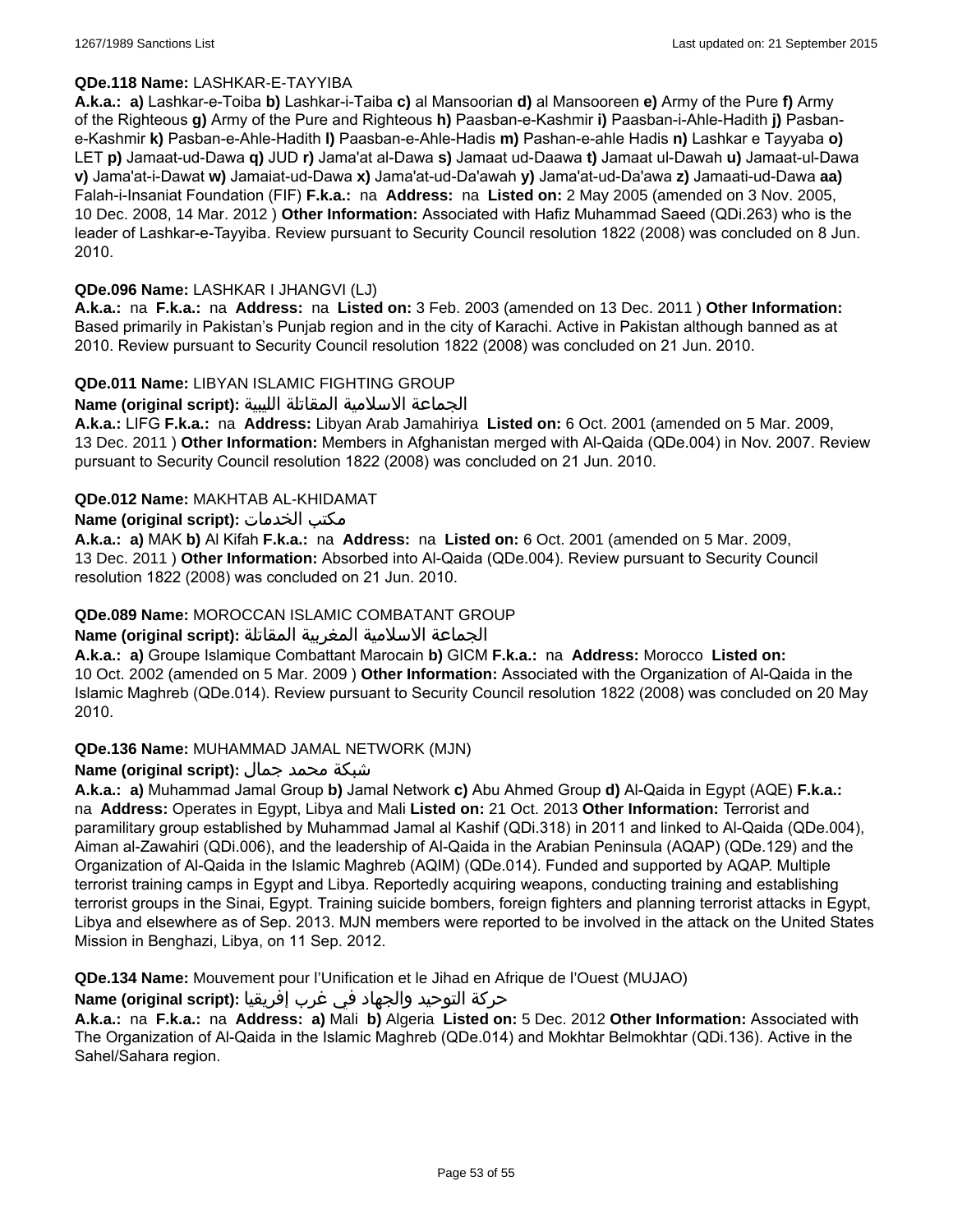#### **QDe.021 Name:** RABITA TRUST

**A.k.a.:** na **F.k.a.:** na **Address:** (a) Room 9a, 2nd Floor, Wahdat Road, Education Town, Lahore, Pakistan b) Wares Colony, Lahore, Pakistan (at time of listing)) **Listed on:** 17 Oct. 2001 (amended on 21 Mar. 2012, 18 Jun. 2015 ) **Other Information:** Banned in Pakistan. Review pursuant to Security Council resolution 1822 (2008) was concluded on 21 Jun. 2010.

#### **QDe.128 Name:** RAJAH SOLAIMAN MOVEMENT

**A.k.a.: a)** Rajah Solaiman Islamic Movement **b)** Rajah Solaiman Revolutionary Movement **F.k.a.:** na **Address: a)** Barangay Mal-Ong, Anda, Pangasinan Province, Philippines **b)** Sitio Dueg, Barangay Maasin, San Clemente, Tarlac Province, Philippines **c)** Number 50, Purdue Street, Cubao, Quezon City, Philippines **Listed on:** 4 Jun. 2008 (amended on 13 Dec. 2011 ) **Other Information:** Founded and headed by Hilarion Del Rosario Santos III (QDi.244). Associated with the Abu Sayyaf Group (QDe.001), Jemaah Islamiyah (QDe.092) and Khadafi Abubakar Janjalani (QDi.180). Review pursuant to Security Council resolution 1822 (2008) was concluded on 13 May 2010.

#### **QDe.070 Name:** REVIVAL OF ISLAMIC HERITAGE SOCIETY

## جمعية احياء التراث الاسلامي **:(script original (Name**

**A.k.a.: a)** Revival of Islamic Society Heritage on the African Continent **b)** Jamia Ihya ul Turath **c)** RIHS **d)** Jamiat Ihia Al-Turath Al-Islamiya **e)** Al-Furqan Foundation Welfare Trust **f)** Al-Furqan Welfare Foundation **F.k.a.:**  na **Address: a)** Pakistan **b)** Afghanistan **Listed on:** 11 Jan. 2002 (amended on 25 Jul. 2006, 5 Mar. 2009, 13 Dec. 2011, 15 Jun. 2015 ) **Other Information:** NOTE: Only the Pakistan and Afghanistan offices of this entity are designated. Associated with Abu Bakr al-Jaziri (QDi.058) and Afghan Support Committee (ASC) (QDi.069). Review pursuant to Security Council resolution 1822 (2008) was concluded on 8 Jun. 2010.

#### **QDe.100 Name:** RIYADUS-SALIKHIN RECONNAISSANCE AND SABOTAGE BATTALION OF CHECHEN MARTYRS (RSRSBCM)

**A.k.a.: a)** Riyadus-Salikhin Reconnaissance and Sabotage Battalion **b)** Riyadh-as-Saliheen **c)** The Sabotage and Military Surveillance Group of the Riyadh al-Salihin Martyrs **d)** Firqat al-Takhrib wa al-Istitla al-Askariyah li Shuhada Riyadh al-Salihin **e)** Riyadus-Salikhin Reconnaissance and Sabotage battalion of Shahids (martyrs) **F.k.a.:** na **Address:** na **Listed on:** 4 Mar. 2003 (amended on 25 Jul. 2006, 13 Dec. 2011 ) **Other Information:** Associated with the Islamic International Brigade (IIB) (QDe.099), the Special Purpose Islamic Regiment (SPIR) (QDe.101) and Emarat Kavkaz (QDe.131). Review pursuant to Security Council resolution 1822 (2008) was concluded on 17 May 2010.

#### **QDe.101 Name:** SPECIAL PURPOSE ISLAMIC REGIMENT (SPIR)

**A.k.a.: a)** The Islamic Special Purpose Regiment **b)** The al-Jihad-Fisi-Sabililah Special Islamic Regiment **c)** Islamic Regiment of Special Meaning **F.k.a.:** na **Address:** na **Listed on:** 4 Mar. 2003 (amended on 25 Jul. 2006, 13 Dec. 2011 ) **Other Information:** Linked to the Islamic International Brigade (IIB) (QDe.099) and the Riyadus-Salikhin Reconnaissance and Sabotage Battalion of Chechen Martyrs (RSRSBCM) (QDe.100). Review pursuant to Security Council resolution 1822 (2008) was concluded on 17 May 2010.

#### **QDe.108 Name:** TAIBAH INTERNATIONAL-BOSNIA OFFICES

**A.k.a.: a)** Taibah International Aid Agency **b)** Taibah International Aid Association **c)** Al Taibah, Intl. **d)** Taibah International Aide Association **F.k.a.:** na **Address: a)** 6 Avde Smajlovica Street, Novo Sarajevo, Bosnia and Herzegovina **b)** 26 Tabhanska Street, Visoko, Bosnia and Herzegovina **c)** 3 Velika Cilna Ulica, Visoko, Bosnia and Herzegovina **d)** 26 Tabhanska Street, Visoko, Bosnia and Herzegovina **Listed on:** 11 May 2004 (amended on 24 Mar. 2009 ) **Other Information:** In 2002-2004, Taibah International – Bosnia offices used premises of the Culture Home in Hadzici, Sarajevo, Bosnia and Herzegovina. The organization was officially registered in Bosnia and Herzegovina as a branch of Taibah International Aid Association under registry number 7. Taibah International – Bosnia offices ceased its work by decision of the Ministry of Justice of the Bosnia and Herzegovina Federation (decision on cessation of operation number 03-05-2-70/03). Review pursuant to Security Council resolution 1822 (2008) was concluded on 21 Jun. 2010.